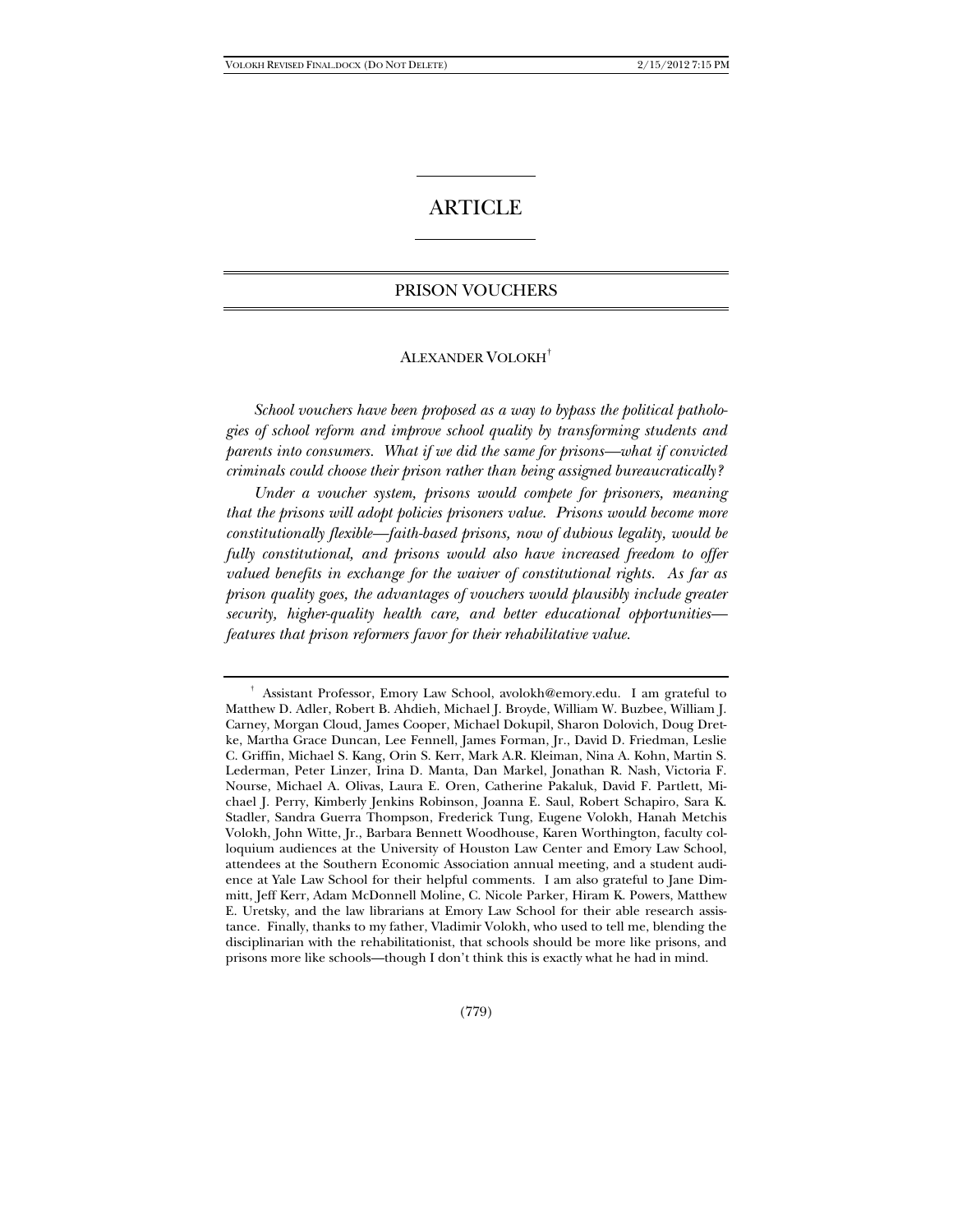*The counterarguments are threefold. "Social meaning" and other philosophical arguments hold that choice in prison conditions is either impossible or morally undesirable. On the more economic plane, "market failure" arguments hold that because of informational or other problems prisoner choice would not succeed in improving overall prison quality. "Market success" arguments, on the other hand, hold that prison choice would improve prison quality too much, satisfying inmate preferences that are socially undesirable or diluting the deter*rent value of prison. These counterarguments have substantial force but do not *foreclose the possibility that prison choice results in socially desirable improvements that could outweigh these disadvantages.*

*I conclude with thoughts about the politics of prison vouchers, both before and after their adoption.* 

|      | A. |                                                        |  |
|------|----|--------------------------------------------------------|--|
|      | B. |                                                        |  |
|      | C. |                                                        |  |
|      | D. |                                                        |  |
| H.   |    |                                                        |  |
|      |    |                                                        |  |
|      |    | 1.                                                     |  |
|      |    | 2.                                                     |  |
|      |    | 3.                                                     |  |
|      |    | $4_{\cdot}$                                            |  |
|      | В. |                                                        |  |
|      |    | The Unconstitutional Conditions Doctrine 817<br>1.     |  |
|      |    | 2. Vouchers and the Rational of                        |  |
|      |    |                                                        |  |
| III. |    |                                                        |  |
|      | А. |                                                        |  |
|      | В. |                                                        |  |
|      |    | Nonempirical Arguments Against Vouchers825<br>1.       |  |
|      |    | "Market Failure" Arguments Against Vouchers829<br>2.   |  |
|      |    | <b>Barriers to Individually Maximizing</b><br>a.       |  |
|      |    |                                                        |  |
|      |    | <b>External Effects of Individually Rational</b><br>b. |  |
|      |    |                                                        |  |
|      |    | "Market Success" Arguments Against Vouchers842<br>3.   |  |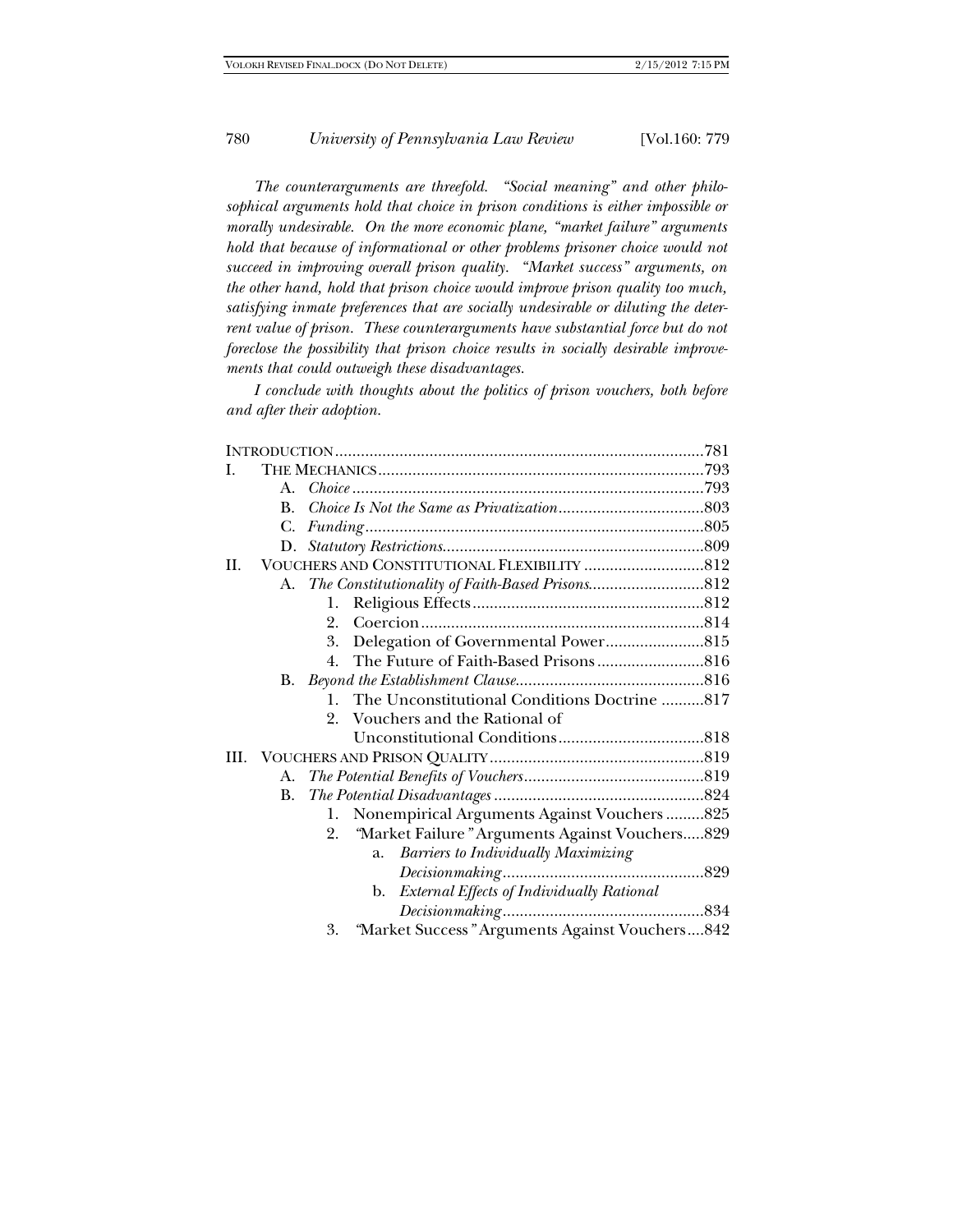#### **INTRODUCTION**

In this Article, I invite the reader to indulge in a thought experiment. What would the world look like if, instead of assigning a prisoner to a particular prison bureaucratically, we gave the prisoner a voucher, good for one incarceration, to be redeemed at a participating prison?

School vouchers have been debated to death $1$  ever since Milton Friedman proposed them in  $1955^2$  and progressives championed them in the 1960s.<sup>3</sup> Vouchers have also been discussed and used for

Milton Friedman, *The Role of Government in Education* ("Governments could require a minimum level of education which they could finance by giving parents vouchers redeemable for a specified maximum sum per child per year if spent on 'approved' educational services."), *in* ECONOMICS AND THE PUBLIC INTEREST 123, 127 (Robert A. Solo ed., 1955). Friedman was not the first theorist to propose school choice. *See* JOHN STUART MILL, ON LIBERTY (1869) (arguing that the government "might leave to parents to obtain the education where and how they pleased, and content itself with helping to pay the school fees of the poorer classes of children"), *reprinted in* ON LIB-ERTY AND OTHER ESSAYS OF JOHN STUART MILL 3, 126 (1926); THOMAS PAINE, RIGHTS OF MAN (1791) (proposing a distribution of surplus funds to poor families for them to spend on the education of their children), *reprinted in* THE GREAT WORKS OF THOMAS PAINE 5, 185 n.\* (D.M. Bennett ed., New York, Liberal & Scientific Publ'g House 1877); ADAM SMITH, THE WEALTH OF NATIONS 822 (Edwin Cannan ed., 2000) (1776) (arguing that competition would improve educational quality if students were given scholarships and "left free to chuse what college they liked best").

*See, e.g.*, Christopher Jencks, *Private Schools for Black Children*, N.Y. TIMES, Nov. 3, 1968, § 6 (Magazine), at 30 (stating the proposal in terms of a tax subsidy instead of vouchers, but with generally similar substance); Theodore Sizer & Phillip Whitten, *A Proposal for a Poor Children's Bill of Rights*, PSYCHOL. TODAY, Aug. 1968, at 59, 62 (suggesting that a voucher program would "provide an incentive to middle-class schools to take in poor children"); *see also* James Forman, Jr., *The Secret History of School Choice: How Progressives Got There First*, 93 GEO. L.J. 1287, 1309-12 (2005) (discussing voucher plans proposed in the late 1960s by progressives including Jencks, Sizer, and Whitten).

 $^1$  And actually adopted in Milwaukee, Cleveland, and elsewhere. Caroline M. Hoxby, *School Choice and School Competition: Evidence from the United States*, 10 SWED. ECON. POL'Y REV. 11, 11, 15 (2003). School voucher effectiveness remains a topic of debate. *Compare id.* at 11 (arguing that voucher programs have improved student performance and created positive incentives for struggling public schools), *with* Helen F. Ladd, *Comment on Caroline M. Hoxby: School Choice and School Competition: Evidence from the United States*, 10 SWED. ECON. POL'Y REV. 67, 71-72, 74-75 (2003) (disputing Hoxby's claims). 2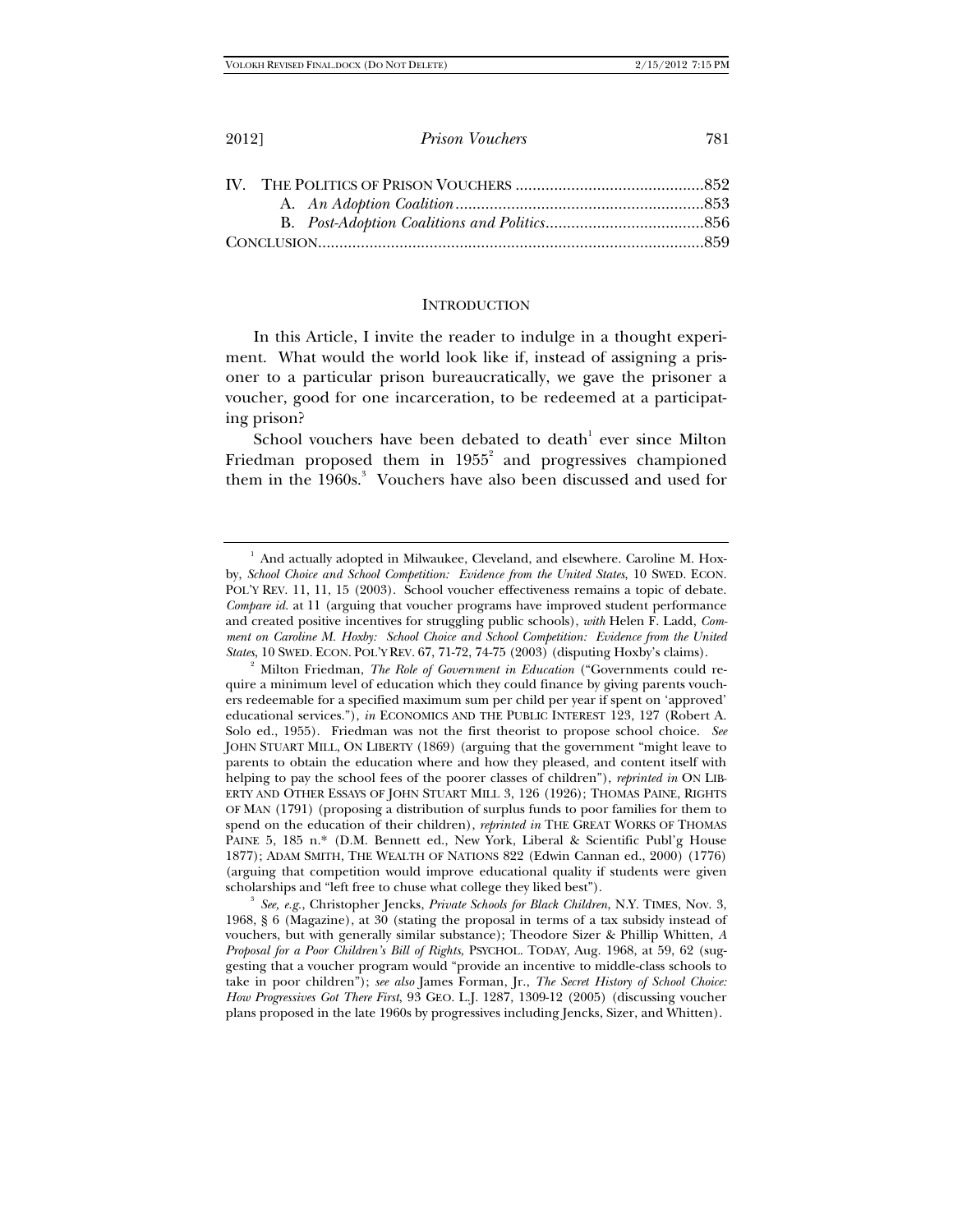other government services, including housing,<sup>4</sup> health care,<sup>5</sup> child care, job training, environmental protection, welfare, nutrition, and transportation.<sup>6</sup>

Vouchers are no stranger to the criminal justice system: they are used for halfway houses, mandatory anti-alcohol and drug treatment programs,<sup>7</sup> and criminal defense lawyers for the indigent.<sup>8</sup> A voucher system was implemented in a few states in the 1970s to allow inmates to buy training and education as part of "mutual agreement programs"—also known as "contract parole" programs—that helped in-

*See, e.g.*, Paul Posner et al., *A Survey of Voucher Use: Variations and Common Elements*  (proposing voucher usage for the provision of many government services), *in* VOUCH-ERS AND THE PROVISION OF PUBLIC SERVICES 503, 504-13 (C. Eugene Steuerle et al. eds., 2000). In Ira Lupu and Robert Tuttle's definition, "voucher programs do not depend upon the issuance of any certificate or other physical manifestation of the financing scheme; rather, voucher programs earn that characterization by the elements of beneficiary designation of the provider coupled with government payment based on individualized services or goods provided to the beneficiary." Ira C. Lupu & Robert Tuttle, *Sites of Redemption: A Wide-Angle Look at Government Vouchers and Sectarian Service Providers*, 18 J.L. & POL. 539, 539 n.4 (2002).

<sup>7</sup> See JUDITH GREENE & TIMOTHY ROCHE, JUSTICE POLICY INST., CUTTING COR-RECTLY IN MARYLAND 30 (2003) (recommending the use of vouchers to pay Maryland drug treatment providers); s*ee also* Freedom from Religion Found., Inc. v. McCallum, 324 F.3d 880, 884 (7th Cir. 2003) (upholding the constitutionality of a state voucher program that allowed alcohol and drug offenders to choose between religious and secular rehabilitation programs).

Judge Posner commented on the usage of the term "voucher":

We have put "vouchers" in scare quotes because the state has dispensed with the intermediate step by which the recipient of the publicly funded private service hands his voucher to the service provider. But . . . there is no difference between giving the voucher recipient a piece of paper that directs the public agency to pay the service provider and the agency's asking the recipient to indicate his preference and paying the provider whose service he prefers.

Defense counsel voucher systems have been implemented in Ontario and in England and Wales. *See* Stephen J. Schulhofer & David D. Friedman, *Rethinking Indigent Defense: Promoting Effective Representation Through Consumer Sovereignty and Freedom of Choice for All Criminal Defendants*, 31 AM. CRIM. L. REV. 73, 110-11 (1993) (arguing that a similar system of counsel vouchers is possible in the United States); *see also* Posner et al., *supra* note 6, at 506-07 (noting examples of voucher programs in the realm of criminal justice, including a "Goods for Guns" program and disbursements of clothing vouchers for those on probation).

<sup>4</sup> *See* Robert C. Ellickson, *The False Promise of the Mixed-Income Housing Project*, 57 UCLA L. REV. 983, 990-92 (2010) (examining housing vouchers and finding some success that never developed into wider application). 5 *See* Ezekiel J. Emanuel & Victor R. Fuchs, *Health Care Vouchers—A Proposal for* 

*Universal Coverage*, 352 NEW ENG. J. MED. 1255, 1255-56 (2005) (advocating for health care vouchers as a mechanism for creating universal coverage while preserving consumer choice).

*Id.* at 882.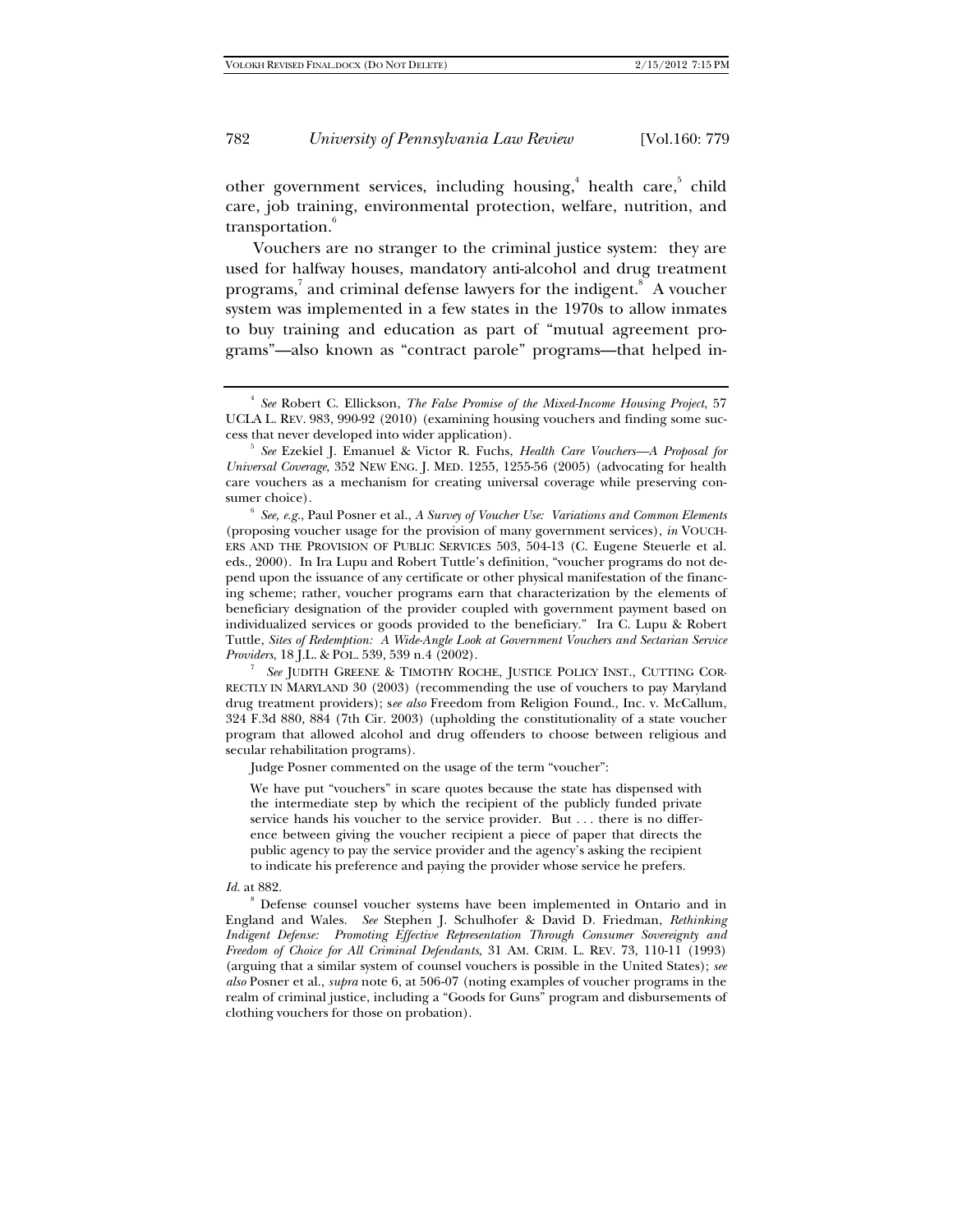mates work toward parole.<sup>9</sup> This last idea was taken up in 1978 in the Model Sentencing and Corrections  $Act<sub>10</sub><sup>10</sup>$  which suggested that prisoners get vouchers to purchase "specified treatment programs and services directly from either public or private agencies." $^{\rm n1}$ 

But, as far as I can tell, no one has ever discussed vouchers as a serious possibility for prisons.12

Maryland and plans for vouchers in Massachusetts).<br><sup>10</sup> MODEL SENTENCING & CORRECTIONS ACT §§ 4-701 to -706, *in* 10 UNIFORM LAWS<br>ANNOTATED 325, 535-40 (2001).

 $H$ <sup>11</sup> *Id.* § 4-701(a). This feature of the Model Act, to my knowledge, hasn't been adopted anywhere. *See also id.* § 4-703(b) (proposing vouchers be used "to purchase programs or services relating to [a person's] care, rehabilitation, treatment, or adjustment to life in the free community, including: (1) academic programs; (2) vocational training programs; (3) medical or psychiatric services; (4) counseling services, including personal, marital, employment, or financial counseling; and (5) any other program or service approved by the director"); *id.* § 4-704(a) ("An application may not be denied solely because the applicant provides programs or services already available from the department or elsewhere."). 12 A search for "prison vouchers" in Westlaw's JLR and ALLCASES databases yields

no results, other than my own recent work. *See* Alexander Volokh, *The Constitutional Possibilities of Prison Vouchers*, 72 OHIO ST. L.J. 983 (2011) [hereinafter Volokh, *Constitutional Possibilities*]; Alexander Volokh, Book Review, 25 J.L. & RELIGION 323, 326-27 (2010) (reviewing WINNIFRED FALLERS SULLIVAN, PRISON RELIGION: FAITH-BASED RE-FORM AND THE CONSTITUTION (2009)). *Cf.* Andrei Shleifer, *State Versus Private Ownership*, J. ECON. PERSP., Fall 1998, at 133, 139 ("[P]risoner choice is not a realistic possibility . . . ."). There's been no shortage of offhand comments and jokes about prison vouchers, often in sarcastic response to school choice proposals. *E.g.*, Bruce Shapiro, *Portfolio Prisons*, NATION, Oct. 20, 1997, at 4, 5 (characterizing a joke about prison vouchers as "not quite as facetious as it sounds"); gocards44, *Prison Vouchers*, KEVIN BURKE'S WEBLOG (Mar. 29, 2007, 6:22 PM), http://gocards44.wordpress.com/ 2007/03/29/prison-vouchers (suggesting a system of prison vouchers, while acknowledging that it "would never get past Congress"); Lightning Bug's Butt, *Even More Bulletins*, LIGHTNING BUG'S BUTT (Feb. 19, 2007, 11:40 PM), http://bugsbutt.blogspot.com/

<sup>9</sup> *See* FAY HONEY KNOPP ET AL., INSTEAD OF PRISONS: A HANDBOOK FOR ABOLITION-ISTS 97-98 (1976) (reviewing the voucher components of mutual agreement programs in Maryland); DAVID T. STANLEY, PRISONERS AMONG US: THE PROBLEM OF PAROLE 66- 68 (1976) (reviewing mutual agreement programs in Wisconsin, California, and Arizona); James O. Finckenauer & Carol Rauh, *Contract Parole: Some Legal and Rehabilitative Issues of Mutual Agreement Programming for Parole Release*, 5 CAP. U. L. REV. 175, 194 (1976) (describing mutual agreement program vouchers in California); Leon Leiberg & William Parker, *Mutual Agreement Programs with Vouchers: An Alternative for Institutionalized Female Offenders*, AM. J. CORRECTIONS, Jan.–Feb. 1975, at 10, 13 (discussing an early California experiment with inmate training vouchers); Ronald J. Scott, *Contract Programming in Probation: Philosophical and Experimental Bases for Building a Model*, 4 JUST. SYS. J. 49, 54 (1978) (presenting an overview of voucher programs in California and Maryland); *id.* at 64-65 (including funding for community services vouchers in a model of a contractual probation system); *id.* at 65 (describing Michigan's voucher system that is part of its probation program, which allows for the "provision of financial assistance to secure services available in the community"); Steve Gettinger, *Parole Contracts: A New Way Out*, CORRECTIONS MAG., Sept.–Oct. 1975, at 3, 4 (discussing vouchers in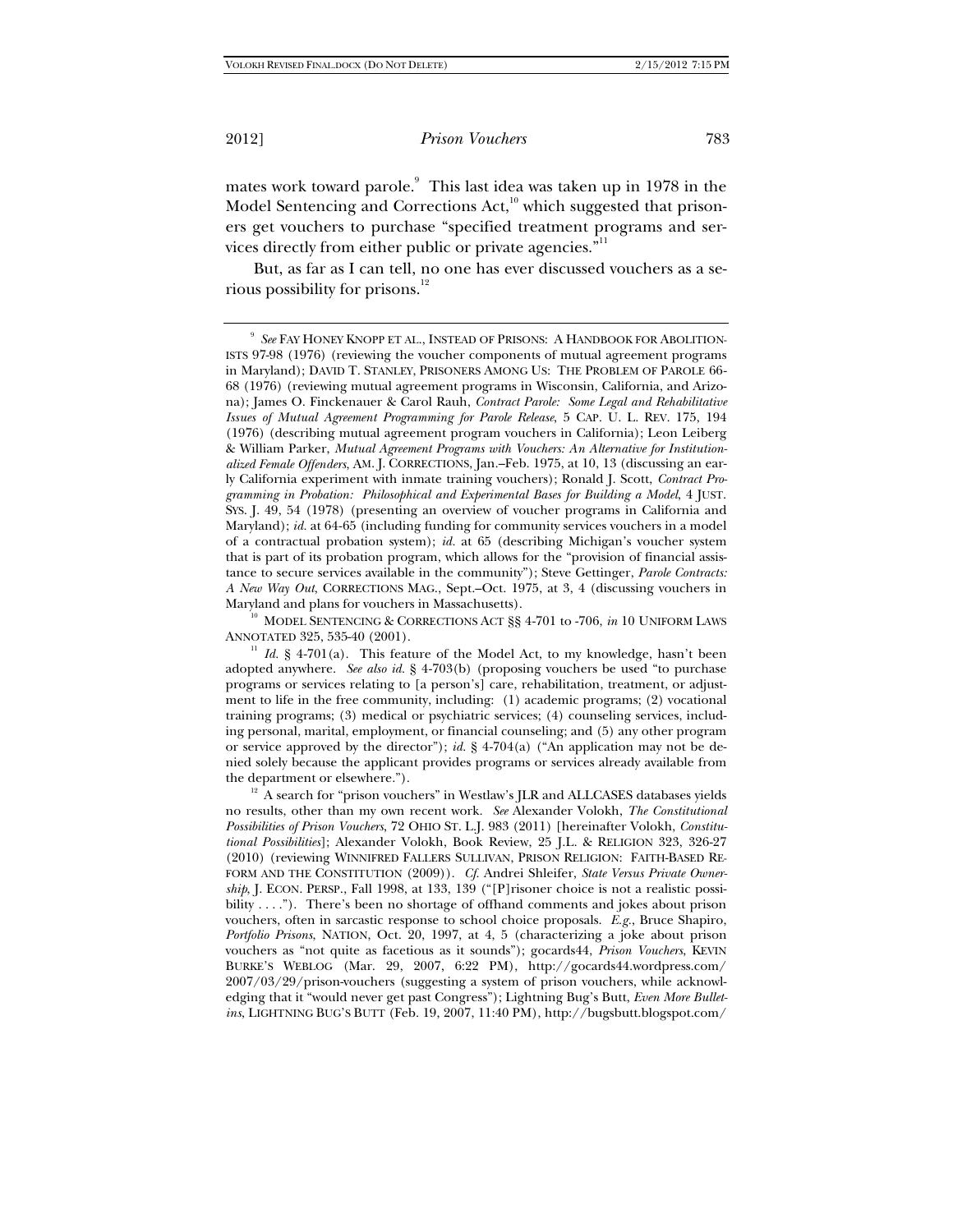This is a shame, because some of the same factors that led early education reformers to suggest school vouchers apply with equal, if not greater, force in the context of prisons. Both prisons and schools face a similar confluence of three factors:

1. Both face widespread and serious problems.

2. The problems in both areas have proven hard to solve through the usual political, administrative, and judicial means.

3. Allocation of students to schools, like the allocation of inmates to prisons, is predominantly done bureaucratically, with limited possibilities for choice.

The prima facie case for considering a market solution, in which the subject population would become consumers and thus drive reform by voting with its feet—essentially, getting rid of (3) to bypass (2) and thereby solve (1)—thus seems strong.

Let me focus on (1) for a bit. Modern American prisons—with their high violence rates, bad medical care, overuse of highly punitive measures like administrative segregation, and the like—are widely believed to be of low quality.<sup>13</sup> Note the similarity to the views of early school voucher proponents on the left, who wrote that the "public schools have not been able to teach most black children to read and write or to add and subtract competently $n<sup>14</sup>$  and that the public school system "destroys rather than develops positive human potential."<sup>15</sup>

We should care about prison quality even if we don't care about prisoners themselves because bad prison conditions often indirectly

<sup>2007/02/</sup>even-more-bullet-ins.html (sarcastically envisioning an advertisement for a voucher prison "where the guard beatings are minimal"); yourworstnightmare, Comment to *Do You Think Kansas Should Have Private Prisons?*, LJWORLD.COM (Mar. 26, 2006, 9:56 AM), http://www2.ljworld.com/onthestreet/2006/mar/26/prisons/ #cll8025 (proposing prison vouchers in response to the question of whether Kansas should privatize its prisons). "Prison vouchers" as discussed here shouldn't be confused with the same expression that is occasionally used to refer to money that prisoners can use in some penal systems to buy products in prison. *See, e.g.,* ARTHUR KOES-TLER, DARKNESS AT NOON 43 (Daphne Hardy trans., Bantam Books 1986) (1941) (describing a system of vouchers in a fictional prison where the vouchers are required to purchase goods); ARTHUR KOESTLER, DIALOGUE WITH DEATH 147 (Trevor & Phyllis Blewitt trans., Macmillan Co. 1942) ("Angelito came to change the hundred peseta note into prison vouchers.").<br><sup>13</sup> *See infra* Section I.A.<br><sup>14</sup> Jencks, *supra* note 3, at 30.<br><sup>15</sup> Sizer & Whitten, *supra* note 3, at 62. *But see* KEVIN B. SMITH & KENNETH J.

MEIER, THE CASE AGAINST SCHOOL CHOICE: POLITICS, MARKETS, AND FOOLS 16-19 (1995) (arguing that voucher proponents are overstating some of the problems with public education).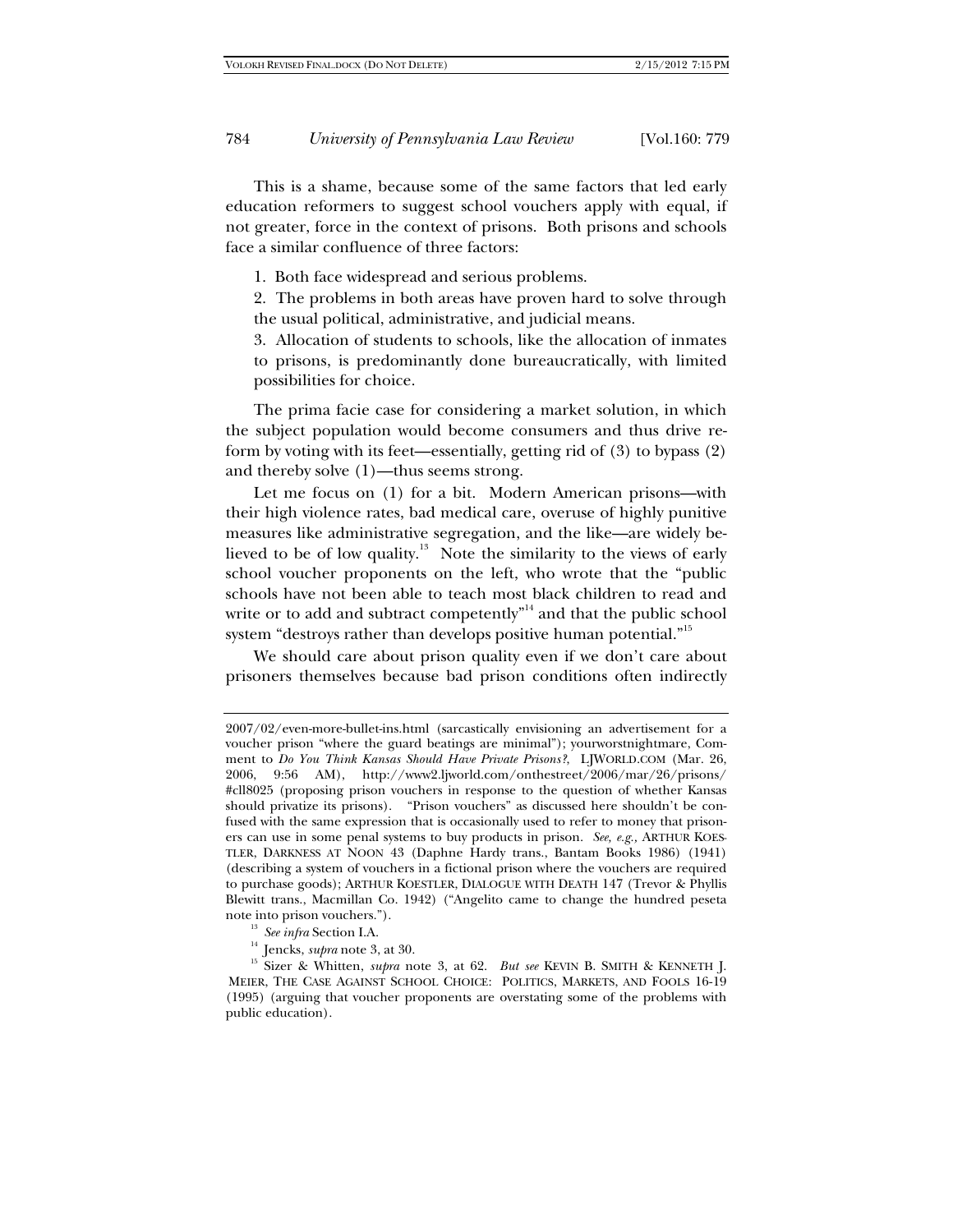hurt the rest of society.<sup>16</sup> Brutal conditions,<sup>17</sup> as well as excessive use of high-security segregation,<sup>18</sup> make prisoners less useful members of society and more likely to reoffend.<sup>19</sup> The low level of educational, vocational, and rehabilitative programs also contributes to recidivism. Furthermore, communicable diseases can spill over into the outside world when infected inmates are released.<sup>20</sup> The risk of multi-drug-resistant tuberculosis in New York in the 1980s and early 1990s may have been linked to poor medical treatment in prisons and jails.<sup>21</sup>

There are thus clear opportunities for gains from prison vouchers—not just to prisoners, but also to society at large—as competing prisons seek to attract prisoners by offering better security, medical care, and vocational programs.<sup>22</sup>

But, now focusing on (2), why can't we "just" fix prisons by other means, such as reform legislation, administrative oversight, or litigation?

are sent to prison).<br><sup>18</sup> THE COMM'N ON SAFETY & ABUSE IN AMERICA'S PRISONS, CONFRONTING CONFINE-MENT 52-53 (2006).

<sup>19</sup> *See* Sharon Dolovich, *Foreword: Incarceration American-Style*, 3 HARV. L. & POL'Y REV. 237, 245 (2009) ("[T]he people who have been marked out for incarceration may become *through the experience of incarceration* the very 'anti-social' misfits whose exclusion from society was thought so necessary."); Giovanna Shay, *Ad Law Incarcerated*, 14 BERKELEY J. CRIM. L. 329, 352-61 (2009) (suggesting that restrictive regulation of visitation and outside correspondence has adverse effects on prisoners' relationships with

<sup>20</sup> See THE COMM'N ON SAFETY & ABUSE IN AMERICA'S PRISONS, *supra* note 18, at 13 ("Every year, more than 1.5 million people are released from jail and prison carrying a

life-threatening contagious disease."). 21 *Id.* at 47 (citing research showing a correlation between time spent in prison and diagnosis with tuberculosis); *see also* GEORGE KNOX, AN INTRODUCTION TO GANGS 465 (5th ed. rev. 2000) (noting that over half of correctional facilities surveyed in 1999 reported having had inmates diagnosed with tuberculosis during the last year). 22 *See infra* Section I.A.

<sup>16</sup> *See* James Forman, Jr., *Why Care About Mass Incarceration?*, 108 MICH. L. REV. 993, 1006-09 (2010) (reviewing PAUL BUTLER, LET'S GET FREE: A HIP-HOP THEORY OF JUS-TICE (2009)) (asserting that prison violence, overcrowding, and the lack of educational and treatment programs present a threat to public safety when offenders are released). 17 *See* M. Keith Chen & Jesse M. Shapiro, *Do Harsher Prison Conditions Reduce Recidi-*

*vism? A Discontinuity-Based Approach*, 9 AM. L. & ECON. REV. 1, 17-21 (2007) (arguing empirically that harsh prison conditions make prisoners more likely to reoffend); Francesco Drago et al., *Prison Conditions and Recidivism*, 13 AM. L. & ECON. REV. 103, 120-25 (2011) (finding similar results in a study of Italian prisoners); Daniel S. Nagin et al., *Imprisonment and Reoffending*, 38 CRIME & JUST. 115, 115 (2009) (concluding, after reviewing the available literature, that "incarceration appears to have a null or mildly criminogenic effect on future criminal behavior"); Rafael Di Tella & Ernesto Schargrodsky, *Criminal Recidivism After Prison and Electronic Monitoring* 28 (Nat'l Bureau of Econ. Research, Working Paper No. 15602, 2009, rev. 2010) (finding that recidivism rates are lower for offenders who are electronically monitored than for offenders who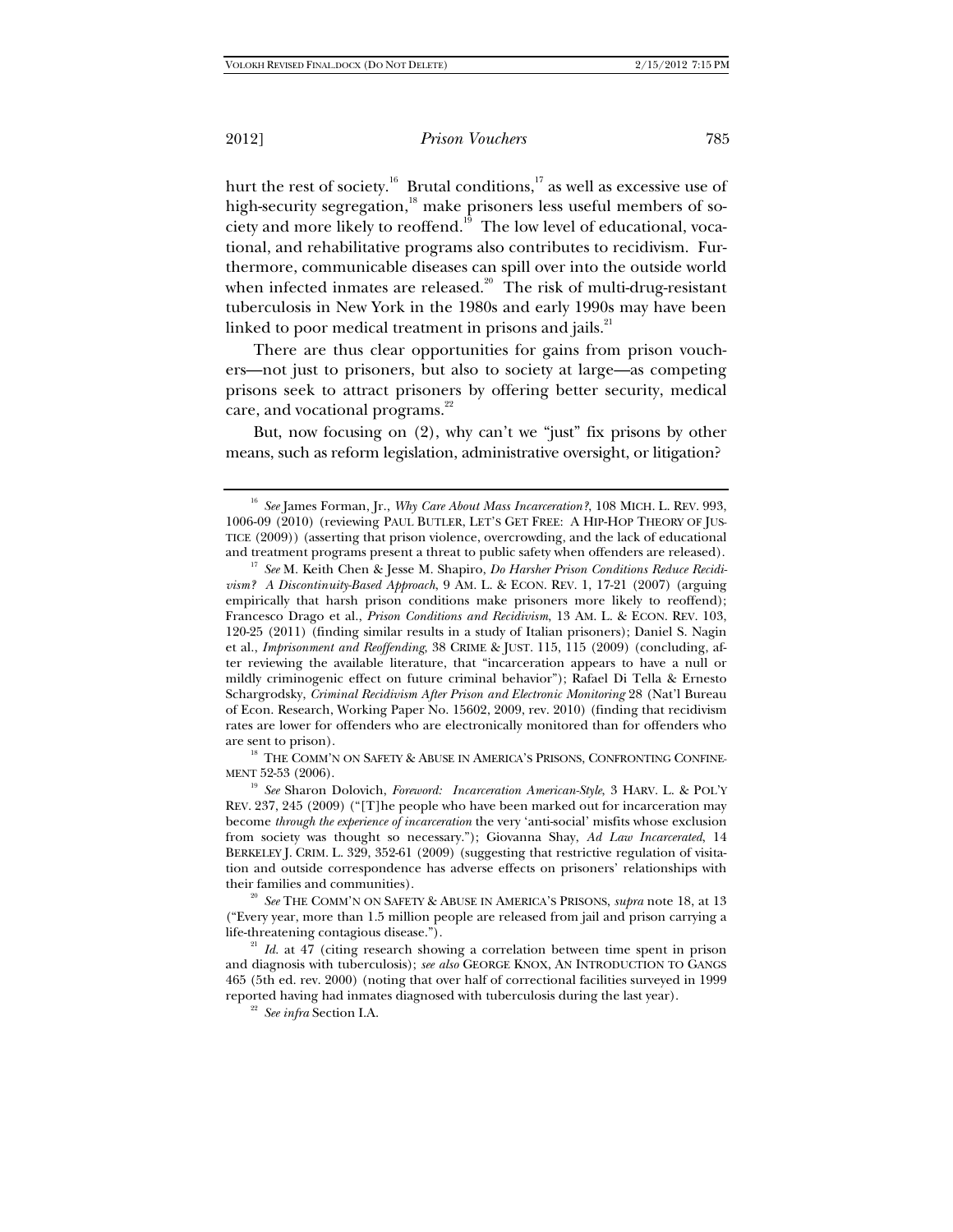Legislative prison reform is a tough sell—criminals are widely vilified.23 In contrast, in the school reform context, all politicians at least claim to like kids. $24$  Nor are elected officials eager to fund prisons.<sup>25</sup> Some reformers recognize that prison administrators or legislators have shown little interest in improving prisoners' lives,<sup>26</sup> especially if such improvements carry a cost.<sup>27</sup> Nonetheless, reformers continue to "urge" and "encourage" these same officials to increase prison expenditures or implement reforms.<sup>28</sup> Of course there's nothing wrong

*Problem*, 40 ARIZ. ST. L.J. 47, 82-83 (2008) (observing opposition to prison funding from

state legislatures). 26 *See* THE COMM'N ON SAFETY & ABUSE IN AMERICA'S PRISONS, *supra* note 18, at 30 (finding that the "direct supervision" technique faces resistance that is mostly "attitudinal" and prison officials usually react to the idea with "astonishment"); *id.* at 31 (arguing that direct supervision will not succeed unless officers "have the competence to understand and respect persons from different racial, ethnic, and cultural backgrounds"); *id.* at 35 (noting that a shift in priorities toward placing prisons closer to inmates' communities "would require tremendous political will"). 27 *See id.* at 36 (acknowledging that welcoming visitors and helping with transpor-

tation would be costly); *id.* (stating that prisons are under pressure from state legislatures to use telephone contracts to generate income); *id.* at 39 ("[L]egislatures chronically underfund correctional health care."); *id.* at 41 ("Partnerships between correctional agencies and community health-care providers . . . require openness and flexibility on the part of participating correctional agencies, a broad-minded sense of mission, and a deep commitment to that mission on the part of participating public health agencies."); *id.* at 46 (stating that adequate mental health standards "cannot be met without better funding"); *id.* at 48 ("[U]nder significant pressure from state lawmakers to control spiraling medical costs, correctional facilities began charging prisoners co-payments for health care."); *id.* (acknowledging "the tremendous pressure on corrections administrators to contain costs and hold prisoners accountable"); *id.* at 79 ("[S]ome corrections administrators have been resistant to external monitoring, and by and large the public and its representatives have not insisted on it."); *id.* ("[T]he few [external monitoring] systems that do exist are generally underresourced and lacking in real power."); *see also* Lynn S. Branham, *"The Mess We're In": Five Steps Towards the Transformation of Prison Cultures*, 44 IND. L. REV. 703, 732 (2011) ("There is always reti-<br>cence or resistance on the part of many to initiatives to depart from the status quo.").

<sup>28</sup> See THE COMM'N ON SAFETY & ABUSE IN AMERICA'S PRISONS, *supra* note 18, at 14 ("Lawmakers must provide adequate funding . . . ."); *id.* at 39 ("[T]he Commission urges lawmakers to adequately fund correctional health care."); *id.* at 41 ("[T]he Commission urges correctional agencies and community health-care providers to consider the benefits of forging solid partnerships"); *id.* at 49 ("The Commission believes the risks are too great to justify any short-term cost-savings and urges state lawmakers to eliminate co-payments and provide corrections departments with the resources they

<sup>23</sup> *See, e.g.*, Marc Mauer, *Why Are Tough on Crime Policies So Popular?*, 11 STAN. L. & POL'Y REV. 9, 12 (1999) (noting that politicians frequently favor harsher sentencing laws in order to curry favor with voters).<br><sup>24</sup> *See, e.g.*, No Child Left Behind Act of 2001, Pub. L. No. 107-110, 115 Stat. 1425

<sup>(</sup>codified as amended in scattered sections of 20 U.S.C.) (reflecting nationwide concern with the education of children in public schools). 25 *See, e.g.*, Adam M. Gershowitz, *An Informational Approach to the Mass Imprisonment*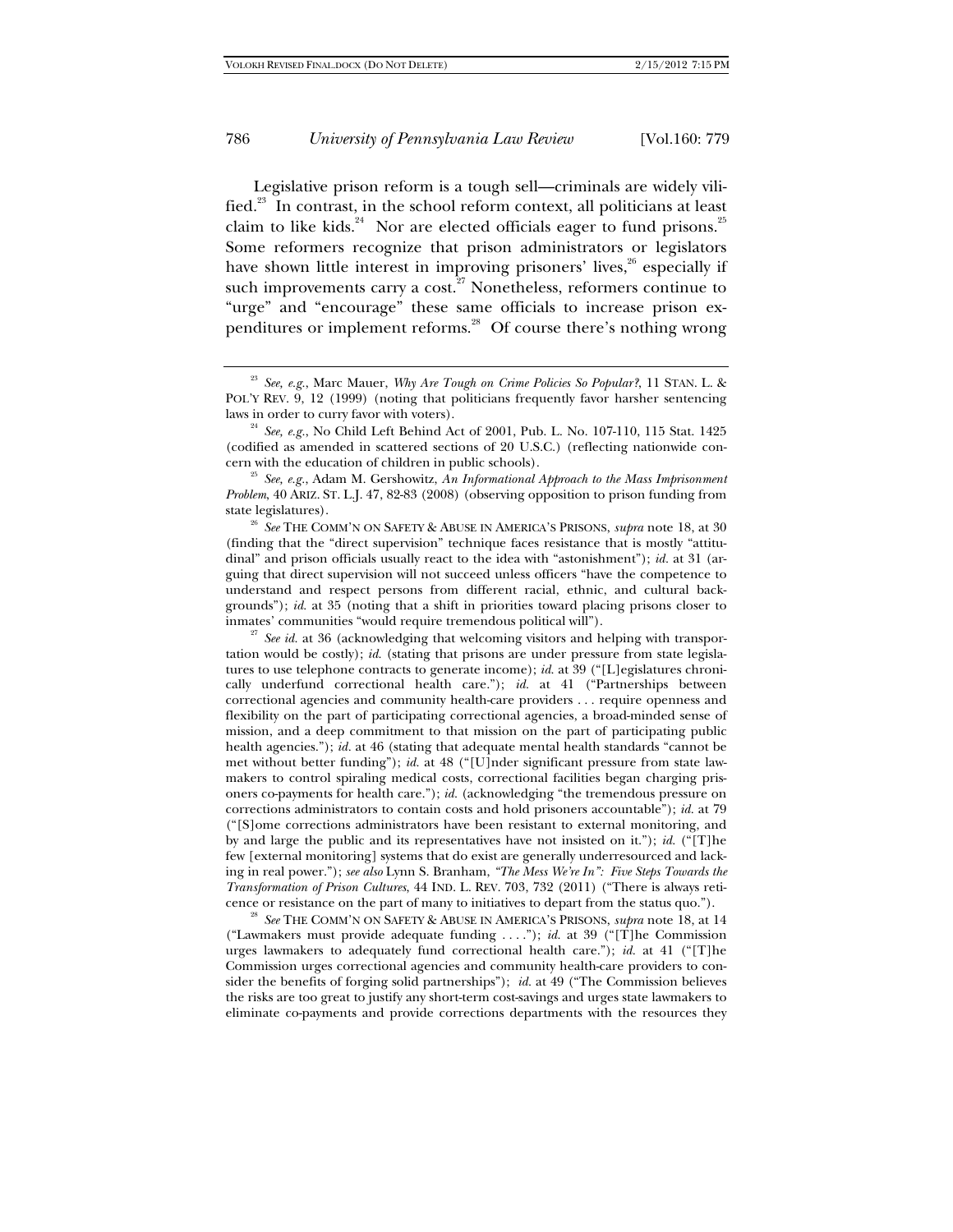with urging, and some reforms have been implemented even in the face of political pressure to the contrary.<sup>29</sup> But it's unsurprising that mere urges haven't gone very far.<sup>30</sup>

Administrative solutions are likewise difficult because prison officials resist "scrutiny by 'outsiders."<sup>31</sup> Independent inspection and monitoring, as well as internal oversight mechanisms, such as effective grievance systems, are underused.<sup>32</sup>

Judicial solutions are also unpromising.<sup>33</sup> Courts often defer to the judgment of prison administrators,<sup>34</sup> and prisons are exempt from administrative procedure acts in many states.<sup>35</sup> Prisoner litigation, whether as individual claims or as more ambitious prison reform cas-

 $t^{29}$  *See, e.g.*, THE COMM'N ON SAFETY & ABUSE IN AMERICA'S PRISONS, *supra* note 18, at 88 (explaining that efforts to promote internal accountability "are all the more impressive given that they have been largely self-generated rather than imposed through political pressure"); Branham, *supra* note 27, at 705 ("There are some correctional leaders, though not nearly enough, who have publicly espoused the need for, and the feasibility of, what has been aptly termed 'culture busting' in prisons." (citations omitted)).<br><sup>30</sup> In suggesting merit pay for prison wardens, Rick Hills says that prisons might be

"the one sort of Big Government that neither party wants to reinvent," complicating prospects for reform. Rick Hills, *Merit Pay for Prison Wardens?*, PRAWFSBLAWG (Mar. 3, 2008, 11:14 AM), http://prawfsblawg.blogs.com/prawfsblawg/2008/03/tying-the-salar.html.

<sup>31</sup> THE COMM'N ON SAFETY & ABUSE IN AMERICA'S PRISONS, *supra* note 18, at 16.<br><sup>32</sup> See id. at 16-17 (describing existing oversight systems as "inadequate, sometimes"

wholly meaningless"). 33 *See* Erwin Chemerinsky, *The Essential but Inherently Limited Role of the Courts in Prison Reform*, 13 BERKELEY J. CRIM. L. 307, 313-15 (2008) (finding that the ability of courts to propose solutions is limited by an inability to appropriate funds, "the inherent difficulty in courts formulating standards and enforcing them," and restrictions imposed on judicial remedies by the Prison Litigation Reform Act). 34 *See* Shay, *supra* note 19, at 343 ("[T]he Supreme Court has accorded corrections

officials significant leeway, even when constitutional rights are implicated."). 35 *See id.* at 346-47 (surveying state regimes and finding that twenty-eight have such

exemptions).

need to provide quality medical care . . . ."); *id.* at 74 ("Corrections leaders . . . must have the courage to confront executive and legislative leaders when proposed policies and budgets threaten the health and safety of our prisons and jails, and of our communities."); *id.* ("[E]xecutive branch officials must stand up to organized labor . . . ."); *id.* at 81 ("The Commission strongly urges states to create a monitoring body independent of the department of corrections . . . ."); *id.* at 88 ("The Commission urges many more facilities to seek accreditation and, at the same time, urges the ACA [American Correctional Association] to strengthen the process so that accreditation is even more meaningful."); *id.* at 92 ("The Commission encourages the ACA to involve the broadest range of interested parties in the process of developing ever stronger standards for correctional practice."); *see also* Branham, *supra* note 27, at 706 ("There are innumerable steps—some big, some small*—*that need to be taken . . . ."); *id.* at 714 ("[G]overnments can and should make transparency and accountability hallmarks of their prisons . . . .").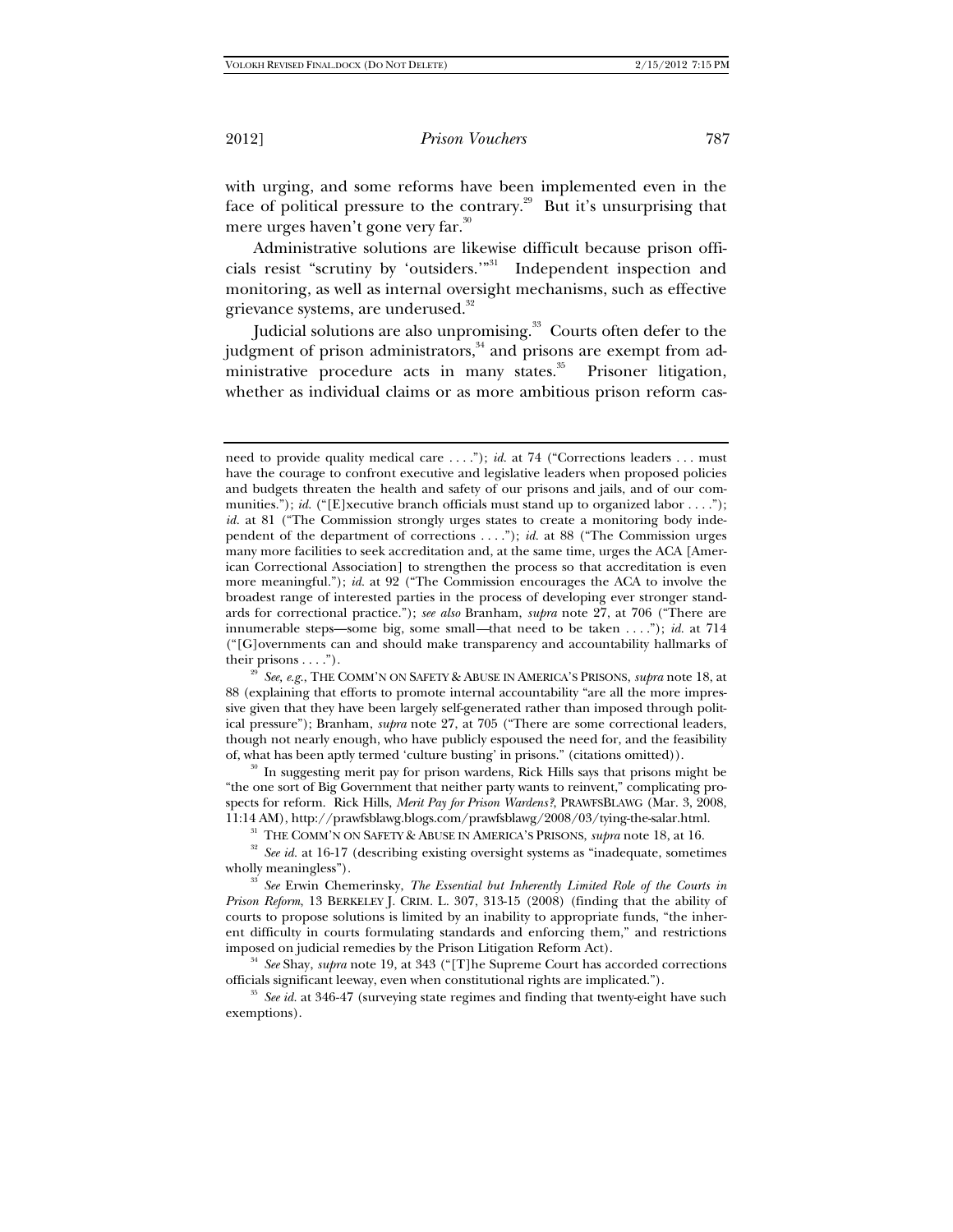es, is restricted by statute—for instance, by the Prison Litigation Reform Act (PLRA)<sup>36</sup>—and by case law holding prisoners' rights to be quite limited.<sup>37</sup>

Some have suggested contracting out prison management to the private sector (but holding the method of allocating prisoners constant) as a means of improving prison quality.<sup>38</sup> This is a controversial proposition—others categorically deny that contracting out improves prison quality,<sup>39</sup> and even some who are more sympathetic to private contracting grant that the evidence on the quality of private prisons relative to public ones is mixed. $40$ 

<sup>&</sup>lt;sup>36</sup> The PLRA requires inmates to exhaust all administrative remedies before filing suit in court.  $42 \text{ U.S.C. }$  § 1997e(a) (2006). Even more controversially, the PLRA bars recovery for mental and emotional injuries in the absence of a physical injury. *Id.* §  $1997e(e)$ . One district court has held the limitation on recovery for mental and emotional injuries unconstitutional as applied. Siggers-El v. Barlow, 433 F. Supp. 2d 811, 816 (E.D. Mich. 2006); *see also* Margo Schlanger & Giovanna Shay, *Preserving the Rule of Law in America's Jails and Prisons: The Case for Amending the Prison Litigation Reform Act*, 11 U. PA. J. CONST. L. 139, 141-42 (2008) (observing that the number of lawsuits filed per thousand inmates has declined by sixty percent since passage of the PLRA); Shima Baradaran-Robison, Comment, *Kaleidoscopic Consent Decrees: School Desegregation and Prison Reform Consent Decrees After the Prison Litigation Reform Act and* Freeman-Dowell, 2003 BYU L. REV. 1333, 1335 ("Congress clearly intended to reduce judicial involvement in the improvement of prison conditions.").<br><sup>37</sup> *See, e.g.*, Turner v. Safley, 482 U.S. 78, 89 (1987) (holding that prisoner regula-

tions can limit prisoners' rights for "legitimate penological interests"); Estelle v. Gamble, 429 U.S. 97, 104 (1976) (requiring "deliberate indifference to serious medical needs of prisoners" to rise to the level of an Eighth Amendment violation).<br><sup>38</sup> *See, e.g.*, GEOFFREY F. SEGAL & ADRIAN T. MOORE, REASON PUB. POL'Y INST.,

POL'Y STUDY NO. 290, WEIGHING THE WATCHMEN: EVALUATING THE COSTS AND BENE-FITS OF OUTSOURCING CORRECTIONAL SERVICES PT. 2, at 15 (2002) (concluding that privatization can increase quality, introduce innovation, and reduce costs); Samuel Jan Brakel & Kimberly Ingersoll Gaylord, *Prison Privatization and Public Policy*, (arguing that prison privatization will lead to greater efficiency), *in* CHANGING THE GUARD: PRIVATE PRISONS AND THE CONTROL OF CRIME 125, 139 (Alexander Tabarrok ed., 2003). 39 *See* Sharon Dolovich, *State Punishment and Private Prisons*, 55 DUKE L.J. 437, 505

<sup>(2005) (</sup>arguing that private prisons will cut costs in pursuit of greater profits, causing

<sup>&</sup>lt;sup>40</sup> See Developments in the Law–The Law of Prisons, 115 HARV. L. REV. 1838, 1875-77 (2002) [hereinafter *Developments*] (Part III is the author's student note) (citing evidence that private prisons are superior to public ones on some quality indicators but not others); *cf.* DOUGLAS MCDONALD ET AL., ABT ASSOCS., PRIVATE PRISONS IN THE UNITED STATES: AN ASSESSMENT OF CURRENT PRACTICE 56 (1998) (evaluating existing studies on the quality of private prisons and finding that claims of superiority over public prisons are "not well documented"); Richard Culp, *Prison Privatization Turns 25* (arguing that while private prisons may initially bring cost savings, this "cost advantage decreases" over time), *in* U.S. CRIMINAL JUSTICE POLICY: A CONTEMPORARY READER 183, 199 (Karim Ismaili ed., 2011).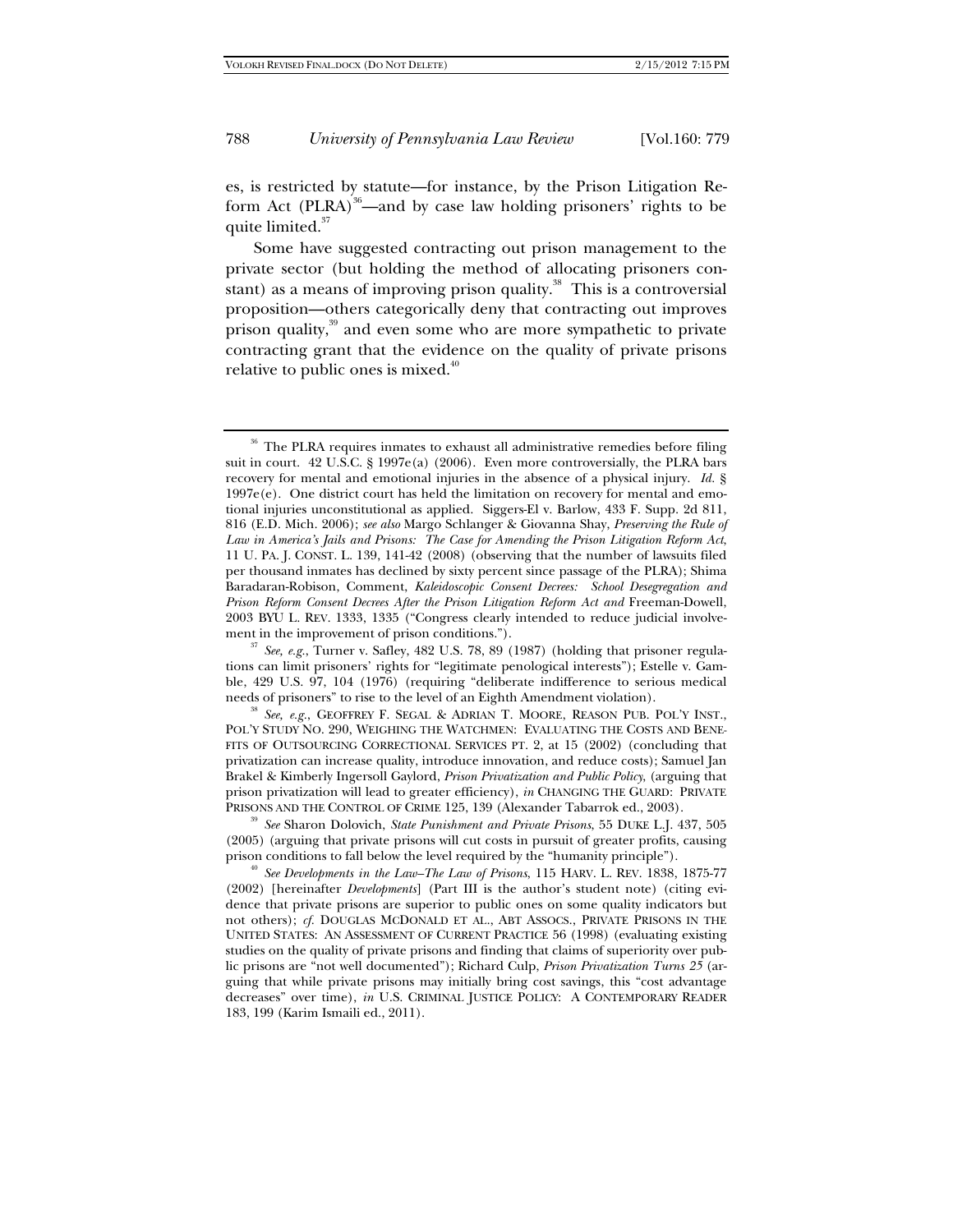Here, too, the parallels with schools are clear. Whether the blame lies with teachers' unions<sup>41</sup> or with politicians unwilling to spend money on schools,<sup>42</sup> schools have been hard to reform politically. Litigation hasn't worked well,<sup>43</sup> and any constitutional rights to a good education are generally weak.<sup>44</sup> Privatization of entire school systems withwithin the context of mandatory government provision has been tried sporadically, but the results haven't been terribly impressive so far.<sup>45</sup>

18 (criticizing Reagan-era policies cutting education funding); Lisa Kaiser, *An Interview with Educator and Activist Jonathan Kozol*, EXPRESSMILWAUKEE.COM (Mar. 4, 2009), http://www.expressmilwaukee.com/article-5728-an-interview-with-educator-and-activistjonathan-kozol.html (characterizing education activist Jonathan Kozol as arguing that

"promises by states to equalize funding for urban districts never materialize"). 43 *See, e.g.*, D.S.W. v. Fairbanks N. Star Borough Sch. Dist., 628 P.2d 554, 556 (Alaska 1981) (rejecting theory of negligent classification, placement, or teaching); Peter W. v. S.F. Unified Sch. Dist., 131 Cal. Rptr. 854, 861 (Cal. Dist. Ct. App. 1976) (rejecting a claim against a school district for negligently failing to provide basic academic instruction); Hunter v. Bd. of Educ., 439 A.2d 582, 585-86 (Md. 1982) (rejecting an educational malpractice claim because ruling otherwise would require the courts to monitor school policies and operations); Donohue v. Copiague Union Free Sch. Dist., 391 N.E.2d 1352, 1353 (N.Y. 1979) (refusing to recognize an educational malpractice claim on public policy grounds because the legislature had established the school system and provided for the hearing of complaints). *See generally* Melanie Natasha Henry, *No Child Left Behind? Educational Malpractice Litigation for the 21st Century*, 92 CALIF. L. REV. 1117 (2004) (surveying educational malpractice jurisprudence and the emergence of statutory claims under the No Child Left Behind Act); Kevin P. McJessy, Comment, *Contract Law: The Proper Framework for Litigating Educational Liability Claims*, 89 NW. U. L. REV. 1768, 1798-1803 (1995) (discussing various contract law theories of

school liability). 44 *See, e.g.*, San Antonio Indep. Sch. Dist. v. Rodriguez, 411 U.S. 1, 54-55 (1973) (rejecting an equal protection attack on inequalities in a Texas school system that were attributable to a funding scheme dependent on local property tax revenues). State constitutional challenges to funding systems have sometimes been successful. *See, e.g.*, Serrano v. Priest, 487 P.2d 1241, 1265 (Cal. 1971) ("[W]e are satisfied that plaintiff children have alleged facts showing that the public school financing system denies them equal protection . . . ."). But state constitutional challenges to educational quality have generally failed on the theory that the relevant constitutional provisions are nonbinding, unenforceable, or only guarantees a very low minimum quality. *See, e.g.*, *Donohue*, 391 N.E.2d at 1353-54 (holding that a state constitutional provision obligated the legislature only to maintain and support the school system). One notable exception is *McDuffy v. Secretary of the Executive Office of Education*, 615 N.E.2d 516, 554-55 (Mass. 1993), which found a constitutional right to an education and outlining seven broad goals, but left their implementation to the legislature. 45 *See, e.g.*, Shelby Wolff Reitz, Note, *Mastering Two Services: Advancing Public Values* 

*Through School Privatization*, 6 GEO. J.L. & PUB. POL'Y 101, 110-15 (2008) (reviewing the

<sup>41</sup> *See* Joe Klein, *Failing Our Schools*, TIME, Feb. 8, 2010, at 20, 20 (chronicling a teachers' union's successful efforts to block New York from receiving \$700 million in federal funds for school reform). 42 *See* Linda Darling-Hammond, *Restoring Our Schools*, NATION, June 14, 2010, at 14,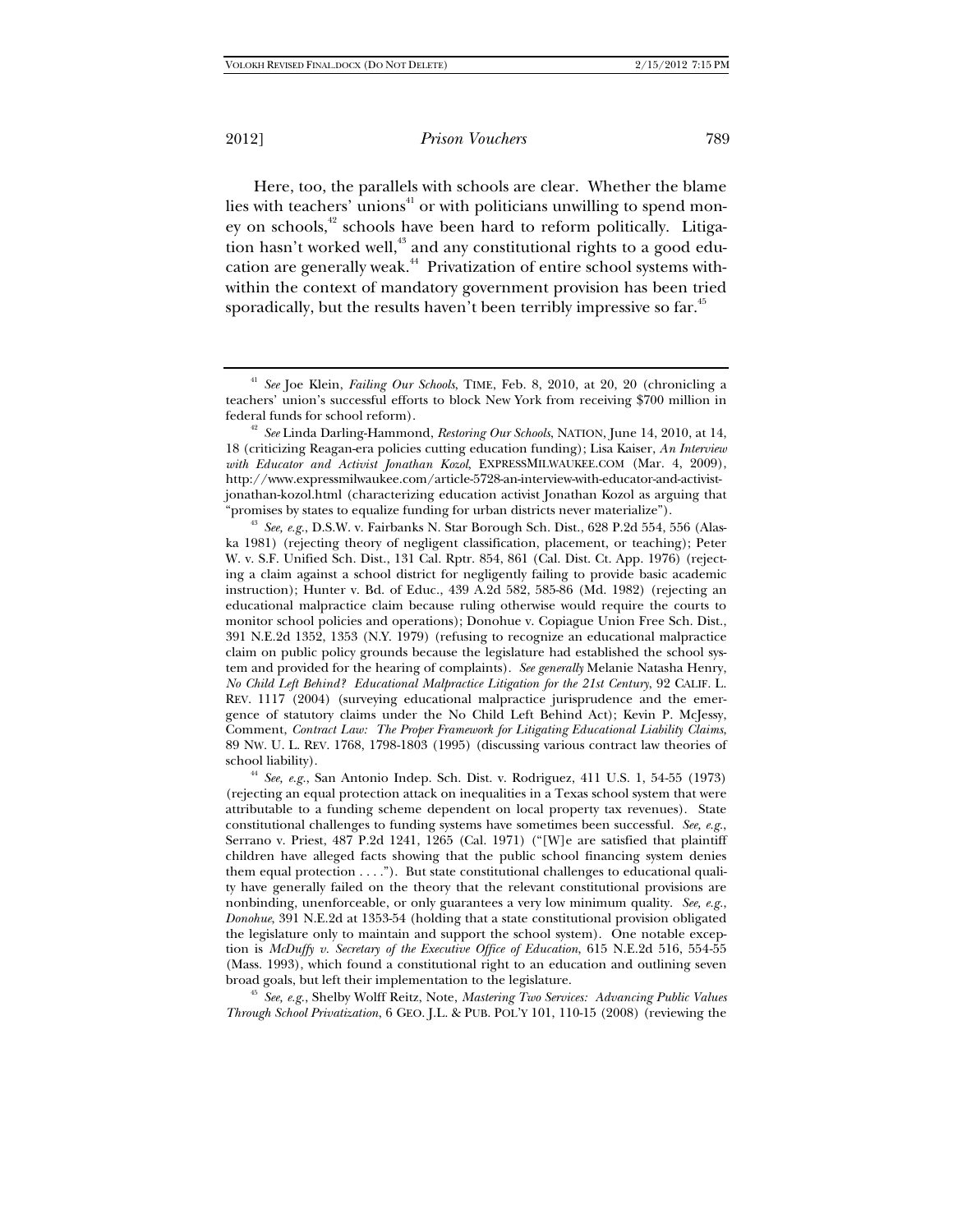The market-based approach that prison vouchers represent has an obvious appeal in this context. The logic is similar to that of school choice: vouchers empower the prisoners themselves to reward and punish prisons, creating powerful incentives for prisons to improve in  $\alpha$ ccordance with the prisoners' own standards.<sup> $46$ </sup> No longer would advocates have to urge prison administrators or legislatures to reform conditions in the interest of prisoners or try to convince these authorities that prisoner welfare is aligned with the social interest—a strategy that has not worked well so  $ar^4$ . Instead, prison administrators would be moved, as if by an invisible hand, to make their prisons better places.

In Part I, I explain how a prison choice program might work and how the vouchers would be funded. I also explain how prison choice is different from, and conceptually independent of, prison privatization.

In Part II, I discuss how vouchers would make prisons more constitutionally flexible. First, prisons would be freer to experiment with religiously inspired rehabilitation: faith-based prisons, $48$  whose constitutionality under the current regime is dubious, would become fully constitutional. Under vouchers, the prison system would come within *Zelman v. Simmons-Harris* because prisons would be participating on a neutral basis, independent of religion.<sup>49</sup> As is already the case with halfway houses, residential programs for delinquent children, and alcoholism and drug addiction programs, participating providers could be public or private, religious or secular.<sup>50</sup> The participant's ability to choose from a variety of providers, not all of which

management of Philadelphia public schools by for-profit school operator Edison

<sup>&</sup>lt;sup>46</sup> See Jody Freeman, *Extending Public Law Norms Through Privatization*, 116 HARV. L. REV. 1285, 1347 (2003) ("Vulnerability can be exacerbated when the consumers of the service are not the same as the payers*—*when taxpayers, for instance, finance prisons occupied by convicts, welfare received by eligible low-income applicants, and schools

<sup>&</sup>lt;sup>47</sup> *See supra* notes 23-40 and accompanying text.<br><sup>48</sup> For a discussion of different sorts of faith-based programs, see Marc O. DeGirolami, *The New Religious Prisons and Their Retributivist Commitments*, 59 ARK. L. REV. 1, 13-19 (2006). For a discussion of whether faith-based programs reduce recidivism, see Alexander Volokh, *Do Faith-Based Prisons Work?*, 63 ALA. L. REV. 43 (2011) (arguing that they don't). 49 *See* 536 U.S. 639, 662-63 (2002) (holding that a school choice program that in-

cludes a large proportion of religious schools does not violate the Establishment Clause if all schools can participate based on neutral criteria, and parents can freely select or reject the religious school). 50 *See, e.g.*, Freedom from Religion Found., Inc. v. McCallum, 324 F.3d 880, 884

<sup>(7</sup>th Cir. 2003) (upholding the dismissal of a suit to enjoin correctional authorities from funding a private faith-based halfway house.)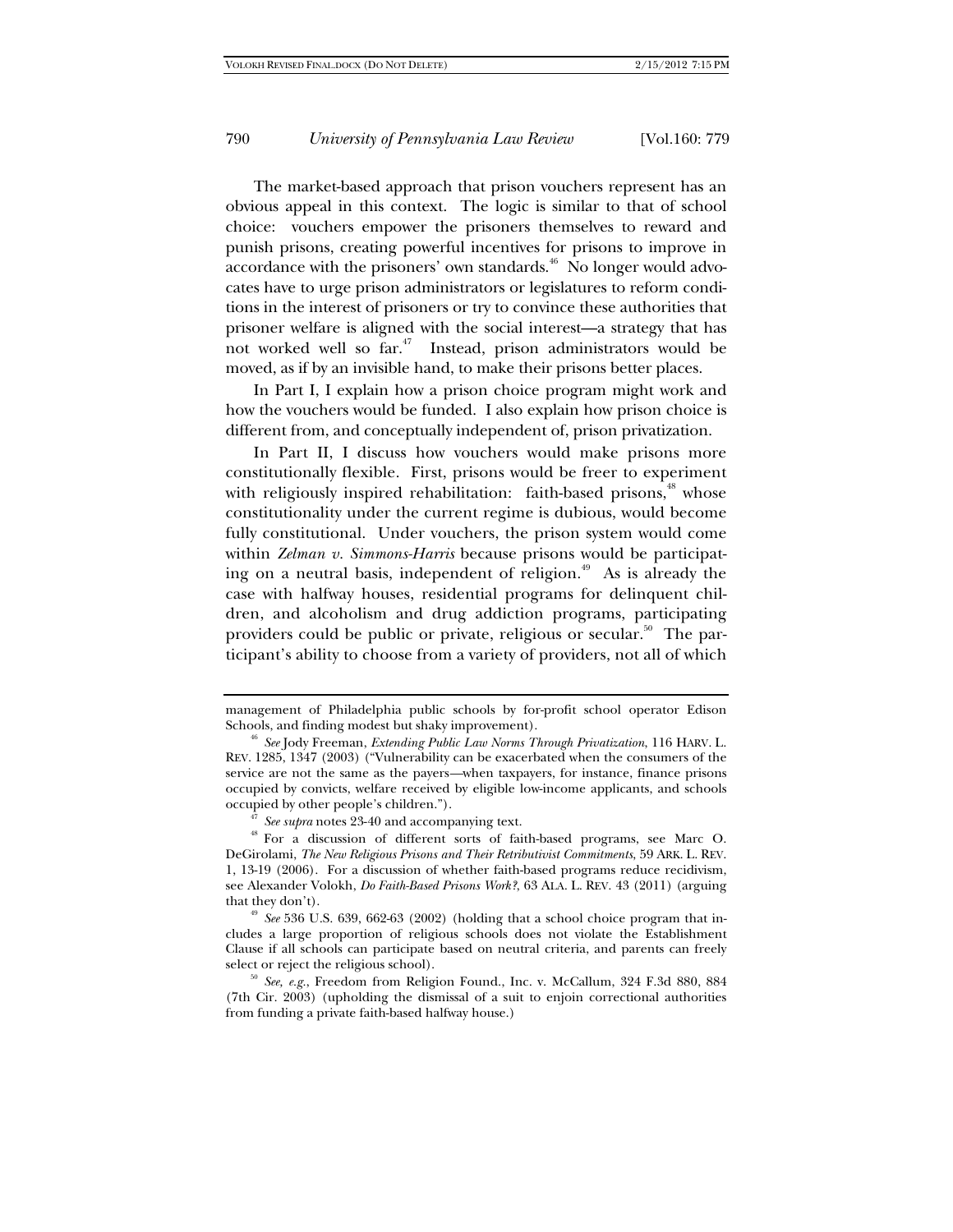are religious, puts these programs in the same category as the school vouchers upheld in *Zelman*.

The effect of vouchers would be more fundamental than merely to validate existing faith-based programs. Consider private schools under a school voucher regime. Clearly, under *Zelman*, they are not limited to merely providing the sorts of ecumenical prayers that are struck down in the public school context. Rather, they can advertise themselves as Catholic, display cruficixes, teach theology, and do everything else that private schools can do. Prisons would be similar. Modern-day faith-based prisons, in an effort to comply with the Establishment Clause, aggressively seek nondenominationalism and ecumenism.<sup>51</sup> But—just as one can disfavor "To Whom It May Concern" prayer in schools—a religious organization may be unsatisfied with prison rehabilitation based on "Religion Lite."<sup>52</sup> With vouchers, such an organization could become far more ambitious. One could have "religious prisons" in the proper sense, each advertising its own sectarian rehabilitative agenda. Vouchers could thus be the best, or perhaps even the only, way to allow for faith-based prisons.

Second, prisons would be freer to offer inmates packages of features that currently would be considered unconstitutional. Prisoners have dramatically reduced rights, but they still retain some. In general, people—prisoners or not—may benefit from being able to waive their rights in exchange for other benefits. For instance, inmates may agree to waive some part of their due process rights in exchange for better job training. A prison's ability to offer such a package is limited by the unconstitutional conditions doctrine.<sup>53</sup> I argue that, in a prison system that is more competitive from the inmate's point of view, the unconstitutional conditions doctrine would (and should) be somewhat more permissive because the inmates' ability to choose would

<sup>51</sup> *See, e.g.*, SULLIVAN, *supra* note 12, at 157-61 (documenting the efforts of Inner-Change Freedom Initiative to portray its values system as so general that it would be consistent with any religion). 52 *See, e.g.*, Richard F. Duncan, *Public Schools and the Inevitability of Religious Inequality*,

<sup>1996</sup> BYU L. REV. 569, 572 ("In my house, we do not offer prayers 'to whom it may concern.'"); Paul Finkelman, *School Vouchers, Thomas Jefferson, Roger Williams, and Protecting the Faithful: Warnings from the Eighteenth Century and the Seventeenth Century on the Danger of Establishments to Religious Communities*, 2008 BYU L. REV. 525, 551-52 (noting that the school prayer at issue in *Engel v. Vitale*, 370 U.S. 421 (1962), "would hardly be recognized as 'prayer' in any meaningful way by people of faith who take religion seriously" and "was exactly what we would expect from a state agency trying to create a prayer that would offend no one, side with no one, and not run counter to anyone's faith"). 53 *See infra* Section II.B.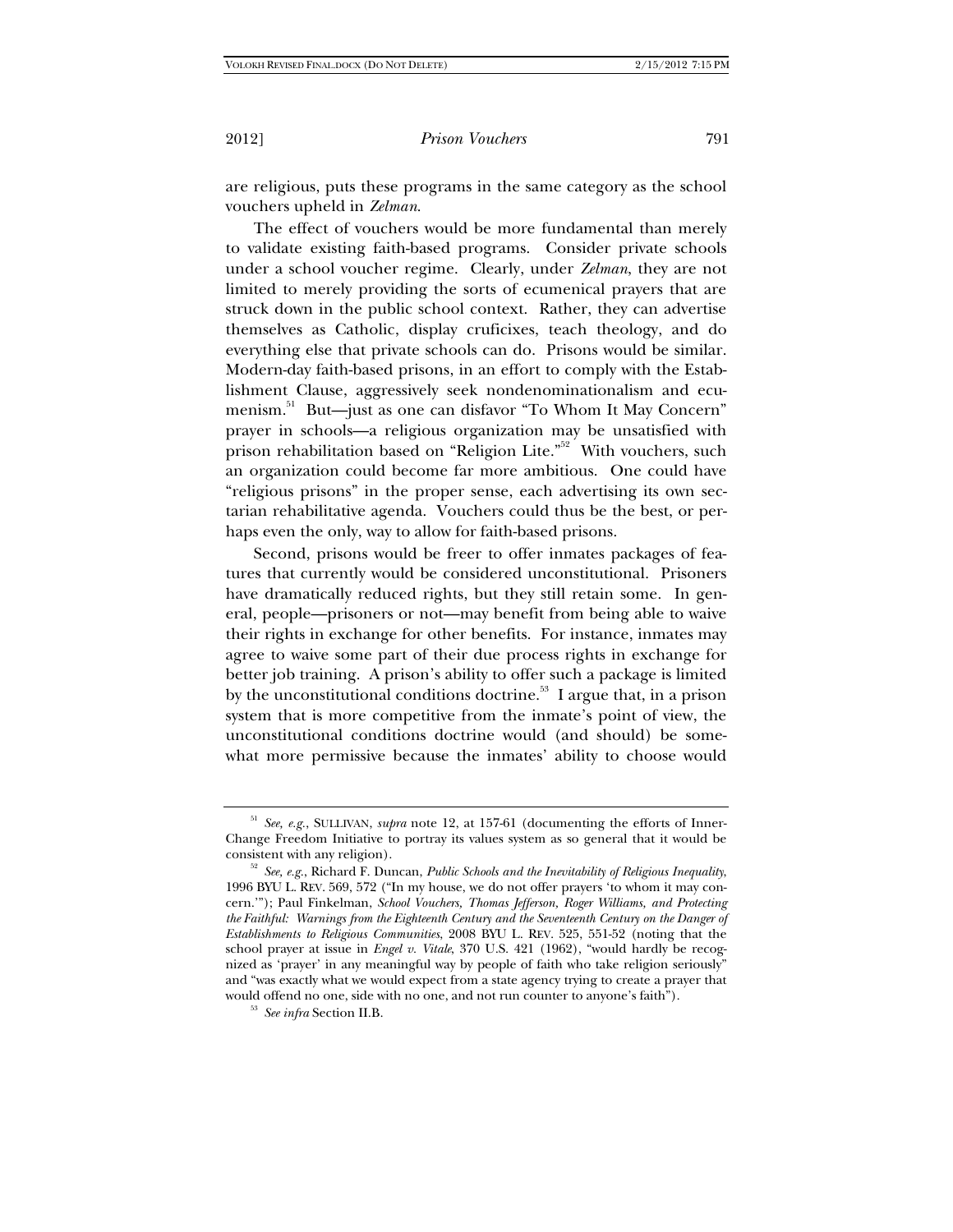mitigate the possibility that prisons would be illegitimately taking advantage of inmates.

With all this going for prison vouchers, what could go wrong?

In Part III, after having presented the positive case in favor of prison vouchers, I address the problems. One possible critique is that this idea is a nonstarter because prisoners either *cannot* or *should not* exercise voluntary choices regarding their places of imprisonment.

Another possible critique, sounding more in economics than in philosophy, is "market failure"—that inmate's individual decisions won't succeed in improving overall prison quality. This lack of improvement could be because inmates can't make *themselves* better off through their decisions because, for instance, they are poorly informed about prison quality. The lack of improvement could also be because some inmates' decisions will make *other inmates* worse off because, for instance, the better informed inmates will get the best prisons and leave the bad prisons to the uninformed.

A third, more serious critique is what I call "market success"—that inmates *will* succeed in improving prison quality *by their own standards*, and that this is precisely the problem.<sup>54</sup> Prisoners' preferences aren't always good; we are, after all, talking about (presumptive) criminals. For example, satisfying prisoner preferences may harm society by allowing gang members to serve their sentences together and thus better run their outside criminal enterprises. Alternatively, prisoner choice may merely make prison a less undesirable place and thereby undermine the deterrent value of prison.<sup>55</sup>

I take these counterarguments seriously, and so I make no strong claims about the bottom-line merits of prison vouchers. *If* the potential downsides—that prisoners, through their voucher spending, drive prisons to adopt undesirable features in ways that can't be adequately controlled by the political process—are outweighed by the benefits such as improvements in prisoner security, health care, and education—then vouchers *could* dramatically improve penal policy. But this Article is meant to spur further research and debate on the question, not to come down on one side or another.

In Part IV, I deal with the politics of prison vouchers. In the first place, if vouchers are so great, and if they improve prison conditions

<sup>54</sup> Properly speaking, this is also a species of market failure, since prisoners' decisions impose negative externalities on the world at large; the term "market success" is meant to be merely evocative.

 $55$  *But see infra* note 328 and accompanying text.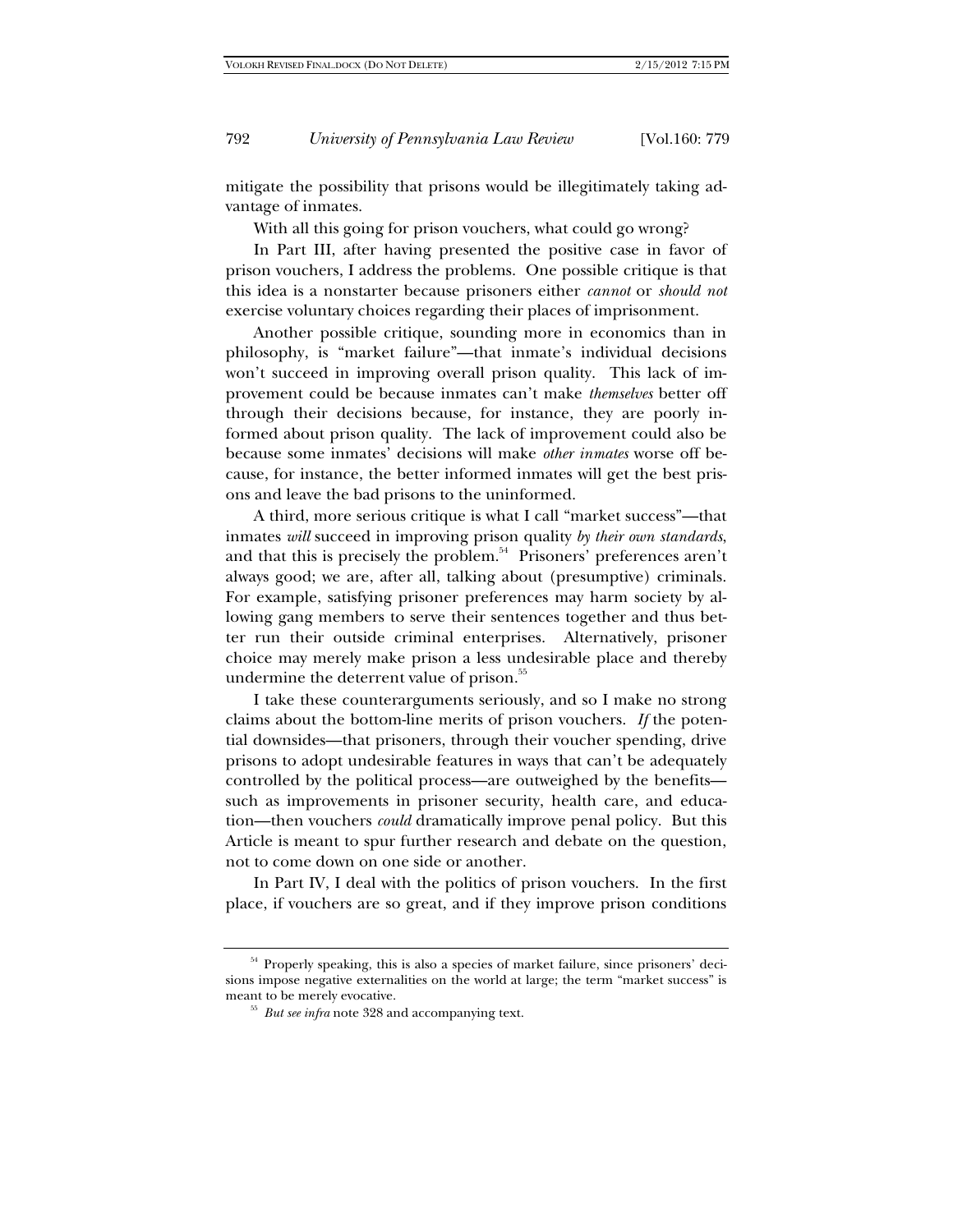as the political system hasn't been able to, why would they ever be adopted? Conversely, if prison vouchers are adopted, and if they're good for prisoners, wouldn't their adoption be evidence of a change in attitudes toward prisoners that would make more conventional reforms possible? In this Part, I speculate on a possible political coalition that could get prison vouchers adopted even without a change in attitudes toward prisoners. I further speculate on how the political system would treat prison vouchers after their adoption, both in terms of funding and in terms of regulation.

#### I. THE MECHANICS

#### A. *Choice*

Inmates today have little or no choice regarding where they serve their prison sentence. When assigning prisoners to federal prisons, the Bureau of Prisons (BOP) is required to consider "the resources of the facility contemplated,"<sup>56</sup> "the nature and circumstances of the offense,"<sup>57</sup> "the history and characteristics of the prisoner,"58 "any statement" by the sentencing court "concerning the purposes for which the sentence ... was determined to be warranted,<sup>559</sup> and Sentencing Commission policy statements.<sup>60</sup> The BOP is also required to consider the sentencing court's recommendations regarding what *type* of facility is appropriate, $61$  but isn't required to consider recommendations of *particular* facilities.<sup>62</sup> Moreover, if the sentencing court "order[s], recommend[s], or request[s]" that the convicted defendant be sentenced to a community correction facility, this has "no binding effect" on the BOP.<sup>63</sup>

- 
- 
- 
- 

of the statute, which directs the BOP to consider the sentencing court's recommendation only as to "type . . . of facility." *Id.*<br><sup>63</sup> *Id.* § 3621(b). While the BOP's regulations seem to accommodate sentencing

court recommendations, generally there's no guarantee that the court will convey the prisoner's preferences and no systematic way for prisoners to have their preferences satisfied. *See* U.S. DEP'T OF JUSTICE, FED. BUREAU OF PRISONS, NO. 5100.08, PROGRAM STATEMENT, at IV-3 (2006), *available at* http://www.bop.gov/policy/progstat/5100\_ 008.pdf (indicating that an inmate's designation to a particular facility would include

 $56$  18 U.S.C. § 3621(b)(1) (2006). Federal law authorizes the BOP to place inmates in "any available penal or correctional facility," whether public or private, anywhere in the federal government's jurisdiction. *Id*. § 3621(b).<br><sup>57</sup> *Id*. § 3621(b)(2).<br><sup>58</sup> *Id*. § 3621(b)(3).<br><sup>59</sup> *Id*. § 3621(b)(4)(A).<br><sup>60</sup> *Id*. § 3621(b)(5).<br><sup>61</sup> *Id*. § 3621(b)(4)(B).<br><sup>61</sup> *Id*. § 3621(b)(4)(B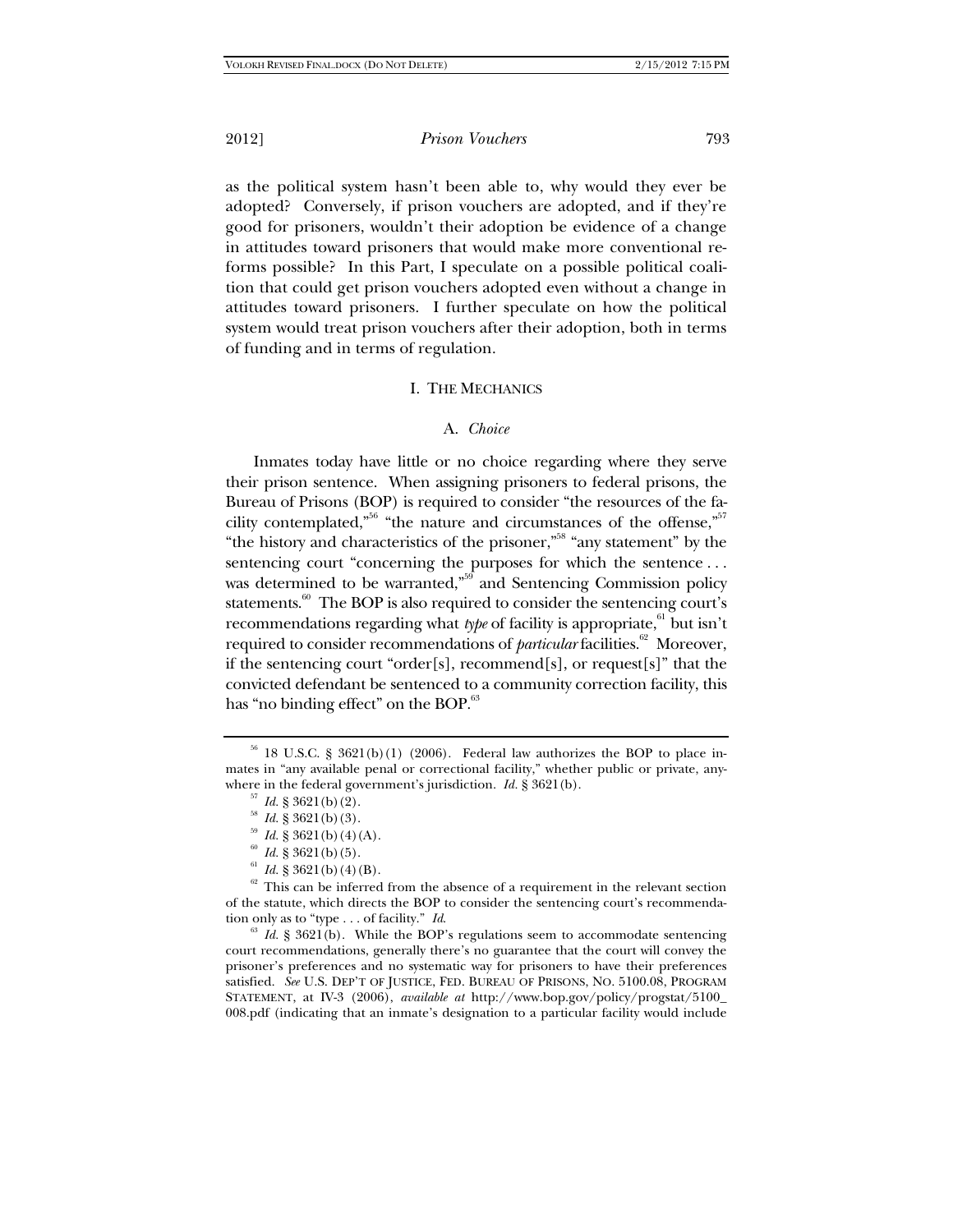In Texas, convicted defendants can't even ask for a particular prison at sentencing; prisoners are assigned according to their supposed needs.<sup>64</sup> There is no formal way to "bargain" with the court or with the prosecutor, and voluntary transfers are limited. $65$ 

In California, there's a limited amount of choice in jail assignment. Through "offender self-pay" programs, minimal-risk offenders can, for a fee and with court approval, opt out of the regular jail system and be housed in the jail equivalent of a "five-star Hilton,"<sup>66</sup> where they get distance from violent offenders, work furlough rights, and sometimes even have the right to bring computer equipment. $67$  But this California system is both unusual and inegalitarian.

Thus, under the standard regime, prisoners are assigned primarily based on a state correctional employee's judgment of available space and inmate needs, such as proximity to family or appropriate treatment programs.

(2004) ("Offenders do not have a right to choose their unit of assignment. Inter-Unit transfers are based on departmental and offender needs. Offenders may not be transferred closer to home for visitation reasons."). The Handbook does contemplate "[t]ransfer requests for medical or educational reasons," subject to approval by the relevant department head and the State Classification Committee. *Id.* at 6-7.<br><sup>65</sup> *See id.* (detailing various committees' roles in the prison assignment process).

Inmates may request transfers because of problems or conflicts. *Id.* at 7. Such requests should be made to "unit staff," who will send the request to the Classification Committee, if the staff deems necessary. *Id.*

<sup>66</sup> Jennifer Steinhauer, *For \$82 a Day, Booking a Cell in a 5-Star Jail*, N.Y. TIMES, Apr. 29, 2007, at A1. Coincidentally, this sort of jail made the news when celebrity Paris Hilton, great-granddaughter of Hilton Hotels founder Conrad Hilton, was sentenced in 2007. *See* Laurie L. Levenson & Mary Gordon, *The Dirty Little Secrets About Pay-to-Stay*, 106 MICH. L. REV. FIRST IMPRESSIONS 67, 68-69 (2007), http://www.michiganlawreview.org/ assets/fi/106/levensongordon.pdf (describing public reaction to Hilton's luxury imprisonment as "unequal justice").<br><sup>67</sup> *See* Steinhauer, *supra* note 66 (reporting that offenders in paid prisons may in

some cases use personal music players and laptops); Geoffrey Segal, *Innovative Alternatives to Traditional Municipal/County Corrections*, REASON FOUND. (Mar. 1, 2001), http:// reason.org/news/show/innovative-alternatives-to-tra-1 (describing public and private self-pay programs in California as beneficial to low-risk inmates and city residents).

consideration of the specific institution or program recommended by the sentencing court); *id.* at III-1 (advising the BOP to "follow[] the intentions of the [sentencing] Court when designating a facility"); *id.* at III-3 to -4 (stating the BOP "make[s] every effort" to follow the sentencing court's recommendation); *id.* at IV-5 ("The court may recommend a specific institution or a geographical region for a newly committed inmate."); *id.* at V-3 ("When consistent with policies or when [the sentencing court's suggestions] are consistent with sound correctional management, the Bureau of Prisons attempts to satisfy judicial recommendations.").<br><sup>64</sup> *See* TEX. DEP'T OF CRIMINAL JUSTICE, OFFENDER ORIENTATION HANDBOOK 6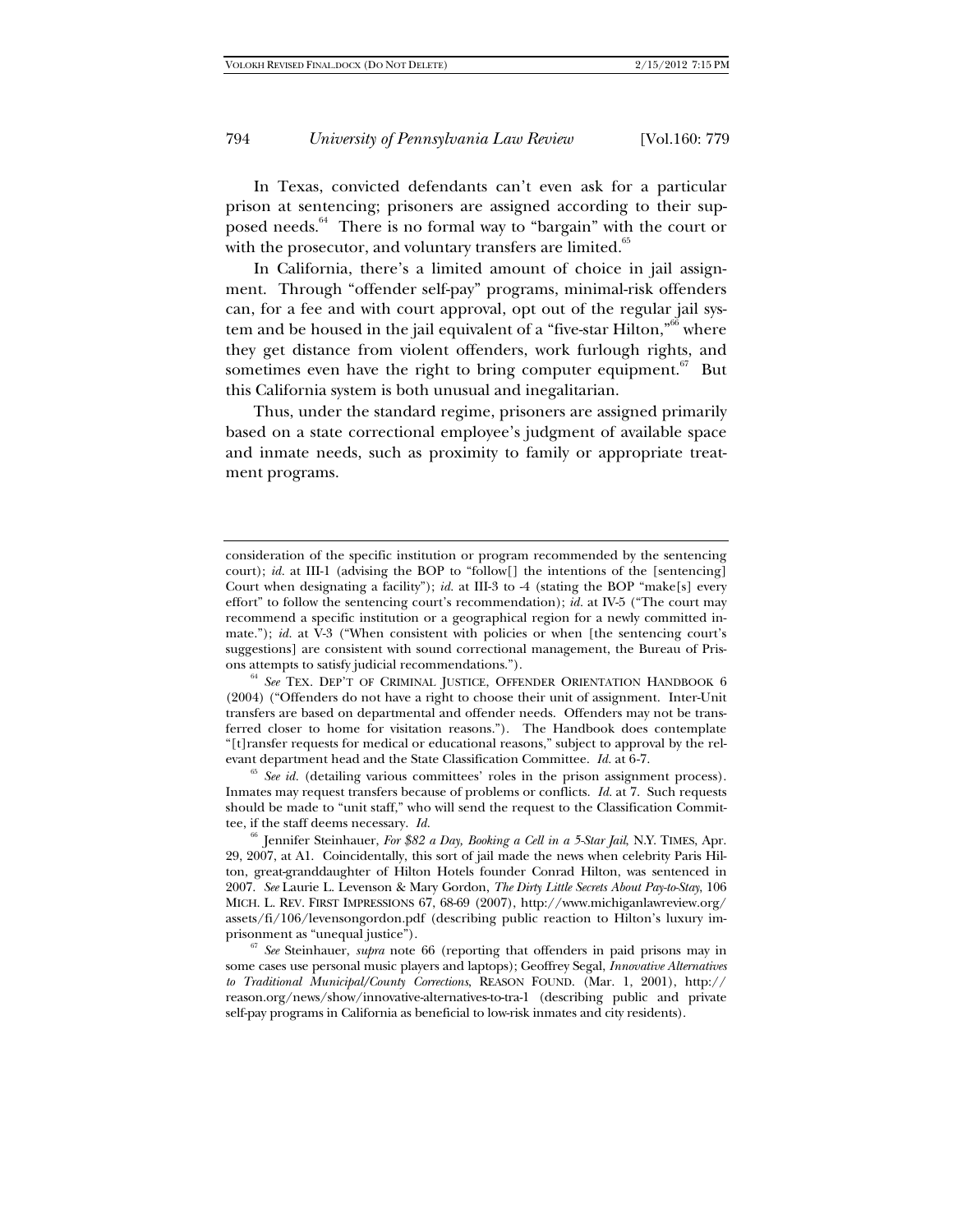Prison choice would supersede this mechanism. The process would begin at conviction. The convicted defendant would receive a coupon, good for incarceration for the duration of his term, which he would be required to redeem at a participating prison (sorry, no choice there). The set of participating prisons may or may not include private prisons. $^{68}$  As I discuss below, choice is conceptually independent of privatization, and—even though some arguments for or against vouchers are often made with private providers in mind—one can discuss vouchers separately from privatization.<sup>69</sup>

I've assumed above that everyone gets a voucher, but this needn't be the case. Some school choice plans only give vouchers to students assigned to schools that are judged to be "failing" in some objective sense; $\frac{70}{10}$  similarly, officials could do an initial round of nonconsensual assignment and then give vouchers to prisoners at the "worst" prisons, as determined by the Department of Corrections or Bureau of Prisons.

Imagine a convicted defendant awaiting sentencing, presumably with a lot of time on his hands. The soon-to-be prisoner can spend his time flipping through a book, perhaps like the Yellow Pages, with ads for different prisons—or perhaps the browsing can be done online if he has Internet  $access.^{71}$  To get an initial view of dimensions along which prisons might compete, let's take a more detailed look at some of the problems prisoners face today. Each of the problems listed below suggests possible reforms that inmates might find attractive.<sup>72</sup>

*Violence.* Though good data is elusive, $73$  violence against inmates by other inmates and by staff is a serious problem. This includes

nationwide. THE COMM'N ON SAFETY & ABUSE IN AMERICA'S PRISONS, *supra* note 18, at

<sup>68</sup> I'm primarily envisioning this system operating within a single state*—*or within the federal system, for federal prisons*—*but nothing inherently prevents out-of-state or out-of-country prisons from participating, subject to governing laws in the origin and

<sup>&</sup>lt;sup>69</sup> *See infra* Section I.B. *To* For a discussion of the complexities of such a system in the education context, see David N. Figlio & Marianne E. Page, *Can School Choice and School Accountability Successfully Coexist?*, *in* THE ECONOMICS OF SCHOOL CHOICE 49 (Caroline M. Hoxby ed., 2003). <sup>71</sup> On the availability of Internet access, see, for example, Greg Beato, *You've Got Jail*,

REASON.COM ( July, 2011), http://reason.com/archives/2011/06/24/youve-got-jail.<br><sup>72</sup> Prisons could advertise such reforms with color photos, supporting statistics,

and inmate testimonials. One blogger suggests: "Come to Pinal Country Prison, where the guard beatings are minimal and shower sex assaults are a thing of the past. Color-coded cells identify Black Panthers, [Aryan] Nation Skin Heads, and embezzling tax accountants. Tattoo artist on duty. Sorry, no shanks allowed." Lightning Bug's Butt, *supra* note 12. The proposal is sarcastic, but why not take it seriously?<br><sup>73</sup> There isn't even reasonably complete and reliable data on conditions in prisons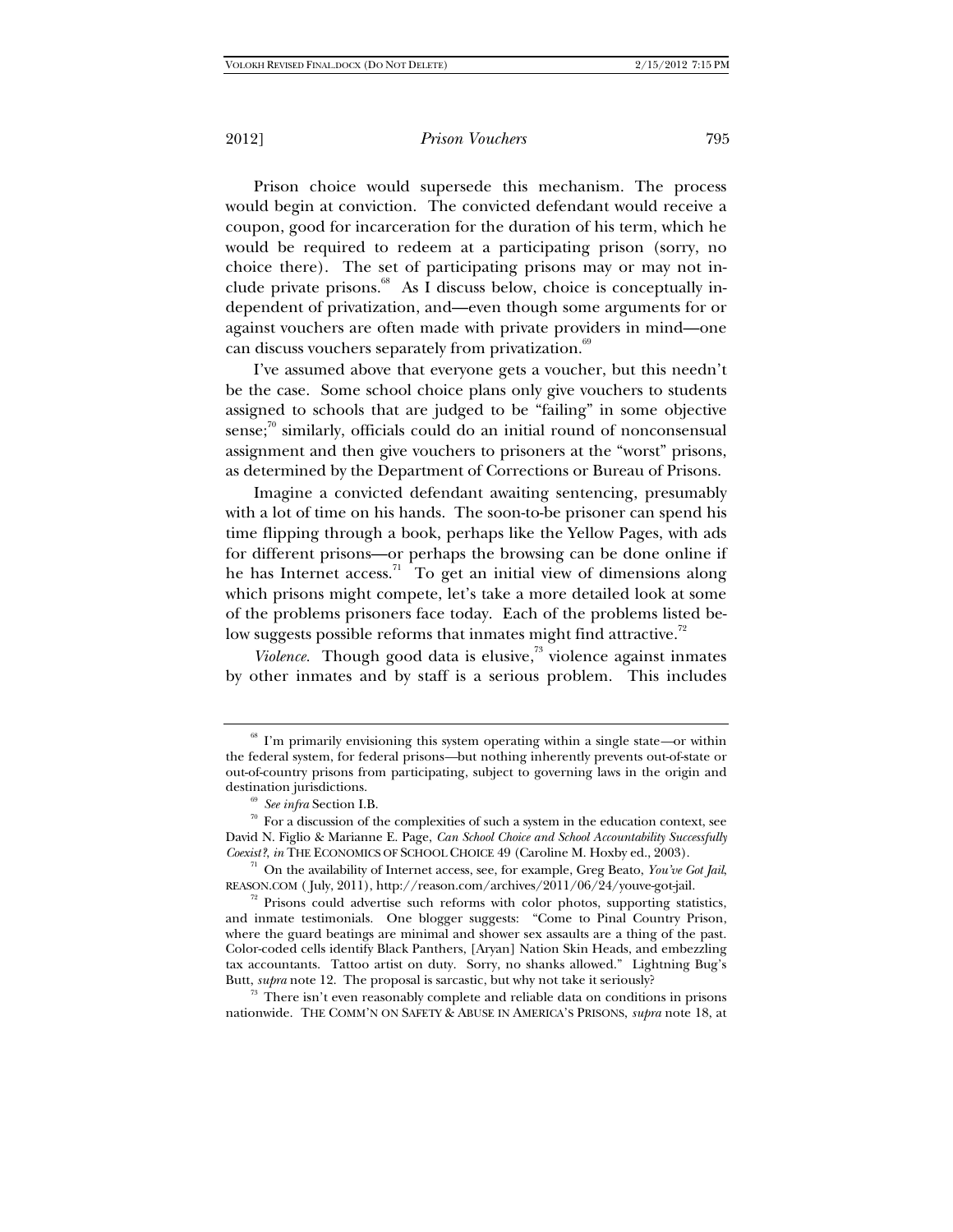prison riots, as well as "gang violence, rape, beatings by officers, and in one large jail, a pattern of illegal and humiliating strip-searches." $^{\scriptscriptstyle\gamma4}$ Overcrowding, idleness, and distance from family and community, among other factors, fuel the violence in American prisons.<sup>75</sup>

A prison in a voucher system might respond to this problem by adopting a more effective security policy. This could include a "direct supervision" policy, which involves more face-to-face interactions between inmates and correctional officers and tends to improve safety, rather than the "traditional model" in which guards supervise prisoners from behind glass or bars.<sup>76</sup> It could also include a focus on conflict resolution and prevention rather than the present emphasis on using force as "a 'first strike' response before other tactics are considered or attempted."<sup>77</sup> Such a prison could make use of surveillance technology more broadly to "protect prisoners and staff from violence and from false allegations of misconduct" to the extent that this is consistent with inmates' preferences for privacy, as well as noninvasive drug- and weapon-detection devices.<sup>78</sup> It could segregate populations that are particularly vulnerable to violence or rape—

<sup>17 (</sup>stating that present data "make[s] it impossible to get a complete picture of safety and abuse in correctional facilities").<br><sup>74</sup> *Id.* at 11-12. The data is better for deadly violence, that is homicides and sui-

cides, than for nondeadly violence. In state prisons, there were 4 homicides and 14 suicides per 100,000 prisoners in 2002. *Id.* at 24. In local jails, there were 3 homicides and 47 suicides per 100,000 prisoners in the same year. *Id.* For nondeadly violence, "[a]ll we have are rough indicators": over the course of 2000, "there were 34,355 reported assaults among prisoners in state and federal facilities and 17,952 reported assaults by prisoners against staff," and in 2004, there were "4,252 recorded allegations of sexual assault, misconduct, and harassment by prisoners and staff." *Id.* However, official records may underestimate actual rates by perhaps a factor of five. *Id.*

On prison rape, see, for example, *Combating Rape in Prisons: Little and Late*, ECON-OMIST, May 7, 2011, at 32 and Lovisa Stannow, *Rape Factories*, REASON, July 2011, at 54; *see also* Sharon Dolovich, *Strategic Segregation in the Modern Prison*, 48 AM. CRIM. L. REV. 1, 2 & nn.1-6 (describing research on the rape of gay and transgender inmates). 75 THE COMM'N ON SAFETY & ABUSE IN AMERICA'S PRISONS, *supra* note 18, at 12. For

a news story on the link between overcrowding and violence, see *The Fifth Circle of Hell*,

<sup>&</sup>lt;sup>76</sup> See THE COMM'N ON SAFETY & ABUSE IN AMERICA'S PRISONS, *supra* note 18, at 29. <sup>77</sup> *Id.* at 32. *N Id.* at 29-34.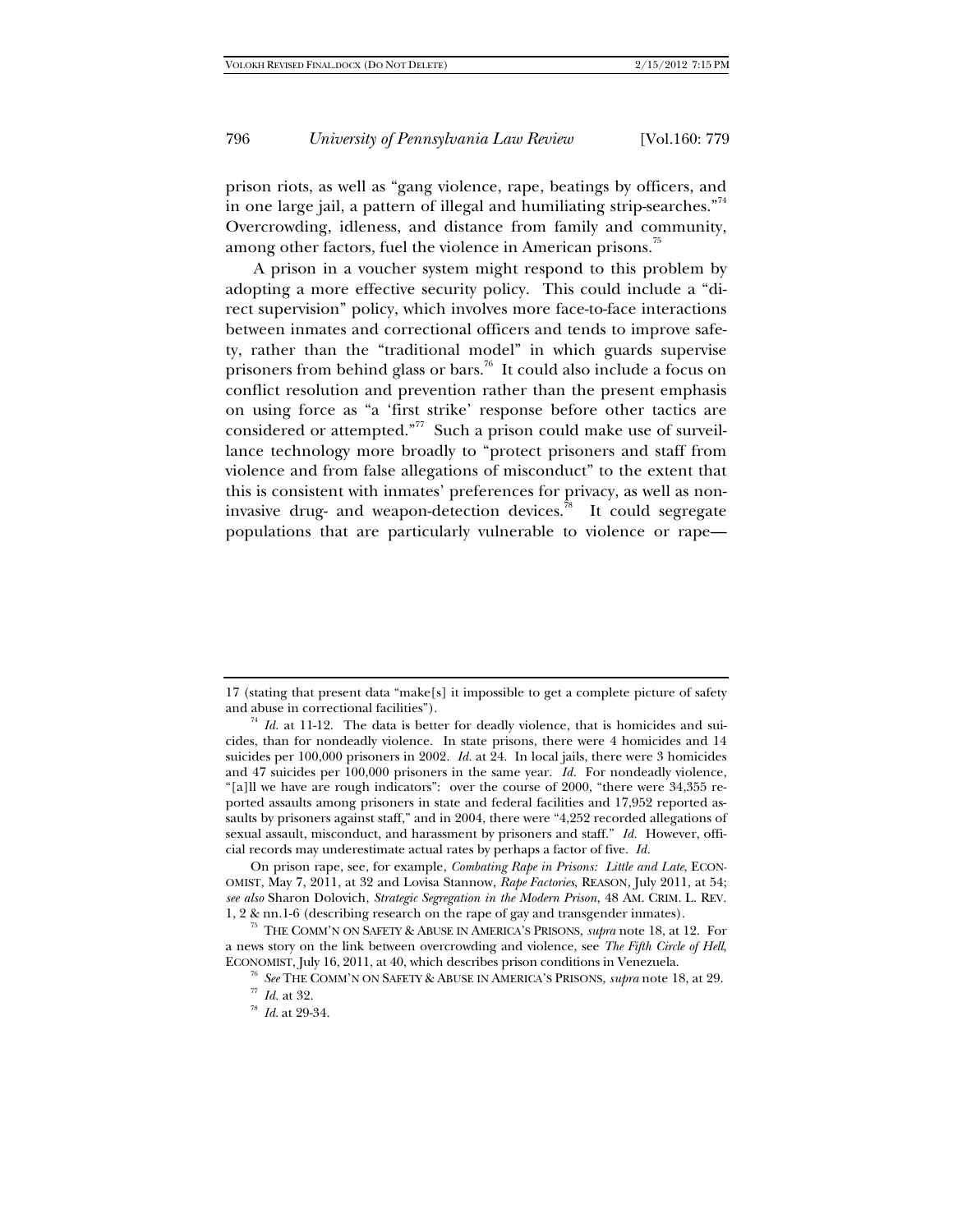either identifiable populations like gay and transgender inmates<sup>79</sup> or a more broadly defined vulnerable class.<sup>80</sup>

*Health care.* Correctional health care is inadequately funded, understaffed, and often provided by underqualified doctors.<sup>81</sup> Moreover, communicable diseases, such as staph infections, tuberculosis, hepatitis C, and HIV, are widespread.<sup>82</sup> Care for the mentally ill in prisons and jails—where rates of mental illness are two to four times higher than among the general public—is likewise inadequate.<sup>83</sup>

al minorities in other men's carceral facilities").<br><sup>80</sup> *See id.* at 63, 73-82 (exploring ways to protect those vulnerable to sexual assault in prison through targeted or general segregation methods). *But see* NATIONAL PRIS-ON RAPE ELIMINATION COMMISSION REPORT: EXECUTIVE SUMMARY 8 (2009) ("The Commission . . . discourages the creation of specialized units for vulnerable groups and specifically prohibits housing prisoners based solely on their sexual orientation or gender identity because it can lead to demoralizing and dangerous labeling."). The idea of sexual orientation–specific prisons might be in conflict with my suggestion below that prisons be required to take all applicants and accept by lottery if they're oversubscribed. *See infra* text accompanying notes 130-31. But it could be consistent in a variety of ways: (1) I also suggest that prisons could specialize in particular categories of prisoners, and this might be one of them; they would then only be required to accept all comers within the category that they serve. (2a) The prison could serve all comers but nonetheless have its own gay segregation wing. (2b) The prison might not offer any particularly interesting services for those not in its gay segregation wing, so it might not be particularly attractive to the population at large. *But cf. infra* notes 289-91 and accompanying text. In any event, the "accept all comers" rule is just one way of running a voucher system. The "mutual choice" rule is another, though it presents

greater opportunities for cream skimming.<br><sup>81</sup> *See* THE COMM'N ON SAFETY & ABUSE IN AMERICA'S PRISONS, *supra* note 18, at 38 (demonstrating the problems with correctional health care and offering solutions like

partnerships with health providers and screening for infectious diseases).<br><sup>82</sup> *See id.* at 47 (stating that among people released from prisons and jails in 1996, over 1.3 million had hepatitis C and approximately 39.000

<sup>83</sup> See *id.* at 13 (describing the higher than average drug treatment, contagious disease treatment, and mental health needs of the prison population); *id.* at 39-40 (noting the challenges correctional facilities face in recruiting qualified medical staff, which results in care by "unlicensed physicians, doctors with substance abuse problems, [and] doctors with criminal histories" (quoting Michael S. Vaughn & Leo Carroll, *Separate and Unequal: Prison Versus Free-World Medical Care*, 15 JUST. Q. 3, 3 (1998))); *id.* at 43-47 (discussing the prevalence rate of serious mental disorders in jails and prisons, which is on average two-to-four times higher than among the general population (citing 1 NAT'L COMM'N ON CORRECTIONAL HEALTH CARE, THE HEALTH STATUS OF SOON-TO-BE-RELEASED INMATES 24 tbl.3-3, 25 fig.3-3 (2002))); *see also* SpearIt, *Mental Illness in Prison: Inmate Rehabilitation & Correctional Officers in Crisis*, 14 BERKELEY J. CRIM. L. 277, 280-85 (2009) (detailing the deficiencies in California's mental health programs for prisoners).

<sup>79</sup> *See* Dolovich, *supra* note 74, at 4 (noting that "gay men and trans women detained in the [segregated unit of the L.A. County] Jail are relatively free from the sexual harassment and forced or coerced sexual conduct that can be the daily lot of sexu-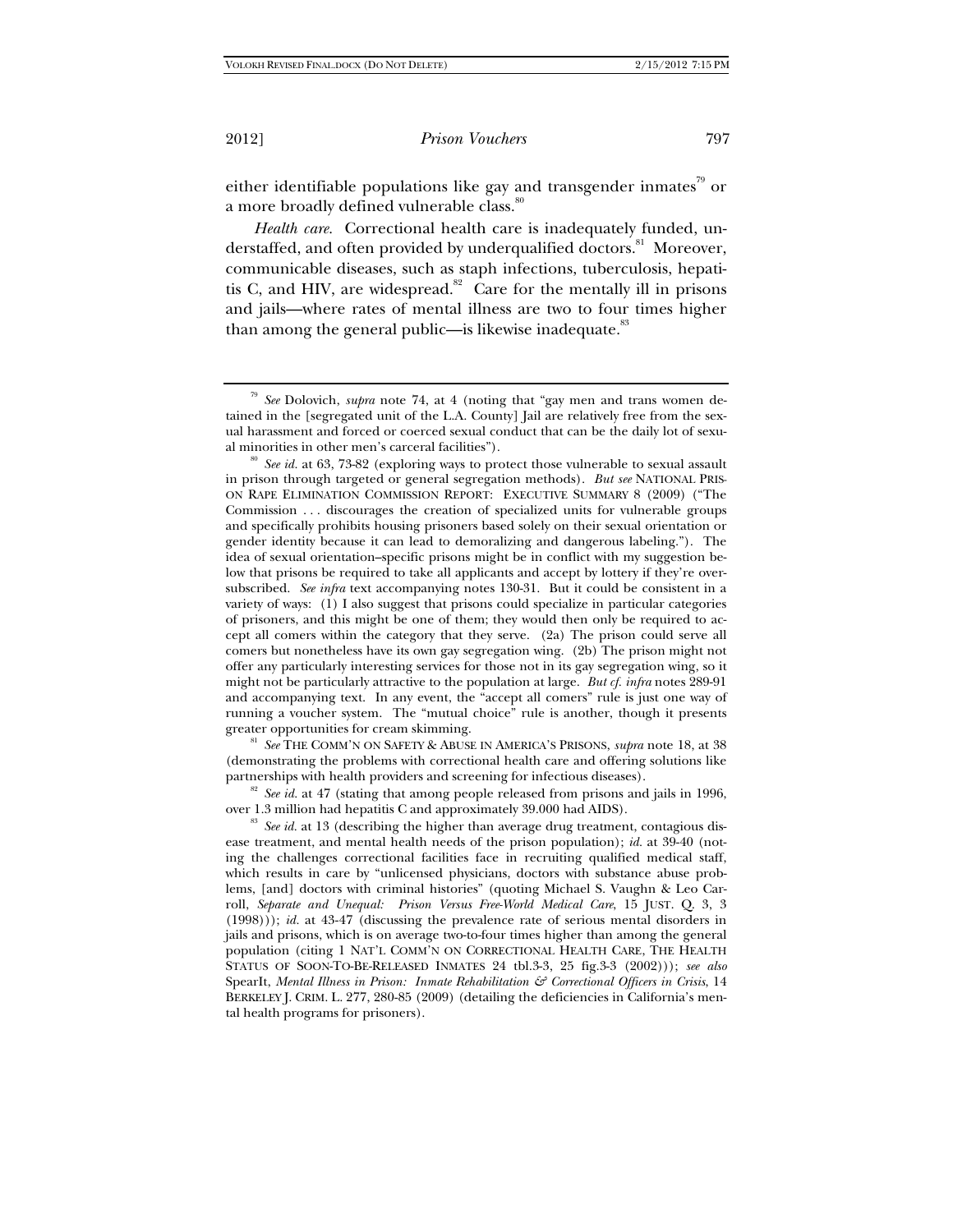A voucher prison could offer better medical care—including better screening, testing, and treatment of infectious diseases, and better care for the mentally ill—better staffed facilities, more doctors and nurses per inmate, and partnerships with community health-care providers. A voucher prison could also provide a variety of health insurance plans offering inmates the chance to opt out of the common cost-control system that requires copayments for medical care.<sup>84</sup>

*High-security segregation.* High-security segregation is overused, often on prisoners who pose little security risk or are mentally ill. Some believe that such segregation is counterproductive because segregated prisoners have reduced access to programming that could make them more productive citizens when they reenter society.<sup>85</sup>

A voucher prison could limit the use of high-security segregation, have secure therapeutic units for mentally ill prisoners, and offer more human contact and dedicated programs to inmates in segregation. These prisons could also develop individualized plans to transfer high-security prisoners to the general prison population near the end of their sentences to prepare them for release.<sup>8</sup>

*Correctional officers.* Correctional officers are often underqualified and insufficiently trained to resolve problems without violence. Although learning to treat prisoners with respect is a valuable skill that helps maintain security and control, the idea is undervalued in officer training. $87$  A voucher prison could (perhaps through higher wages

53 (describing how the misuse and overuse of segregation work against rehabilitation and threaten public safety).<br><sup>87</sup> *See id.* at 15, 66-73 (suggesting improvements such as promoting a culture of

mutual respect and recruiting a diverse work force); *see also* SpearIt, *supra* note 83, at

<sup>84</sup> *See* THE COMM'N ON SAFETY & ABUSE IN AMERICA'S PRISONS, *supra* note 18, at 48- 49 (arguing that state legislatures should revoke existing laws that require prisoner copayments because such payments cause prisoners with legitimate medical concerns to

See, e.g., *id.* at 55 (citing COMM. OF MASS. GOVERNOR'S COMM'N ON CORR. RE-FORM, STRENGTHENING PUBLIC SAFETY, INCREASING ACCOUNTABILITY, AND INSTITUT-ING FISCAL REPONSIBILITY IN THE DEPARTMENT OF CORRECTION (2004)); JOAN PETER-SILIA, WHEN PRISONERS COME HOME: PAROLE AND PRISONER REENTRY (2003); Hans Toch, *The Future of Supermax Confinement*, 81 PRISON J. 376 (2001); David Lovell & Clark Johnson, Felony and Violent Recidivism Among Supermax Prison Inmates in Washington State: A Pilot Study (Apr. 19, 2004) (unpublished manuscript), *available at* http://www.son.washington.edu/faculty/fac-page-files/LovellSupermaxRecidivism-4-19-04.pdf; *see also* Atul Gawande, *Hellhole*, NEW YORKER, Mar. 30, 2009, at 36, 40 (documenting the destructive psychological effects of long-term solitary confinement and suggesting that such treatment amounts to torture and is counterproductive to the reintegration of released offenders). 86 *See* THE COMM'N ON SAFETY & ABUSE IN AMERICA'S PRISONS, *supra* note 18, at 52-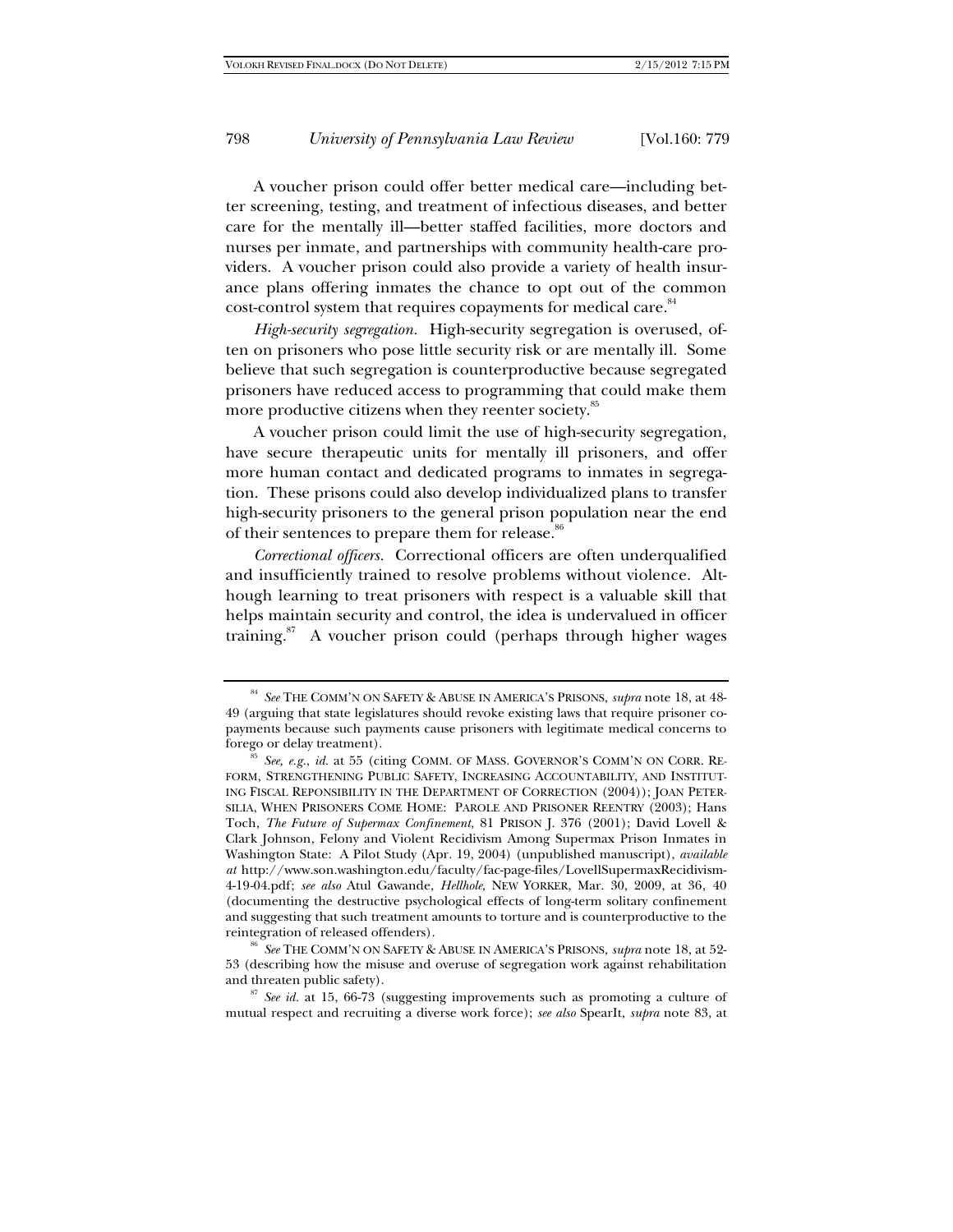and better training) recruit a more highly qualified and diverse staff with lower turnover and higher morale.<sup>8</sup>

These are only a few possibilities. Here are some more:

- A prison could offer improvements over existing services, like better gym equipment, more diverse television programming, Internet access,<sup>89</sup> or help with writing legal petitions.<sup>90</sup>
- A prison could offer better programming, such as highschool and college-level education, $91$  job training or opportunities for voluntary inmate labor, partnerships with post-release job placement programs, $92$  counseling, and other rehabilitative programs.<sup>9</sup>
- The prison could also adopt policies that might be expected to yield better results in the long run—one example is "merit pay" for the prison warden.<sup>94</sup>
- A prison could offer more space per inmate.<sup>95</sup>

290-93 (reviewing the mental health training provided to correctional officiers in the California prison system and finding it lacking). 88 *Cf.* THE COMM'N ON SAFETY & ABUSE IN AMERICA'S PRISONS, *supra* note 18, at 70-

73 (citing low pay, demanding hours, inadequate benefits, and stress as obstacles to

instilling morale and professionalism in correctional officers).<br><sup>89</sup> On Internet access, see, for example, Beato, *supra* note 71, at 16.<br><sup>90</sup> Cf. Ira P. Robbins, *Ghostwriting: Filling in the Gaps of Pro Se Prisoners' A Courts*, 23 GEO. J. LEGAL ETHICS 271, 291-96 (2010) (advocating that attorneys ghost-

write petitions for pro se prisoners).<br><sup>91</sup> *See* Gregory A. Knott, *Cost and Punishment: Reassessing Incarceration Costs and the Value of College-in-Prison Programs*, 32 N. ILL. U. L. REV. (forthcoming 2012) (manuscript at 19), *available at* http://ssrn.com/abstract=1649164 (describing the recent rise in

interest for such programs)<br><sup>92</sup> For a study of the effectiveness of one such program, see CINDY REDCROSS ET AL., WORK AFTER PRISON: ONE-YEAR FINDINGS FROM THE TRANSITIONAL JOBS REENTRY DEMONSTRATION 88-89 (2010). This follow-up report on prison-to-work program participants one year later found an increase in temporary, transitional jobs, but few per-

manent placements and a minimal effect on recidivism. 93 *See* THE COMM'N ON SAFETY & ABUSE IN AMERICA'S PRISONS, *supra* note 18, at 27- 29 (advocating prison rehabilitation programs that reduce violence and change behavior); *see also A New Deal*, ECONOMIST, Mar. 22, 2008, at 36 (discussing the success of a

Texas rehabilitation program that teaches entrepreneurship skills). 94 Such a scheme might tie the warden's salary negatively to later recidivism. *See* Hills, *supra* note 30; *see also* Max Taylor & Ken Pease, *Private Prisons and Penal Purpose* (advocating that a "no reconviction" bonus be written into private prison contracts), *in* PRIVATIZING CRIMINAL JUSTICE 179, 189-90 (Roger Matthews ed., 1989); James Slack, *We'll Pay Jail Governors to Cut Reoffending, Say Tories*, DAILY MAIL (Eng.), Oct. 8, 2008, at 39, *available at* 2008 WLNR 19151823 (describing the implementation of "super governors" who are paid more for each convict who does not reoffend after release).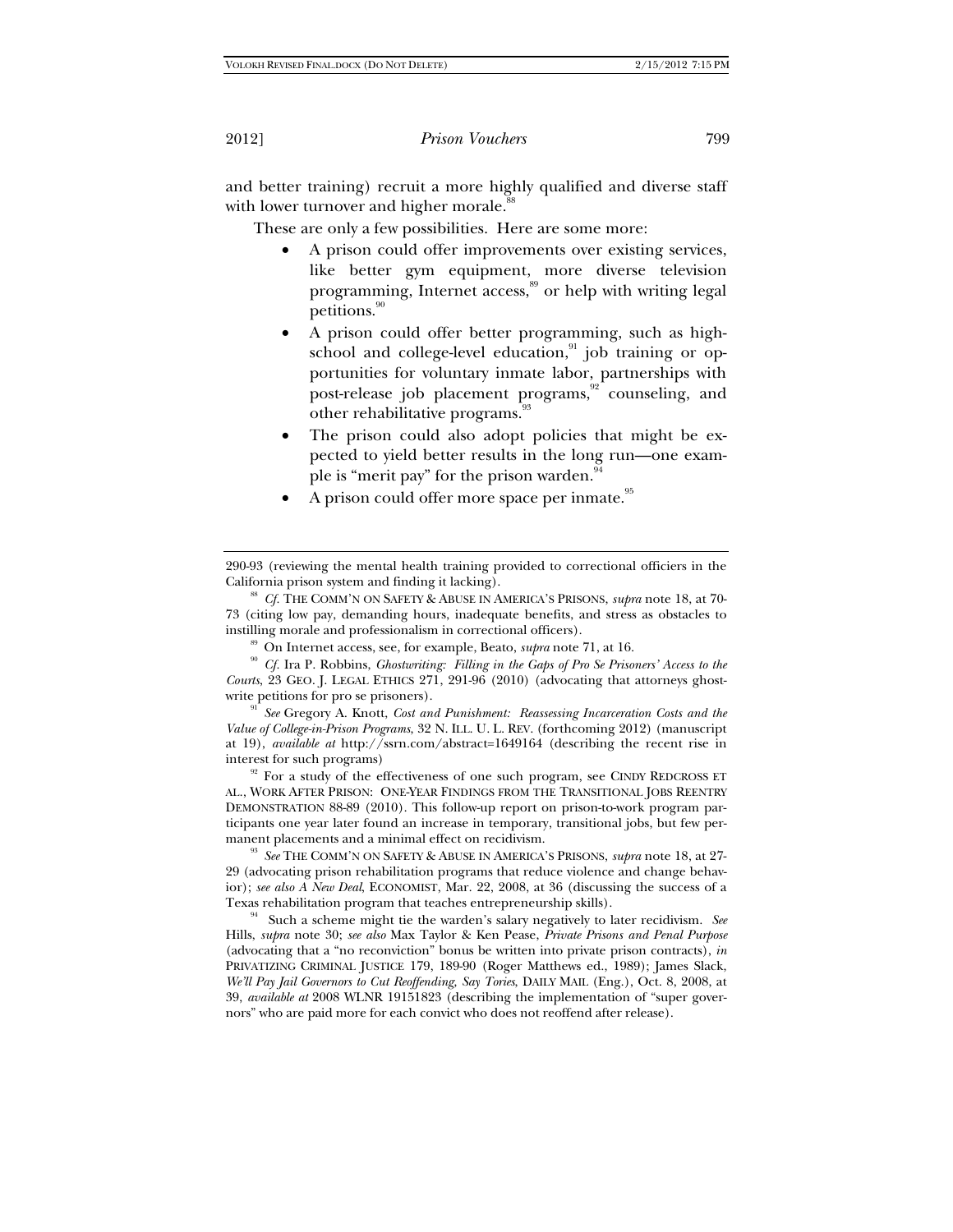- A prison could facilitate family visits by "providing ample space and time, and even assisting with transportation."<sup>96</sup>
- A prison could provide cheaper telephone calling plans that would allow more frequent communication between inmates and their families.<sup>9</sup>
- A prison could be located closer to inmates' home communities.<sup>98</sup>
- A prison could institute an independent system of external monitoring with meaningful enforcement, perhaps through a nongovernmental organization modeled after the International Committee of the Red Cross, which "carries out inspections of detention facilities in conflict zones worldwide."99 Implementation of this system might involve encouraging politicians, judges, citizens, the media, and nongovernmental organizations to visit prisons and interview prisoners and staff.<sup>100</sup>
- A prison could develop a meaningful internal grievance system, where complaints are confidential, inmates get copies of their grievances, and prisoners and guards are protected from retaliation.<sup>1</sup>
- A prison could seek accreditation from the American Correctional Association (ACA), develop its own standards, or adopt another organization's standards.<sup>102</sup>
- A prison could allow inmates to sue it—at least in state court and on contract grounds—regardless of the PLRA.<sup>103</sup>

improve family and community bonds, which improve the chances that a prisoner will

source of institutional knowledge and as a commitment to procedural justice).<br><sup>102</sup> *See id.* at 88-90 (reviewing and criticizing current standards of professional ac-

<sup>&</sup>lt;sup>95</sup> *See* THE COMM'N ON SAFETY & ABUSE IN AMERICA'S PRISONS, *supra* note 18, at 23, 26-27 (arguing that reducing prison overcrowding will reduce violence).

<sup>&</sup>lt;sup>96</sup> *Id.* at 36. *Id.* at 36-37 (explaining that prisoners pay more for phone service because prisons use telecommunications contracts to generate income).<br><sup>98</sup> *See id.* at 35-36 (arguing that incarcerating offenders closer to their homes will

<sup>&</sup>lt;sup>99</sup> *Id.* at 82. 100 *Id.* at 79-82, 95-99 (advocating external monitoring as a mechanism for improving prisoner safety and curbing abuse).<br><sup>101</sup> *See id.* at 92-94 (discussing the importance of a meaningful grievance system as a

countability); *see also Developments*, *supra* note 40, at 1888-90 (discussing standards and performance-based measures that could be used to measure prison quality). *But see* Dolovich, *supra* note 39, at 488-90 (expressing skepticism about the ACA's willingness to engage in reform of accreditation standards).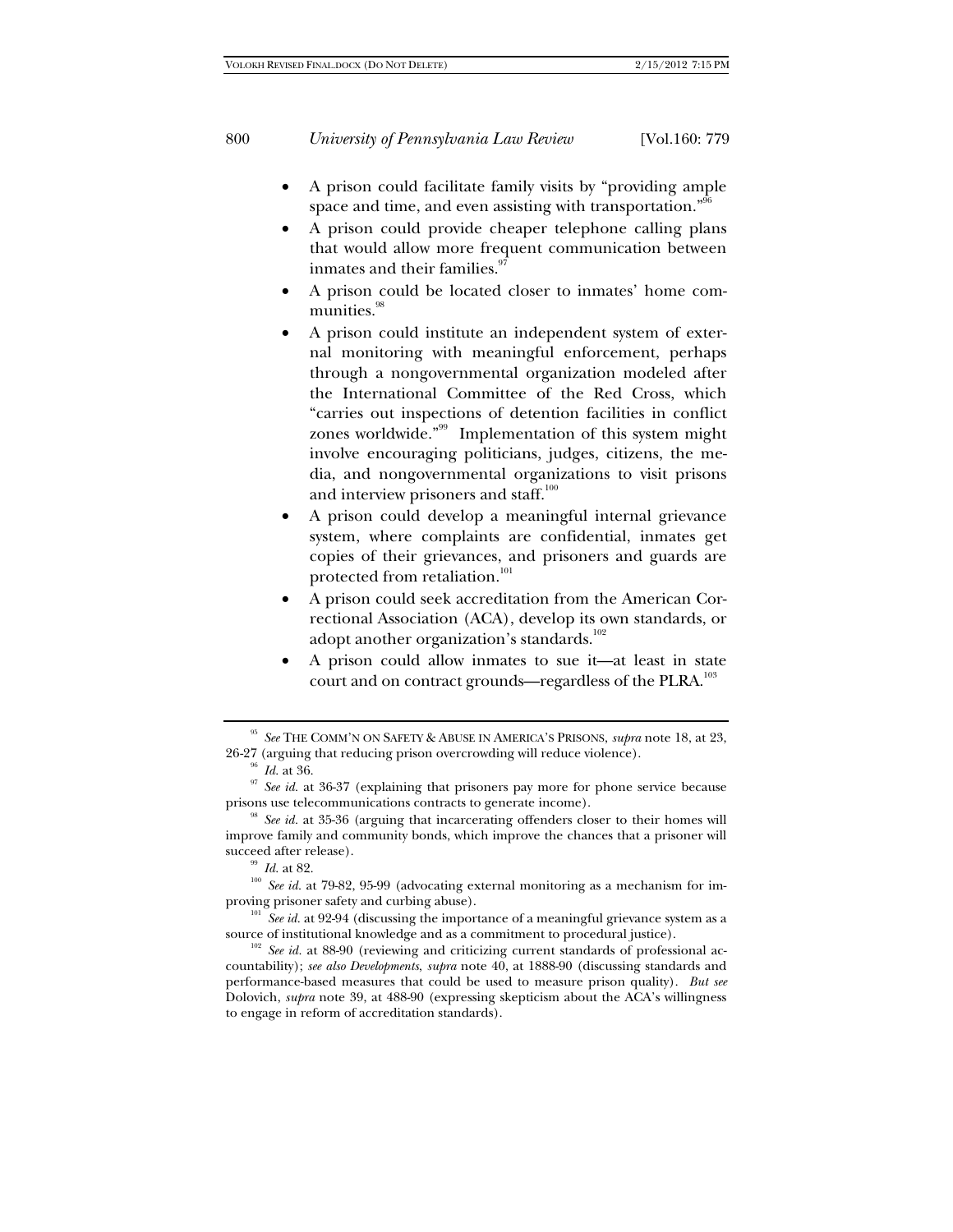None of these policies *requires* vouchers. Any could be adopted by reform-minded legislatures or correctional agencies. Perhaps they all should be. The problem, though, is that (rightly or wrongly) they haven't been. Many reforms are costly; people don't like inmates, so they hesitate to implement reforms that would improve prison life;<sup>104</sup> and bureaucracies are slow to change.<sup>105</sup>

Many of these policies would be costly for voucher prisons as well. Prisons that adopted such changes would tend to make less profit per inmate. But if inmates value the change enough, the prisons could make up for the lower per-inmate profit by attracting more inmates. Prisons could also bundle a valued but costly change with a reduction in other amenities. For instance, a prison with better medical care or a prison that abolished copayments might locate in cheaper areas further from the inmates' communities or might offer less programming.<sup>106</sup>

The inmate's choice would be limited by security level (minimum, medium, or maximum) and gender. There may also be certain mandatory conditions attached to the voucher. For example, a sexual offender might be required to go to a prison with appropriate programs. Additionally, mentally ill prisoners may be incapable of chooschoosing themselves. But even for the mentally ill, the person who chooses the prison need not be a Department of Corrections bureaucrat. The inmate's family or an appointed legal guardian could make the choice.

Having made his choice, the convicted defendant would be sent to his requested prison, subject to availability. A prison system may want to guarantee a spot in certain units to certain prisoners: those with particular physical or mental illnesses may need special accommodation, and a gang member who has informed on his gang may have to be sent to a "snitch farm" to avoid reprisals.<sup>107</sup> As with schools, popu-

- 
- <sup>106</sup> For bundles that include a waiver of constitutional rights, see *infra* Section II.B.<br><sup>107</sup> See, e.g., KNOX, *supra* note 21, at 445-46 (describing the protections "snitch"

farms" provide including anonymity, physical isolation, and visual security); George W.

<sup>&</sup>lt;sup>103</sup> For prospective relief, the PLRA only covers proceedings "arising under Federal law." 18 U.S.C. § 3626(g)(2) (2006). Litigation over contract provisions wouldn't arise under federal law unless the contract explicitly incorporated federal law. Moreover, while the PLRA does regulate consent decrees, *id.*  $\S 3626(c)(1)$ , it doesn't regulate private settlements, *id.* §  $3626(c)(2)$ , or state law remedies, *id.* §  $3626(d)$ . The exhaustion provisions only apply to suits brought under § 1983 or § 1997e(a). *Id.* § 1997e(e). It does not apply to suits brought under a contract, and the limitations on recovery for mental or emotional injury only apply to federal civil actions. *Id.* <sup>104</sup> *See supra* note 23 and accompanying text.<br><sup>105</sup> *See supra* text accompanying notes 12-13.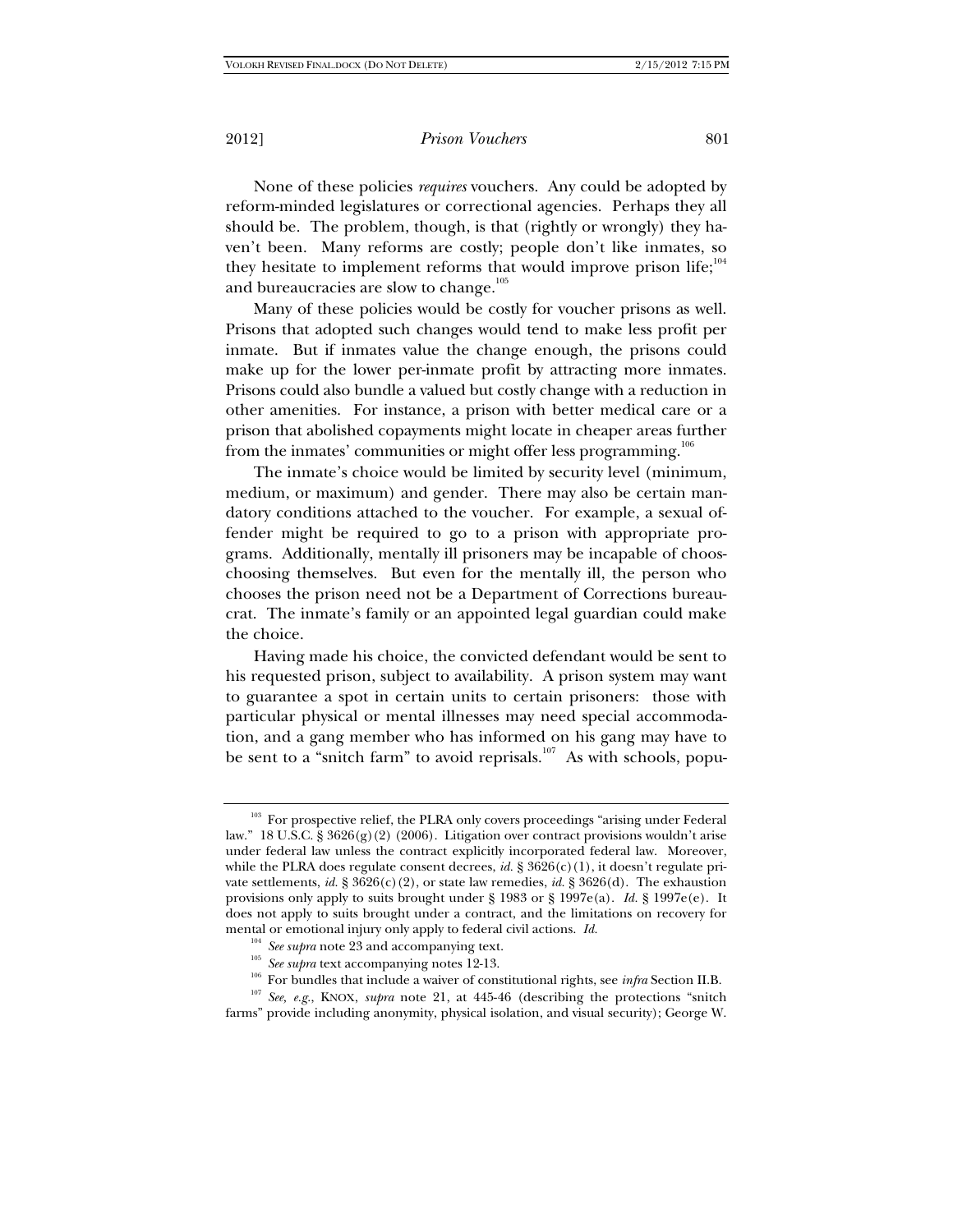lar prisons will have waiting lists, which—provided the voucher amount is high enough—would provide an incentive for the prison to increase its capacity.<sup>108</sup> This growth would be easier because a voucher prison wouldn't need permission to accept new prisoners if it expands, aside from any necessary local construction permits.<sup>109</sup>

Once a prisoner is in a minimally acceptable place, he may want to stay, perhaps because of social connections he has forged in prison. Therefore, it makes sense to offer the choice before incarceration begins. But because prisoners may not have enough information to make a good choice before they've served any time, the voucher system should offer at least one transfer after a fixed time period, so that prisoners can effectively punish a low-quality prison. Alternatively, there could be transfer possibilities at regular intervals—like open enrollment periods for health plans or the natural reenrollment periods in schools based on the school year. One could even imagine transfers at will, though this would involve greater administrative and transportation costs.<sup>110</sup>

Current policies on involuntary transfers<sup>111</sup> could still be used in the same way as before, for instance to fight gang activity or otherwise to

quests protective custody"). 108 The idea that a prison would *want* to have more inmates is key. *Cf.* Ladd, *supra* note 1, at 70 ("[S]uccessful schools will be reluctant to expand if doing so requires lowering the average socioeconomic or ability level of their students."). Requiring prisons to take all comers, and accept inmates by lottery if they are oversubscribed, is thus an important feature. See infra Section I.C.

<sup>109</sup> Local communities are often eager for the business. *See* Dolovich, *supra* note 39, at 539-42 (noting rural community support of prison building as a sustainable form of economic development); Eric J. Williams, The Big House in a Small Town: Prisons, Communities, and Economics in Rural America 5 (Apr. 2010) (unpublished manu-<br>script), *available at* http://ssrn.com/=1580533 (same).

<sup>110</sup> Furthermore, frequent transfers may reduce the incentives that inmates have to cooperate with staff and other inmates.

<sup>111</sup> Prisons may, for instance, transfer inmates to relieve overcrowding. See Brandon v. Alaska Dep't of Corr., 938 P.2d 1029, 1030 (Alaska 1997) (discussing the process by which Alaska solicited inmates to be transferred to other states to relieve overcrowding). Involuntary transfers have been held not to implicate a liberty interest under the Due Process Clause. *See* Montanye v. Haymes, 427 U.S. 236, 242 (1976) (holding that there is no due process right to pretransfer hearing); Meachum v. Fano, 427 U.S. 215, 228 (1976) (holding that the Due Process Clause is not implicated in every change in

Knox, *The Problem of Gangs and Security Threat Groups (STG's) in American Prisons Today: A Special NGCRC Report*, J. GANG RES., Fall 2004, at 1, 15 (stating that only 14.5% of wardens surveyed indicated that their state provided a separate facility for informants); *see also* Dolovich, *supra* note 74, at 77-78 (describing the California prison system's "sensitive needs yards," designed for "likely victims of prison violence," including "gang dropouts, sex offenders, prison informants (i.e., 'snitches'), and anyone else who re-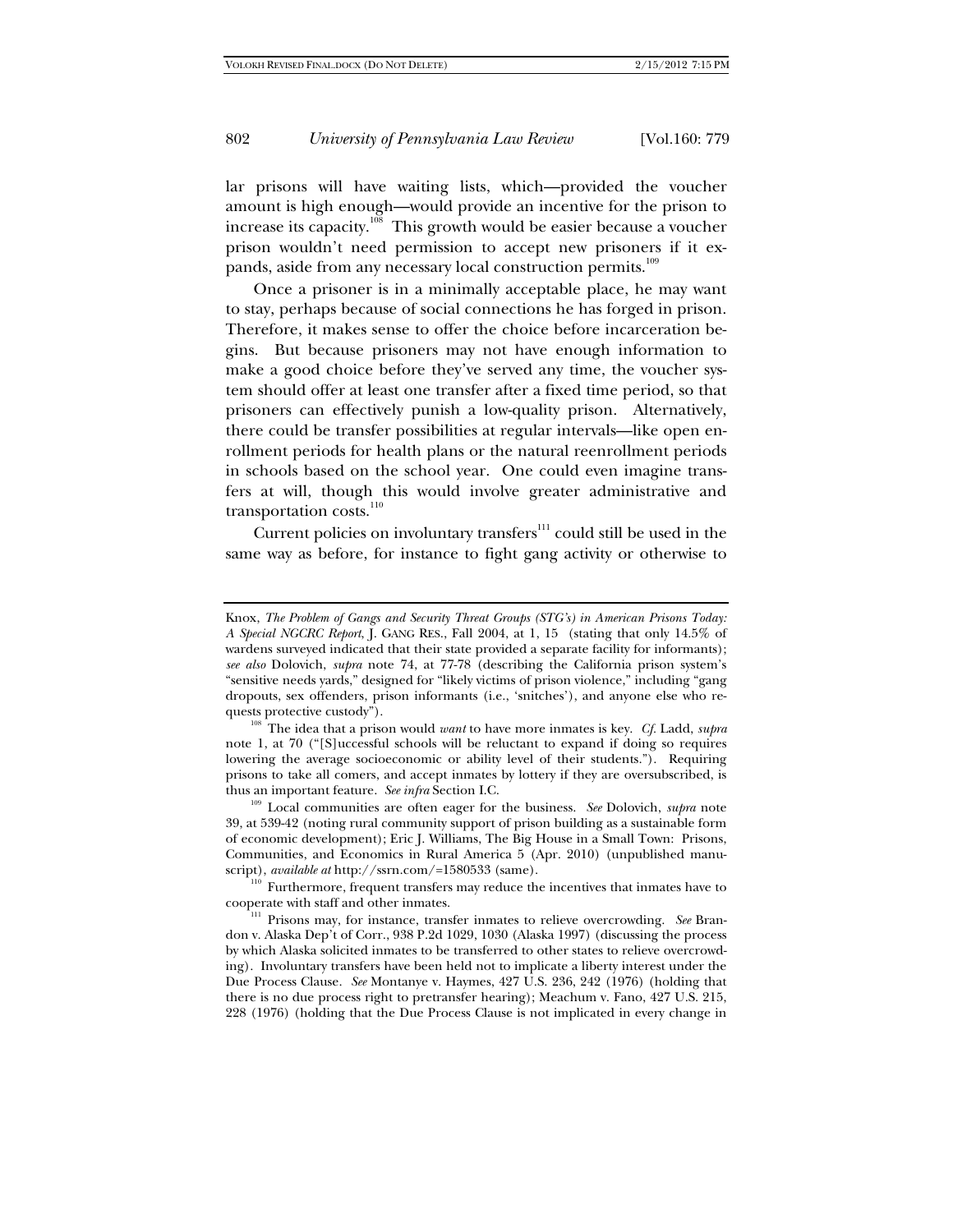maintain safety.<sup>112</sup> (But the more frequent involuntary transfers are, the less attractive the ability to choose one's initial assignment will be.)

# B. *Choice Is Not the Same as Privatization*

As I've mentioned above, $113$  arguments about choice are often merged with arguments about privatization. Privatization skeptics thus may also be skeptics about choice, but this needn't be the case.

In the school choice debate, a prominent question has been whether religious schools should be allowed to participate.<sup>114</sup> This question presumes that the school choice plan includes private schools since a religious public school would obviously be unconstitutional. More generally, arguments for school choice often include arguments in favor of private schools. This is because the factors that are claimed to make choice work—chiefly, flexibility, cost savings, and responsiveness to market incentives—are claimed to be more present in the private than in the public sector. $^{115}$ 

But choice needn't have anything to do with private provision. These are logically distinct policies.

First, imagine the following scenarios, but ignore private providers.

 Without choice, everyone could be assigned to a particular public school, perhaps their local one. This also describes the current system of incarceration in states without prison privatization,<sup>116</sup> as well as state-funded indigent defense in most jurisdictions.<sup>117</sup>

Missouri, Nebraska, Nevada, New Hampshire, New York, North Dakota, Oregon,

confinement conditions). In contrast, a due process liberty interest is implicated when an inmate is transferred to a mental hospital. Vitek v. Jones, 445 U.S. 480, 491-93 (1980). 112 *See infra* text accompanying notes 354-56; *see also* Muhammad v. Carlson, 845

F.2d 175, 179 (8th Cir. 1988) (upholding involuntary transfer to AIDS unit); Philip Ellenbogen, *Beyond the Border: A Comparative Look at Prison Rape in the United States and Canada*, 42 COLUM. J.L. & SOC. PROBS. 335, 371 (2009) (proposing a protective process

including involuntary transfer for rape victims).<br><sup>113</sup> *See supra* text accompanying note 69.<br><sup>114</sup> *See, e.g.*, Locke v. Davey, 540 U.S. 712, 725 (2004) (holding that a state *may exclude* ministry education from a publicly funded college scholarship plan); Zelman v. Simmons-Harris, 536 U.S. 639, 662-63 (2002) (holding that a state *may include* religious schools in a publicly funded voucher plan). 115 In the prison context, see Charles W. Thomas, *Correctional Privatization in Amer-*

*ica: An Assessment of Its Historical Origins, Present Status, and Future Prospects* (characterizing private firms as more flexibile and open to change than government agencies), *in* CHANGING THE GUARD: PRIVATE PRISONS AND THE CONTROL OF CRIME 57, 93 (Alexander Tabarrok ed., 2003).<br><sup>116</sup> Arkansas, Delaware, Illinois, Iowa, Kansas, Maine, Massachusetts, Michigan,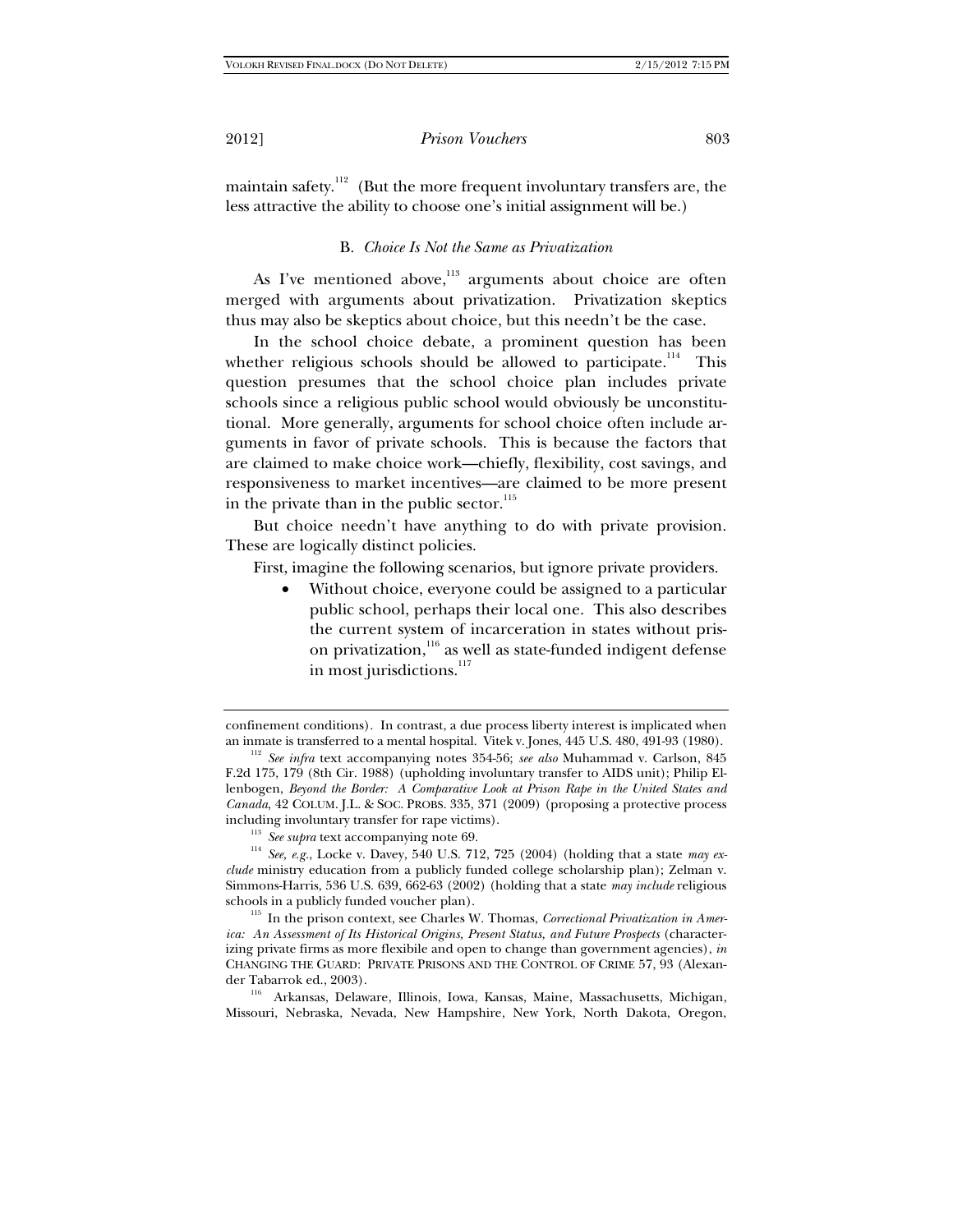Alternatively, one could have a choice program within the public system alone, for example, one that offered vouchers limited to public schools.<sup>118</sup> Magnet and charter schools are also a form of public school choice.

Now suppose some services are provided privately.

- Even then, one could have privatization without choice. For instance, a private company, like Edison Learning (formerly Edison Schools), could become the superintendent of an existing, choiceless public school system.<sup>119</sup> This structure is also evident in the W-2 program for welfare in Wisconsin, $120$  the current prison privatization regime,<sup>121</sup> assigned private counsel for indigent defendants, $122$  and a regional health facility to which Arizona has delegated the entirety of its health care responsibilities under the Medicaid statute.<sup>123</sup>
- Alternatively, one could have choice within a regime of partly or wholly private provision. Food stamps are a classic example of such a program since the government plays

23167, PRISONERS IN 2009, at 34 app. tbl.20 (2010). 117 *See* Schulhofer & Friedman, *supra* note 8, at 102 & n.93 (noting that most jurisdictions do not allow the indigent to select defense counsel from among those eligible). 118 *See, e.g.*, 20 U.S.C. §§ 7225–7225g (2006); CARNEGIE FOUND. FOR THE AD-

VANCEMENT OF TEACHING, SCHOOL CHOICE: A SPECIAL REPORT, at xvi, 1-2, 29-62 (1992) (arguing for choice to be limited to the public school system); Richard D. Kahlenberg, *Public School Choice: Student Achievement, Integration, Democracy, and Public Support* (similar), *in* PUBLIC SCHOOL CHOICE VS. PRIVATE SCHOOL VOUCHERS 137, 137-

52 (Richard D. Kahlenberg ed., 2003). 119 *See, e.g.*, Reitz, *supra* note 45, at 108-10 (discussing Edison's management of schools in Philadelphia); *see also, e.g.,* Rendell-Baker v. Kohn, 457 U.S. 830, 832 (1982) (discussing a state-funded private school specializing in the education of special-needs students referred by public school districts or the Department of Mental Health); Logiodice v. Trs. of Me. Cent. Inst., 296 F.3d 22, 24 (1st Cir. 2002) (stating that the school district did not operate schools, but contracted secondary education to "a privately operated high school in the district").<br><sup>120</sup> *See* Gillian E. Metzger, *Privatization as Delegation*, 103 COLUM. L. REV. 1367, 1385-

88 (2003) (reviewing the growing privatization of welfare systems using Wisconsin as

the primary example).<br><sup>121</sup> *Developments, supra* note 40, at 1867.<br><sup>122</sup> *See* Schulhofer & Friedman, *supra* note 8, at 92-96 (reviewing the assigned counsel approach to indigent defendants); *see also* HARPER LEE, TO KILL A MOCKINGBIRD 165-66 (Warner Books 1982) (1960) (discussing an attorney's appointment to repre-

<sup>123</sup> *See* J.K. *ex rel.* R.K. v. Dillenberg, 836 F. Supp. 694, 697-99 (D. Ariz. 1993).

Rhode Island, Utah, and West Virginia have no prisoners in private facilities. HEATHER C. WEST ET AL., U.S. DEP'T OF JUSTICE, BUREAU OF JUSTICE STATISTICS, NCJ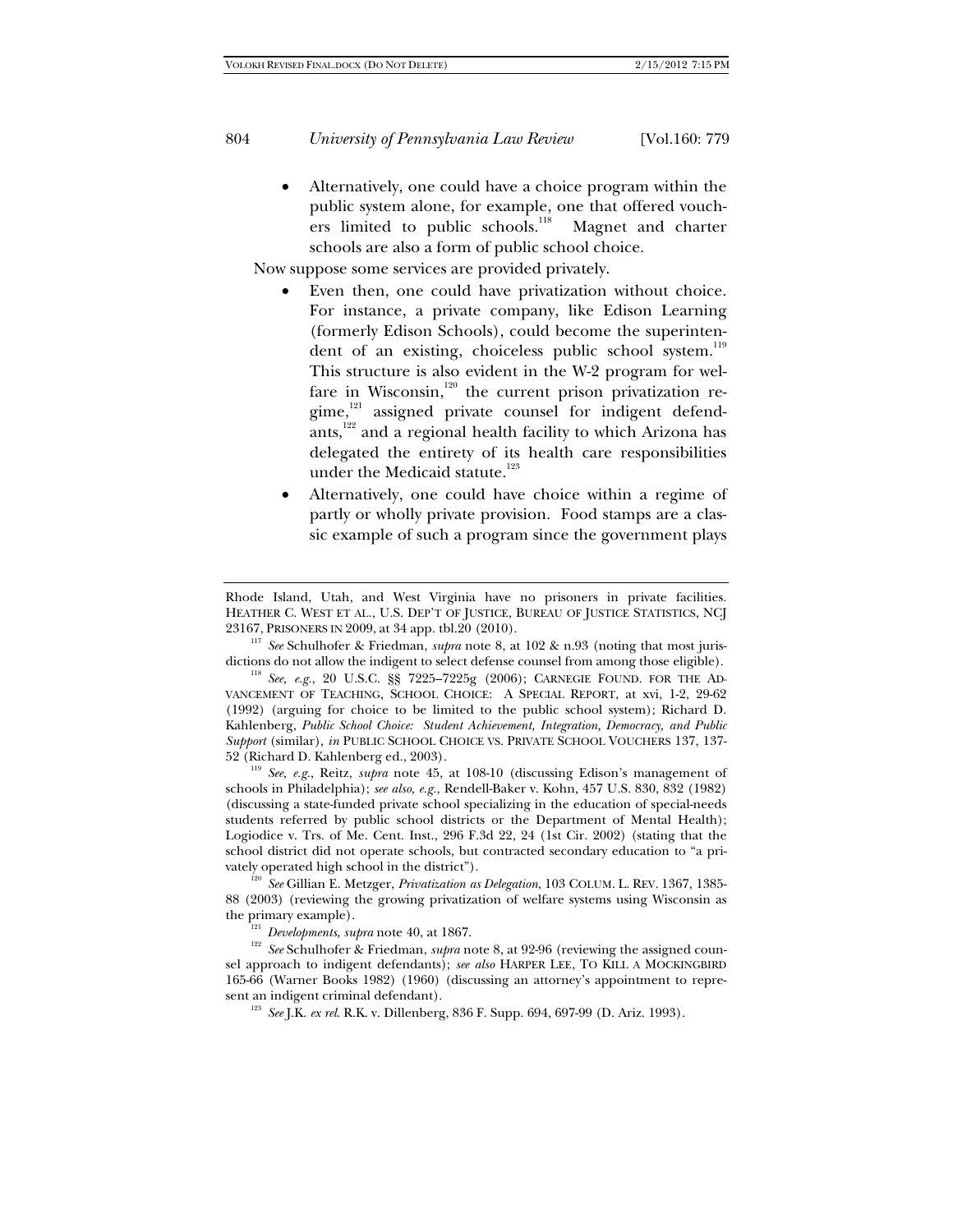no significant role in food distribution.<sup>124</sup> Consider also drug or alcohol abuse rehabilitation<sup>125</sup> and traffic school, where defendants are sentenced to the program but can then choose (with or without government funding) among a range of providers, many of which are private. In England, Wales, and Ontario, indigent defendants choose their own private defense attorneys using public funds.<sup>126</sup> And, of course, school choice proposals often include private schools.

This last option of choice with at least partial private provision is the one imagined most often, and so I'll primarily use private-sector examples.<sup>127</sup> But it should be clear that we can have privatization without choice and choice without privatization. All four possible schemes exist in the real world. Thus, choice is an option, whether in schools, prisons, or elsewhere, even if one is hostile to private provision.

#### C. *Funding*

As with school vouchers, the prison voucher amount simply could be a percentage of the average cost of incarceration at public prisons.<sup>128</sup> If the program is to include private prisons, the percentage

 $810$  (2006).<br><sup>128</sup> In school voucher plans, the value of the voucher is set at a percentage below one-hundred percent of per-pupil expenditure. *See* JOHN MERRIFIELD, CATO INST., POLICY ANALYSIS NO. 616, DISMAL SCIENCE: THE SHORTCOMINGS OF U.S. SCHOOL CHOICE RESEARCH AND HOW TO ADDRESS THEM 46 (2008) (explaining that in "optiondemand" programs, school vouchers are worth less than the public schools' per-pupil funding); Hoxby, *supra* note 1, at 15 ("[T]he typical voucher in the US is worth between 14 and 29 percent of per-pupil expenditure in the local public schools."). Public school funding and voucher funding are typically separate, so if someone switches from a public to a private school, the private school gets the voucher amount, but the

<sup>124</sup> *See* Michael J. Trebilcock & Edward M. Iacobucci, *Privatization and Accountability*, 116 HARV. L. REV. 1422, 1447 (2003) (discussing the evolution from direct to indirect

provision of food subsidies to the poor). 125 *See* Freedom from Religion Found., Inc. v. McCallum, 324 F.3d 880, 881-82 (7th

Cir. 2003) (concerning public funding of a private halfway house).<br><sup>126</sup> Schulhofer & Friedman, *supra* note 8, at 110 & nn.123-24 (noting jurisdictions where an indigent defendant may choose his own counsel).

 $^{127}$  Note, though, that nonprofit prisons may also be an option. *See* Daniel L. Low, *Nonprofit Private Prisons: The Next Generation of Prison Management*, 29 NEW ENG. J. ON CRIM. & CIV. CONFINEMENT 1, 5-8 (2003) (proposing nonprofit prisons as an option for reform); Richard Moran, Op-Ed., *A Third Option: Nonprofit Prisons*, N.Y. TIMES, Aug. 23, 1997, at 23 (opining on the benefits of prison management by nonprofit foundations). For discussions of the advantages of nonprofit schools, see Byron W. Brown, *Why Governments Run Schools*, 11 ECON. EDUC. REV. 287, 293-96 (1992), and John Morley, Note, *For-Profit and Nonprofit Charter Schools: An Agency Cost Approach*, 115 YALE L.J. 1782, 1795-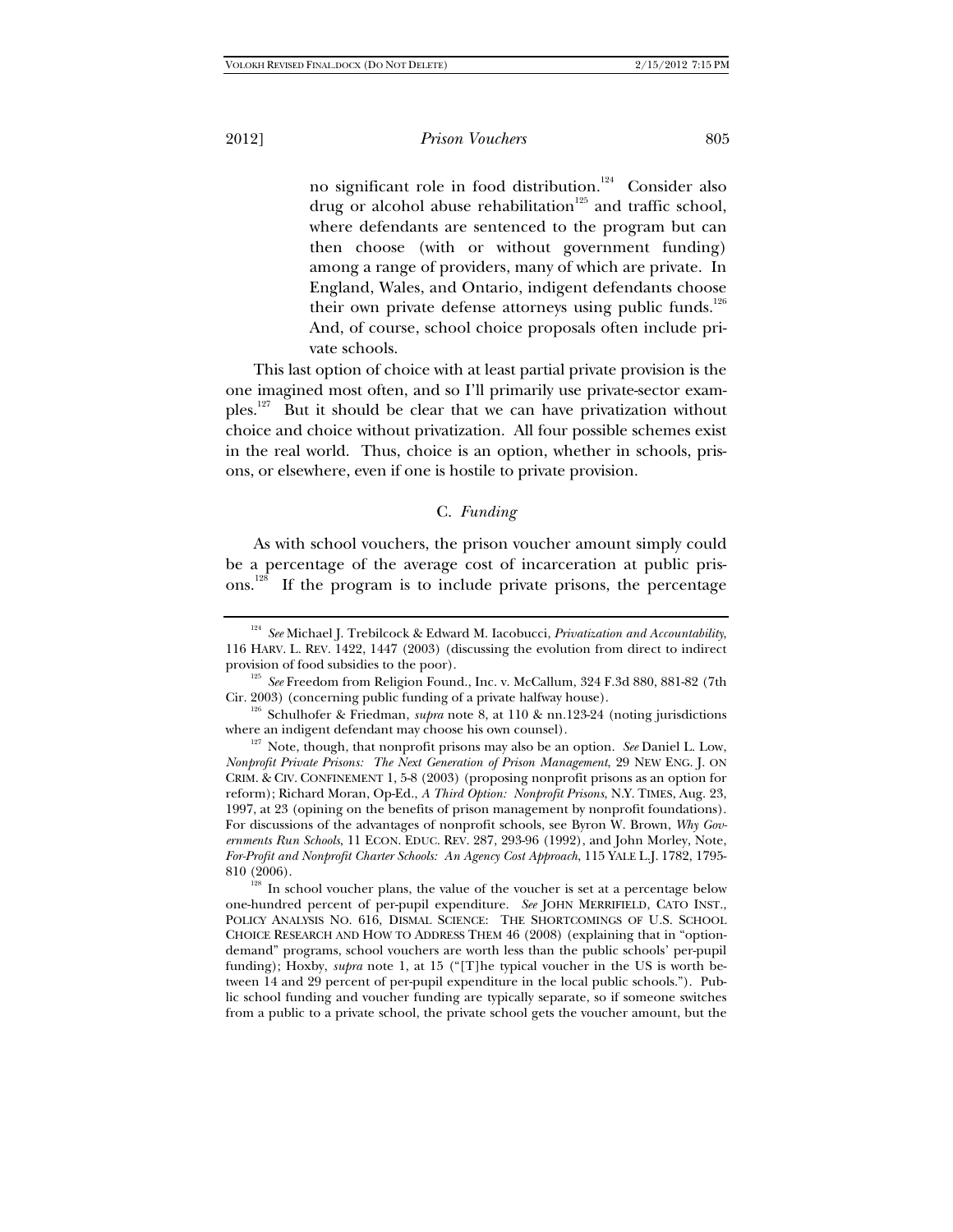would have to be high enough to induce enough prisons to participate in order to yield meaningful competition.

The voucher amount could be determined in more complicated ways. The amount could be determined by an inmate-specific formula based on as many observable characteristics of the inmate as are permissible to consider, such as disability level,<sup>129</sup> sex, age, security level, nature of the crime, known psychological or medical conditions, and known history of violence.<sup>130</sup>

The voucher amount also could vary with the prison at which it is redeemed. The amount might depend on how many inmates the prison already has. Thus, if initial inmates are expensive but additional inmates (up to some limit related to the capacity of the prison) are less costly to serve, the voucher amount at a prison could start high and decline as the number of inmates increases. But this approach would have costs of its own: it would require that the government monitor prisons' costs to ensure honest pricing, and it would discourage the expansion of successful prisons by penalizing prisons with more inmates.

Before talking further about funding, we should determine how prisons should be able to pick and choose among inmates, if they should be able to do so at all. Clearly, *all* prisons can't choose the inmates they prefer because they might all reject the same inmates. Consequently, there must be at least one prison of last resort, perhaps a public prison, although one could imagine a private firm willing to serve in this capacity. If *some* prisons can choose, they'll probably be better informed than the government about the characteristics of the inmate, if for no other reason than that some factors that are probably correlated with the cost of incarceration, like race, may well be impermissible for the government to include in the voucher-

public school's funding doesn't decrease by the amount of the voucher. *See id.* For a discussion of the importance of the voucher amount for the participation of multiple providers, see Lupu & Tuttle, *supra* note 6, at 569. Of course, the percentage is endogenous to each school voucher program. *See infra* text accompanying note 380.<br><sup>129</sup> For a discussion of how the analogous issue of special education would fare un-

der school choice, with stress on the need to fund special education adequately to induce schools to compete for such students, see Julie Berry Cullen & Steven G. Rivkin, *The Role of Special Education in School Choice*, *in* THE ECONOMICS OF SCHOOL CHOICE, *supra* note 70, at 67, 69-70, 98-101.

<sup>&</sup>lt;sup>130</sup> The school voucher program at issue in *Zelman v. Simmons-Harris* provided a percentage of private-school tuition up to a cap, with the percentage varying according to family income. 536 U.S. 646, 639 (2002); *see also* Schulhofer & Friedman, *supra* note 8, at 113-17 (discussing alternate funding mechanisms for indigent defense, including lump-sum payments and hourly rates).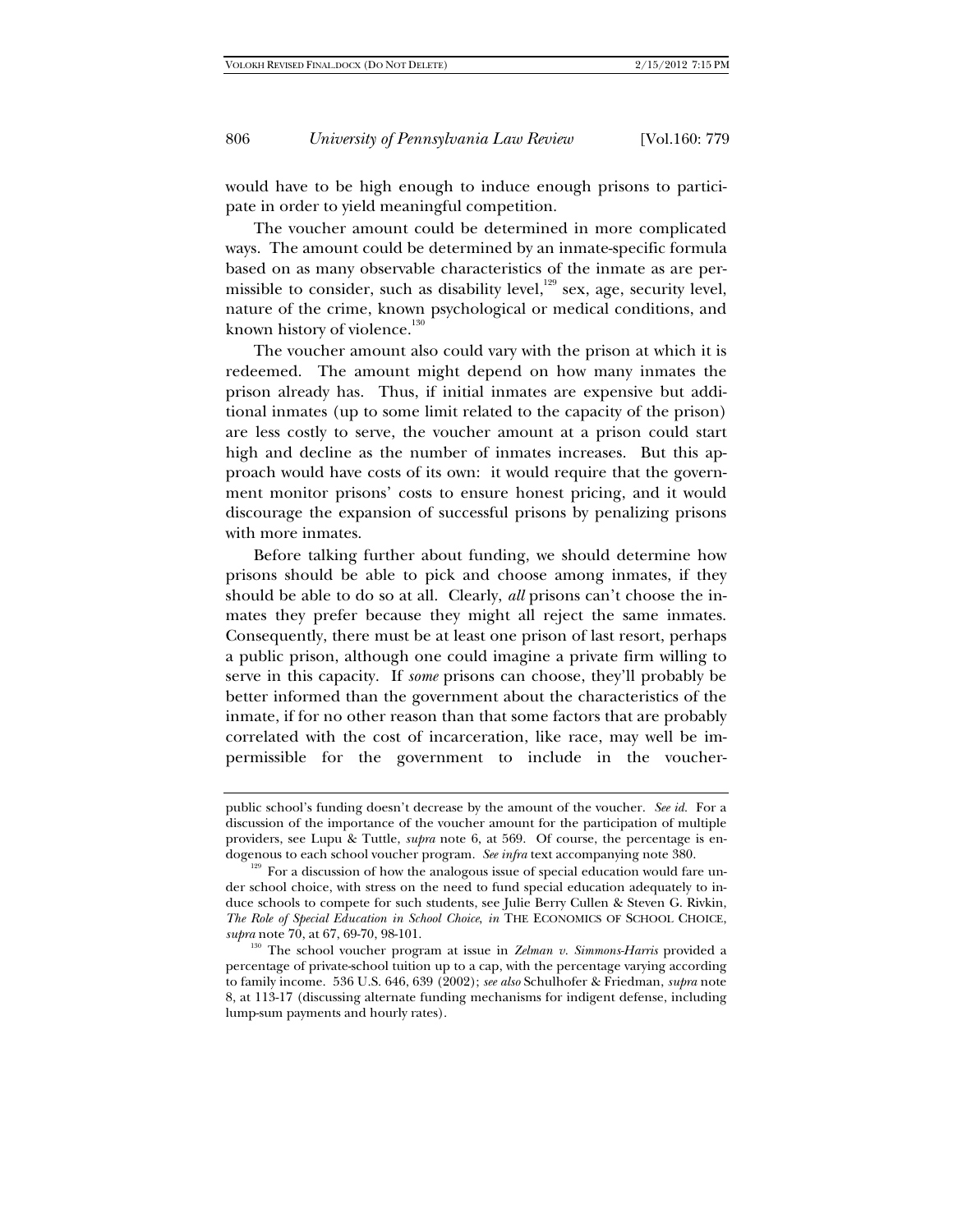determination formula. Thus these prisons will consider more factors than those used in the formula that determines the voucher amount.

Prisons that can choose will systematically reject inmates with insufficient vouchers, placing the burden of incarcerating these inmates on the prison of last resort. Perhaps in future rounds of voucheramount determination, the government will be able to correct past mistakes, but in general, voucher prisons will have an advantage over the government in determining the true cost of incarcerating an inmate.

Therefore, it may make sense to require participating prisons to take all comers, with a lottery system used to admit prisoners if the prison has a waiting list. Prisons might still be allowed to serve particular categories of persons—a company might specialize in women's prisons, or prisons for inmates with particular medical or psychological problems—but at least within those categories, prisons shouldn't be able to pick and choose accepted inmates. In this scenario, the only burden on the government is to make the voucher amount for each prisoner category generous enough that, *on average*, inmates in that category are worthwhile for private prisons to incarcerate.

So far, I have assumed that the voucher amount—however determined—for a particular type of inmate at a given prison is a flat fee. But voucher amounts could be even more complicated. As an alternative to a flat fee, one could imagine a "per service" voucher amount, where the government pays a fee that varies with the number of medical visits, disruptions, etc. However, assuming the per-service amount is generous enough to exceed the cost of providing the service, this type of system would give prisons incentives to oversupply the service and in turn require the government to incur heavy monitoring costs to avoid having to pay for too many unnecessary services.<sup>131</sup>

I only mention alternatives to flat fees to illustrate the variety of conceivable funding schemes. From now on I'll assume that vouchers

<sup>&</sup>lt;sup>131</sup> *Cf.* Schulhofer & Friedman, *supra* note 8, at 116-17 (discussing an "hourly-rate" approach to indigent defense and explaining the drawbacks to such a scheme, including costly government monitoring). Another possibility would be to institute an auction system, in which prisons would bid on each prisoner, who would then be issued a voucher sufficient to cover a certain number of bids. For instance, if prison *A* is willing to handle prisoner *X* for \$30/day, prison *B* would require \$35/day, prison *C* would require \$40/day, and prison *D* would require \$45/day, prisoner *X* could be issued a voucher worth \$40/day and would be allowed to choose among prisons *A*, *B*, and *C*. An auction system would allow prisons to reject inmates while still allowing for competition. But this might be too complicated from an administrative standpoint and would also require a prison of last resort in case all prisons demanded a fee that the government considered excessive.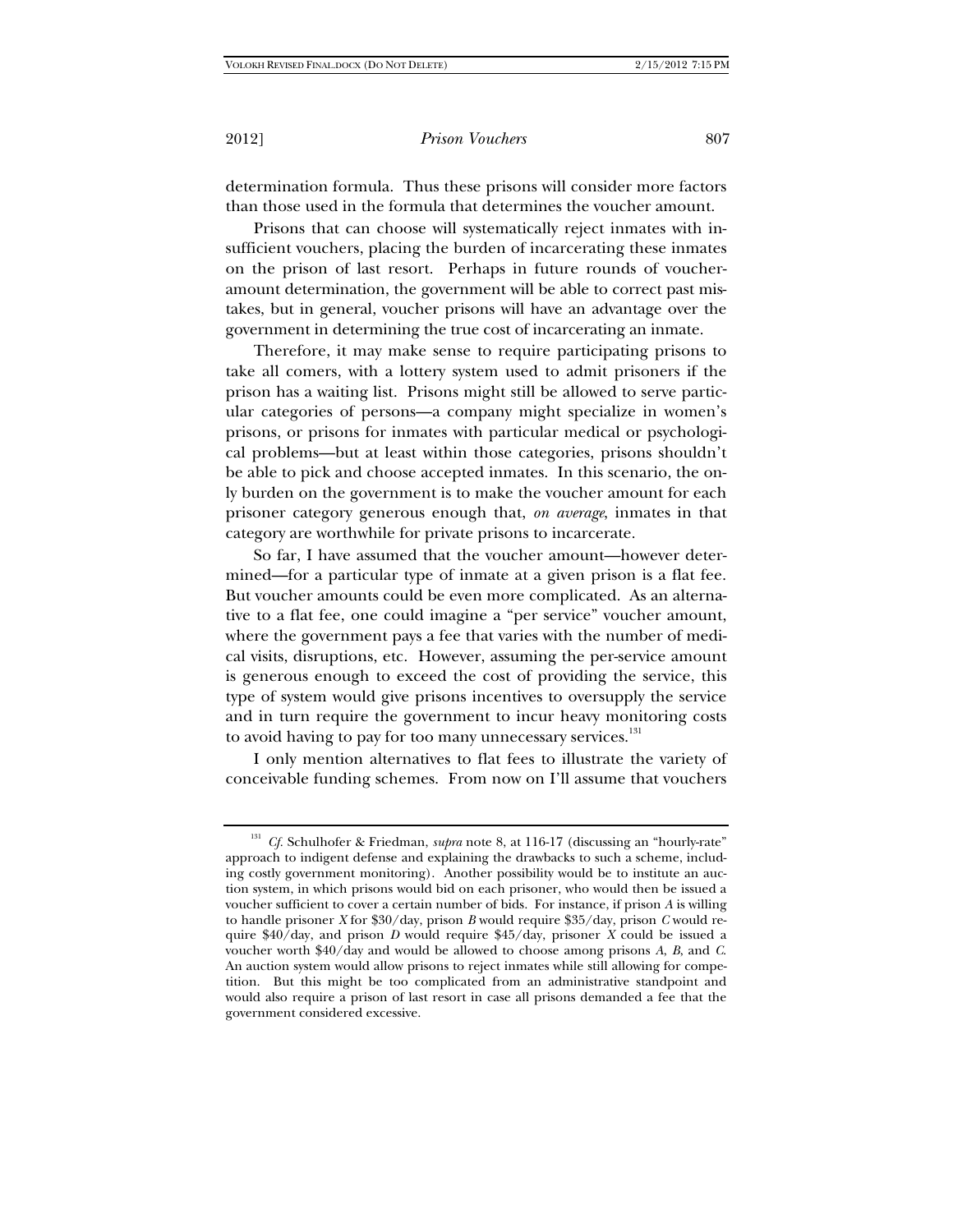are structured as a flat fee and that prisons are unable to reject inmates who fall within the category the prison serves.

The voucher would replace the current arrangements by which private prisons are reimbursed. If an inmate chooses a particular prison, the prison gains the voucher amount as revenue, and, if the inmate transfers out, the prison loses that amount.

For public prisons, the financial impact of the gain or loss of a prisoner is less clear. Public schools under voucher plans often continue to be funded out of general revenues, without any explicit accounting of how many students attend the school.<sup>132</sup> Whether a public school loses money when it loses a voucher student to a private school depends on the details of the school finance system. Some school voucher plans are structured so that public schools don't suffer at all from losing students.<sup>133</sup> In school systems with "pseudo-choice plans," successful schools experienced a fall in funding because "money does not follow students or so little money follows students that a school accepting an extra student cannot cover its marginal costs."134 The public-prison funding system under a voucher system should probably avoid such perverse incentives. If public schools, or prisons, *don't* lose money when they lose "customers," we shouldn't expect competition to improve the quality of the public system.<sup>135</sup> Not reducing the public system's funding when people leave also increases the total cost of the system;<sup>136</sup> on the other hand, an argument in favor of such a system is that it might be a political concession to public employees. I would suggest that public and private prisons be funded by vouchers in the same way, with each individual prisoner in the prison associated with a specified funding amount.

<sup>&</sup>lt;sup>132</sup> Hoxby, *supra* note 1, at 18. Competition is further hindered because "schools are not able to enter, expand, contract, or exit [or] schools need to seek approval or financial support from other schools with which they are supposed to compete." *Id.*; *see also id.* at 24 (explaining that most school choice reforms failed to satisfy competitive criteria where perverse incentives were created);  $\inf$ at text accompanying notes 135, 143.

<sup>&</sup>lt;sup>133</sup> Hoxby, *supra* note 1, at 18.<br><sup>134</sup> *Id.*<br><sup>135</sup> *See id.* at 18 n.1 (discussing the failure of these types of plans and the lack of incentives they provide to schools to improve). 136 *But cf.* Schulhofer & Friedman, *supra* note 8, at 113 (noting that a pure lump-

sum indigent defense voucher system "would cost no more than the prior system of representation").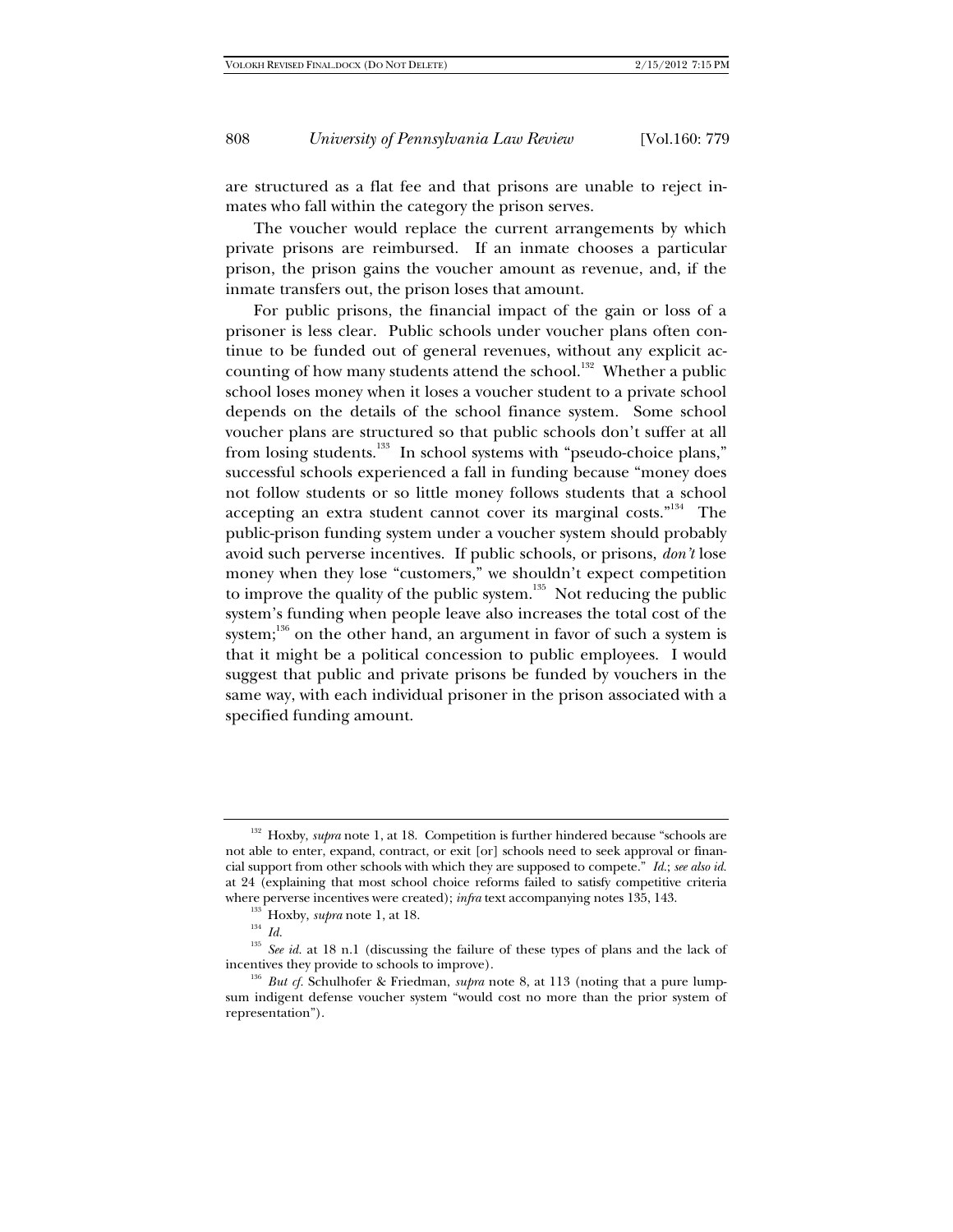The analogy with schools or food stamps suggests that prisoners could be allowed to supplement their voucher with their own funds,<sup>137</sup> but this probably isn't a good idea on ethical grounds—I've noted the inegalitarianism of California's "offender self-pay" program<sup>138</sup>—despite its possible efficiency benefits.<sup>139</sup>

# D. *Statutory Restrictions*

Suppose the prison choice plan includes private prisons. What regulations would govern them? We may focus on two possibilities:

- anyone may establish a prison, subject to certain security requirements;  $^{140}$  or,
- the government may choose who may operate a prison, but the allocation of prisoners to prisons would proceed by choice rather than by bureaucratic assignment.<sup>1</sup>

By analogy to schools, one could imagine a system of "charter prisons," prisons that are public but that have significant independence from the Department of Corrections.<sup>142</sup> Like charter schools, charter prisons could operate without regard to the presence of pri-

models" of indigent defense, legal service providers could be public or private, provid-

ed that they comply with certain threshold requirements and ethical standards). 141 *Cf. id.* at 101-12 (explaining that in an indigent defense "deregulation" scheme, the government would continue to designate public defenders, but each defendant could choose his own defense counsel).

<sup>142</sup> See Hoxby, *supra* note 1, at 15-17.

<sup>&</sup>lt;sup>137</sup> The school program in *Zelman v. Simmons-Harris* only covered a portion of tuition, leaving parents responsible for a copayment. 536 U.S. 639, 646 (2002).

<sup>&</sup>lt;sup>138</sup> See supra text accompanying note 66-67.<br><sup>139</sup> *Cf.* John R. Lott, Jr., *Do We Punish High Income Criminals Too Heavily*?, 30 ECON. INQ. 583, 586-99 (1992) (arguing that the rich already face the highest expected penalties, even when lower conviction rates are taken into account, because of the great effect of conviction on their future earnings); John R. Lott, Jr., *Should the Wealthy Be Able to "Buy Justice"?*, 95 J. POL. ECON. 1307, 1310 (1987) (arguing that it may be efficient for the rich to reduce their probability of criminal conviction through payment for highquality legal services). There may also be retributive value in letting the rich off more lightly, if one wants to equalize the "subjective experience of punishment" and if rich people are, on average, more sensitive because they're more accustomed to luxurious lifestyles. *See* Adam J. Kolber, *The Subjective Experience of Punishment*, 109 COLUM. L. REV. 182, 230-35 (2009) (explaining that if one accepts that people suffer in proportion to their blameworthiness, then rich people deserve a "subjectively equal but objectively less severe punishment" than poor people). *But see* Martin H. Pritikin, *Fine-Labor: The Symbiosis Between Monetary and Work Sanctions*, 81 U. COLO. L. REV. 343, 353 (2010) (justifying sanctions based on income and wealth because they "help ensure a proportionate impact on all offenders"). 140 *Cf.* Schulhofer & Friedman, *supra* note 8, at 112-17 (noting that in "voucher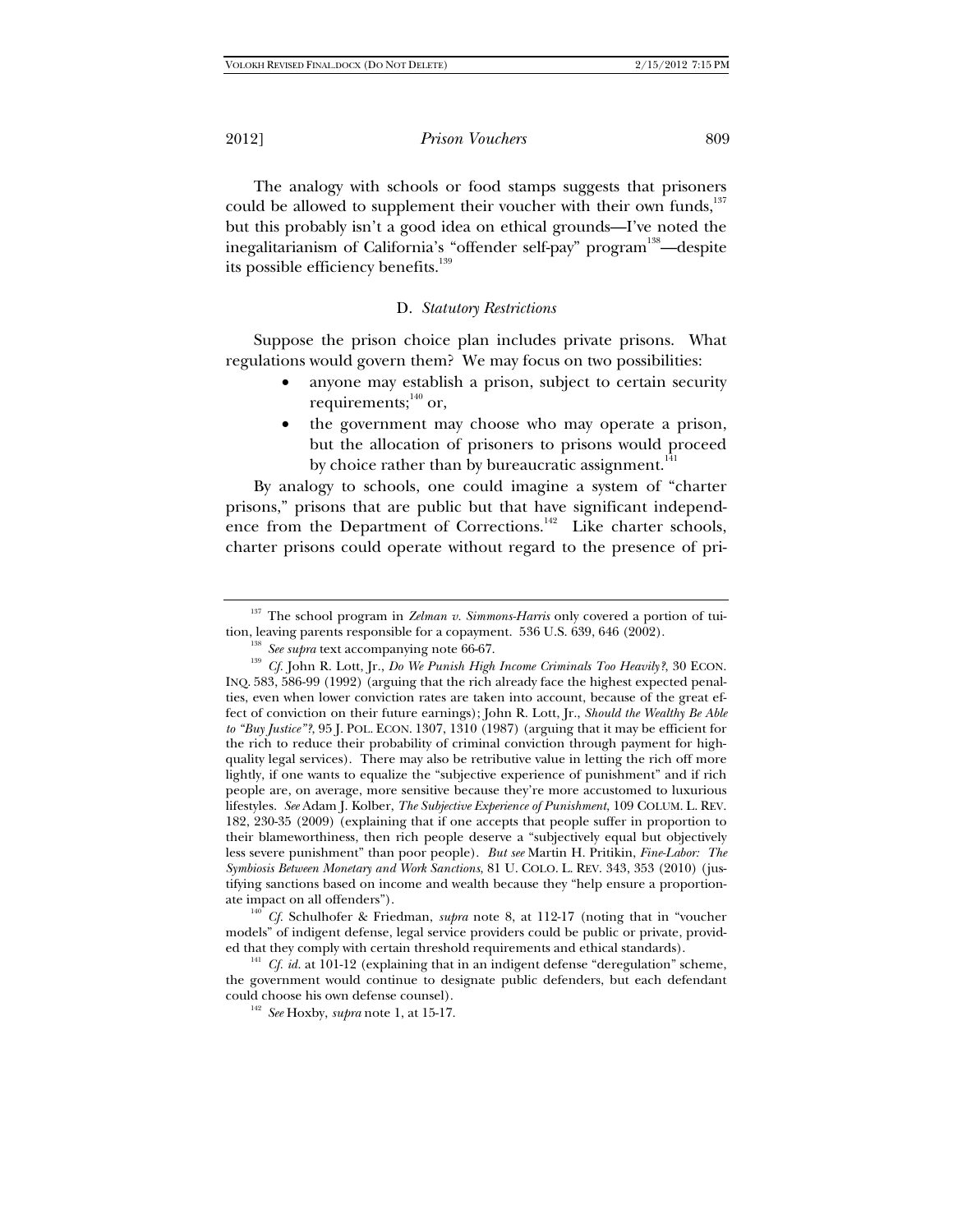vate providers. This could increase the possibility that choice within the public system will improve public prisons.<sup>143</sup>

Once the universe of providers is determined as above, prisons could be governed by most of the same statutes and regulations that currently exist. However, one sort of statute that may now be moot would be the sort that requires private prisons to achieve particular cost savings or quality improvements relative to public prisons.<sup>144</sup> The quality improvement requirement would be replaced by prisoner choice. Quality would no longer be defined by an externally imposed yardstick (like the Logan quality of confinement index<sup>145</sup>), and each prison could pursue its own vision of quality, just as each prisoner could have his own view of what constitutes quality. Litigation over quality, like floor space assignments or grievance procedures, would become contractual disputes. Arguably, this would benefit prisoners because they would be in a better position to litigate as contractual partners than as prisoners.<sup>146</sup>

Nonetheless, just as the government requires minimum standards for private schools, $147$  nothing prevents quality regulations from serving as a floor. There may also be a role for continuing monitoring to prevent prisons from reneging on the promises they make in their advertising. Shady, venal, incompetent, and sadistic operators will, after all, always be with us, even in the presence of competitive markets. In many competitive markets, consumer choice, litigation, and word of mouth are sufficient to keep such operators in line. If these mechanisms work well for prisons, so much the better; but given that inmates are stuck in their prison at least for a while, that a bad prison experience is worse than a bad hotel stay, and that prisoners' com-

<sup>&</sup>lt;sup>143</sup> *Cf. supra* text accompanying note 140-41.<br><sup>144</sup> *See Developments, supra* note 40, at 1873 n.38 (citing statutes requiring private prisons to attain numerical cost and quality targets). <sup>145</sup> *See* RICHARD W. HARDING, PRIVATE PRISONS AND PUBLIC ACCOUNTABILITY 113-

<sup>15 (1997) (</sup>describing Charles Logan's factors for assessing prison quality, such as security, activity, and justice); *see also Developments*, *supra* note 40, at 1889-90 (advocating performance-based contracts and suggesting the Logan index, among other possibilities, as a measure of performance). 146 The possibility that courts might be less deferential to private prisons may partly

explain this. But conceivably litigation with a public prison might also be contractbased. *See Developments*, *supra* note 40, at 1879-83 (addressing the legal accountability of private prisons in comparison to public prisons in light of the immunity exceptions for the latter). 147 *See, e.g.*, E. Vance Randall, *Private Schools and State Regulation*, 24 URB. LAW. 341,

<sup>369-70 (1992) (</sup>evaluating the efficiency of private-school regulation).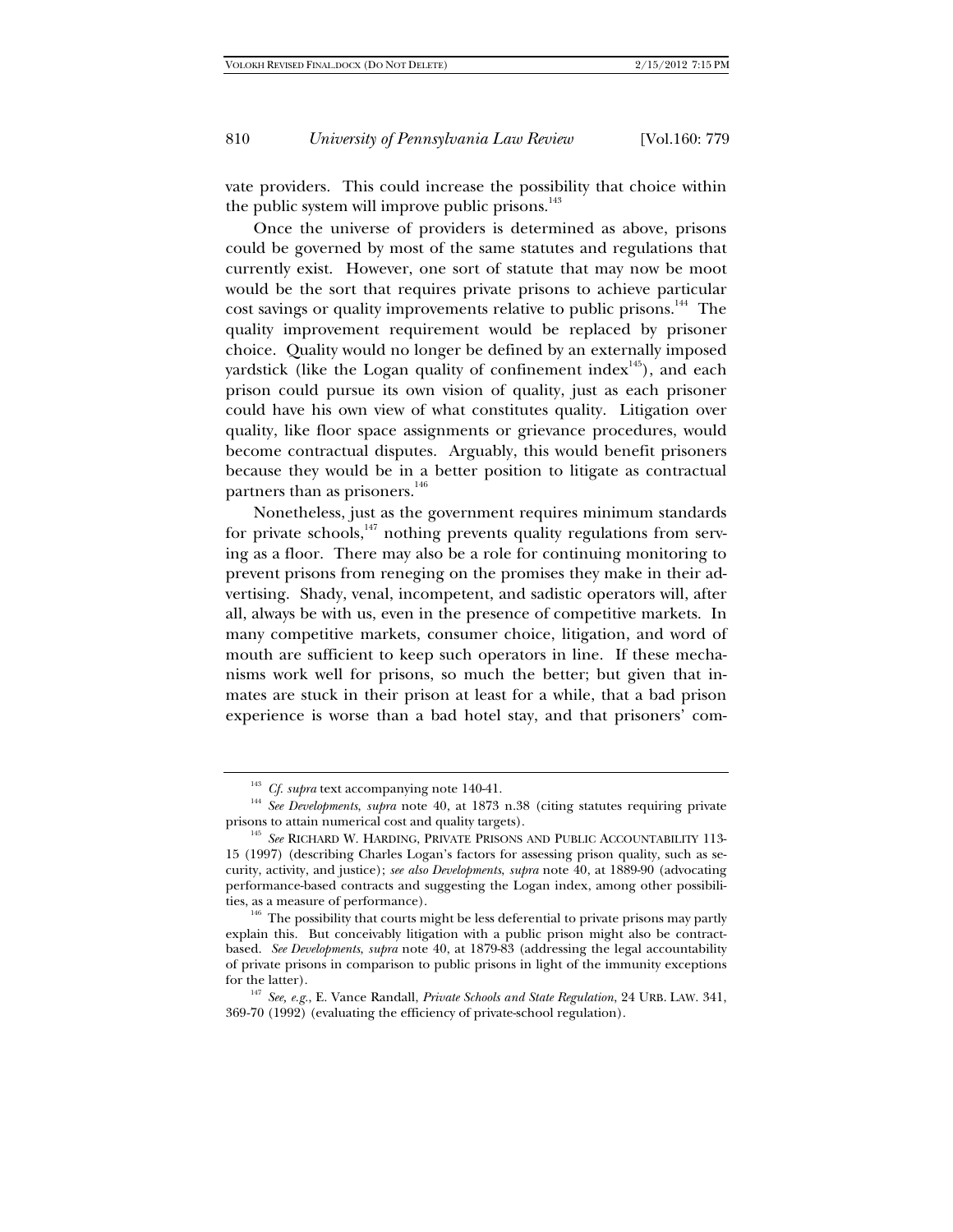plaints aren't always credible, it may be better to err on the side of greater market policing.

Under a voucher system, there is also an argument for government regulation to provide a *ceiling* for quality, lest prisons become so good from the prisoners' perspectives that prison's deterrent value is reduced. Similarly, increases in "quality" (from the prisoners' perspectives) that are socially harmful will also have to be regulated. But more on this later. $148$ 

As for cost savings, this requirement is probably unnecessary because there's already a strong incentive to cut costs under any fixedreimbursement scheme.<sup>149</sup> In addition, the government can reduce the voucher amount if it believes there's sufficient competition for prisoners at a given voucher amount.

The voucher system could also change how prisons enter, exit, contract, and expand. Currently, private prison firms win contracts and then build prisons to fulfill these contracts, or build the prisons in advance, hoping to win the contracts to use them.<sup>150</sup> Under a voucher system,<sup>151</sup> firms would still need to get local building or zoning permission,<sup>152</sup> but otherwise they'd only need to convince the prisoners themselves. As noted above, and assuming the market worked correctly, popular prisons would have waiting lists and be able to expand without having to ask permission from the Department of Corrections, while

<sup>&</sup>lt;sup>148</sup> *See infra* text accompanying note 361.<br><sup>149</sup> *See* Oliver Hart et al., *The Proper Scope of Government: Theory and an Application to Prisons*, 112 Q.J. ECON. 1127, 1152-54 (1997) (discussing the incentives of private providers to cut costs compared to their public counterparts); *Developments*, *supra* note 40, at 1875-77 (presenting data from three studies showing cost savings in privatization and roughly comparable quality to public prisons). *But see* MCDONALD ET AL., *supra* note 40, at 33-34 (arguing that private prisons may not save money, but that current empirical studies are inadequate to test the proposition); Brad W. Lundahl et al., *Prison Privatization: A Meta-Analysis of Cost and Quality of Confinement Indicators*, 19 RES. ON SOC. WORK PRAC. 383, 393 (2009) (finding that cost savings from privatization appear

<sup>&</sup>lt;sup>150</sup> See Thomas, *supra* note 115, at 87 ("In 1998 . . . CCA assessed the need for prisoner housing space . . . to be so great that it committed more than \$100 million of private capital to construct a 2,304-bed medium-security prison . . . without any contract that guaranteed the utilization of the facility.").<br><sup>151</sup> Whether entrance and exit is as easy as expansion and contraction of existing

facilities depends on whether we're in a "voucher" or "deregulation" model. *See supra*

<sup>&</sup>lt;sup>152</sup> See supra text accompanying notes 108-09.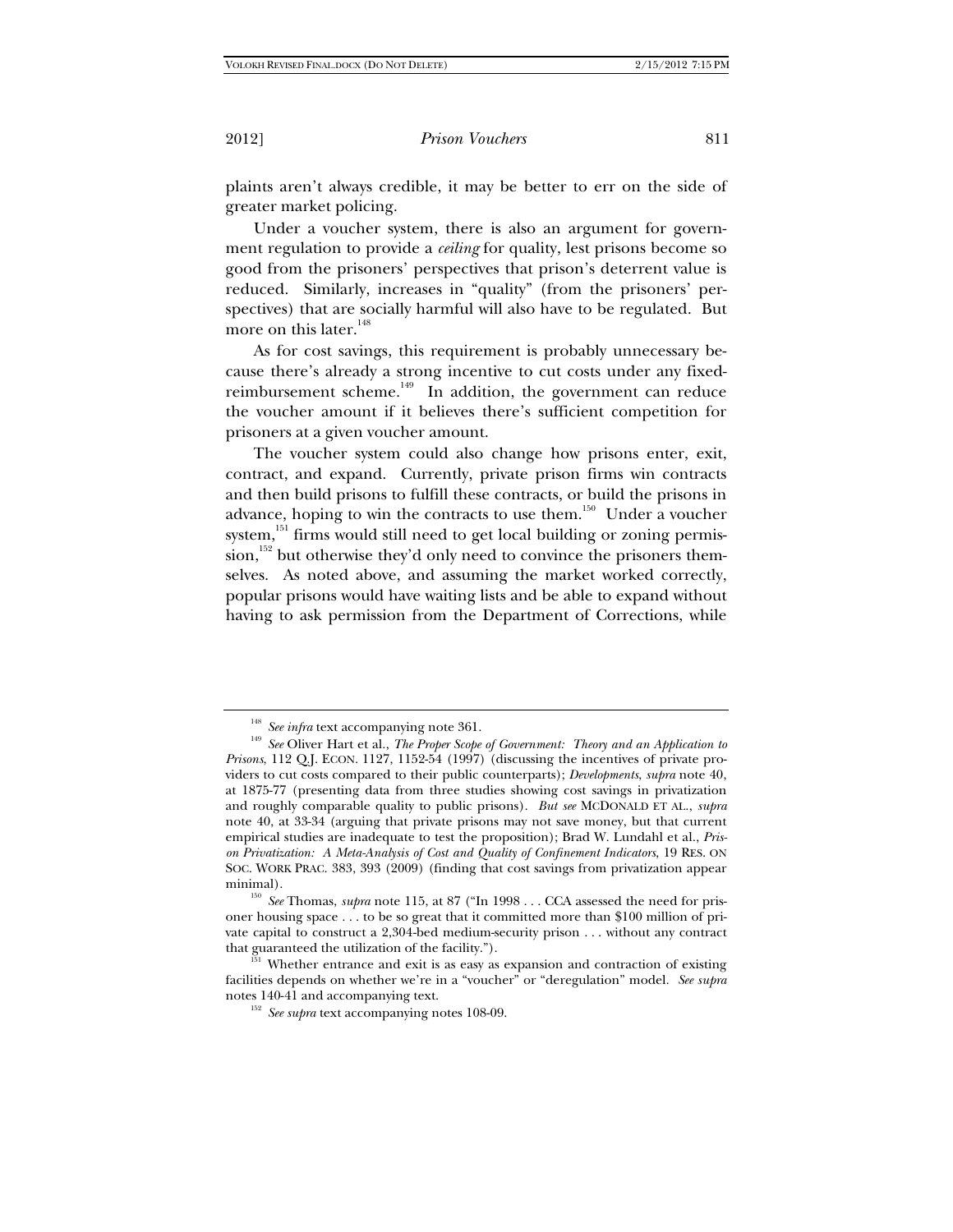unpopular prisons would contract or close.<sup>153</sup> I discuss the constitutional regime that would govern voucher prisons immediately below.

#### II. VOUCHERS AND CONSTITUTIONAL FLEXIBILITY

In this Part, I explain how prison vouchers would increase prisons' constitutional flexibility in two ways. First, they would make faithbased prisons—which, as currently constituted, likely violate the Establishment Clause—fully constitutional. Second, even though prisons are always state actors and must respect inmates' constitutional rights, a voucher regime would give prisons somewhat greater leeway to offer inmates valued benefits in exchange for the waiver of some constitutional rights.<sup>154</sup>

#### A. *The Constitutionality of Faith-Based Prisons*

Faith-based prisons today face a number of constitutional hurdles: depending on the program, faith-based prisons may have the effect of advancing religion, either through funding or through mere endorsement; they may "coerce" religious practice by offering greater benefits within the religious program; and they may delegate governmental power to religious organizations. Avoiding these problems might be possible, but it would be difficult.

But under vouchers, these problems would largely disappear. *Zelman v. Simmons-Harris* establishes that, when money is funneled to religious providers by the independent choice of beneficiaries, there is no government advancement or endorsement of religion.<sup>155</sup> Coercion and delegation become moot when inmates choose freely among a wide range of providers chosen without reference to religion.

#### 1. Religious Effects

One way that the government can inappropriately advance religion is by reimbursing the religious organization's expenses. For direct reimbursement to be constitutional, the organization's program

<sup>&</sup>lt;sup>153</sup> *Cf.* 20 U.S.C. §  $6316(b)(8)(B)(i)$  (2006) (stating that a failing school can be closed down and reopened as a public charter school). Of course, arrangements would have to be made for the prisoners incarcerated in a prison that is closing, but this is no different from the issues presented under the current system when a private

prison goes bankrupt.<br><sup>154</sup> For a more developed version of this argument, see Volokh, *Constitutional Possi-*<br>*bilities, supra* note 12, at 1006-10.

<sup>&</sup>lt;sup>155</sup> 536 U.S. 639, 652-53 (2002).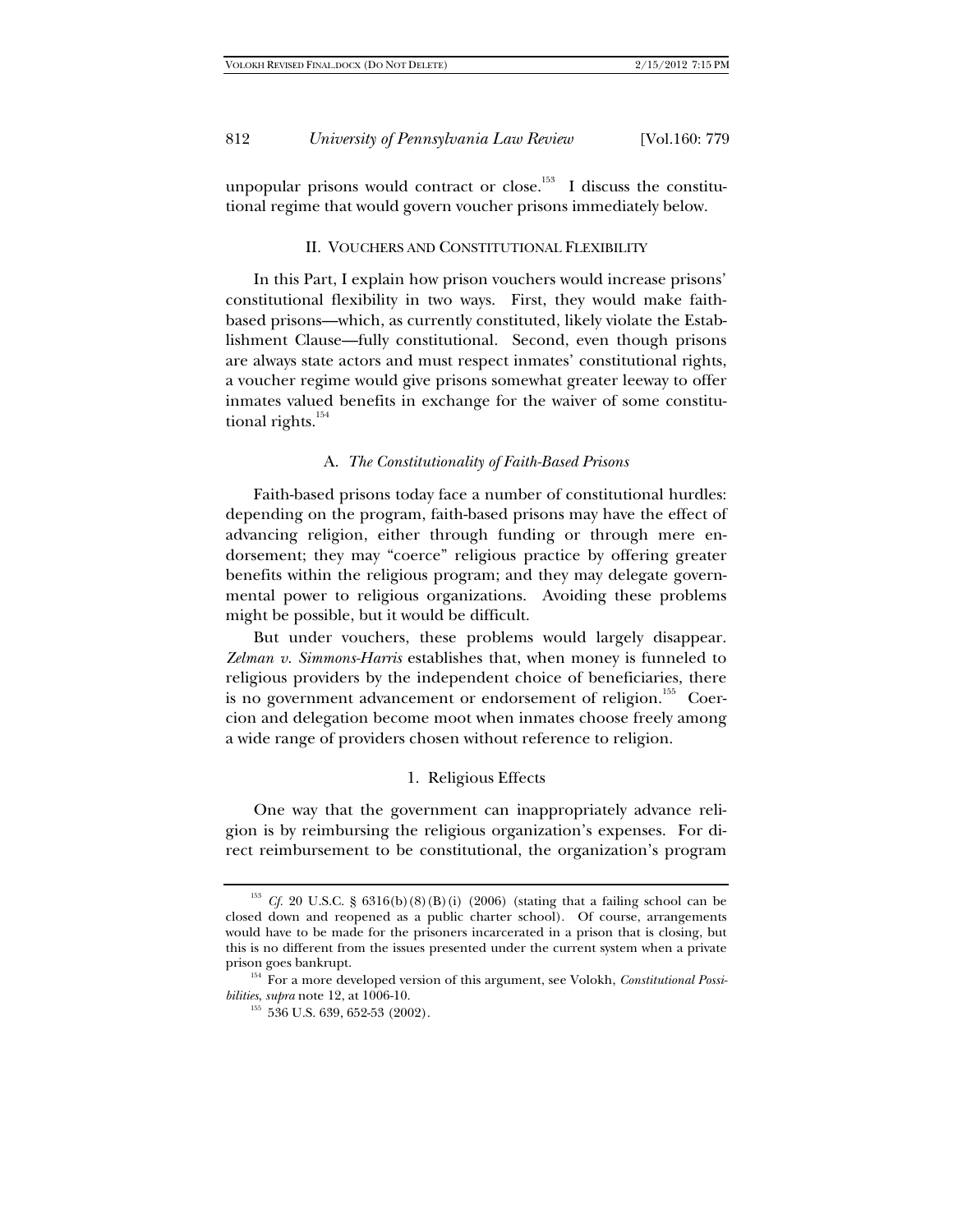can't be dominated by religious material.<sup>156</sup> The aid has to be "offered to a broad range of groups or persons without regard to their religion."157 And the criteria for choosing the programs cannot be related to religion.<sup>158</sup> Even a small number of programs could be prohibitively resource intensive, especially if they are residential.

All these problems would no longer be relevant under a voucher system. Direct reimbursement wouldn't be an issue anymore, so religious content wouldn't need to be diluted. Vouchers would fall within the permissive scope of *Zelman*, because inmates, not prisons or program providers, would receive the benefits. Provided the voucher would be available to any prison that provided adequate security or otherwise satisfied certain technical requirements, neutral choice of providers would be automatic.

Vouchers would also solve the resource problem. Because inmates could select one prison over another, the choice available to them would span the entire system, even if each prison had no more than one religious program. Therefore, no prison would be obligated to offer multiple programs.

"Endorsement" is not limited to monetary aid. But under *Zelman*, vouchers cure *any* endorsement: in a voucher program, the "incidental advancement of a religious mission, *or the perceived endorsement of a religious message*, is reasonably attributable to the individual recipient, not to the government."159

Finally, one might wonder whether *Zelman* applies to prisons, which, unlike schools, $^{160}$  are always state actors under the "traditional public function" doctrine.<sup>161</sup> If the government itself can't teach any religious doctrine as true, why can a private religious prison? The

<sup>156</sup> *See* Ira C. Lupu & Robert W. Tuttle, *The Faith-Based Initiative and the Constitution*, 55 DEPAUL L. REV. 1, 88-89 (2005) ("[T]eaching about the truth or falsity of particular religious commitments, or encouraging (or discouraging) faith in particular beliefs, crosses the constitutional line into impermissible indoctrination.").

<sup>&</sup>lt;sup>157</sup> Mitchell v. Helms, 530 U.S. 793, 809 (2000) (plurality opinion).<br><sup>158</sup> *See* Illinois *ex rel*. McCollum v. Bd. of Educ., 333 U.S. 203, 207-12 (1948) (finding a constitutional violation where a public school hosted teachers of specific religions who

<sup>&</sup>lt;sup>159</sup> Zelman, 536 U.S. at 652 (emphasis added).<br><sup>160</sup> See, e.g., Rendell-Baker v. Kohn, 457 U.S. 830, 840-43 (1982) (illustrating that a school for maladjusted students operating principally on public funds is not a state actor in the employment context).<br><sup>161</sup> *See, e.g.*, Rosborough v. Mgmt. & Training Corp., 350 F.3d 459, 460-61 (5th Cir.

<sup>2003) (&</sup>quot;Private prison-management companies and their employees are subject to § 1983 liability because they are performing a government function traditionally reserved to the state.").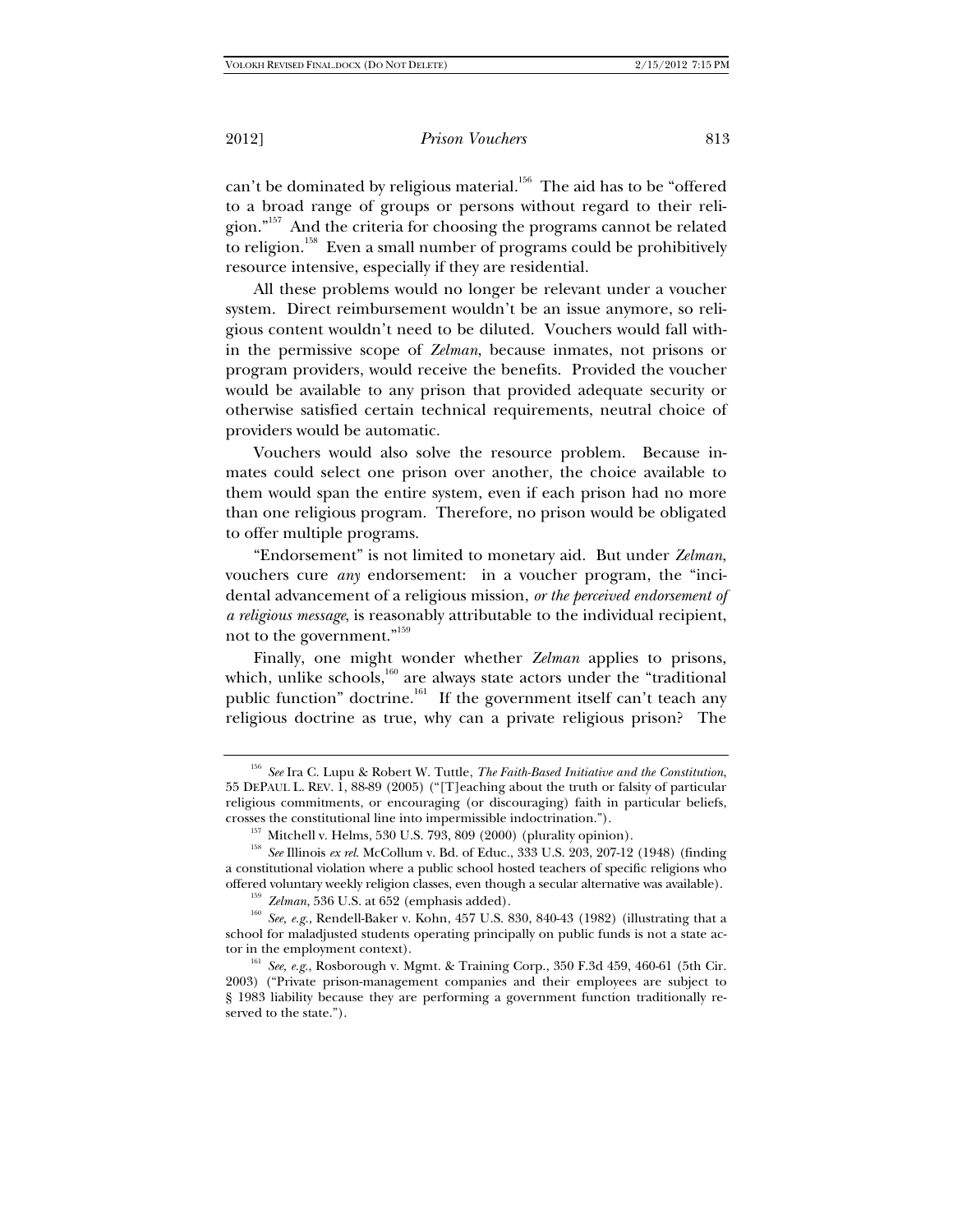state action doctrine shows us how to solve this problem: when state action is found in a particular context, it doesn't mean that the actor is a state actor in all contexts. Rather, a finding of state action means that the particular action is "fairly attributable to the State"<sup>162</sup> or "chargeable to the State,"163 and that the state is "*responsible* for the specific conduct of which the plaintiff complains."<sup>164</sup>

Because private prisons fulfill the exclusively public function of incarceration, their incarcerative functions, like restricting prisoners' freedoms and meting out punishment, constitute state action. But in a voucher system, their offer of religious services does not.<sup>165</sup>

## 2. Coercion

Though faith-based prison programs are voluntary, modern Establishment Clause doctrine nonetheless prohibits them as "coercive" if they involve "subtle coercive pressure,"<sup>166</sup> or if they force participants to make a "difficult choice"167 and "forfeit . . . benefits as the price of resisting conformance to state-sponsored religious practice."<sup>168</sup>

Programs that offer "a better possibility of parole"<sup>169</sup> or reduced security restrictions<sup>170</sup> may be coercive. A great enough quality difference might be coercive, but this is less likely if vouchers are used, since *Zelman* already requires, for "true private choice,"<sup>171</sup> that the secular options be "adequate substitutes"<sup>172</sup> for the religious options, even if they might "not be superior  $\dots$  in every respect."<sup>173</sup>

The doctrine thus contains a built-in mechanism to prevent secular options from becoming too unattractive. Moreover, the government could fulfill its secular-quality maintenance duty differently un-

<sup>&</sup>lt;sup>162</sup> Lugar v. Edmonson Oil Co., 457 U.S. 922, 937 (1982).<br><sup>163</sup> *Id.* at 937. **164** Blum v. Yaretsky, 457 U.S. 991, 1004 (1982).<br><sup>165</sup> For further discussion of the state action doctrine as related to prison vouchers, see Volokh, *Constitutional Possibilities*, *supra* note 12, at 1006-10.

<sup>&</sup>lt;sup>167</sup> Santa Fe Indep. Sch. Dist. v. Doe, 530 U.S. 290, 312 (2000).<br><sup>168</sup> *Lee*, 505 U.S. at 596.<br><sup>169</sup> Richard R.W. Fields, *Perks for Prisoners Who Pray: Using the Coercion Test to Decide Establishment Clause Challenges to Faith-Based Prison Units*, 2005 U. CHI. LEGAL F. 541, 561. 170 *See* Kerr v. Farrey, 95 F.3d 472, 479 (7th Cir. 1996) (finding that "classification

to a higher security risk category" if an inmate didn't attend a religious program was a severe enough penalty to amount to coercion).<br><sup>171</sup> Zelman v. Simmons-Harris, 536 U.S. 639, 653 (2002).<br><sup>172</sup> *Id.* at 670 (O'Connor, J., concurring).<br><sup>173</sup> *Id.*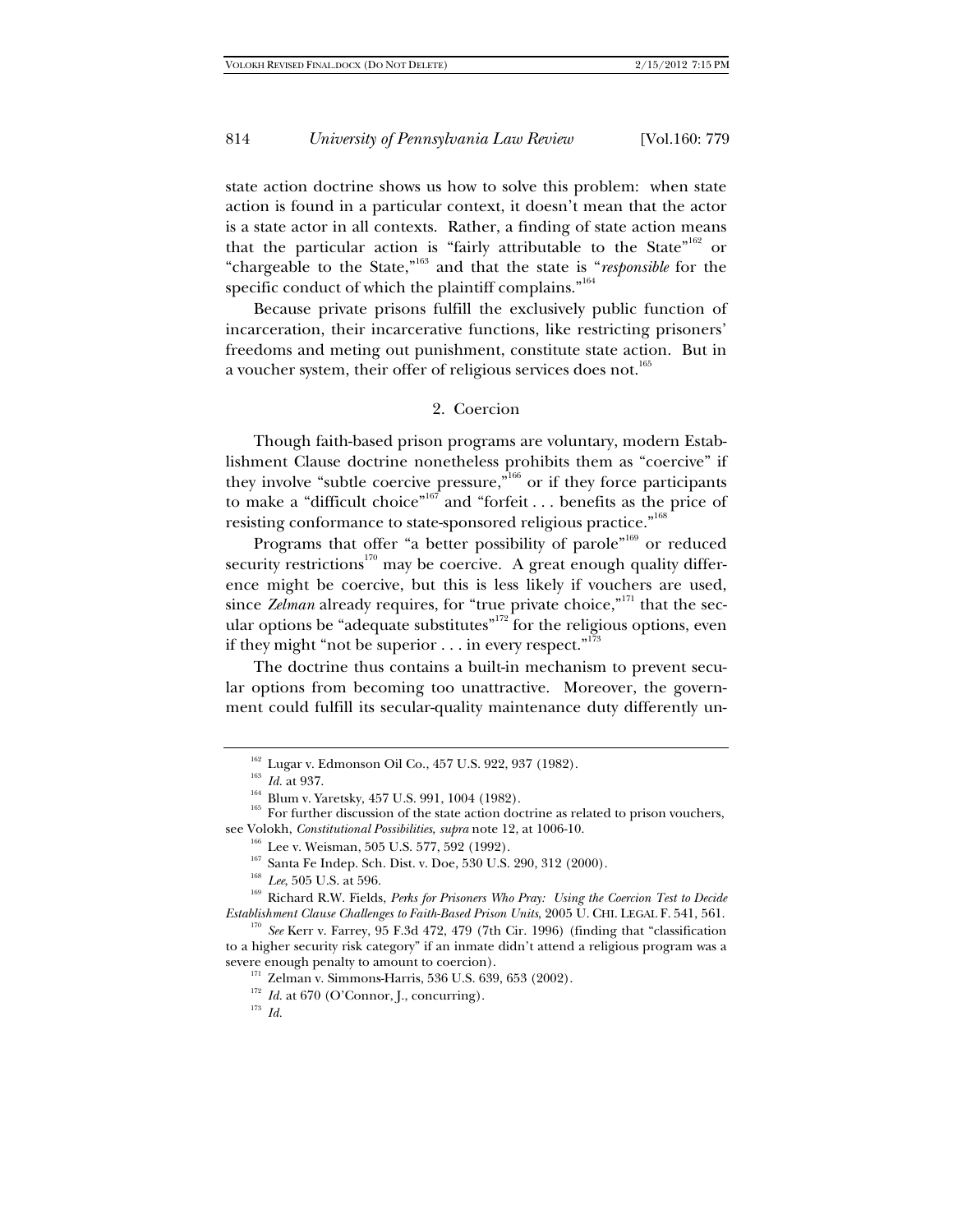der a voucher system than it does today. No longer will the government have to guarantee attractive options *at the same prison*; because of inmate choice, the government needs merely to ensure that, systemwide, the secular system is sufficiently comparable.

The government could fulfill this requirement by running a system of secular public prisons. But even in a world where the government disengages from private provision and where all prisons are private voucher operations, the government could still fulfill its duty by contracting with prisons to accommodate prisoners who want an adequate secular alternative.

## 3. Delegation of Governmental Power

Delegation may also be problematic. A religious organization's management of a residential wing of a prison might violate the Establishment Clause because it could "enmesh[] churches in the exercise of substantial governmental powers," $174}$  which would independently violate the Establishment Clause. The Supreme Court has most prominently used this doctrine in two cases. First, in *Larkin v. Grendel's Den*, it struck down a Massachusetts statute allowing churches to veto liquor license applications for establishments located near a church:<sup>175</sup> the Establishment Clause forbids an arrangement whereby "important, discretionary governmental powers" are "delegated to or shared with religious institutions."176 Next, in *Board of Education of Kiryas Joel Village School District v. Grumet*, the Court struck down a New York statute drawing a special school district to coincide with an insular religious community.<sup>177</sup> The Court held that the statute "allocat[ed] political power on a religious criterion."<sup>178</sup>

Is running a wing of a prison a governmental power? Perhaps so. As long as the officials of the religious organization maintain order in their wing, keep track of disciplinary infractions, and perform similar penal functions, the delegation problem plausibly may arise.

But vouchers would eliminate this problem. Neutrality is the key factor: as the Court held in *Kiryas Joel*, the problem was that the legis-

<sup>&</sup>lt;sup>174</sup> Larkin v. Grendel's Den, Inc., 459 U.S. 116, 126 (1982).<br><sup>175</sup> *Id.* at 126-27 (holding that the statute violated the Establishment Clause).<br><sup>176</sup> *Id.* at 127.<br><sup>177</sup> 512 U.S. 687, 690-92 (1994) (discussing the proc tion of a special carve-out school district comprising members of the Satmar Hasidic community).<br> $\frac{178}{Id}$  *Id.* at 690.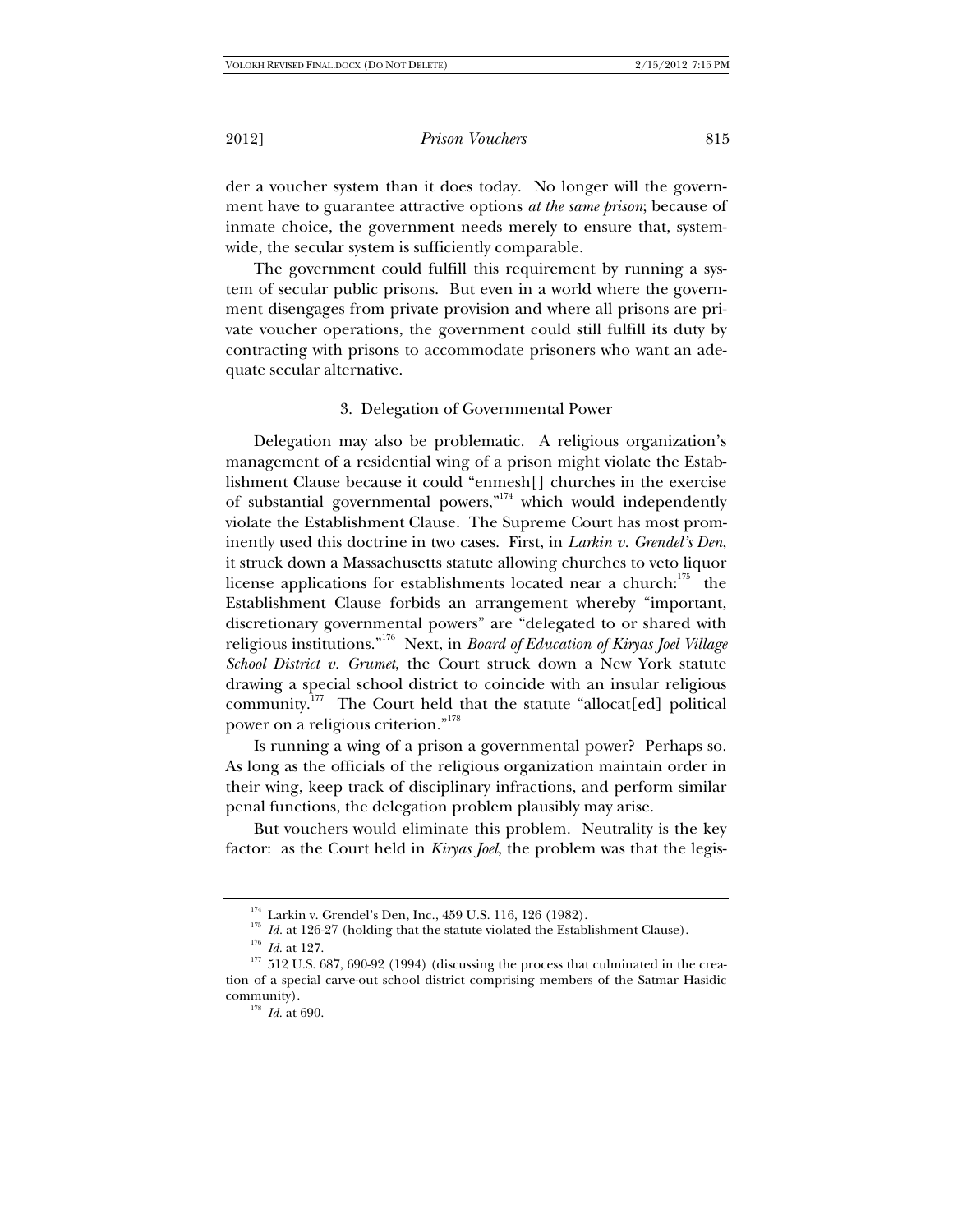lature had "fail[ed] to exercise governmental authority in a religiously neutral way."<br/>  $\real^{179}$ 

# 4. The Future of Faith-Based Prisons

For a program to comply with the Establishment Clause, it must solve the problems discussed above. The religious component must be watered down. Providers must be chosen neutrally. Secular programs must be available. Religious programs must not offer significantly greater benefits, and program officials must not maintain order and discipline.

Perhaps one can't fulfill all these conditions and still have a real faith-based program. Some programs might be constitutional; for instance, the Federal Bureau of Prisons runs a program called Life Connections, which "hires spiritual guides of different faiths, links inmates with mentors of their own faith, and provides no special privileges to participants."180 But if that's constitutional, it is because it combines a secular program with extensive extracurricular use of constitutionally innocuous chaplains and volunteers.

But whether or not the current regime could constitutionally support faith-based prisons, vouchers would make faith-based prison programs much more clearly valid.<sup>181</sup>

## B. *Beyond the Establishment Clause*

A voucher system affects more than just faith-based prisons. Suppose a prison wants to save money or improve security by banning incoming mail or eliminating its grievance system.

Under current law, this would violate prisoners' constitutional rights. But what if prisons merely *offered* these "features" to prisoners, perhaps as part of a package that might include other benefits like better health care or gym facilities?

<sup>&</sup>lt;sup>179</sup> *Id.* at 703.<br><sup>180</sup> Patrick B. Cates, Comment, *Faith-Based Prisons and the Establishment Clause: The Constitutionality of Employing Religion as an Engine of Correctional Policy*, 41 WILLAMETTE L. REV. 777, 824-25 (2005).

<sup>&</sup>lt;sup>181</sup> Whether they reduce recidivism or not is another question. *See generally* Volokh, *supra* note 48 (reviewing available empirical studies of faith-based prisons and concluding that there's no strong reason to believe that faith-based prisons work). On whether faith-based prisons might be affirmatively harmful, see *infra* text accompanying notes 331-40.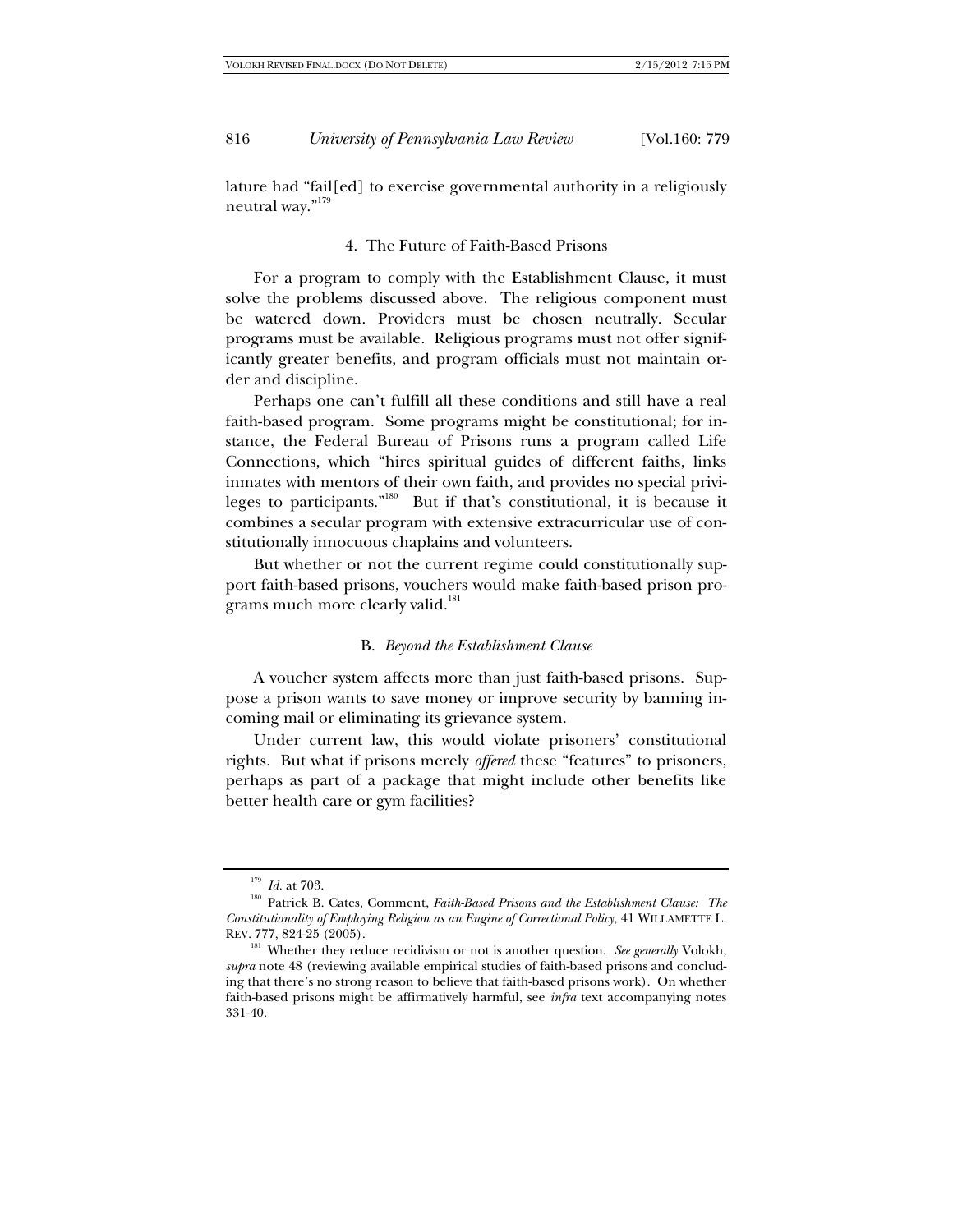The unconstitutional conditions doctrine governs state actors' ability to "offer" such "deals." Vouchers would probably allow prisons to offer such deals to a greater extent than is allowed today. The unconstitutional conditions doctrine serves the purpose, among others, of making sure that governments don't abuse their power, and when prisons compete with each other, the risk of such abuse is reduced.

# 1. The Unconstitutional Conditions Doctrine

It's one thing to say that there are certain rights the government may not abridge, but quite another to say that the government may never *induce* the waiver of those rights by the offer of benefits. The government presumably can't prevent a private school from banning interracial dating through its disciplinary code, but it may deny such a school a charitable tax exemption.<sup>182</sup> The federal government might not be able to force states to adopt a minimum drinking age of twentyone, but it may offer federal highway funds to states that do.<sup>183</sup> Whether the government may conduct a warrantless search of a probationer depends on whether such a search is "reasonable" in a broad sense;<sup>184</sup> a probationer's consent to such warrantless searches as a condition of his probation, while it may not validate all such searches, at the very least makes them likely to be found reasonable.<sup>185</sup>

These examples all take the form of "deals" or "contracts," and involve three steps. First, someone holds a constitutional right. Second, the government controls a benefit which it is under no obligation to grant. Third, the government offers the benefit conditioned on a waiver of the right.

The law has neither endorsed such conditions wholesale, nor banned them entirely. Instead, it has steered a middle course and distinguished valid conditions from "unconstitutional conditions."<sup>186</sup>

Consider how this might operate in prisons. Take a right that is not very valuable to the inmate and that the prison would like the inmate to waive. For instance, the prison might want its sex offender

<sup>&</sup>lt;sup>182</sup> *See* Bob Jones Univ. v. United States, 461 U.S. 574, 604-05 (1983).<br><sup>183</sup> *See* South Dakota v. Dole, 483 U.S. 203, 211-12 ("Even if Congress might lack the power to impose a national minimum drinking age directly, we conclude

that encouragement to state action . . . is a valid use of the spending power.").<br><sup>184</sup> See U.S. CONST. amend. IV.<br><sup>185</sup> See United States v. Knights, 534 U.S. 112, 114, 119-20 (2001).<br><sup>186</sup> See, e.g., Doyle v. Cont'l Ins ing) (arguing that a state may not impose unconstitutional conditions on foreign corporations transacting business within the state).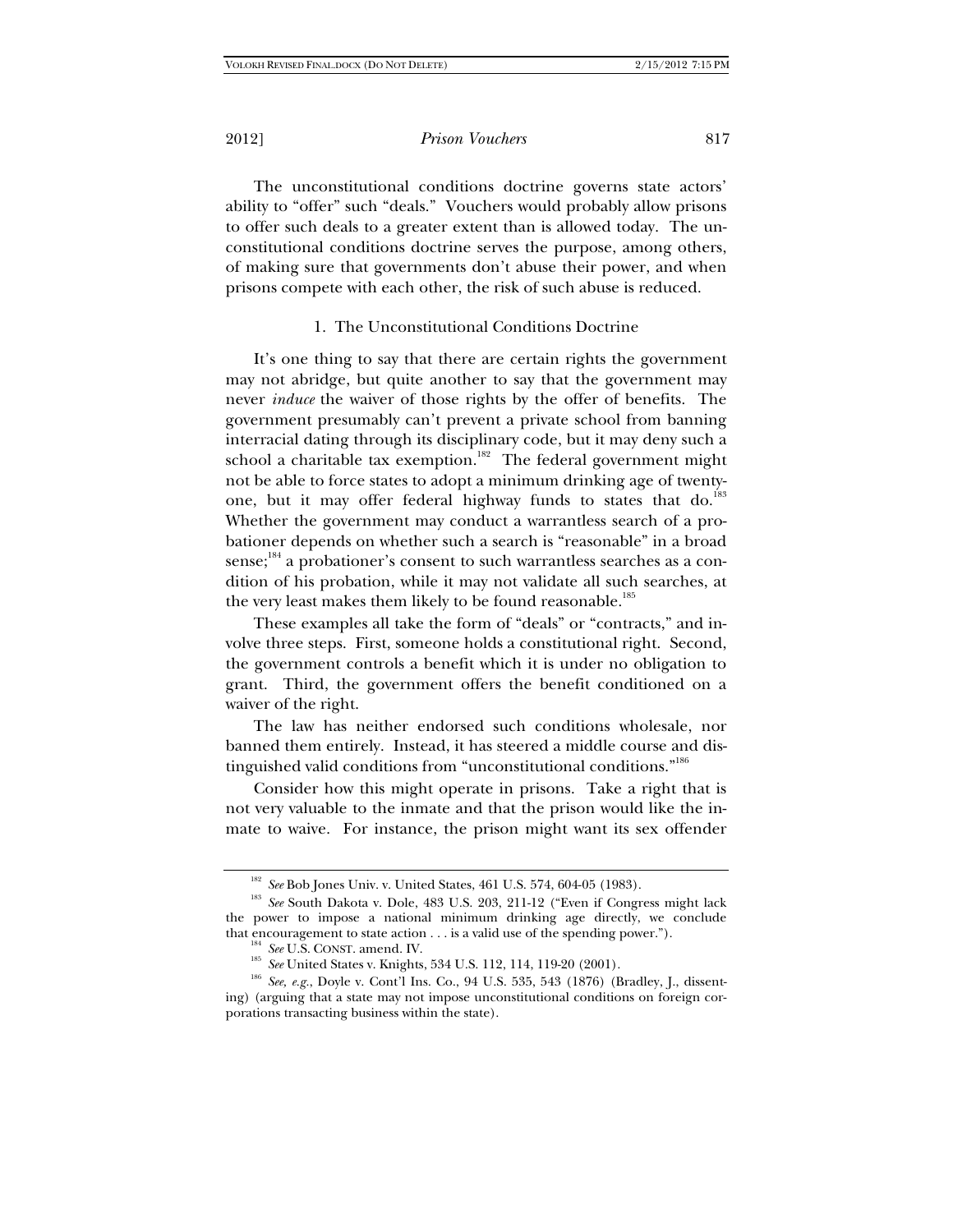inmates to participate in a treatment program. Further suppose the prison also wants these inmates to take responsibility for pastuncharged crimes<sup>187</sup>—perhaps because admitting responsibility improves the benefit an inmate receives from the treatment program. Most sex offenders would probably comply with the condition because no one will know if they omit undiscovered sex crimes. Even if the prisoners object to the condition, they likely prefer the proposed benefit more. The Supreme Court held that this deal was valid<sup>188</sup>—but one can think up other deals that are not.<sup>189</sup>

2. Vouchers and the Rationale of Unconstitutional Conditions

Why have such a doctrine? Kathleen Sullivan articulates a systemic rationale: banning certain deals is necessary to preserve, among other things, "the overall distribution of power between government and rightholders."<sup>190</sup> Her most interesting argument, for our purposes, is the following:

Preferred constitutional liberties generally declare desirable some realm of autonomy that should remain free from government encroachment. Government freedom to redistribute power over presumptively autonomous decisions from the citizenry to itself through the leverage of permissible spending or regulation would jeopardize that realm.<sup>191</sup>

The danger of the government acquiring power over benefit recipients is heightened in prisons. Prisoners' constitutional rights are quite minimal. Generally, actual prison conditions fall short of being unconstituitional. This is good from a prisoner's perspective, but it also means that the government can exercise significant leverage over the inmate.

Prison officials can already make an inmate's prison experience much less pleasant with no oversight simply by underinvesting in secu-

<sup>187</sup> *See* McKune v. Lile, 536 U.S. 24, 30-31 (2002) (plurality opinion) (describing a Kansas prison's sex offender treatment program which required inmates to sign an "Admission of Responsibility" form). 188 *See id.* at 44-45 (allowing a state to require an inmate to choose between partici-

pation in a treatment program and losing certain prison privileges, and holding that such a choice "does not amount to compulsion"). 189 *See* Vance v. Barrett, 345 F.3d 1083, 1087 (9th Cir. 2003) (holding that a state

Department of Corrections couldn't force an inmate to give up accrued interest on prison savings accounts as a condition of continued prison employment).

<sup>&</sup>lt;sup>190</sup> Kathleen M. Sullivan, *Unconstitutional Conditions*, 102 HARV. L. REV. 1413, 1490 (1989). 191 *Id*.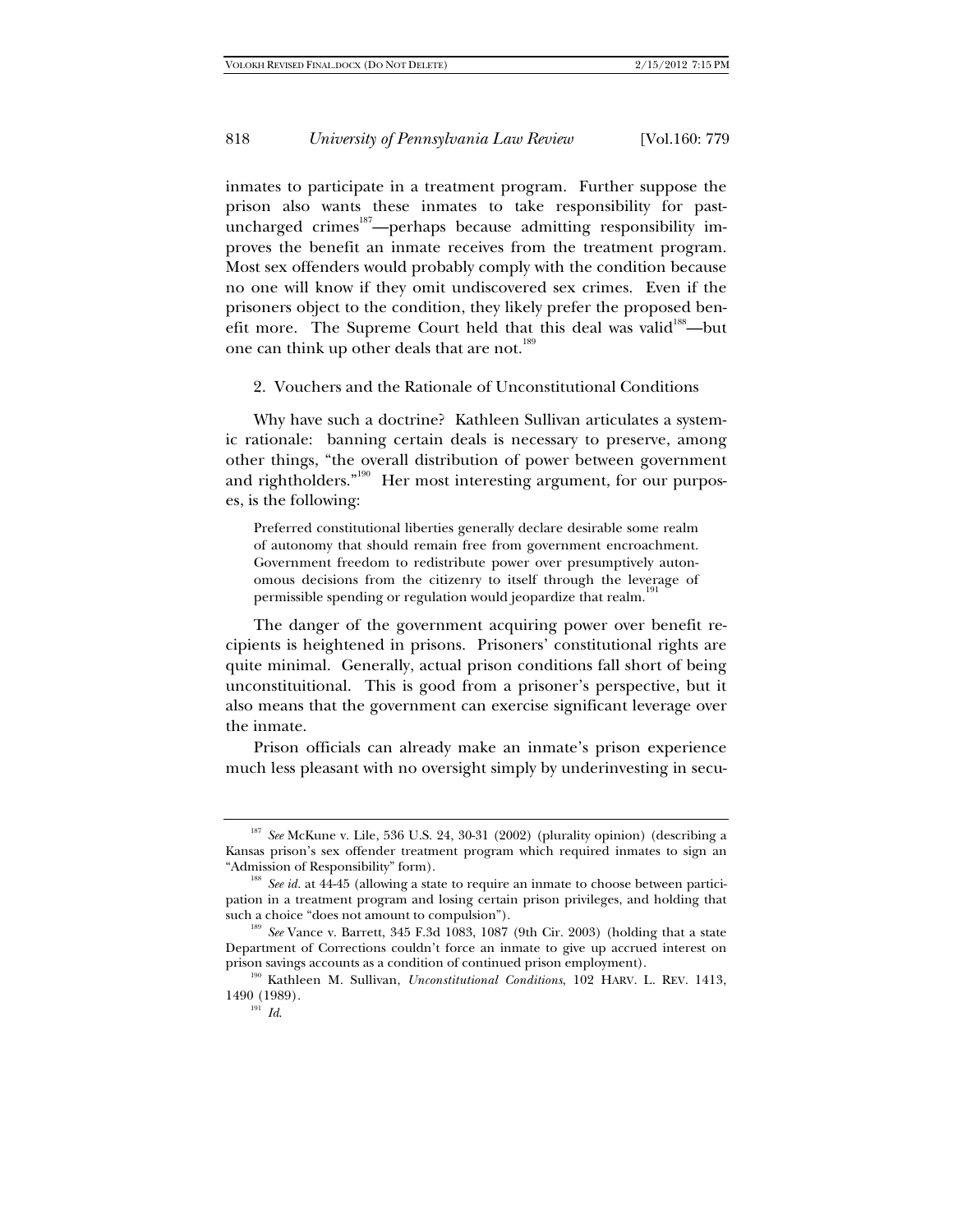rity and health care—thus avoiding the *deliberate* indifference that constitutes an Eighth Amendment violation<sup>192</sup>—and by removing anything that isn't part of an inmate's liberty interest and therefore isn't subject to the Due Process Clause.<sup>193</sup> Or, at least, they can threaten to do so—and then offer those benefits back to the inmate in exchange for a waiver of certain troublesome constitutional rights.

However, in a world with prison vouchers, where prisons compete and prisoners choose, the risks of abuse are much less. In fact, we may face a quite different problem: that voucher prisons will become too cushy, undermining the deterrent value of a criminal sentence.<sup>194</sup> There is always a danger that prisons will improperly pressure inmates to waive their rights, but this danger is surely attenuated in a competitive context.

Recall, too, that the government is responsible for making sure that every inmate has a fully constitutionally compliant prison experience, if he wants one. This means not only that every inmate is entitled to secularity on demand, but also that every inmate is entitled to have a spot in a prison where the unconstitutional conditions doctrine applies in full force. This is necessary to avoid the unacceptable prospect that *all* prisons might demand that their inmates waive their rights. The guarantee of constitutional compliance should further make us comfortable that deals offered by prisons aren't illegitimate.

# III. VOUCHERS AND PRISON QUALITY

#### A. *The Potential Benefits of Vouchers*

Let me recap how vouchers could improve prison quality. Under a voucher system, inmates would be free to choose a particular prison, and they would tend to choose prisons that best satisfied their own preferences. This choice might be very different from the one made under the current system by prison officials, whose humanity and pro-

<sup>192</sup> *See* Estelle v. Gamble, 429 U.S. 97, 104-06 (1976) ("In order to state a cognizable claim, a prisoner must allege acts or omissions sufficiently harmful to evidence deliberate indifference to serious medical needs."). 193 *See* Montanye v. Haymes, 427 U.S. 236, 242 (1976) ("As long as the conditions

or degree of confinement to which the prisoner is subjected is within the sentence imposed upon him and is not otherwise violative of the Constitution, the Due Process Clause does not in itself subject an inmate's treatment by prison authorities to judicial oversight."). 194 *See infra* subsection III.B.3.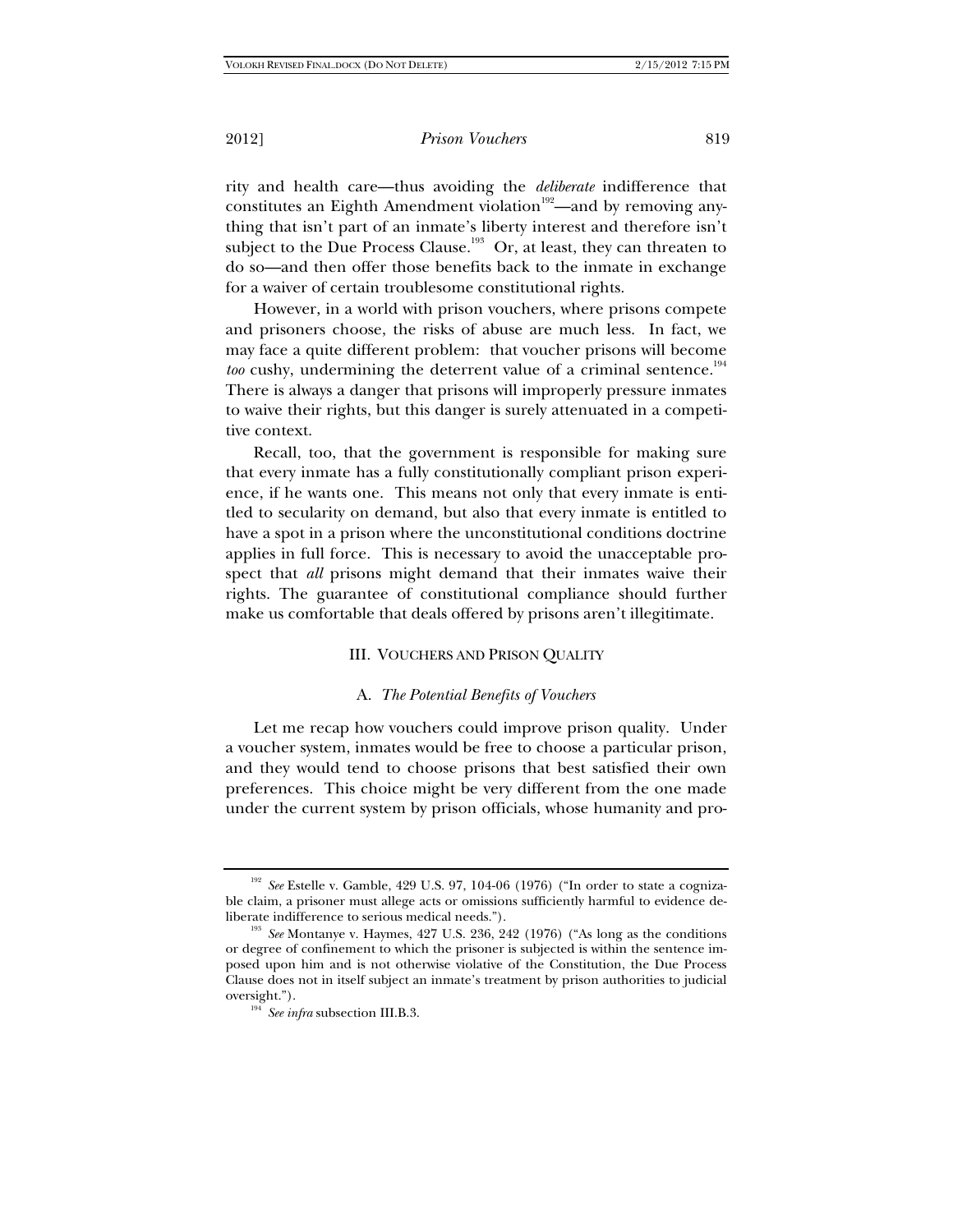fessionalism can't always be taken for granted,<sup>195</sup> and whose interests don't necessarily align with those of the prisoners.<sup>196</sup> This choice might also be different from the one made by judges who may be steering prisoners to particular prisons for political reasons, $197$  and who may actually be opposed to prisoner welfare.

If inmates' preferences are very heterogeneous, this could just result in a reallocation of inmates among prisons, creating a better match between prisons and inmates. That alone would be a significant benefit from the prisoners' point of view, even if some objective measure of "quality" didn't rise.<sup>198</sup>

But many amenities are likely to be broadly desired: safety, good medical care, less high-security segregation, better activities and programming, and more floor space.<sup>199</sup> Inmates may also value opportunities to work, which may reduce recidivism.<sup>200</sup>

It therefore seems reasonable to expect that prisons, if forced to compete for prisoners, will offer these broadly desired amenities; I've

<sup>195</sup> *See* John J. DiIulio, Jr., *What's Wrong with Private Prisons*, PUB. INT., Summer 1988, at 66, 77-78 (describing some prison administrators as "uncaring" and highlight-

<sup>&</sup>lt;sup>196</sup> *Cf.* Richardson v. McKnight, 521 U.S. 399, 419 (1997) (Scalia, J., dissenting) (discussing how state officials overseeing private prisons may focus on minimizing cost above all other considerations); Schulhofer & Friedman, *supra* note 8, at 83-89 (highlighting conflicts of interest between indigent defendants and the current mechanism for selecting a public defender). 197 *Cf.* Schulhofer & Friedman, *supra* note 8, at 111 (arguing that judges steer indi-

gent counsel appointments in part based on political reasons, including courthouse budgetary constraints and who supported the judge politically). 198 *See infra* text accompanying note 277; *cf.* Caroline M. Hoxby, *Does Competition* 

*Among Public Schools Benefit Students and Taxpayers?*, 90 AM. ECON. REV. 1209, 1209 (2000) ("Choice may also allow students to self-sort among schools in a manner that facilitates learning*—*for instance, a disabled child may be able to attend a school that has an especially good program for disabled children."). But note that from an efficiency perspective, free entry into a marketplace with product diversity can be either excessive or insufficient. *See, e.g.*, N. Gregory Mankiw & Michael D. Whinston, *Free Entry and Social Inefficiency*, 17 RAND J. ECON. 48, 49, 54-55 (1986) (arguing that heteroge-

neity may have benefits in a free market).<br><sup>199</sup> For more on what it means to be a "safer prison," see *infra* text accompanying<br>notes 289-91.

<sup>&</sup>lt;sup>200</sup> Whether prison labor reduces recidivism is empirically disputed. *Compare* Kathleen E. Maguire et al., *Prison Labor and Recidivism*, 4 J. QUANTITATIVE CRIMINOLOGY 3, 15 (1988) (noting that a growing amount of research indicates that programs allowing inmates to work in prisons have no effect on recidivism rates), *with* Jeffrey D. Hopper, The Effects of Private Prison Labor Program Participation on Inmate Recidivism 79-81 (Aug. 2008) (Ph.D. dissertation, Middle Tenn. State Univ.), *available at* http:// gradworks.umi.com/33/22/3322480.html (finding that prisoner participation in industry work while incarcerated lowers recidivism rates).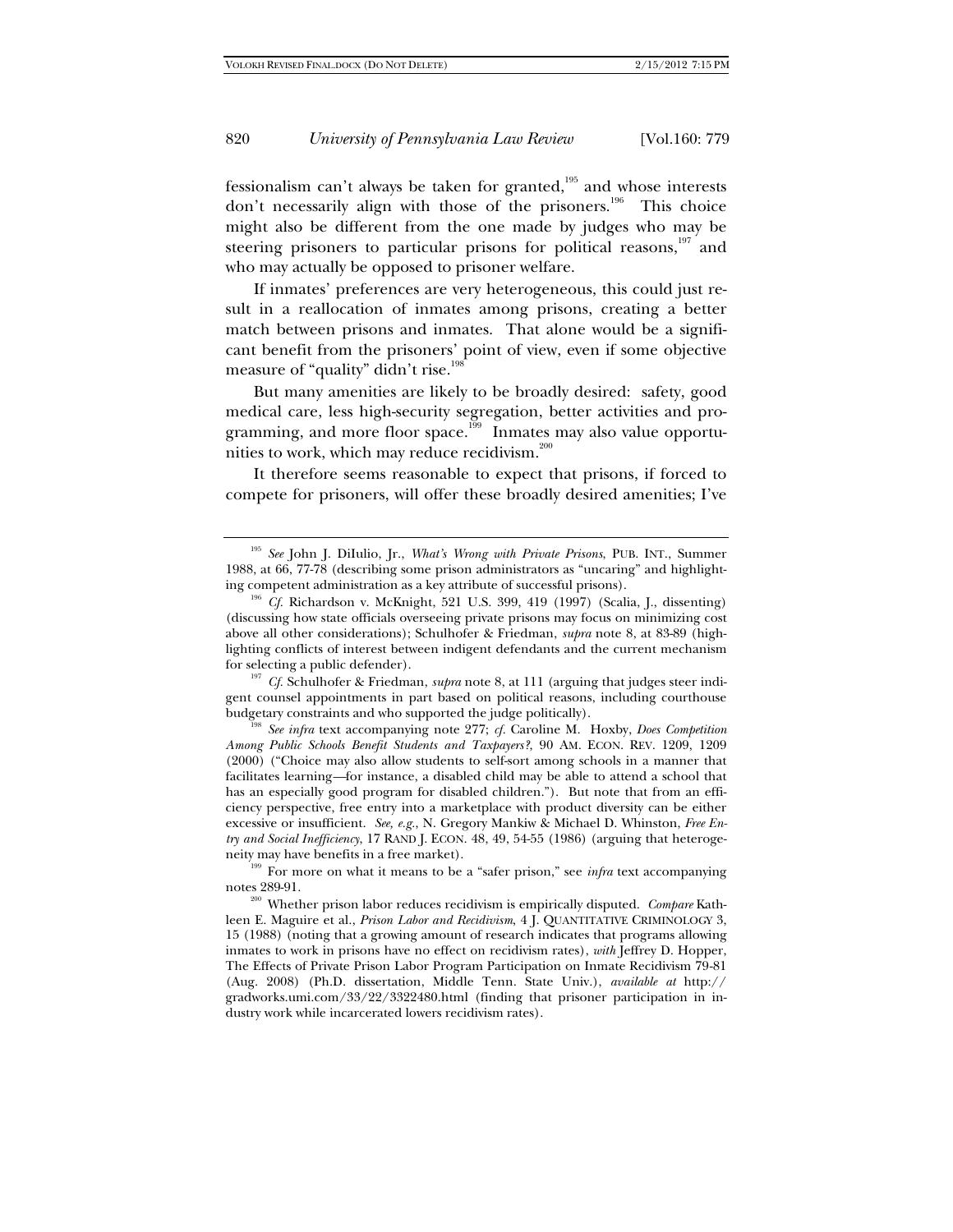suggested a list of them earlier in this Article.<sup>201</sup> Prisons that have many of those attributes will likely be oversubscribed, and inmates may have to go to their second, third, fourth, or even last choice.

Under conditions of substantial overcrowding, perhaps no prison, not even the worst one, will lose inmates. Thus, in a static world, prisons might not benefit from being more attractive; there would be no pressure on prisons to change, and so (apart from taste-based reallocation) quality wouldn't rise. However, in the long run, if the voucher amount is generous enough, prisons will want more inmates,<sup>202</sup> and oversubscribed prisons will benefit from building extra wings and extending their business model.<sup>203</sup>

Prisons would thus improve by competing with each other on attributes prisoners value; the mechanism is essentially similar to the one driving educational improvements in voucher schools.<sup>204</sup> Further, individual prisons would reap substantial benefits by adding more valued features. First, (at least private) prison providers would be able to implement a feature directly, without having to convince a procurement officer that the feature is a good idea and a wise use of funds. Second, a prison could benefit more immediately than under the current regime, as it could "poach" existing inmates from other prisons through transfers rather than having to wait for an influx of new prisoners as they are convicted.<sup>205</sup> Even if an amenity is expensive, a prison can benefit from adding it if its inmate population increases sufficiently.<sup>206</sup>

REV. ECON. STUD. 217, 230-31 (1976) (arguing that product differentiation may be ex-

<sup>&</sup>lt;sup>201</sup> See supra text accompanying notes 73-103; see also Hoxby, supra note 198, at 1209.<br><sup>202</sup> See supra Section I.C; *infra* Section IV.B.<br><sup>203</sup> For a discussion of how easy this will be to accomplish, see *supra* text a

nying notes 150-53. 204 *See, e.g.*, Jay P. Greene et al., *School Choice in Milwaukee: A Randomized Experiment* (finding significant effects on math scores starting three years in and significant effects on reading scores three or four years in for the Milwaukee Choice program), *in* EVALUA-TION IN PRACTICE: A METHODOLOGICAL APPROACH 329, 331 (Richard D. Bingham & Claire L. Felbinger eds., 2d ed. 2002); Jay P. Greene et al., *The Effectiveness of School Choice in Milwaukee: A Secondary Analysis of Data from the Program's Evaluation* 32 tbl.4 (Program in Educ. Policy & Governance, Occasional Paper 96-3, 1996), *available at* http://www.eric.ed.gov/PDFS/ED401597.pdf (finding significant gains in math scores in students' third and fourth years in the Milwaukee Choice program, though no significant effects for reading); Paul E. Peterson et al., *An Evaluation of the New York City School Choice Scholarships Program: The First Year* (finding that being offered a voucher had a positive and significant effect on both math and reading scores, at least in grades four and five, in the New York City School Choice Scholarships Program), *in* EARNING AND LEARNING: HOW SCHOOLS MATTER, at x, x tbl.18 (Susan E. Mayer & Paul E. Peterson eds., 1999). For a general discussion of these studies, see Volokh, *supra* note 48. 205 *Cf.* Michael Spence, *Product Selection, Fixed Costs, and Monopolistic Competition*, 43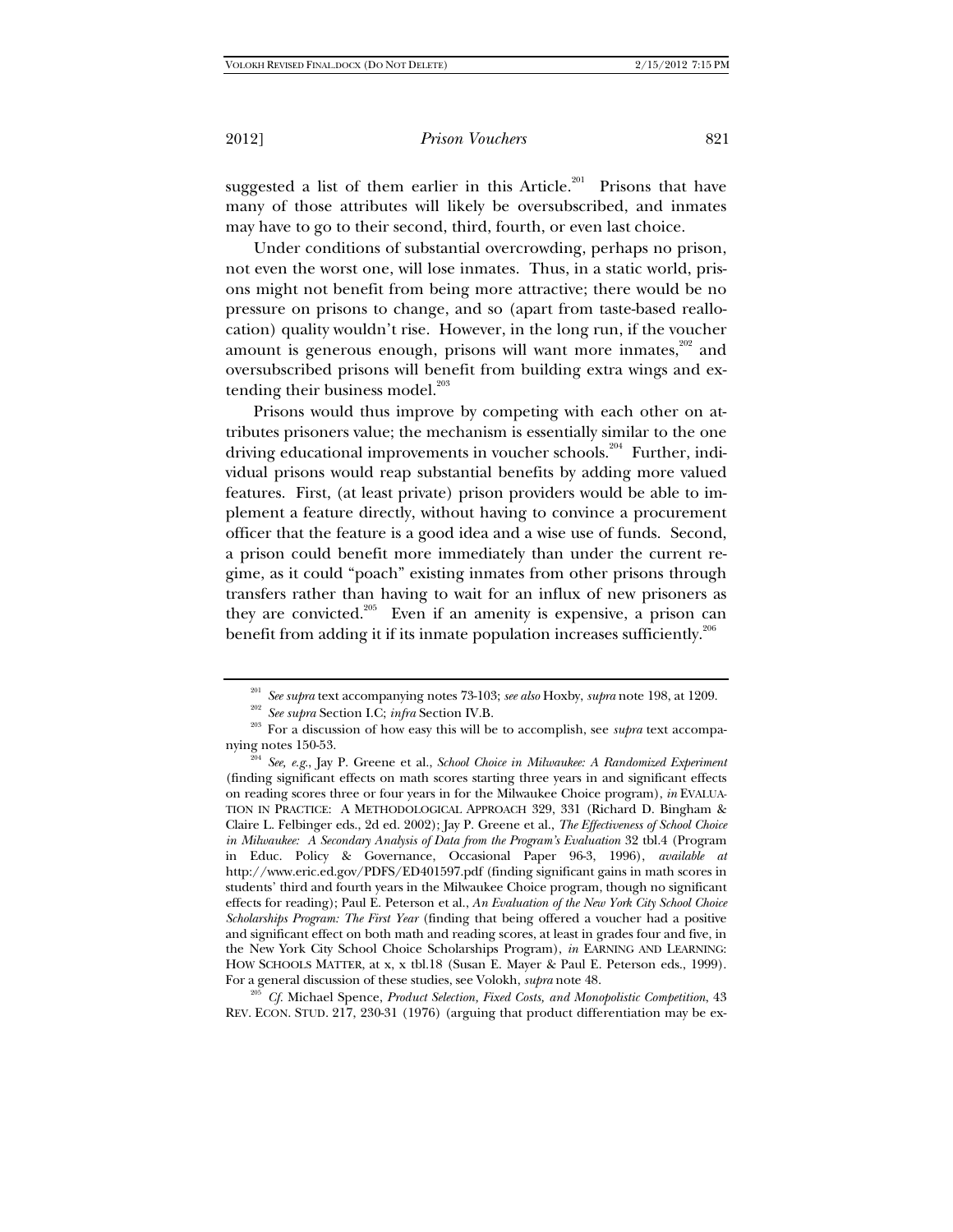These choice-driven improvements thus bypass the barriers to legislative, administrative, and judicial reform.<sup>207</sup> Likewise, privatization may improve quality in a nonchoice allocation regime through competitive bidding and reputation building.<sup>208</sup> But this depends crucially on the competence and benevolence of the officials who run the bidding (which, like those of the officials who assign prisoners, aren't guaranteed).209 Once a private provider gets a prison contract, if reputational and contract-renewal concerns are weak, there are strong incentives to reduce quality.<sup>210</sup> Choice prisons, on the other hand, have less of an incentive to reduce quality because at least the decisionmakers can punish them directly if they observe quality reductions.<sup>211</sup> If prisoners can transfer out, quality reductions can result in a loss of inmates. Even if the possibility of transferring is limited, quality reductions could harm the prison's reputation, thus reducing the inflow of new prisoners.

Choice can also have long-term effects on the entire prison system. As Caroline Hoxby has noted in the analogous context of school vouchers: "choice can affect productivity through a variety of longterm, general equilibrium mechanisms that are not immediately available to an administrator. $n^{212}$  In the prison context, this could include increasing the wages of more competent prison managers or corrections officers, which may attract higher-quality people to these professions. Schools, Hoxby continues, may find it in their interest to "issue more information about their achievement[s] and may thus gradually make students into better 'consumers'";<sup>213</sup> the same could be true for prisons. The need to attract "customers" may make prisons more responsive to evidence-based techniques rather than fads that appeal to bureaucrats.

- 
- 

cessive under monopolistic competition because firms fail to take account of the lost

profits of competing firms).<br>
<sup>206</sup> See supra Section I.A.<br>
<sup>207</sup> See supra text accompanying notes 23-37.<br>
<sup>208</sup> See supra text accompanying notes 38-40.<br>
<sup>209</sup> See supra text accompanying notes 195-97.<br>
<sup>210</sup> See Shleif costs and reduce quality to inefficient levels absent "soft incentives"). 211 *See id.* at 139 (noting that quality reductions often cause consumers to switch

suppliers, and arguing that the lack of these incentives undercuts the value of government-administered programs). 212 Hoxby, *supra* note 1, at 21; *see* Caroline M. Hoxby, *School Choice and School* 

*Productivity: Could School Choice Be a Tide That Lifts All Boats?*, *in* THE ECONOMICS OF SCHOOL CHOICE, *supra* note 70, at 287, 309-10. 213 Hoxby, *supra* note 1, at 21.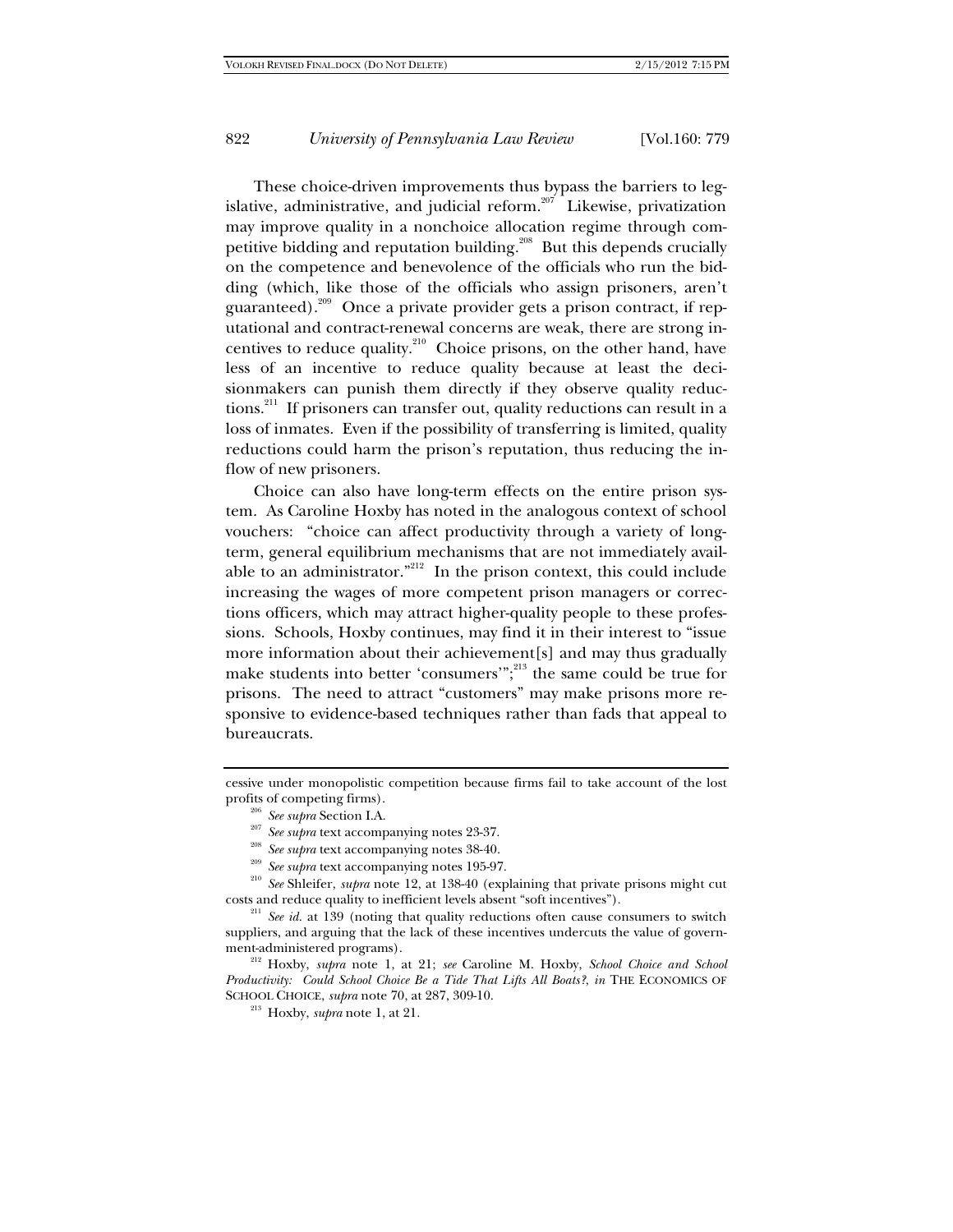While the "active" inmates under a voucher system are those who transfer from one prison to another, or make an initial choice to go to a different prison than the one to which they would otherwise have been assigned, $214$  choice could also improve the prison experience for those who never transfer or who choose to go to their default prison. In fact, this could be the most important vehicle for improvements if many inmates don't actively exercise their freedom of choice.<sup>215</sup> Moreover, if public sector quality rises enough, this could overcome any negative spillovers on certain inmates, such as those based on peer effects.<sup>216</sup> Similarly, there is evidence that vouchers have improved productivity in Milwaukee *public* schools,<sup>217</sup> that charter schools have improved productivity in Michigan and Arizona *public* (noncharter) schools,<sup>218</sup> and that the quality of public schools and public school teachers in Texas is positively correlated with the degree of competition among public schools, even without vouchers or charter schools.<sup>219</sup>

<sup>215</sup> *Cf.* Hoxby, *supra* note 1, at 17 (making this point for schools). I have made a similar point in the context of prison privatization, arguing that cheaper prisons may alleviate overcrowding and thus improve both the public and private sector. *Developments*, *supra* note 40, at 1875.

<sup>217</sup> See Hoxby, *supra* note 1, at 22-34 ("Overall, Milwaukee suggests that public schools

can have a strong positive productivity response to competition from vouchers."). 218 *See* Hoxby, *supra* note 1, at 44 (finding a causal connection between gains in productivity and achievement and the introduction of charter schools in Arizona); *see also* GREG FORSTER, FOUND. FOR EDUC. CHOICE, A WIN-WIN SOLUTION: THE EMPIRICAL EVI-DENCE ON SCHOOL VOUCHERS 24 tbl.4 (2d ed. 2011), *available at* http://www.edchoice. org/CMSModules/EdChoice/FileLibrary/656/A-Win-Win-Solution--The-Empirical-Evidence-on-School-Vouchers.pdf (surveying empirical studies of voucher programs in Milwaukee, Florida, and elsewhere, and finding positive effects in all but one study). *But see* Ladd, *supra* note 1, at 75 (arguing that there is insufficient evidence to determine the actual impact vouchers have on public schools). 219 Eric A. Hanushek & Steven G. Rivkin, *Does Public School Competition Affect Teacher* 

*Quality?*, *in* THE ECONOMICS OF SCHOOL CHOICE, *supra* note 70, at 23, 23. Note also that the likelihood of competitively driven improvements in public sector quality depends on how public sector funding reacts to the use of vouchers or the loss of students generally. *See supra* text accompanying notes 132-36.

<sup>&</sup>lt;sup>214</sup> For instance, the most widely publicized results of school vouchers relate to whether achievement rises for students who actually use the vouchers and transfer to a voucher-accepting private school. Recent studies suggest that transferring to a private school does increase scholastic achievement, at least for black students. Paul E. Peterson et al., *School Vouchers: Results from Randomized Experiments*, *in* THE ECONOMICS OF SCHOOL CHOICE, *supra* note 70, at 107, 131.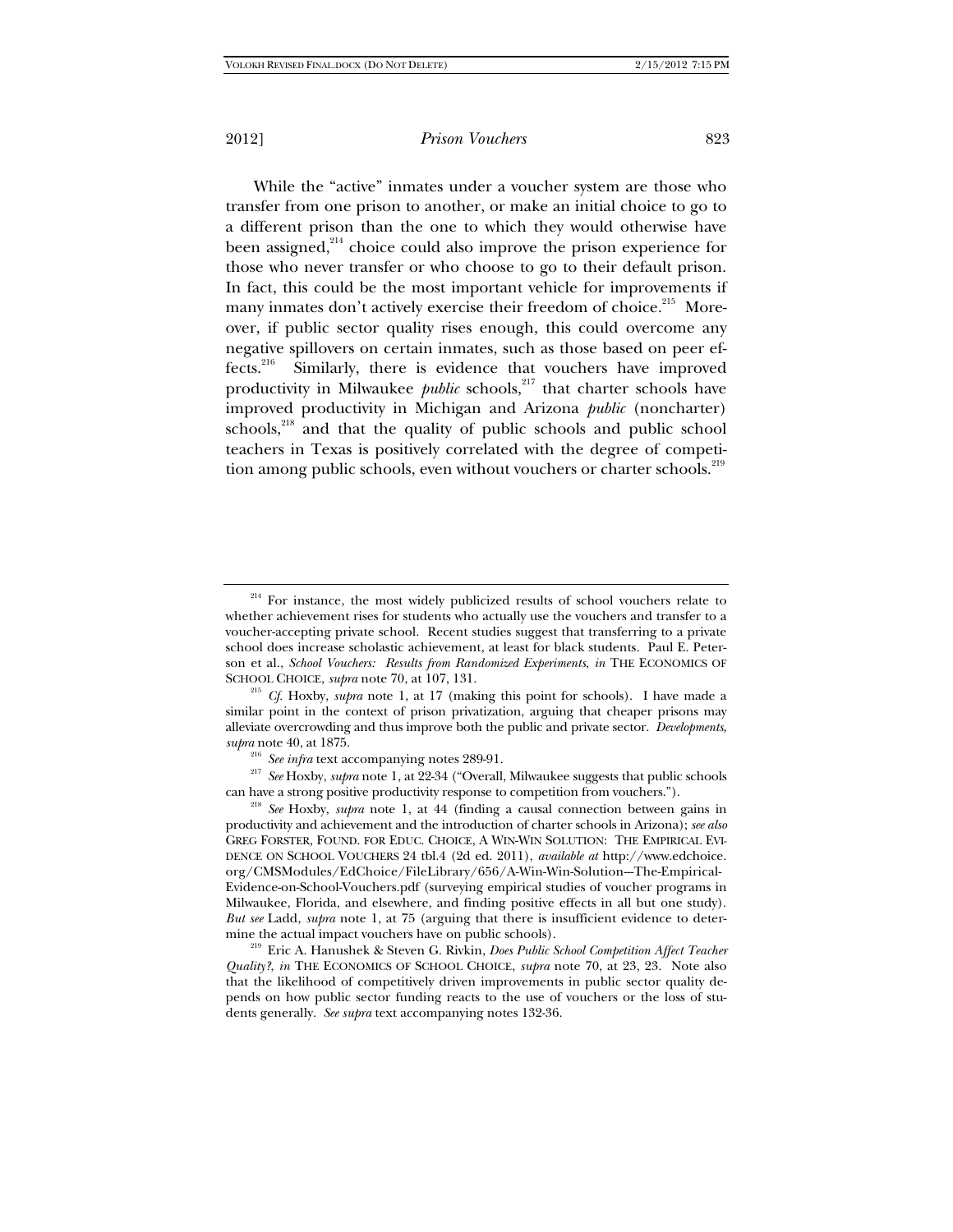#### B. *The Potential Disadvantages*

Two key factors have been implicit in the argument that vouchers would improve prisons. The first assumption is that a prisoner's ability to choose would make certain prisons more attractive, which would mean that inmates would choose such prisons, and that as a result, the system as a whole would indeed improve from the prisoner's perspective. One could dispute this mechanism on a number of grounds. Perhaps the prison industry won't be competitive enough to generate meaningful innovation. Perhaps inmates won't be informed enough to reward innovative prisons. Perhaps inmates, while making choices that are individually rational, will impose external costs on other inmates that leave the system as a whole worse off—for example, through self-segregation along undesirable dimensions. These sorts of market failures could prevent vouchers from being successful.

The second assumption is that "improvement" of prisons from the prisoners' perspective is socially desirable. This depends on how well inmates' preferences are aligned with social preferences. What if prisoners effectively demand prisons with loose regulation of contraband or with country club–like conditions? While the previous set of objections stemmed from "market failure," these objections may be said to stem from "market success"—in other words, the market "works" too well, and society disapproves.<sup>220</sup>

Another factor has also been implicit—a "step zero" of the analy $sis:^{221}$  the belief that a regime of choice is, in principle, possible or appropriate for people who have been intentionally deprived of their choice over most important aspects of their lives.

In this Section, I discuss these three factors. First, I discuss the nonempirical arguments against vouchers based on the supposed inconsistency between the idea of choice and the idea of incarceration. Second, I discuss the "market failure" arguments. Third, I discuss the "market success" arguments.

<sup>&</sup>lt;sup>220</sup> Of course, "market success" is just an evocative term; this is really just another form of market failure, one that hurts society at large. *See supra* note 54. 221 *Cf.* Cass R. Sunstein, Chevron *Step Zero*, 92 VA. L. REV. 187, 191 & n.19 (2006)

<sup>(</sup>addressing "step zero," the initial inquiry into whether a framework applies at all, in one context (citing Thomas W. Merrill & Kristin E. Hickman, Chevron*'s Domain*, 89 GEO. L.J. 833, 836 (2001))).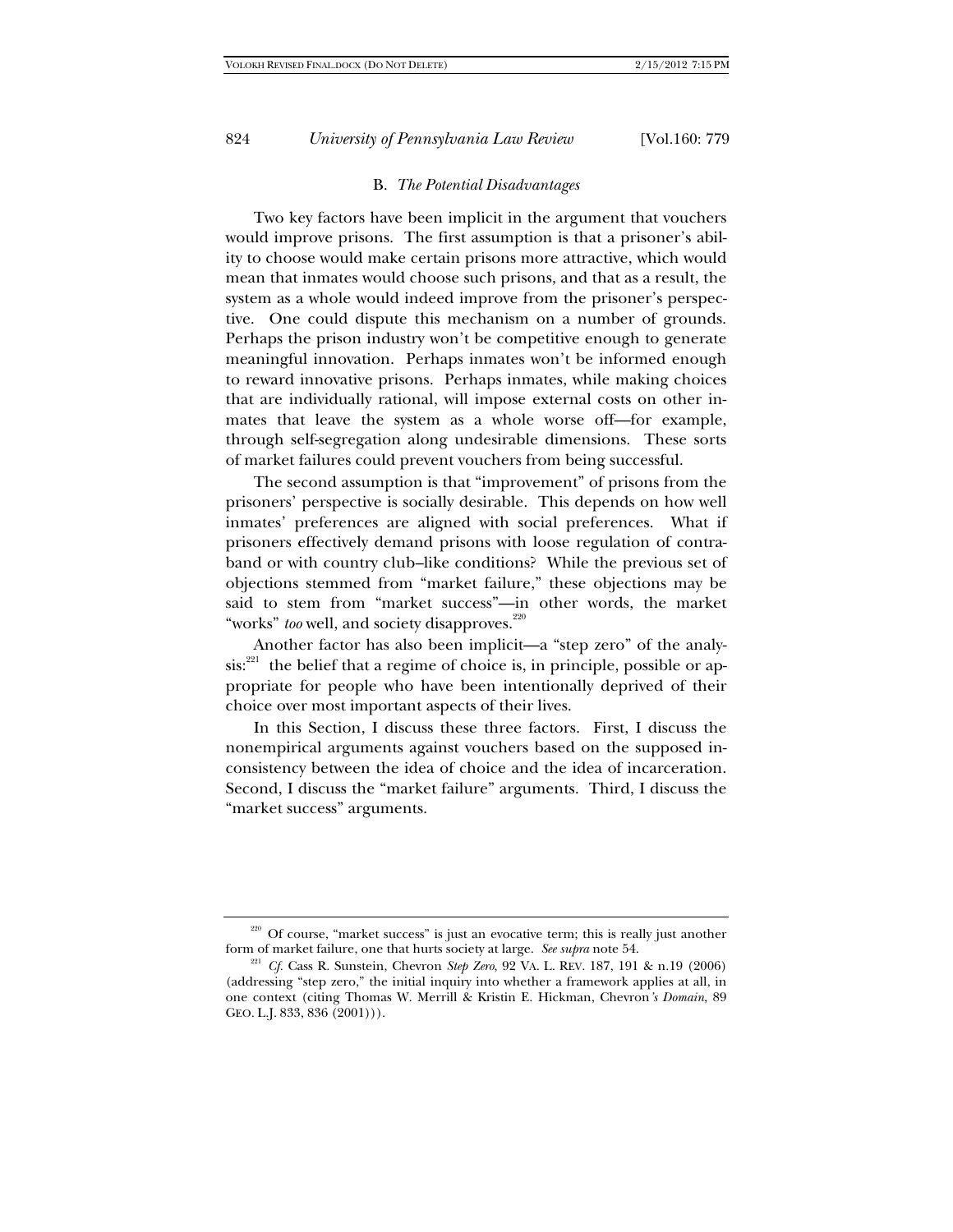# 1. Nonempirical Arguments Against Vouchers

Is the concept of prison choice inherent in vouchers inconsistent with the very idea of incarceration? Perhaps prisoners are unable to freely choose because as prisoners, they are under "duress."<sup>222</sup> Perhaps the very idea of incarceration is inconsistent with free choice.

Prisoners are placed in an environment that, by its nature, restricts their freedom. They have no privacy rights under the Fourth Amendment.<sup>223</sup> All sex, including consensual sex and sometimes even masturbation, is forbidden, except in the limited context of conjugal visitation programs, $224$  although prisoners and prison officials acknowledge—even if only tacitly—that these acts do occur.<sup>225</sup> Prisoners aren't allowed to exercise choice in a range of activities; for instance, they are limited in their right to consent to medical studies. $226$ 

But the mere fact that prisoners' choice is *sometimes*—or even *usually*—restricted doesn't mean that prisoners are incapable of exercising choice. Prisoners retain constitutional rights, even if these can be

<sup>222</sup> *See* Lupu & Tuttle, *supra* note 156, at 28 (suggesting that limited circumstances may affect the constitutional permissibility of a school voucher scheme).<br><sup>223</sup> Hudson v. Palmer, 468 U.S. 517, 530 (1984) (concluding that a prisoner has no

legitimate expectation of privacy in his prison cell entitling him to Fourth Amendment

protection). 224 *See* Christopher Hensley, *Introduction: Life and Sex in Prison* (discussing the policy justifications for and benefits of conjugal visitation programs), *in* PRISON SEX: PRACTICE AND POLICY 1, 10 (Christopher Hensley ed., 2002); Brenda V. Smith, *Rethinking Prison Sex: Self-Expression and Safety*, 15 COLUM. J. GENDER & L. 185, 200 & nn.79-80 (2006) (discussing prison regulations regarding a variety of sexual acts); *see also* Dolovich, *supra* note 74, at 59 n.296 (explaining the difficulties inherent in collecting data

about sexual contact between inmates and staff at a particular prison). 225 *See* Dolovich, *supra* note 74, at 40 & n.196 (explaining that one attraction of the L.A. County gay segregation program is that inmates admitted there "will find many willing sexual partners"); *id.* at 88 n.393 (noting the existence of prison condomdistribution programs); Nina T. Harawa et al., *Sex and Condom Use in a Large Unit for Men Who Have Sex with Men (MSM) and Male-to-Female Transgenders*, 21 J. HEALTHCARE FOR POOR & UNDERSERVED 1071, 1076 (2010) (discussing condom use among a random sample of inmates in a Los Angeles prison). *See generally* Terry A. Kupers, *Rape and the Prison Code* (discussing systemic and sociological factors that feed the culture of rape that pervades most prisons in spite of bans on sexual activity), *in* PRISON MASCU-LINITIES 111 (Don Sabo et al. eds., 2001). 226 *See* Ian Urbina, *Panel Suggests Using Inmates in Drug Trials*, N.Y. TIMES, Aug. 13,

<sup>2006,</sup> at 1 (discussing current and historical issues involved in the participation of inmates in medical studies). *See generally* INST. OF MED. OF THE NAT'L ACADS., ETHICAL CONSIDERATIONS FOR RESEARCH INVOLVING PRISONERS (Lawrence O. Gostin et al. eds., 2007) (providing a comprehensive review of the ethical considerations implicated in conducting research on prisoners).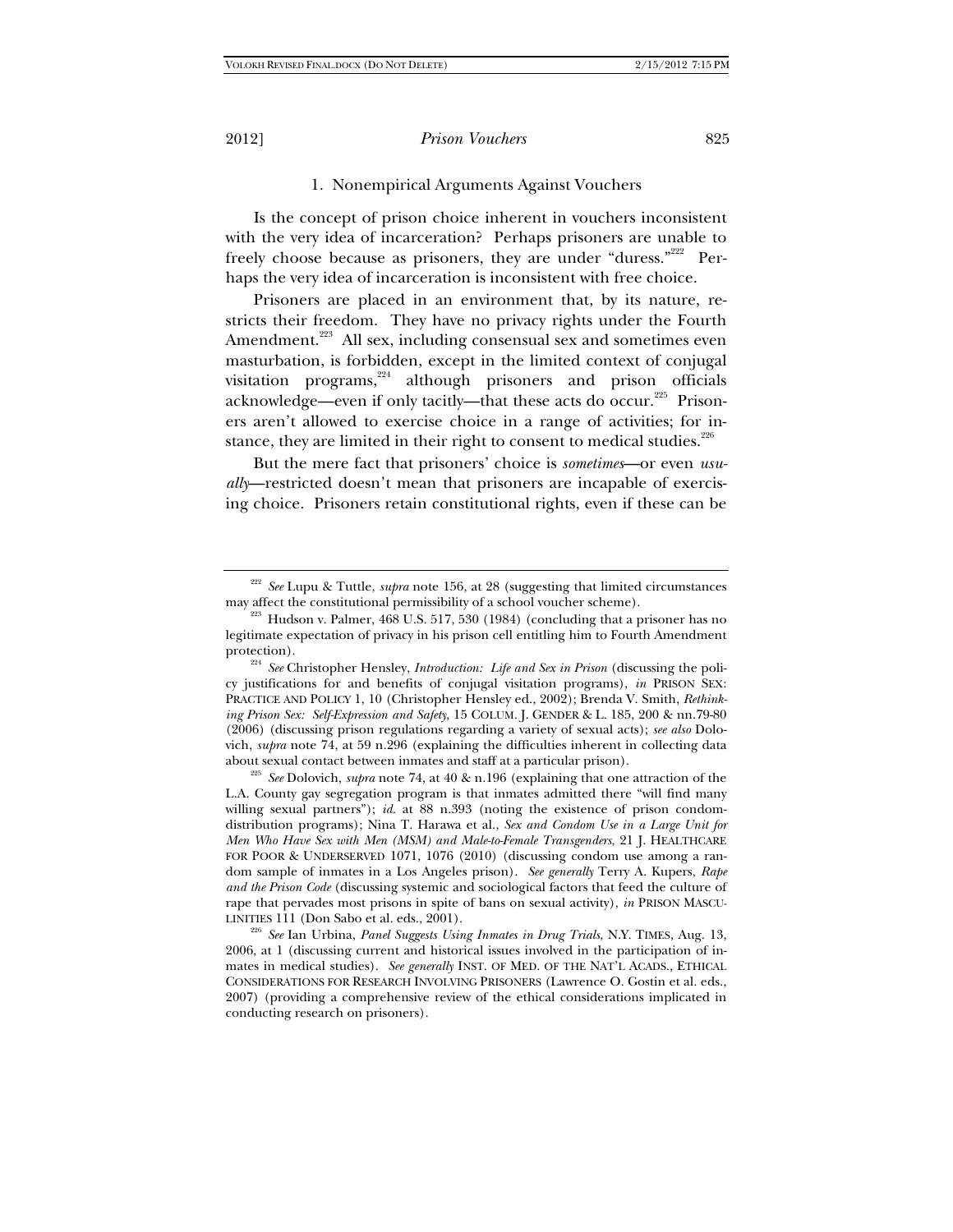limited in the interests of prison management.<sup>227</sup> Many of these rights—for instance, free speech,<sup>228</sup> free exercise of religion,<sup>229</sup> and freedom to marry<sup>230</sup>—are based on the idea that, despite their unfree condition, prisoners can still make autonomous moral choices. In fact, prisoners' ability to experience religious freedom,<sup>231</sup> combined with outrage at prison officials' arbitrary treatment of various meritorious religious claims,<sup>232</sup> motivated the passage of the bipartisan Religious Land Use and Institutionalized Persons Act of  $2000$ ,<sup>233</sup> so that now, "in principle, inmate religious claims against states are given more solicitous consideration than are nonprisoner religious claims against states."<sup>234</sup> (Presumably, the Prison Rape Elimination Act of  $2003$ ,<sup>235</sup> which passed unanimously,<sup>236</sup> also bespeaks at least a minimal commitment to bodily and sexual autonomy.<sup>237</sup>)

Prisoners often have some flexibility as to whether they work while in prison.238 They're allowed to control the course of their own litiga-

<sup>231</sup> See Lynn S. Branham, *"The Devil Is in the Details": A Continued Dissection of the Constitutionality of Faith-Based Prison Units*, 6 AVE MARIA L. REV. 409, 427-29 (2008) (noting that most prisons have chapels and other spaces set aside for religious practice).<br><sup>232</sup> *See, e.g.*, Cutter v. Wilkinson, 544 U.S. 709, 716 & n.5 (2005) (detailing Con-

The "institutionalized persons" section of the Act is codified at 42 U.S.C. § 2000cc-1.<br><sup>234</sup> *Developments, supra* note 40, at 1895 (emphasis omitted).<br><sup>235</sup> Pub. L. No. 108-79, 117 Stat. 972 (codified at 42 U.S.C. §§ 156

*Prison Rape*, SLATE (Oct. 1, 2003, 2:07 PM), http://www.slate.com/articles/news\_

and\_politics/jurisprudence/2003/10/violence\_silence.html.<br><sup>237</sup> *But see id.* (arguing that "no one who knows our criminal justice system believes [the Act] will do much of anything to eliminate prison rape").

<sup>238</sup> See Christopher Stafford, Note, *Finding Work: How to Approach the Intersection of Prisoner Reentry, Employment, and Recidivism*, 13 GEO. J. ON POVERTY L. & POL'Y 261, 272 (2006) (noting the low rate of participation among those eligible for work assignments in prison). Federal prisoners, however, *are* required to work if they're physically able, not a security risk, not subject to discipline, and not participating in particular rehabilitative programs. Crime Control Act of 1990 § 2905, 18 U.S.C. § 4121 (2006). The

<sup>227</sup> *See* Turner v. Safley, 482 U.S. 78, 89 (1987) (adopting a more lenient standard of review for cases in which prisoners' constitutional rights were impinged in the name

of legitimate penological interests).<br><sup>228</sup> *See* Pell v. Procunier, 417 U.S. 817, 822 (1974) ("[A] prison inmate retains those<br>First Amendment rights that are not inconsistent with his status as a prisoner . . . .").

 $F<sup>229</sup>$  See Cruz v. Beto, 405 U.S. 319, 322 (1972) (declaring that inmates are entitled to "a reasonable opportunity of pursuing [their] faith comparable to the opportunity afforded fellow prisoners who adhere to conventional religious precepts").

<sup>&</sup>lt;sup>230</sup> See Turner, 482 U.S. at 96-99 (overturning a regulation banning inmate marriages without approval of the prison superintendent).

gress's findings regarding "frivolous or arbitrary" barriers to prisoners' free exercise of religious beliefs). 233 Pub. L. No. 106-274, 114 Stat. 803 (codified at 42 U.S.C. §§ 2000cc to 2000cc-5).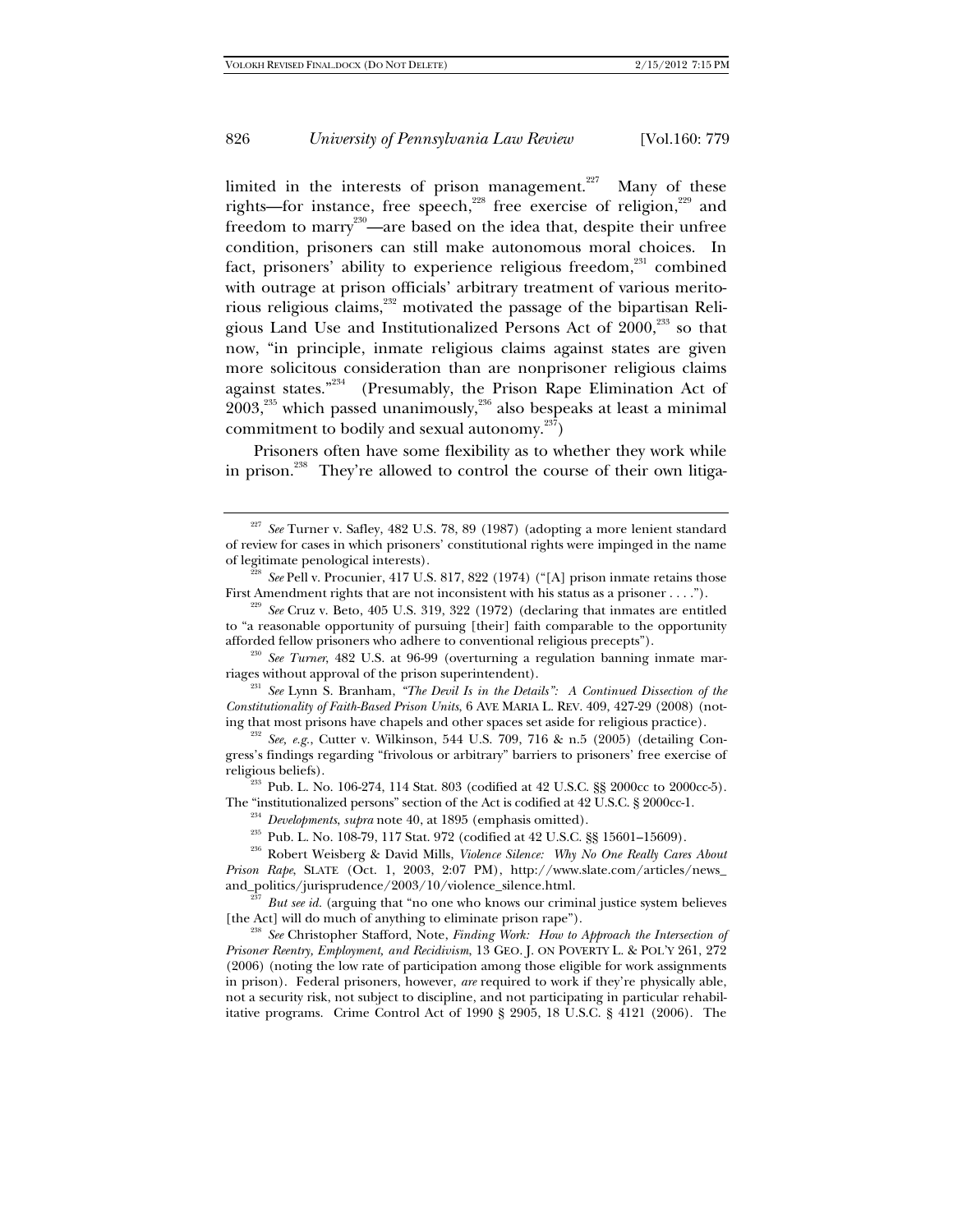tion. Moreover, they can choose whether to participate in prison programs<sup>239</sup> and whether to accept offers of protective custody.<sup>240</sup>

Suppose that a prisoner *values* prison and its coercive nature. Perhaps the prisoner's behavior on the outside has been so selfdestructive and his impulses so uncontrollable that he experiences prison as a respite from everyday concerns and the overwhelming choices of freedom.<sup>241</sup> Even such a prisoner may well want to make *some* choices. Aside from the opportunity to use prison to experience religious and spiritual renewal, $^{242}$  anyone may value being in a place with relatively better medical care or lower assault or rape rates.

There are various reasons for restricting prisoners' freedom, including retribution, incapacitation, and deterrence. One also may want to protect prisoners from other prisoners; rapists may be able to intimidate their victims into stating that the sex was consensual $^{243}$  or perhaps the prison system's interest in preventing the spread of STDs might override inmates' interest in sexual freedom.<sup>244</sup> One may want to protect prisoners from hidden and subtle coercion from other sources. Given a history of inmate mistreatment by medical research-

same is true in various states. *E.g.*, TEX. GOV'T CODE ANN. § 497.099 (West 2004); *see also* Alfred C. Aman, Jr., *Privatization and Democracy: Resources in Administrative Law* ("[I]n 1997, ten states created mandatory work programs for inmates."), *in* GOVERN-MENT BY CONTRACT: OUTSOURCING AND AMERICAN DEMOCRACY 261, 275 ( Jody Freeman & Martha Minow eds., 2009); Raja Raghunath, *A Promise the Nation Cannot Keep: What Prevents the Application of the Thirteenth Amendment in Prison?*, 18 WM. & MARY BILL RTS. J. 395, 409 (2009) (examining nonpunitive compulsory labor in prisons within the context of the Thirteenth Amendment). 239 *See* McKune v. Lile, 536 U.S. 24, 44-45 (2002) (plurality opinion) (allowing a

state to require an inmate to choose between participation in a treatment program and losing certain prison privileges and holding that such a choice "does not amount to

compulsion").<br><sup>240</sup> Harding v. Jones, 768 F. Supp. 275, 277-78 (E.D. Mo. 1991) (maintaining that a prisoner's decision to participate in protective custody is entirely discretionary).

<sup>&</sup>lt;sup>241</sup> See MARTHA GRACE DUNCAN, ROMANTIC OUTLAWS, BELOVED PRISONS: THE UNCONSCIOUS MEANINGS OF CRIME AND PUNISHMENT 21-23, 26-27, 30-31, 48-50 (1996) (exploring the nearly maternal comfort some inmates derive from incarceration). 242 *See, e.g.*, Duffy v. State Pers. Bd., 283 Cal. Rptr. 622, 629 (Ct. App. 1991) (affirming

that religion in prison "subserves the rehabilitative function by providing an area within which the inmate may reclaim his dignity and reassert his individuality"); DUNCAN, *supra*

note 241, at 32-37 (considering the prison as a context for "spiritual rebirth"). 243 *See* Smith, *supra* note 224, at 218-22 ("Often, concern for physical safety and well-being is a key motivator for sex between inmates and between inmates and correctional staff."); *cf. id.* at 193-95 (outlining the effects that unduly strict regulations on sexual activity in prisons may have on the environment of consensual prison sex). 244 *See id.* at 229 (discussing public health risks, including hepatitis and HIV infec-

tion, associated with sex in prisons).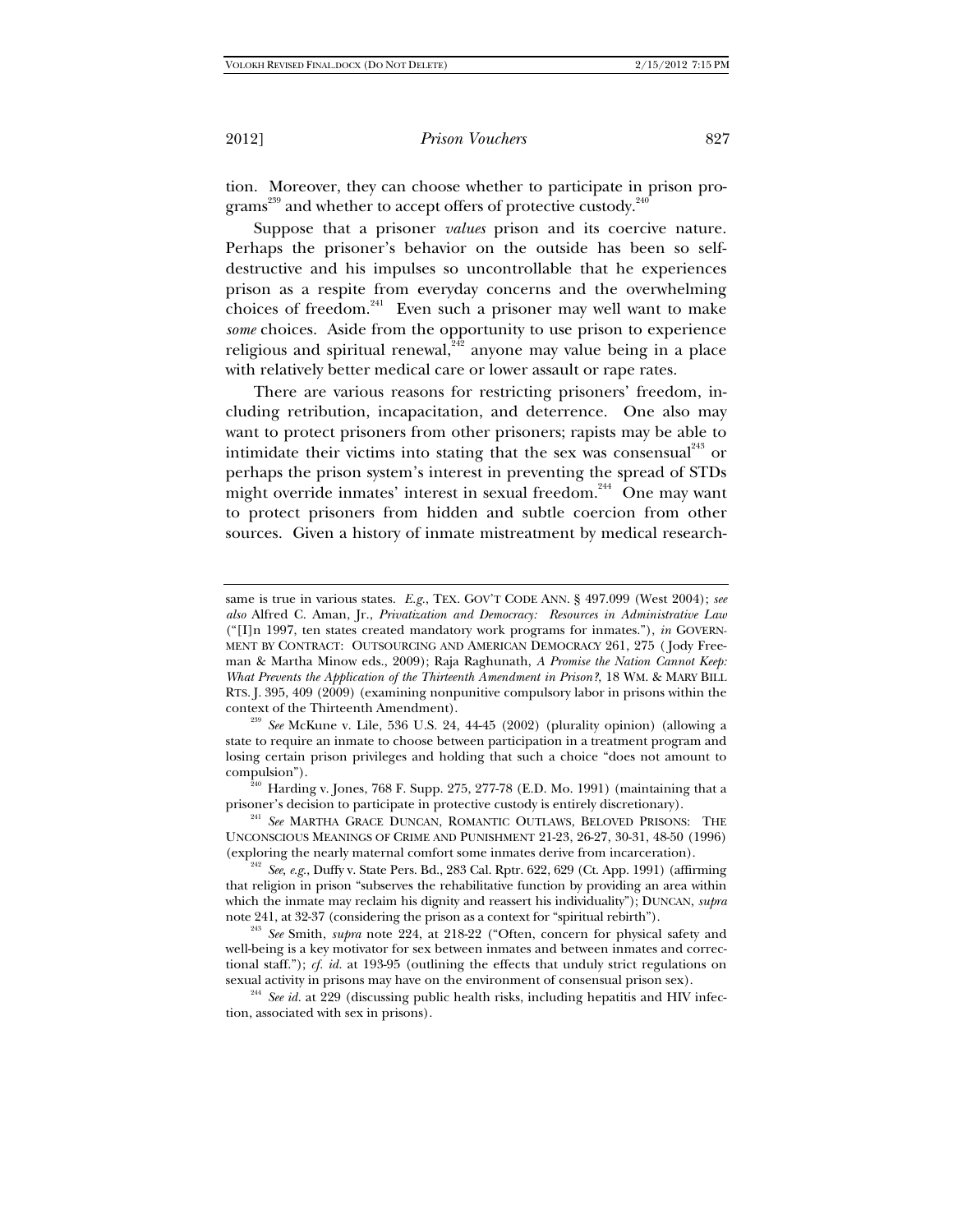ers, it's certainly not crazy to want to exercise a bit of paternalism on behalf of relatively powerless prisoners.245 But all this is consistent with a recognition that, in whatever free space is left to them, prisoners are able to make choices that are as autonomous as anyone else's.

One may still argue that, though prisoners of course retain residual liberty, there's no value in such liberty, $246$  and so there's no reason to treat prisoners like parents of schoolchildren, whose choices we presumptively value.

But nothing in this proposal requires treating prisoners as *morally entitled* to choose. In fact, the same is true of school choice. Some advocates of school choice present vouchers as designed to give parents the choice they are entitled to, $247$  but others present vouchers as merely an instrumental way of using choice to pursue socially beneficial policies.248 Indeed, this is the standard approach of economists, who usually treat competition and choice as mechanisms that can improve social welfare,<sup>249</sup> and not as morally valuable goals in themselves.<sup>2</sup>

Similarly, we can allow prisoner choice instrumentally, as a policy matter, if we find that the social positives outweigh the social negatives—in other words, using prisoner choice as a means to the end of

lack of superiority to the state"). 247 *See* CARNEGIE FOUND. FOR THE ADVANCEMENT OF TEACHING, *supra* note 118, at 4 (detailing arguments for the proposition that school choice is a "fundamental right"); *see also* AMY GUTMANN, DEMOCRATIC EDUCATION 28-33 (1999) (discussing, and rejecting, the ideal of the "state of families," which contends that families have an inherent right to control their children's upbringing).<br><sup>248</sup> CARNEGIE FOUND. FOR THE ADVANCEMENT OF TEACHING, *supra* note 118, at 5

("Saul Yanofsky, superintendent of White Plains, New York, Public Schools, concludes that 'choice is a means to a variety of ends; it is not the end.'"); GUTMANN, *supra* note

<sup>249</sup> See generally ANDREU MAS-COLELL ET AL., MICROECONOMIC THEORY 549-50 (1995) (presenting the first fundamental theorem of welfare economics, which "provides a formal and very general confirmation of Adam Smith's asserted 'invisible hand' property of the market," showing that competitive equilibria, under certain assumptions, are Pareto optimal).<br><sup>250</sup> *Cf., e.g.*, LUDWIG VON MISES, LIBERALISM: THE CLASSICAL TRADITION 4 (Bettina

Bien Greaves ed., Ralph Raico trans., Liberty Fund 2005) (1927) ("[T]here is only *one* argument [against slavery] that can and did refute all others—namely that free labor is incomparably more productive than slave labor.").

<sup>245</sup> *See* Urbina, *supra* note 226, at 1 (reporting on a federal panel that recommended using inmates in drug trials). 246 *Cf.* Dan Markel, *Wrong Turns on the Road to Alternative Sanctions: Reflections on the* 

*Future of Shaming Punishments and Restorative Justice*, 85 TEX. L. REV. 1385, 1401 (2007) (calling an emphasis on prisoner choice "largely beside the point" because punishment is "a coercive measure imposed on offenders as a means of demonstrating their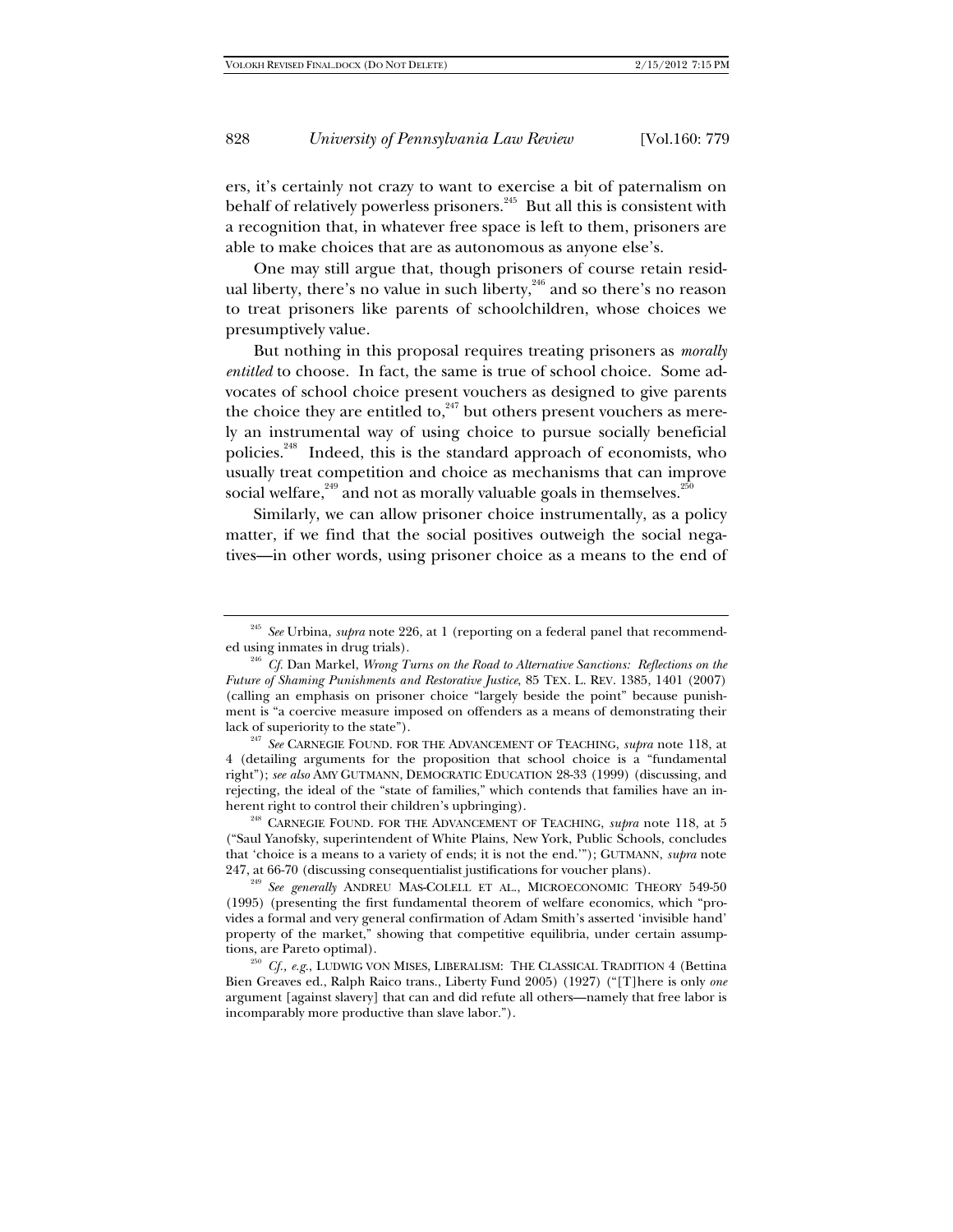socially desirable correctional policy—even if we don't actually respect prisoner choice.<sup>251</sup>

2. "Market Failure" Arguments Against Vouchers

If we suppose that there's nothing about a voucher proposal that's inherently inconsistent with the idea of incarceration, we may then proceed to the next question: whether prison vouchers would work.

The discussion above of how prisons would accommodate prisoners' values if the prisons had to compete for prisoners $252$  assumes that market forces would lead prisons to offer more valued amenities. Here, I discuss possible market failures that could prevent this from happening.

# a. *Barriers to Individually Maximizing Decisionmaking*

*Information.* Convicted defendants may not know the actual quality of prisons, just as parents may not know the actual quality of schools.<sup>253</sup> Does this argument apply with more or less force in prisons than in schools?

<sup>&</sup>lt;sup>251</sup> There is a robust tradition of opposition to private prisons on "social meaning" and other nonempirical grounds, recently embodied by, for instance, Mary Sigler, *Private Prisons, Public Functions, and the Meaning of Punishment*, 38 FLA. ST. U. L. REV. 149, 152 (2010). *See also* HCJ 2605/05 Acad. Ctr. of Law & Bus., Human Rights Div. v. Minister of Fin. ¶¶ 18, 33 [2009] (Isr.), *available at* http://elyon1.court.gov.il/files\_eng/ 05/050/026/n39/05026050.n39.htm (holding that prison privatization violates "the constitutional rights to personal liberty and human dignity of inmates" because of private prisons' profitmaking aspect, even if the level of human rights violations in each prison "is identical"); DiIulio, *supra* note 195, at 71 ("The question of whether it is ever right to profit from the misfortunes of criminals and their victims is a serious one."); Alon Harel & Ariel Porat, *Commensurability and Agency: Two Yet-to-Be-Met Challenges for Law and Economics*, 96 CORNELL L. REV. 749, 769 (2011) (arguing that certain tasks like imprisonment must be public not because public officials are superior, but because the identity of the agent who performs these tasks has an intrinsic value); Michael Walzer, *At McPrison and Burglar King, It's . . . Hold the Justice*, NEW REPUBLIC, Apr. 8, 1985, at 10 (arguing that prison privatization is illegitimate because it forces prisoners to interact with private parties with a corporate purpose). I respond to these critiques in other work. Alexander Volokh, Privatization and the Elusive Employee-Contractor Distinction (October 7, 2011) (unpublished manuscript) (on file with author). But nothing in these critiques seems directly on point to the prison voucher idea, especially since choice is conceptually distinct from privatization. *See supra* Section I.B.

<sup>252</sup> *See supra* Section III.A. 253 SMITH & MEIER, *supra* note 15, at 126-27 ("The market solution assumes parents and students will have enough information to make a decision on what school offers the 'best' education. This assumption appears to be patently insupportable." (citing Brown, *supra* note 127, at 293)); Brown, *supra* note 127, at 292 ("Elementary and secondary schooling are excellent examples of input-based relationships between agents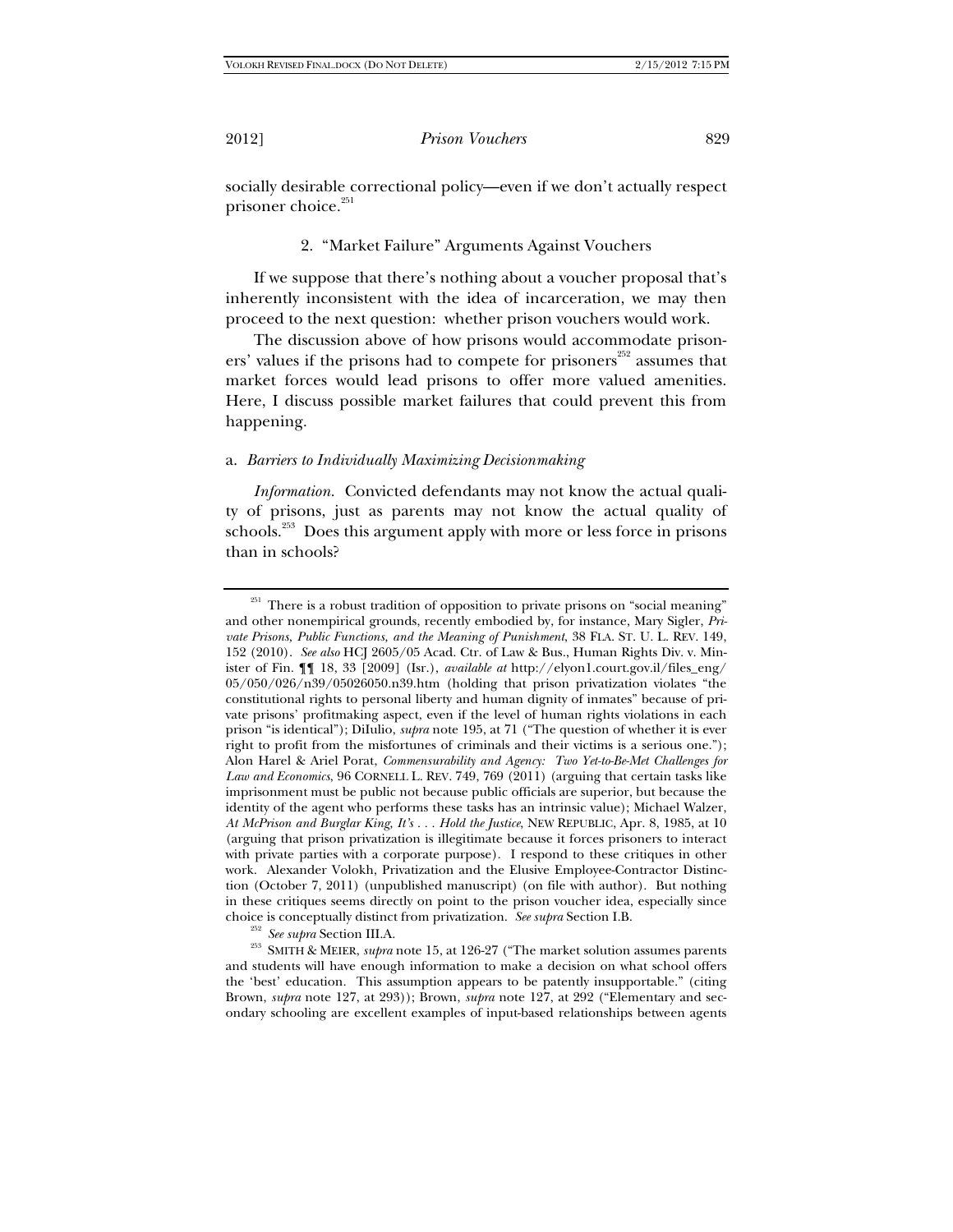Someone sentenced to prison for the first time may not know much about different prisons. Even repeat offenders might have little direct experience with prisons if they've mostly spent time in jails rather than prisons; even someone who's been in one prison may know nothing about others.

But information is available about prisons from several sources. First, information can spread by word of mouth from friends or neighbors who have been in prison. Second, prisons can advertise, and (possibly anonymous) reviews of prisons by current or former inmates may be available on the Internet.<sup>254</sup> Third, there are already ways to evaluate prisons, such as reports from monitoring agencies or the Logan quality of confinement index.<sup>255</sup> Prisons could even be required to publish such information as part of their advertising, as well as other information that would result from the voucher program such as the length of the wait list and the rate of transfer out of the prison.256 The *Federal Prison Guidebook* already describes facility characteristics in detail for the benefit of criminal defense lawyers.<sup>257</sup> Another possible model would be the federal government's "Nursing Home

Richard F. Elmore observes,

In education and medical care there are at least two *a priori* reasons for skepticism about informed choice. One reason is that the practice of education and medicine, and the organization of that practice, are relatively complex . . . . A second reason . . . is that providers . . . have relatively strong incentives to limit clients' access to information.

Richard F. Elmore, *Choice as an Instrument of Public Policy: Evidence from Education and Health Care*, *in* 1 CHOICE AND CONTROL IN AMERICAN EDUCATION: THE THEORY OF CHOICE AND CONTROL IN EDUCATION 285, 299 (William H. Clune & John F. Witte eds.,

1990) (citation omitted). 254 *Cf.* Irina D. Manta, *Privatizing Trademarks*, 51 ARIZ. L. REV. 381, 415-17 (2009) (describing how feedback conveyed through the Internet can help consumers pick the

highest-quality product).<br><sup>255</sup> *See supra* note 145 and accompanying text.<br><sup>256</sup> *Cf.* Schulhofer & Friedman, *supra* note 8, at 102 (suggesting similar publication requirements for criminal defense attorneys' qualificati

<sup>257</sup> ALAN ELLIS & J. MICHAEL HENDERSON, FEDERAL PRISON GUIDEBOOK (2010– 2011 ed. 2010). The publisher's web site describing the Guidebook offers the subtitle: "Federal prison placement, profiles, and tips: How to ensure that your client gets into the best possible prison and is released at the earliest opportunity." *Federal Prison Guidebook*, JAMESPUBLISHING, http://jamespublishing.com/books/fpg.htm (last visited Dec. 15, 2011).

<sup>(</sup>schools) and their clients (students, parents and taxpayers). Furthermore, the relationships are based on an inherent uncertainty in the production process that places the task of monitoring output somewhere between expensive and impossible.").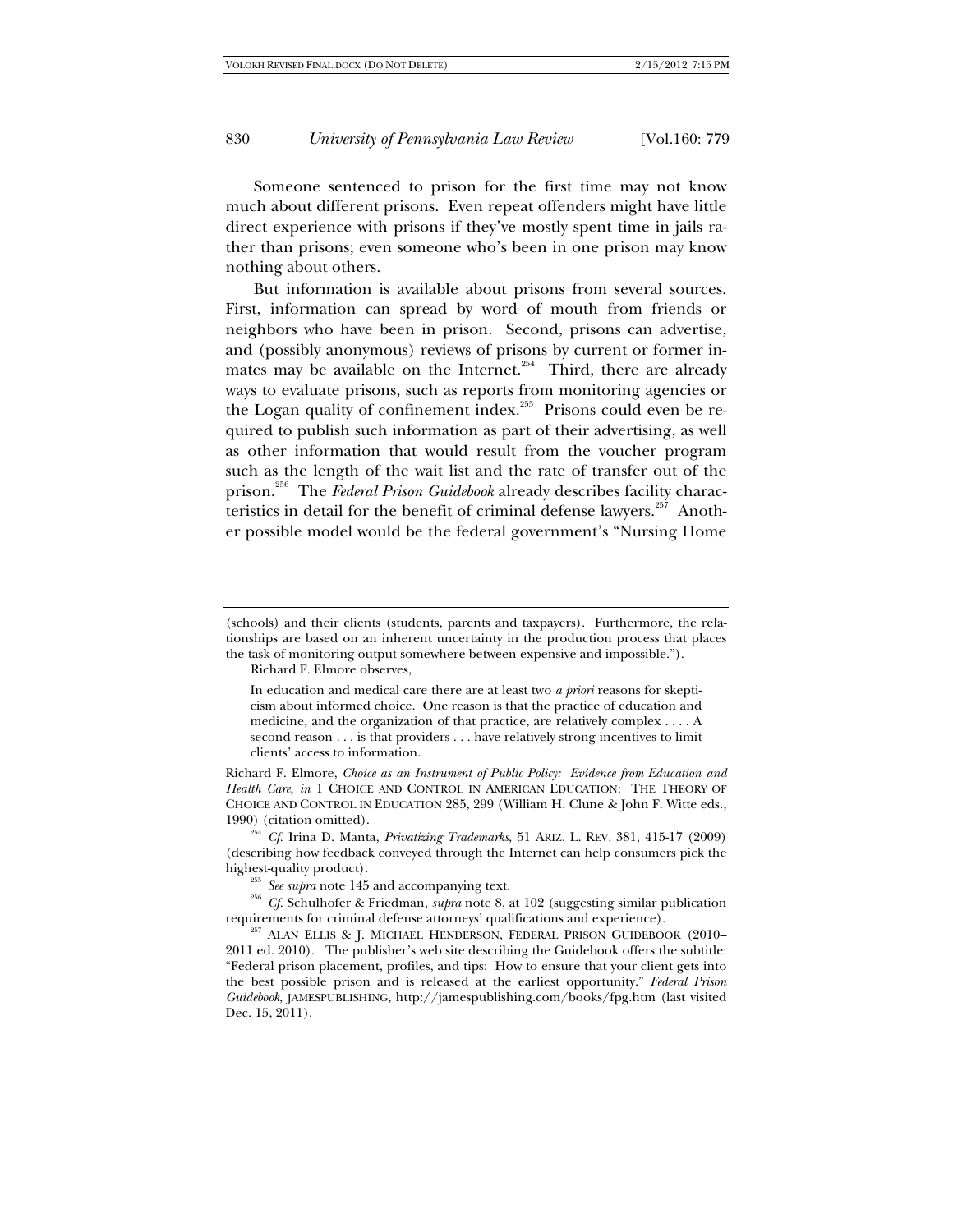Compare" site,<sup>258</sup> which conveniently pulls together governmentcollected information about nursing homes.

Fourth, if the voucher program allows an inmate to transfer out after a certain amount of time, that inmate will at least have some direct experience of his or her own prison. If that experience is bad enough, it could be worthwhile to gamble on another prison.<sup>259</sup>

So far, the arguments here look similar to those for schools. But the informational problem seems to be less severe in the prison context because the people who choose the prison are *the same people* who experience the service.<sup>260</sup> With schools, by contrast, there is an agency problem: the parents make the choice, but because they don't experience the school directly, they have less of an incentive to become well informed and are less able to do so. Parents are imperfect agents of their children, whereas inmates are perfect agents of themselves.<sup>261</sup>

A convicted defendant may also have some help from his lawyer, just as lawyers now try to get their clients' sentences reduced by enrolling them in drug treatment programs or enlisting them in the military.<sup>262</sup> The government could also provide a default assignment or a

 $\stackrel{\text{258}}{258}$  *Nursing Home Compare*, MEDICARE.GOV, http://www.medicare.gov/NHCompare (last visited Dec. 15, 2011).

<sup>&</sup>lt;sup>259</sup> *See supra* text accompanying note 110.<br><sup>260</sup> Morley, *supra* note 127, at 1797-1800 (cataloguing barriers to parents' ability to monitor the quality of their child's school).

<sup>&</sup>lt;sup>261</sup> *See* Brown, *supra* note 127, at 294 (highlighting that parents, not students, are the "ultimate consumer" because they pay for schooling); *see also* Burton A. Weisbrod & Mark Schlesinger, *Public, Private, Nonprofit Ownership and the Response to Asymmetric Information: The Case of Nursing Homes* (noting similar agency problem with respect to nursing homes), *in* THE ECONOMICS OF NONPROFIT INSTITUTIONS 133, 138-39 (Susan Rose-Ackerman ed., 1986); *cf.* Sigler, *supra* note 251, at 160 (pointing out the agency problems under the current model of assigned prisons, where inmates "are not the purchasers of prison services"). I take no position here on who*—*parents or children should choose if vouchers are used for juvenile detention facilities. Of course, parents may also choose differently than their children would because they value different things, perhaps for good reason. In this sense, an "agency problem" in school selection may be positive. And one can argue the same for prison*—*the absence of an agency problem isn't all good, since prisoners will have some preferences that are so-<br>cially undesirable. On this, see *supra* text accompanying notes 243-44.

<sup>&</sup>lt;sup>262</sup> Natasha Saulnier, *Recruiting at Any Cost: How the Pentagon Keeps the New Recruits Coming*, COMMONDREAMS.ORG (Dec. 10, 2004), http://www.commondreams.org/ views04/1210-20.htm ("In the Vietnam era, Judges often offered enlistment as an alternative to prosecution and jail time. But after Vietnam, Congress passed legislation to prevent this practice. But former recruiters and military lawyers affirm that it is still taking place in a more covert form, with judges often working in concert with recruiters to drop charges."). *But see* 3 DEPARTMENT OF JUSTICE MANUAL § 9-8.010 (2d ed. 2010–2011) ("Plea or sentence bargaining agreements should not be contingent on, or contain provisions designed to facilitate, enlistment in the Armed Services.").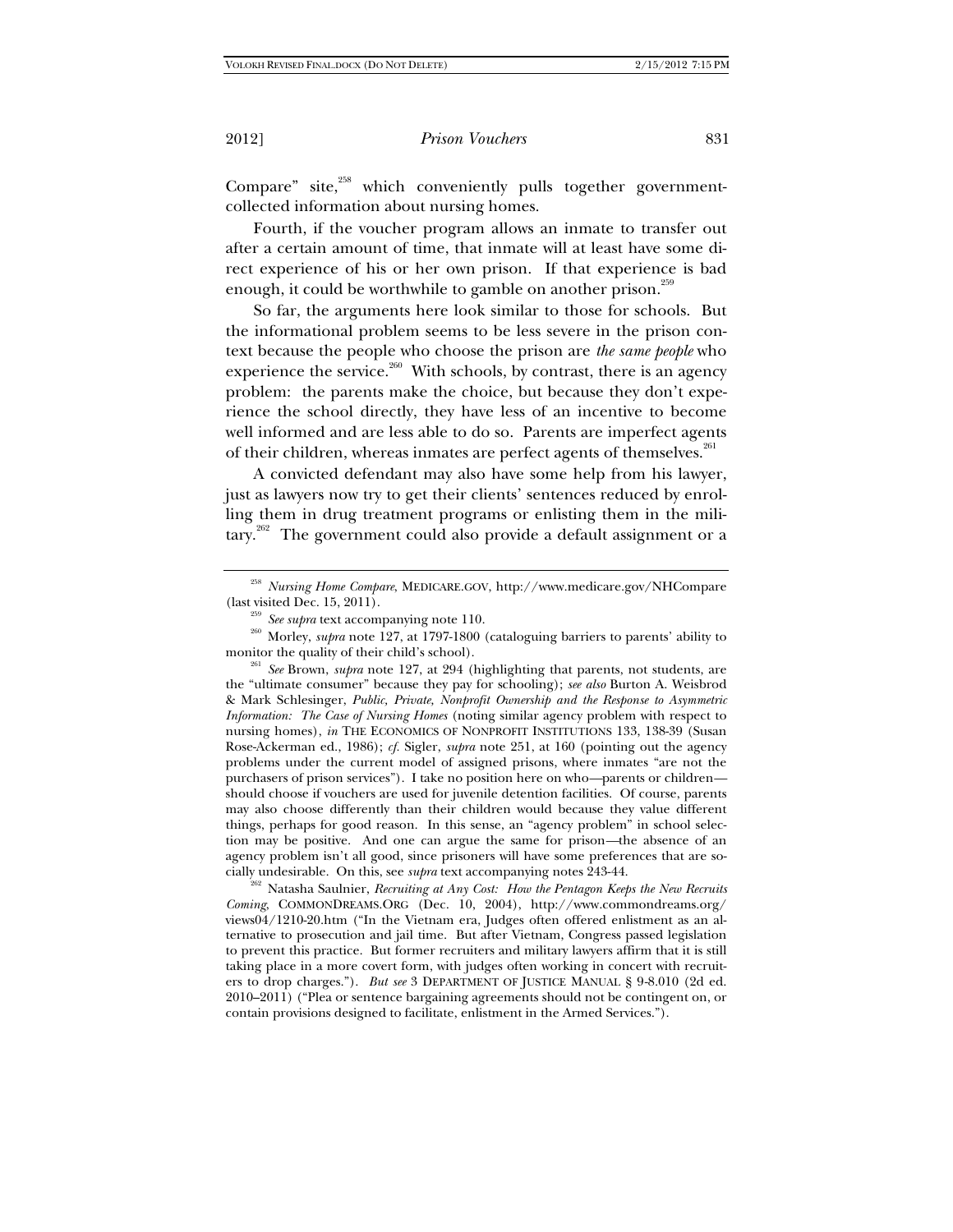list of recommendations, $263$  although the bureaucrats who currently make inmate assignments may well be less favorably disposed toward prisoners than education bureaucrats are toward schoolchildren.

Ultimately, what convicted defendants lack in information, they may make up for in motivation, both to acquire information and to act on it. $264$  Even if these information problems persist, this argument favors having prisons run by the nonprofit sector, just as information problems in education are often taken as an argument supporting nonprofit schools.<sup>265</sup>

*Competitiveness.* In addition to this lack of information, there might also be insufficient competitiveness, meaning that inmate choice might still fail to meet inmate desires.<sup>266</sup>

Although I've stressed that prison choice needn't involve private provision,<sup>267</sup> making the market competitive enough to respond to "consumer demand" might require the participation of private prisons. Public prisons, after all, may not even want more prisoners. Today, corrections departments actually ask for *fewer* prisoners.<sup>268</sup> They may do this because of inadequate funding, which would be alleviated if an adequate voucher accompanied each prisoner. This solution would require total voucher funding to do more than merely match the current funding for the correctional system. Or perhaps they're just advocating a less incarcerative penal policy in general and not taking a position on whether they, as opposed to someone else, should

<sup>263</sup> *Cf.* Schulhofer & Friedman, *supra* note 8, at 103 (describing how courts could create a list or registry of criminal defense attorneys to assist defendants in making more informed choices).<br><sup>264</sup> *Cf. id.* at 86, 107 (arguing that, though criminal defendants have trouble de-

termining who the best lawyer is, he "might be better off making his own, poorly informed, choice" than relying on the choice of a defender or judge who is better informed but doesn't have the defendant's interests at heart); Trebilcock & Iacobucci, *supra* note 124, at 1448 (describing how consumer choice disciplines private actors into

<sup>&</sup>lt;sup>265</sup> *See supra* sources cited in note 127. <sup>266</sup> Elmore, *supra* note 253, at 308-09 (discussing the Dutch system of school choice, which some argue "does not operate as a quasi-competitive market offering options to its clients, but rather as a cartel of interlocking interests supported by the

state which limits competition and improvements in quality").<br><sup>267</sup> *See supra* Section I.B. <sup>268</sup> *See* Alexander Volokh, *Privatization and the Law and Economics of Political Advocacy*, 60 STAN. L. REV. 1197, 1235-37 (2008) (describing several examples of state correctional officers who have requested reductions in the prison population, including by suggesting alternate sentencing schemes).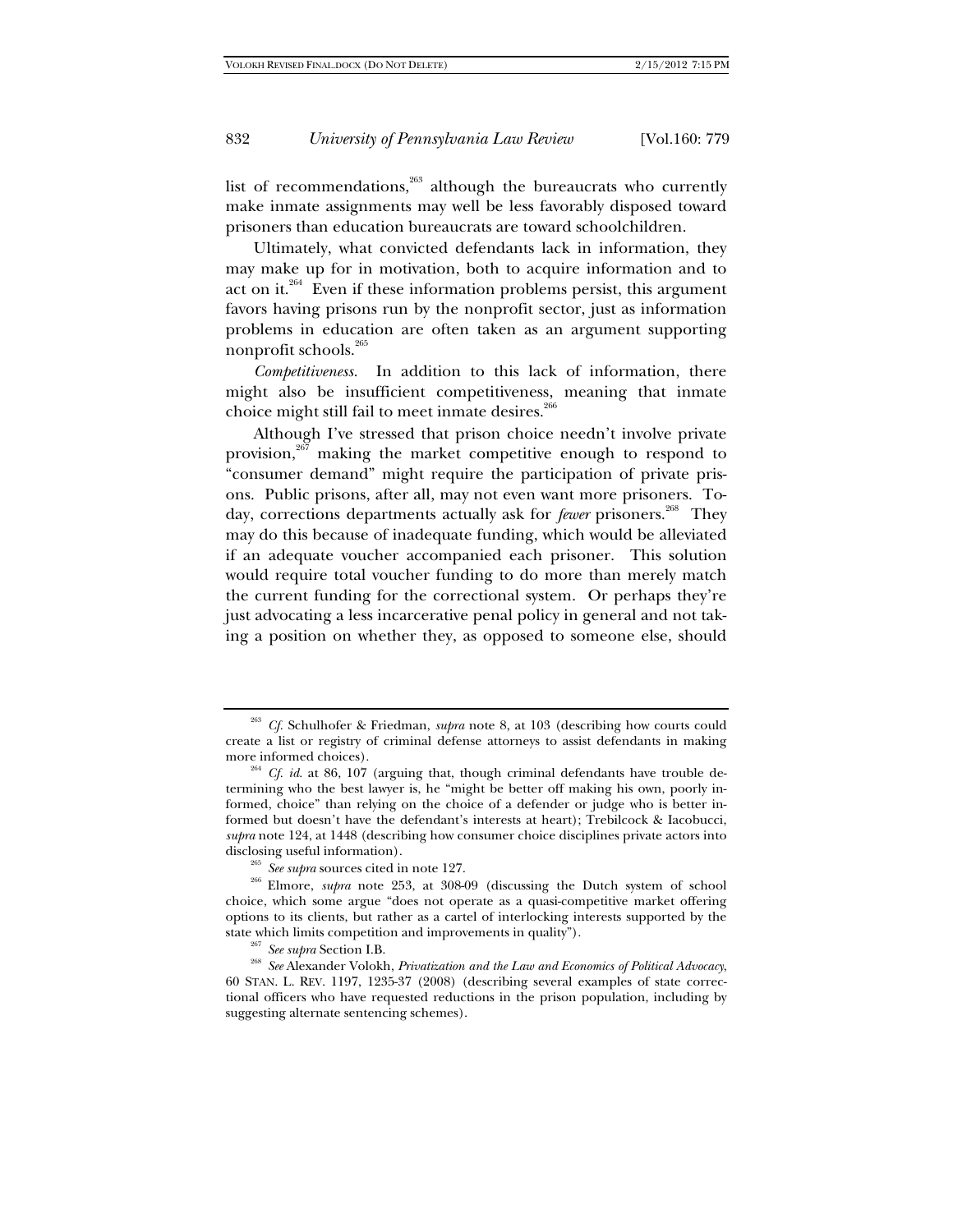get existing prisoners.<sup>269</sup> But in general, it's not obvious that public prisons benefit from having more prisoners,  $270$  and in any event, public prisons may have less flexibility than private prisons to respond to market incentives. To combat this problem, rewards and penalties for public prisons should be structured so that it's in their best interest to attract more people and so that they have the freedom to experiment with different models.

One shouldn't overstate the difference between the public and private sectors: private and public school curricula often look quite similar, perhaps because adopting similar curricula allows parents to minimize the risk that their children will be unprepared to compete against their peers in college admissions and in the job market. $271$ This may apply to prisons too: prisons are traumatic places even in the best circumstances, and inmates who will spend a few years in one may not want to experiment.

But this doesn't mean that competition is useless or that schools (or prisons) won't differ in their treatment of students (or inmates). First, *some* schools (or prisons) will cater to those parents (or inmates) whose uncertainty or risk tolerance differs from the norm.<sup>272</sup> Similarly, inmates may have heterogeneous rates of substitution between, for example, the risk of violence and the quality of medical care. Second, schools still vary in "location, presence of religious instruction, and, perhaps most importantly, whether a school is a 'good' school or a 'bad' one in terms of technical efficiency."<sup>273</sup> All these factors are relevant for inmates as well. The third factor—the actual productivity of the prison—may most significantly drive prison improvements.

<sup>269</sup> *Cf. id.* at 1220-21, 1227-30 (distinguishing between pro-*incarceration* advocacy, which seeks to increase man-days in prison, and pro-*privatization* advocacy, which seeks

<sup>&</sup>lt;sup>270</sup> *Cf.* Schulhofer & Friedman, *supra* note 8, at 104 (explaining that public defenders may be motivated to perform poorly in order to reduce their caseload). *Compare* WILLIAM A. NISKANEN, JR., BUREAUCRACY AND REPRESENTATIVE GOVERNMENT 36-42 (1971) (arguing that bureaucrats are largely motivated by a desire to maximize their budgets), *with* Daryl J. Levinson, *Empire-Building Government in Constitutional Law*, 118 HARV. L. REV. 915, 932-34 (2005) (questioning the Niskanen hypothesis by proposing alternate motivations for bureaucrats, such as matching the budget of their agency

with the minimum cost of operations).<br><sup>271</sup> *See* Brown, *supra* note 127, at 287-88.<br><sup>272</sup> *See id.* at 297 n.1 (arguing that art and science magnet schools exist in large cities because "the desire to specialize is a rare trait, which can be accommodated only under the most unusual circumstances of large scale systems"). 273 *Id.* at 291.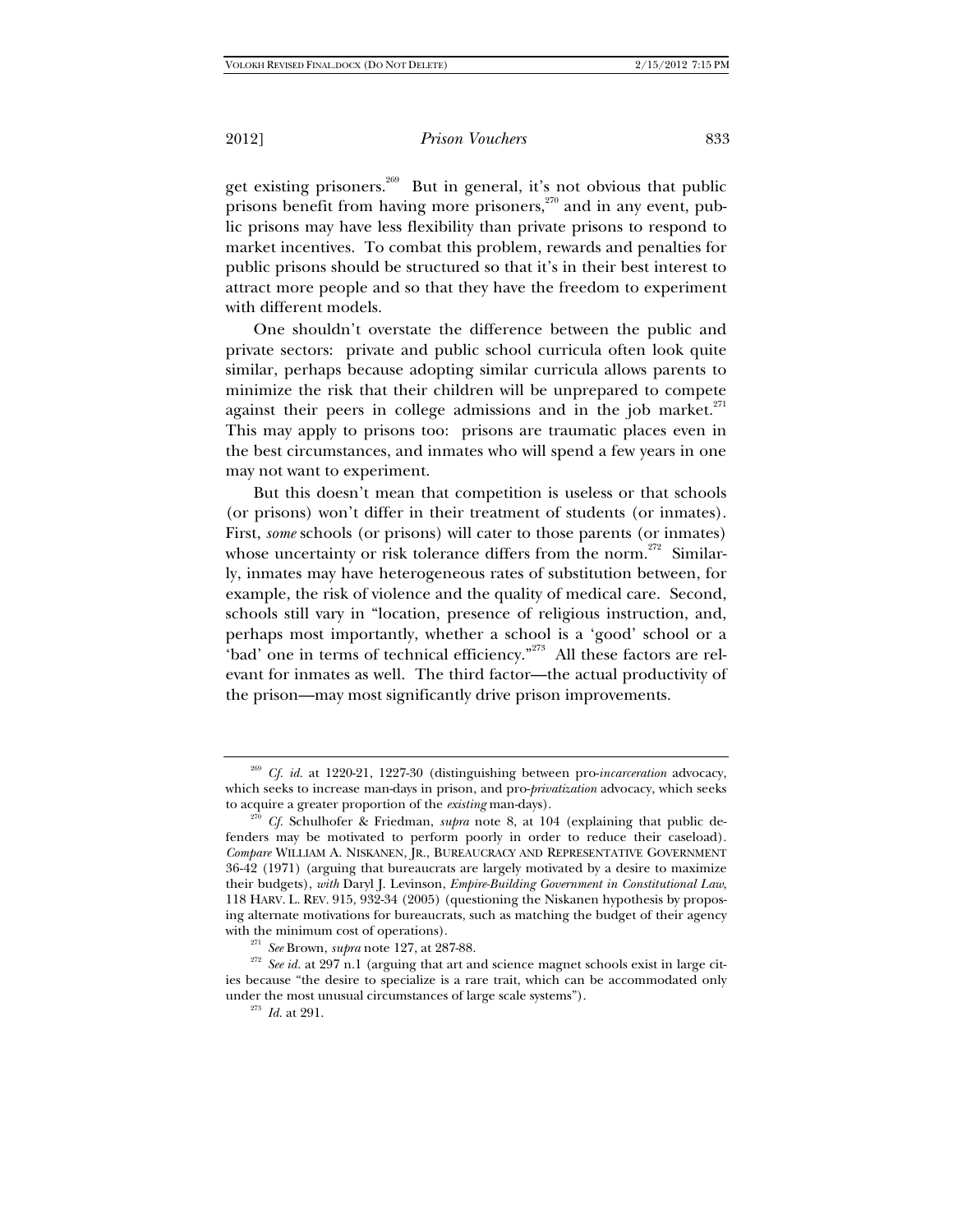## b. *External Effects of Individually Rational Decisionmaking*

The previous market failure arguments focused on the plight of the individual inmate-consumer who wouldn't know how to choose or who would be faced with unresponsive suppliers. Other market failure arguments could be based on externalities. Even if inmates choose rationally for themselves, the results may be suboptimal because individual decisions negatively affect other prisoners.<sup>274</sup>

The administrative burden on the system poses one obvious externality (in this instance on the taxpayer).<sup>275</sup> I only flag this briefly, because the administrative costs of running the system seem minor relative to the overall advantages or disadvantages of the system itself.

Another effect of prison choice could be distributional across inmates. The better informed inmates will tend to get better prisons, and this population is likely made up of repeat prisoners and those with the best connections in the criminal world.<sup>276</sup> This objection is strongest when there's a single, unidimensional measure of prison quality. If "best" is different for different prisoners—if some prisoners prefer proximity to family while others prefer good medical care and still others prefer particular job training programs—choice serves a valuable matching purpose.<sup>277</sup> In the extreme case, *everyone* could have his or her top choice. Moreover, even if there's some redistribution from less- to more-informed prisoners, a rising tide could lift all boats: if prison vouchers lead to quality improvements, the uninformed may become better off as well—much like school choice can improve public schools even for students who *don't* use vouchers.<sup>278</sup>

<sup>&</sup>lt;sup>274</sup> Of course, there are also external effects on third parties outside of the prison system. I defer that discussion to the next section on "market success" problems. *See infra* subsection III.B.3.

<sup>&</sup>lt;sup>275</sup> *Cf.* Schulhofer & Friedman, *supra* note 8, at 111 (noting that the administrative burden on the courts may motivate judicial decisions regarding freedom of choice).

 $\frac{276}{276}$  Cf. United States v. Davis, 604 F.2d 474, 478-79 (7th Cir. 1979) (acknowledging the risk that letting defendants choose their own counsel may disproportionately benefit repeat offenders); Schulhofer & Friedman, *supra* note 8, at 110 (arguing that freedom of choice for appointed counsel may disproportionately benefit "well-informed defendants," which in turn "may include a disproportionate share of repeat offenders"). For an example of the distributive argument against choice in the educational context, see CARNEGIE FOUND. FOR THE ADVANCEMENT OF TEACHING, *supra* note 118, at 25-27. 277 *Cf.* Schulhofer & Friedman, *supra* note 8, at 109 (noting that freedom to choose

appointed counsel could better match attorneys based on defendants' idiosyncratic preferences). 278 *See supra* text accompanying notes 215-19; *see also* H. Spencer Banzhaf & Garima

Bhalla, Do Households Prefer Small School Districts? A Natural Experiment 9-10 (Sept. 2009) (unpublished manuscript), *available at* http://papers.ssrn.com/=1247822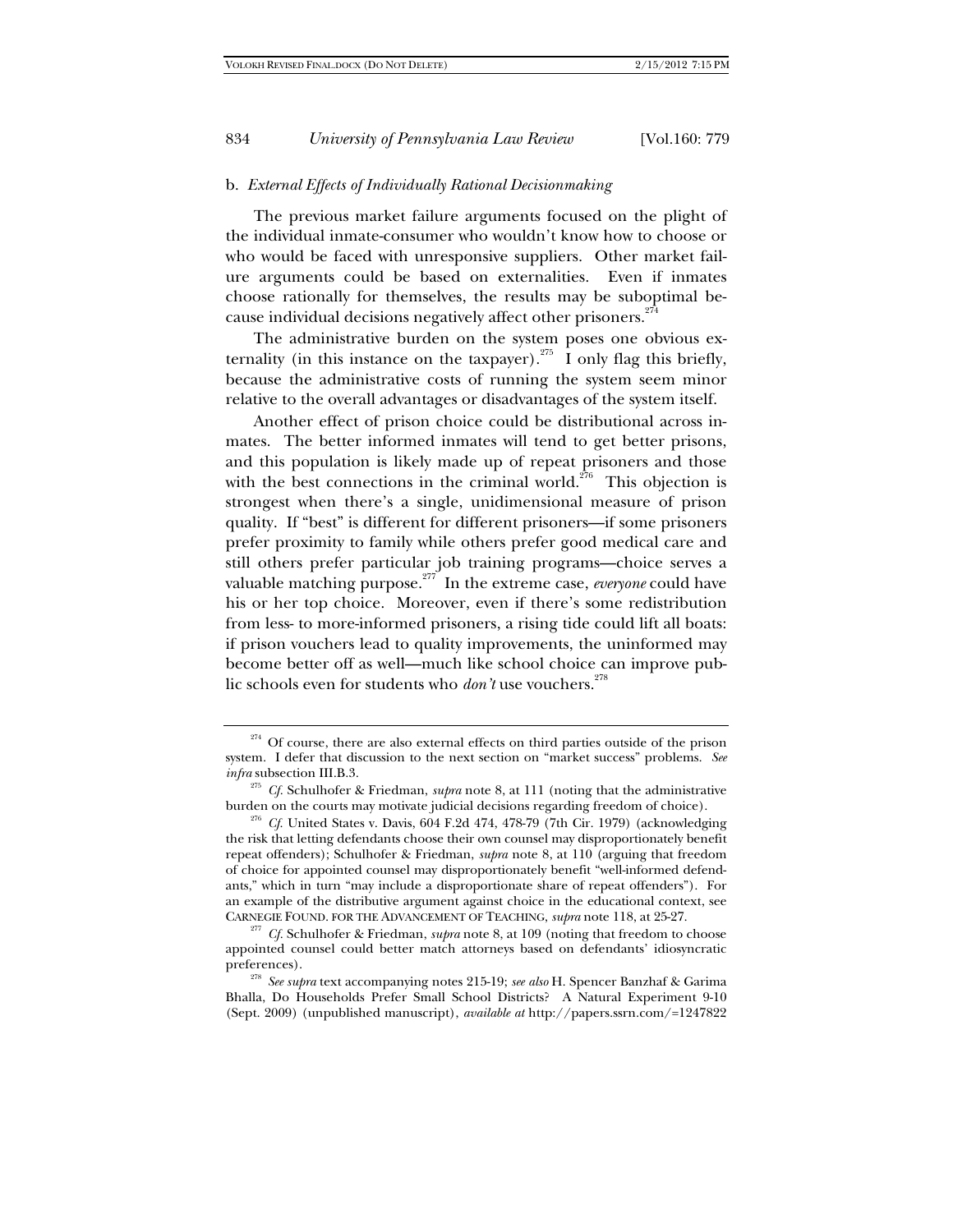Similarly, some have argued that, to the extent that the weakest and most vulnerable inmates "escape" into safer environments, the burden of rape and violence falls onto the next weakest remaining inmates. The result is a redistribution of rape.<sup> $279$ </sup> This is a plausible concern, although rape and violence tend to become a costlier enterprise for the predator when the remaining potential victims are, on average, less obvious targets and are better able to put up a fight.<sup>280</sup> Overall the redistribution would probably also reduce the extent of the problem.<sup>281</sup>

The rest of this subsection focuses on a particular dynamic that seems especially relevant in the prison context: self-segregation of prisoners based on their level of violence, gang membership, or race.

In schools, the quality of one's fellow students helps determine the quality of one's education. Thus, students (or usually their parents) seek out schools with "better" students, which tends to cause pressure to stratify. $282$  Of course, the empirical importance of these pressures depends on the design of the particular voucher program.283

If such stratification occurs in schools, it can have a variety of effects. First, the mere existence of segregation is significant—as when students seek out other students of their own social class, ethnicity, religion, or race. However, voluntary segregation, even if some consider it undesirable in itself, doesn't necessarily affect educational outcomes.

Second, because of the peer effects discussed above, stratification can affect the overall quality of the system. In schools, this is so even if

<sup>(</sup>suggesting that educational choice might not only improve educational quality through competition but also serve an independently valuable function in allowing consumers to sort themselves). 279 *See* Jeannie Suk, *Redistributing Rape*, 48 AM. CRIM. L. REV. 111, 111-13 (2011)

<sup>(</sup>presenting this point as a critique of Sharon Dolovich's advocacy of programs like the Los Angeles County gay segregation unit, or even of broader-based units that segregate vulnerable inmates generally); *see also* Dolovich, *supra* note 74, at 80-82 (responding to Suk's concerns about weaker men becoming targets for rape). Dolovich and Suk argue in the context of assigned jails, but similar arguments could be made about vouchers.<br><sup>280</sup> Dolovich, *supra* note 74, at 82.<br><sup>281</sup> However, I later discuss how a reallocation of prisoners can lead to increased

violence. For instance, incomplete segregation by violence level, race, or gang affiliation may disrupt an existing balance of power in a prison and leaves minority gang members at the mercy of the majority gang. See infra text accompanying notes 293-307.

<sup>&</sup>lt;sup>282</sup> See Helen F. Ladd, School Vouchers: A Critical View, J. ECON. PERSP., Autumn 2002, at 3, 13-14 (arguing that the "peer effect" of parents choosing schools based on social and ethnic composition, coupled with peer pressure from other parents, will lead to racial and socioeconomic stratification between schools). 283 *See* Hoxby, *supra* note 1, at 54-56 (comparing achievement outcomes across

schools using different types of voucher programs).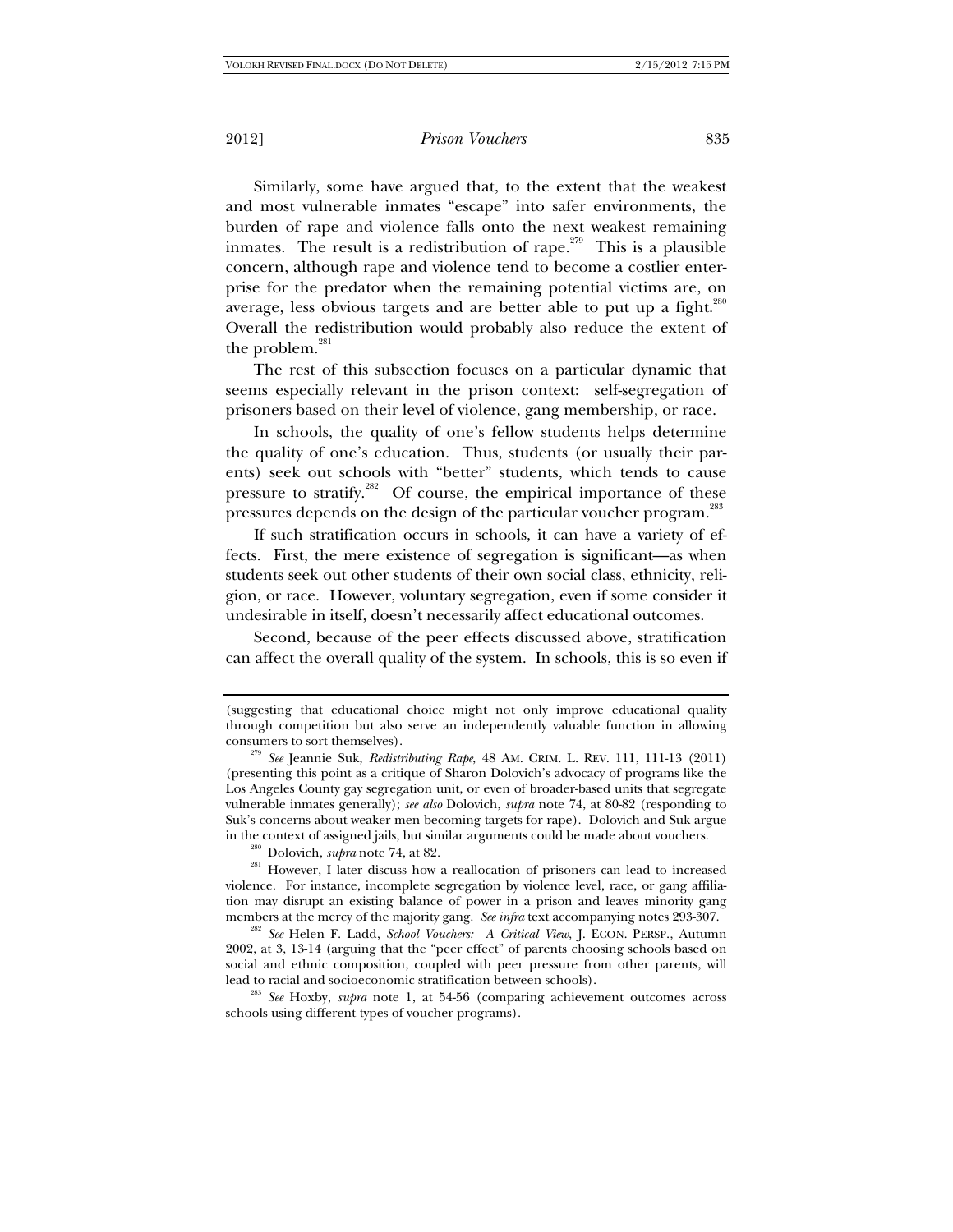parents don't select directly based on the school's test scores, so long as they choose based on something correlated with high achievement like socioeconomic status.<sup>284</sup>

Whether this applies to prisons depends on the significance of stratification pressures and peer effects. As an initial matter, the predicted stratification effect for schools arises—if at all<sup>285</sup>—not only because of peer effects but also because of tuition. Rich people can afford to pay more for their children to receive a better education. Personal achievement increases when a student is surrounded by smarter peers. Thus, private schools can benefit by attracting high-ability students with low tuitions and then charging high tuitions to rich students who want to benefit from the resulting positive peer effect.<sup>286</sup>

Since prisons won't charge fees, they can't utilize a tuition-based stratification mechanism. If prisons can't be selective in their "admissions,"287 stratification will only be based on differences in taste. If everyone had identical preferences for prisons, then everyone would rank prisons equally, and a random cross section of inmates would

<sup>&</sup>lt;sup>284</sup> See Hoxby, *supra* note 198, at 1214-16 (examining the factors parents consider when making choices in the education market).

<sup>&</sup>lt;sup>285</sup> Whether school vouchers would actually increase stratification is disputed, since public schools are already stratified because of patterns of residential segregation. *See* MERRIFIELD, *supra* note 128, at 6 (disputing, based on existing "de facto segregation" in public schools, claims that vouchers would increase stratification); Caroline Minter Hoxby, *Are Efficiency and Equity in School Finance Substitutes or Complements?*, J. ECON. PERSP., Fall 1996, at 51, 69 (noting the prevalence of "homogenous school districts" and of students with high human capital at certain schools); *cf.* Dennis Epple & Richard Romano, *Neighborhood Schools, Choice, and the Distribution of Education Benefits* (stratification engendered by neighborhood schooling without intradistrict choice is comparable to stratification engendered by "a universal and laissez-faire voucher system with vouchers of sufficient magnitude"), *in* THE ECONOMICS OF SCHOOL CHOICE, *supra* note 70, at 227, 234-35 [hereinafter Epple & Romano, *Neighborhood Schools*]; *id.* at 272 ("Even a cursory look at the stratification of households across neighborhood schools in large urban districts is sufficient to put to rest the notion that there is no stratification among schools in a district when expenditures are equalized."); Dennis Epple & Richard Romano, *Educational Vouchers and Cream Skimming*, 49 INT'L ECON. REV. 1395, 1426-27 (2008) (claiming that different voucher designs can have radically different stratification effects and that vouchers that place no restrictions on tuition or admissions will result in "cream skimming that adversely affects poor and less able students," while other decisions might minimize stratification); Hoxby, *supra* note 198, at 1210 (observing that reforms extend, rather than introduce, choice, and that the stratification effects likely materialize more slowly and more incrementally than anticipated). 286 *E.g.,* Dennis Epple & Richard E. Romano, *Competition Between Private and Public* 

*Schools, Vouchers, and Peer-Group Effects*, 88 AM. ECON. REV. 33, 43-47 (1998) (suggesting that high-income students will subsidize high-ability students when vouchers are available); Epple & Romano, *Neighborhood Schools*, *supra* note 285, at 235. 287 *See supra* Section I.C.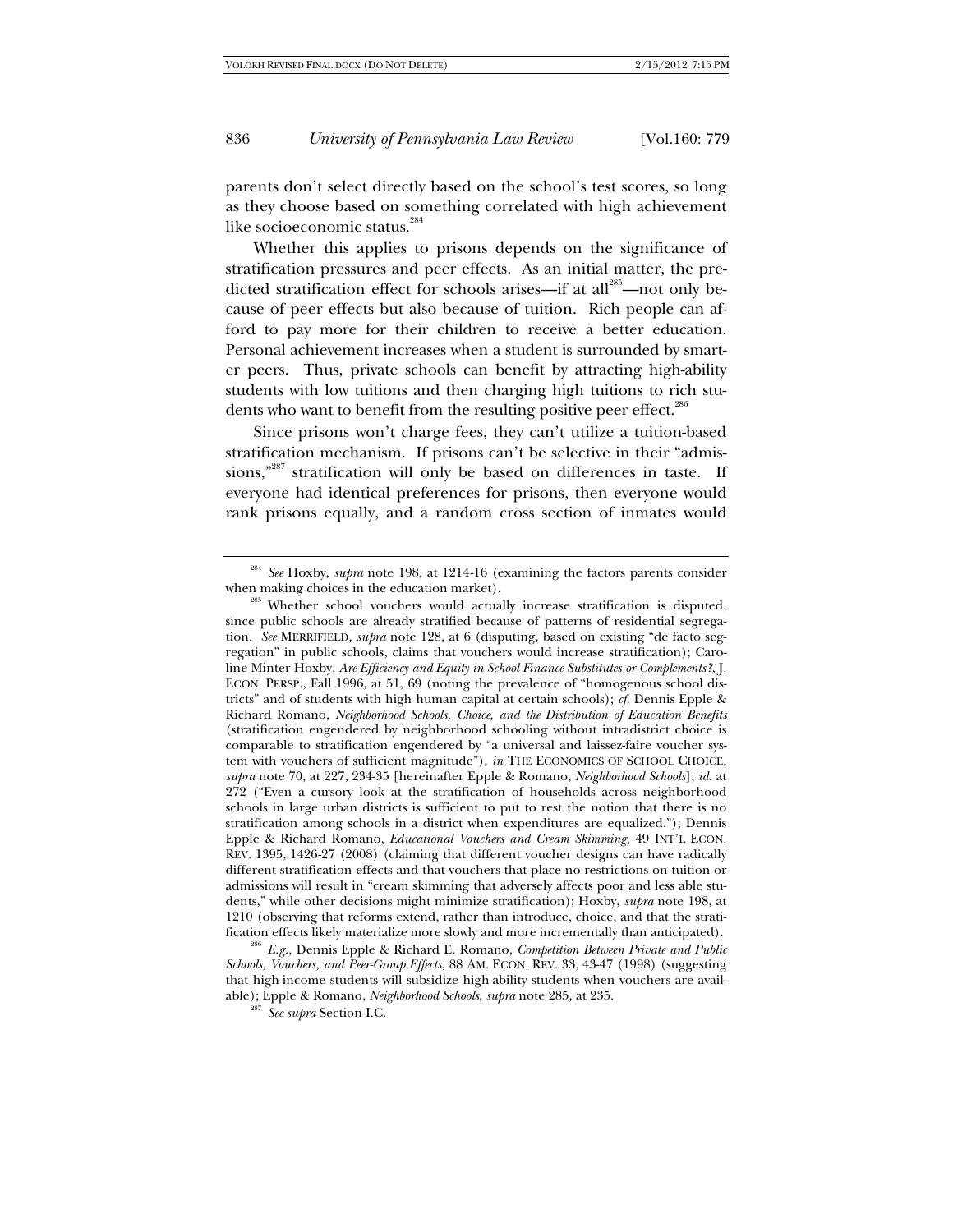end up in the best prisons. If stratification occurs, it will be because prisons differ in what they offer and prisoners differ in what they value.<sup>288</sup> Prisons with effective violence-prevention policies will acquire the prisoners who place the highest relative value on low violence (bearing in mind that prisoners can still only select within their security classification); prisons with good medical care will acquire the prisoners who put the highest relative value on such care.

Would self-segregation of the prison system by violence level—into "safer" and "more violent" prisons—be beneficial?

First, let's flesh out what it means to talk about safer prisons. Relatively nonviolent prisoners would prefer a prison with low violence rates—but so would violent predators.<sup>289</sup> As a result, a prisoner who values safety should select a prison that has *policies* that encourage lower violence and should avoid prisons that merely *happen* to be less violent, for example, because of their inmate composition. Such policies may include continuous monitoring of admitted inmates to weed out the fakers<sup>290</sup>—although the effectiveness of such a scheme isn't guaranteed.<sup>291</sup> Prisoners may not be able to tell from the outside whether a low violence level at a particular prison is due to good policies or good prisoners, but advertising, testimonials, and experience might effectively inform them. A prison with effective security policies would thus tend to attract nonviolent prisoners and deter predators, who would prefer to stay in prisons with comparatively ineffective policies.

What would such stratification do to the overall "quality" of the inmates? Caroline Hoxby writes, in the context of human capital seg-

<sup>&</sup>lt;sup>288</sup> *Cf.* MERRIFIELD, *supra* note 128, at 12 (discussing, in the school voucher context, the preferences for subject- or pedagogy-focused schools and the multidimensional abilities of students). 289 *See, e.g.*, Dolovich, *supra* note 74, at 21-22 (noting that the lack of procedural

controls under an early Los Angeles County gay segregation program meant that "all a would-be predator needed to do to gain access to potential victims was to aver his ho-<br>mosexuality on entrance to the [ail").

<sup>&</sup>lt;sup>290</sup> See *id.* at 23 (reserving the power under a later iteration of the gay segregation program for "[j]ail officials to determine whether those men who claimed to be gay belonged in the unit reserved exclusively for 'homosexual inmates'"); *id.* at 32, 43 (observing that it is less important to be perfectly accurate in classifying gay inmates than it is to demonstrate an "official commitment" to "accurate classification" and "persistent monitoring").<br><sup>291</sup> *See id.* at 32 (noting that even if nongays could be excluded from the gay segre-

gation program, "heterosexuals and bisexuals have no monopoly on sexual predation"). *But see id.* at 33 (reporting that the gay segregation unit is "well-known to be the safest place in the Jail," which means that "many of those seeking admission under false pretenses only want a respite from the gang politics and consequent pressure and volatility that define daily life in [the general population]").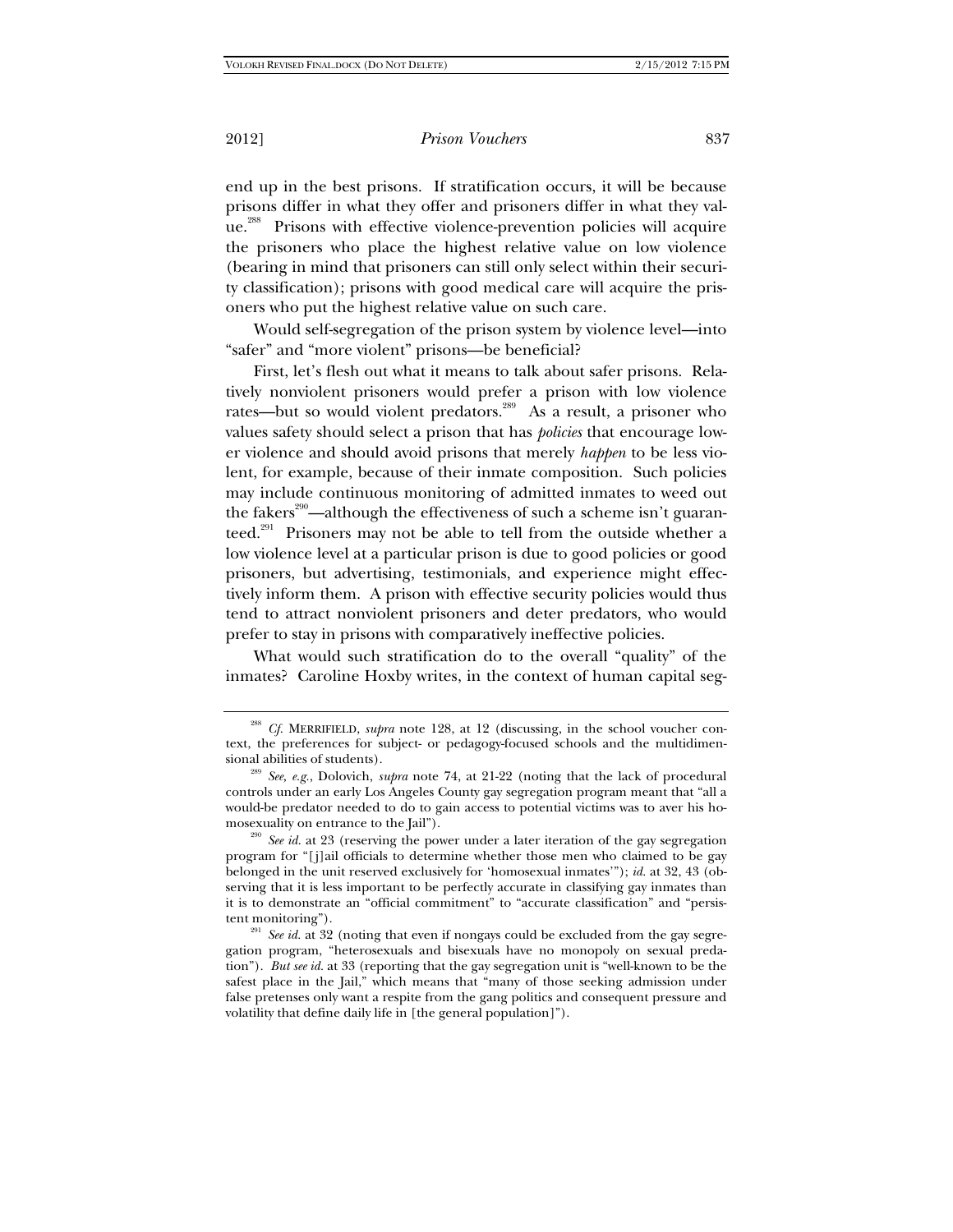regation (the tendency of high-quality students to live near and attend school with other high-quality students):

[W]ithout knowing how spillovers work, we do not know whether the equilibrium has too much or too little segregation. Consider the "one bad apple" scenario. If a single household with low human capital in the district could make everyone else learn substantially less, yet would only experience small human capital gains itself, there would obviously be too little segregation. The converse scenario might be called "one shining light." If a single household with high human capital could make everyone else learn substantially more, yet its own children would not learn any less (despite being surrounded by children from deprived backgrounds), there would obviously be too much segregation.

Prisons seem more like the "one bad apple" scenario. Highviolence inmates exert a bad influence on low-violence prisoners and—now switching metaphors—"the bad eggs seem to have more of an influence on the good eggs than vice versa."<sup>293</sup> Stratification by violence level may then be desirable to mitigate this problem.

However, this solution may not hold true if stratification is incomplete. Imperfect stratification might be extremely bad for some lowviolence inmates who are denied their preferred choice of prison and remain among an increased population of high-violence inmates. So, violence-based self-segregation may be beneficial in the extreme case, but it could be either beneficial or harmful in the imperfect cases.

What if inmates self-segregate according to race and ethnicity? This resembles self-segregation according to gang membership, because race substantially drives prison violence<sup>294</sup> and prison gangs typically organize along ethnic and racial lines.<sup>295</sup>

Estimates of prison gang membership vary widely.296 Some sources report that prison gangs account for no more than 5% or 6% of pris-

"race" in California prisons); Chad R. Trulson et al., *Gang Suppression and Institutional Control*, CORRECTIONS TODAY, Apr. 2006, at 26, 26-27 (noting that race and ethnicity represent two of the primary determinants of inmate behavior and gang membership).<br><sup>296</sup> Some prison systems manipulate their gang density by counting only "validated

gang members." *See* KNOX, *supra* note 21, at 435. Additionally, many researchers fail to

<sup>&</sup>lt;sup>292</sup> Hoxby, *supra* note 285, at 63.<br><sup>293</sup> Martin H. Pritikin, *Is Prison Increasing Crime*?, 2008 WIS. L. REV. 1049, 1055.<br><sup>294</sup> THE COMM'N ON SAFETY & ABUSE IN AMERICA'S PRISONS, *supra* note 18, at 23 (linking race to violence in prisons but suggesting that good prison leaders can adopt policies that mitigate race-related violence); *id.* at 26 (contrasting Sheriff Lee Baca's view attributing the 2006 Los Angeles jail riots to racial tensions, with Jody Kent's view that "interracial violence was in large part a reaction to institutional problems, particularly crowding, which had created stressful living conditions and a near total absence of programming and productive activities"). 295 *See* Dolovich, *supra* note 74, at 49-50 (defining "gangs" as interchangeable with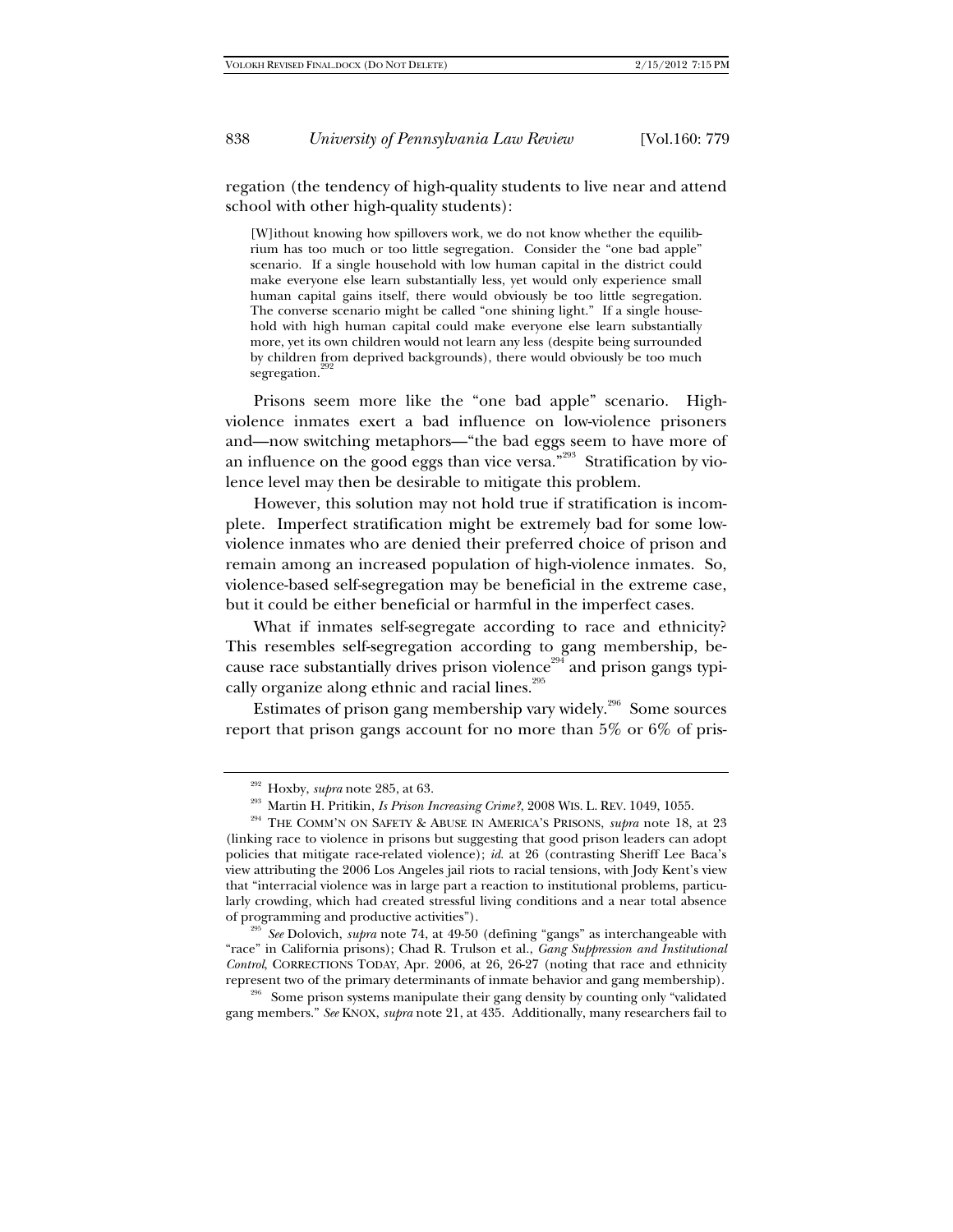on inmates.297 Others estimate that mean gang density at male institutions rose from 9.4% in 1991 to 24.7% in 1999, and 3.5% to 7.5% at female institutions.<sup>298</sup> The  $24.7\%$  figure at male institutions masks variation by security level: $^{299}$  in male institutions membership was 16.1% in minimum-security prisons, 23.6% in medium-security prisons, and 32.7% in maximum-security prisons.300 And even these numbers do not account for substantial regional variation (states have reported numbers as divergent as  $75\%$  in California prisons<sup>301</sup> and  $90\%$  in Illinois<sup>302</sup>) and variation among individual prisons<sup>303</sup> (some have reported a gang density of zero and others  $100\%$  membership<sup>304</sup>), although such stark divergence may also reflect differences in reporting stand-

prison wardens surveyed estimated 25.9% gang density among new arriving male inmates and 6.28% among female inmates). Gang allegiances shift over the course of incarceration, with inmates joining or quitting gangs. The Knox survey reported an adjusted gang density of 24.8% for male institutions and 4.09% for female institutions. *Id.*

<sup>299</sup> George W. Knox & Edward D. Tromanhauser, *Gangs and Their Control in Adult Correctional Institutions*, PRISON J., Fall–Winter 1991, at 15, 19 (providing empirical support for the intuition that "the higher the security level, the higher the density of gang members").<br><sup>300</sup> KNOX, *supra* note 21, at 449.<br><sup>301</sup> *Id.* at 434.<br><sup>302</sup> Knox & Tromanhauser, *supra* note 299, at 20 (citing Michael P. Lane, *Inmate* 

*Gangs*, CORRECTIONS TODAY, July 1989, at 98). Even the 1993 American Correctional Association report, which has been criticized as severely underestimating gang membership, reports 48.1% gang membership in Illinois in 1992, an order of magnitude higher than in any other state. AM. CORR. ASS'N, *supra* note 297, at 8 tbl.1.<br><sup>303</sup> *Cf.* REID H. MONTGOMERY & GORDON A. CREWS, A HISTORY OF CORRECTIONAL

VIOLENCE: AN EXAMINATION OF REPORTED CAUSES OF RIOTS AND DISTURBANCES 25 (1998) (noting that 80% to 90% of inmates "in many prison systems have some affiliation with street gangs" but also that affiliation differs from membership and that street gangs aren't the same as prison gangs (citing GANGS: A CRIMINAL JUSTICE APPROACH ( J. Mitchell Miller & Jeffery P. Rush eds., 1996))). 304 KNOX *supra* note 21, at 448.

recognize the difference in reporting mechanisms. *See id.* The error leads them to "grossly underestimate the scope and extent of the prison gang problem to the point of officially disseminating totally inaccurate information in their government funded research reports." *Id.* 

<sup>297</sup> *E.g.*, AM. CORR. ASS'N, GANGS IN CORRECTIONAL FACILITIES: A NATIONAL AS-SESSMENT 8 tbl.1 (1993) (estimating total gang membership to be 5.9% in 1992); Trulson et al., *supra* note 295, at 26 ("[S]trictly prison-based gang members accounted for 1.2 percent of all state and federal prison inmates . . . . Gang-related inmates constituted less than 5 percent of all prison inmates across the country."); *cf.* KNOX, *supra* note 21, at 434 (calling the 1993 American Correctional Association report "notoriously unreliable and more fictional than factual"). Knox noted that other researchers found gang membership rates in 1993 to be double the ACA's estimate. *Id.* at 446. 298 KNOX, *supra* note 21, at 448; *see also* Knox, *supra* note 107, at 8 (reporting that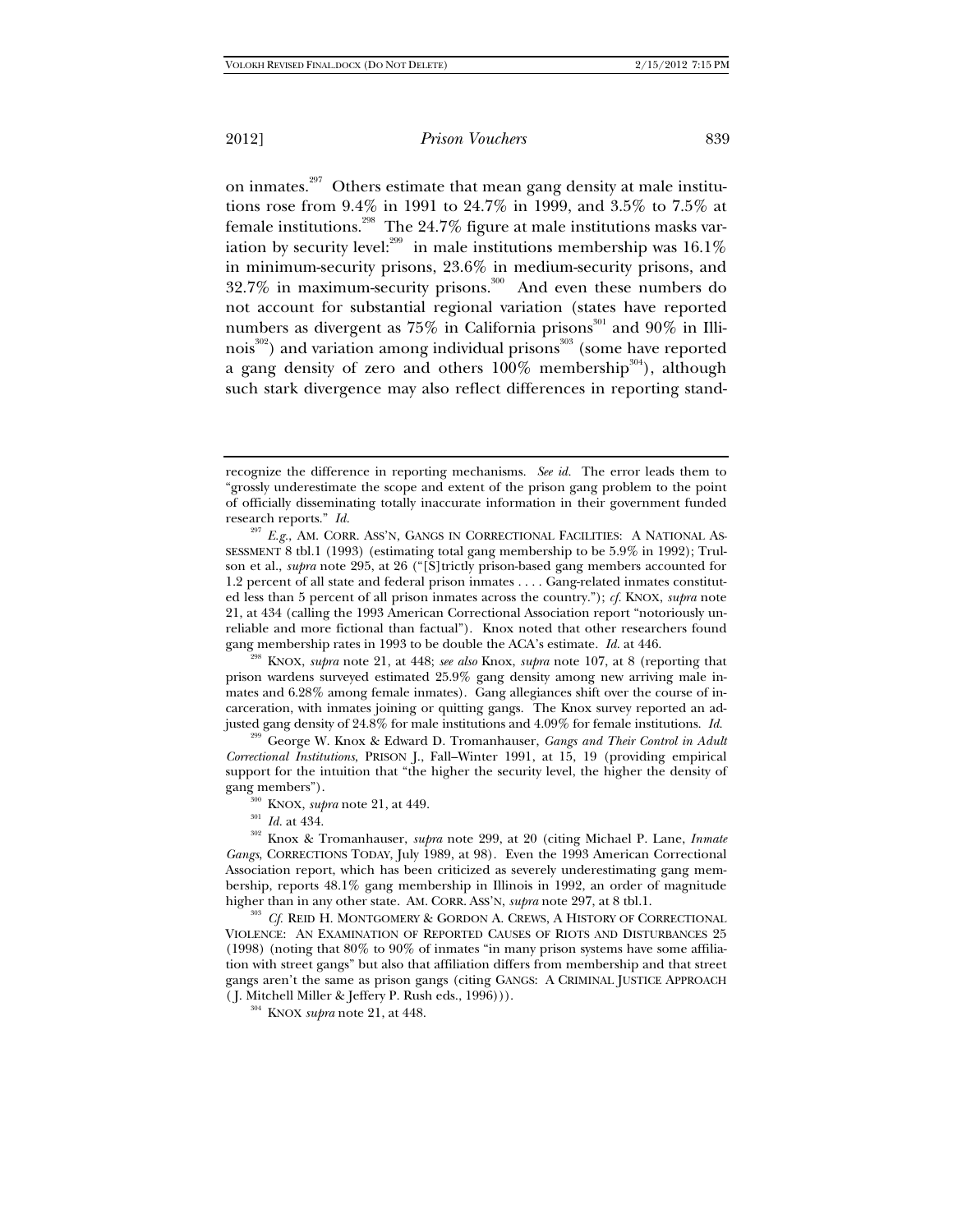ards. Estimates of gangs' contribution to prison violence also vary greatly, from less than  $30\%^{305}$  to over  $50\%^{306}$ 

The prevalence of prison gangs—even if the low estimates are right, there are *some* systems with high gang density—suggests that racial/ethnic or gang-based segregation is a realistic possibility. It's plausible that an inmate will seek out other inmates of the same race or ethnicity, if only to be victimized less by opposing gangs.

This would tend to make voluntary self-segregation, either by race or gang affiliation, a positive force purely from the perspective of prison security.<sup>307</sup> However, imperfect segregation could be bad for inmates of the minority racial or ethnic group or of the minority gang who don't get their first-choice prisons.

At least one study has found that racial integration may not actually increase prison violence. In Texas, where the prison system has been progressively desegregated since the late 1970s, the inmate-oninmate assault rate was found to be lower among inmates who were racially integrated in double cells; moreover, the rate of racially motivated inmate-on-inmate assaults decreased as the prison system became more desegregated.<sup>308</sup>

This is an interesting result, although the study had some limitations. First, inmates were ineligible for placement in racially integrated double cells if they were members of racial or ethnic gangs or if

*standing of the Consequences of Desegregation in Prisons*, 36 LAW & SOC'Y REV. 743, 762 (2002) (dubbing their theory explaining this trend the "contact hypothesis").

<sup>&</sup>lt;sup>305</sup> *See id.* at 463 (29.2% in 1999, up from 20.4% in 1993); Knox, *supra* note 107 (estimating that 26.3% of prison violence is gang-related).

<sup>&</sup>lt;sup>306</sup> See AM. CORR. ASS'N, *supra* note 297, at 16 tbl.5; Robert S. Fong & Salvador Buentello, *The Detection of Prison Gang Development: An Empirical Assessment*, 55 FED. PROBATION, March 1991, at 66, 66 (citing C. G. CAMP & G. M. CAMP, CRIM. JUST. INST., MANAGEMENT STRATEGIES FOR COMBATING PRISON GANG VIOLENCE (1988)). 307 *Cf.* MONTGOMERY & CREWS, *supra* note 303, at 73 (detailing a current practice

whereby prison administrators use interfacility transfers to separate rival gangs); Dolovich, *supra* note 74, at 49 n.250 ("The California Department of Corrections does its best to house [rival gang members of the] Surenos and Nortenos in separate facilities."). Self-segregation by gang could thus achieve the result that prison administrators already intend, unless the strategy is in fact to selectively transfer inmates to achieve a "balance of power" among gangs. *See infra* text accompanying notes 354-56. In prisons with rival gangs, officials "tolerate and even facilitate gang control." *See* Dolovich, *supra* note 74, at 52 (referring to Los Angeles County jails, where rival gangs have organized to share jail amenities, "since for much of the time it ensures order and stability"). With more segregation by gang affiliation, this tolerance for gang control would presumably be less necessary, although such segregation might have deleterious effects on the outside world. *See infra* text accompanying notes 350-60.<br><sup>308</sup> *See* Chad Trulson & James W. Marquart, *The Caged Melting Pot: Toward an Under-*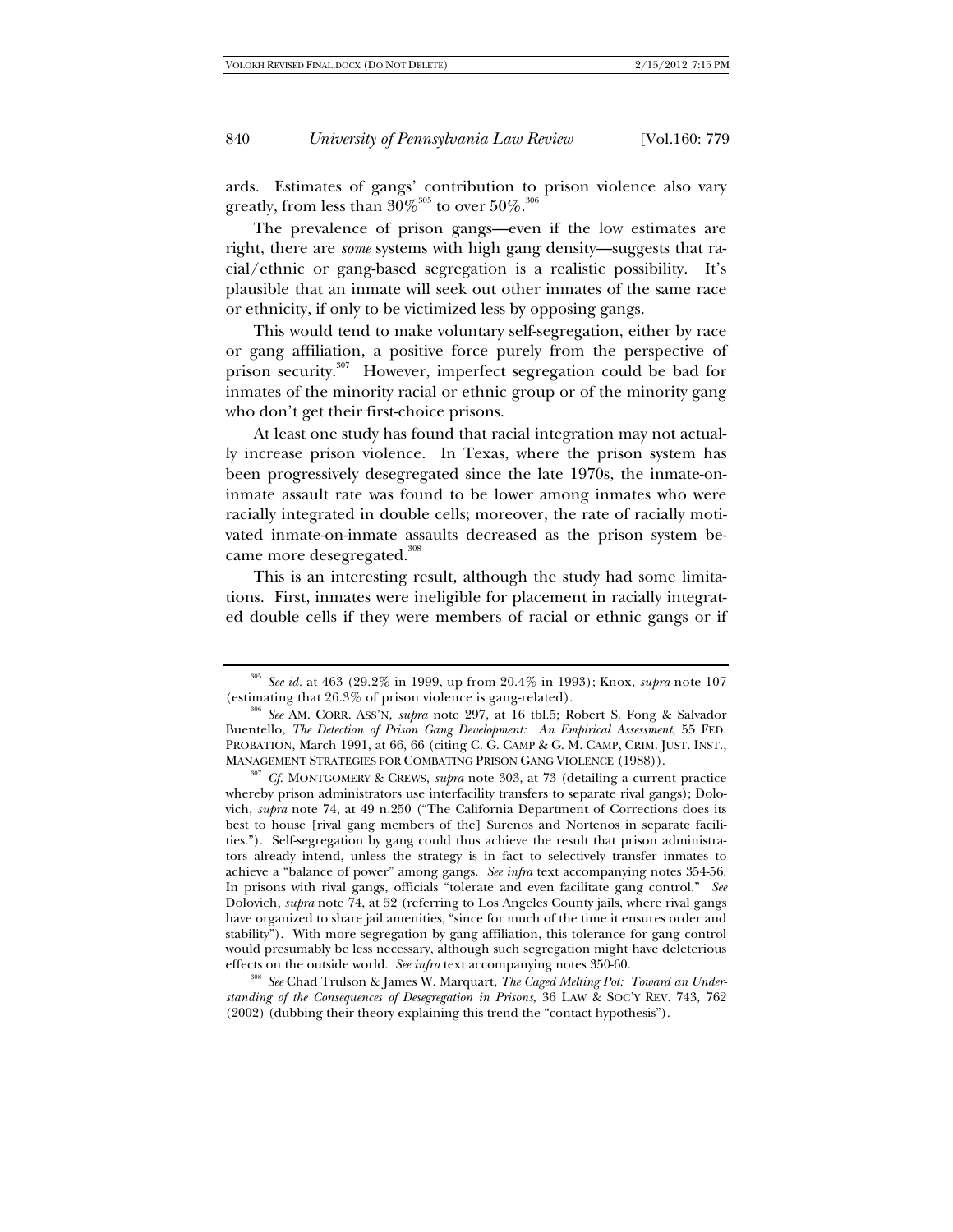they had had previous race-related problems in prison.<sup>309</sup> Second, because not all interracial assaults were coded as "racially motivated,"310 it's possible that some interracial assaults weren't considered to be directly motivated by race but were nonetheless motivated by membership in opposite-race gangs. Such membership may not have been known to the prison authorities so as to disqualify the member from integrated double-celling.

Even if prisons do become racially more homogeneous, it may make little difference. To the extent it does make a difference, it might actually reduce violence, although life could become worse for those who remain in an otherwise racially homogenous prison.

Finally, regardless of the effect on violence, some might still find the "social meaning" of such racial stratification objectionable.<sup>311</sup> But this voluntary self-segregation wouldn't be unconstitutional,<sup>312</sup> and even liberal scholars have been more willing to accept some degree of racial segregation in prisons (for instance, on a temporary basis after race riots) than in other contexts.<sup>313</sup> Moreover, while there's widespread agreement that children benefit from being exposed to a diverse set of their peers, $314$  no similar consensus exists for prisoners.

policy that carries pernicious social meanings).<br><sup>312</sup> *Cf.* Washington v. Davis, 426 U.S. 229, 242 (1976) (holding, in the context of a written exam to join the District of Columbia police force, that a rule's disproportion-<br>ate impact alone does not signal a due process violation).

<sup>313</sub> *See* JOHN HART ELY, DEMOCRACY AND DISTRUST: A THEORY OF JUDICIAL REVIEW</sup> 148 (1980) (concluding that racial separation after a prison riot would meet strict scrutiny); *see also* Spiegel, *supra* note 311, at 2263-64 (noting that Paul Brest and John Hart Ely laid the foundation for accepting "racial segregation" as a legitimate response to prison rioting (citing Paul Brest, *Foreword: In Defense of the Antidiscrimination Principle*, 90 HARV. L. REV. 1, 15 (1976))); *id.* at 2264 ("Not a single voice, either from the legal academy or from the courts, has contested the characterization of prison race riots as the prototypical example of a situation that satisfies strict scrutiny.").

<sup>314</sup> See Brown, *supra* note 127, at 297 ("[G]rouping students with different traits may have desirable effects and create a kind of external benefit which would be lost if students could group themselves."); *see also* Brown v. Bd. of Educ., 347 U.S. 483, 493-94 (1954) (asserting that segregation in schools is detrimental to children regardless of the equality in tangible resources). *But see* U.S. COMM'N ON CIVIL RIGHTS, THE BENE-FITS OF RACIAL AND ETHNIC DIVERSITY IN ELEMENTARY AND SECONDARY EDUCATION 15- 17 (2006), *available at* http://www.usccr.gov/pubs/112806diversity.pdf (finding little

<sup>309</sup> *Id.* at 755. For instance, when Texas was starting to desegregate, gangs pressured inmates to resist desegregation efforts: "In some cases, serious assaults were perpetrated on cell partners to earn a 'racial restriction' and be placed in a single-race cell." Trulson et al., *supra* note 295, at 28 310 Trulson & Marquart, *supra* note 308, at 767-69. 311 *Cf.* Sarah Spiegel, Comment, *Prison "Race Riots": An Easy Case for Segregation?*, 95

CALIF. L. REV. 2261, 2276-85 (2007) (objecting to racial segregation within prisons as a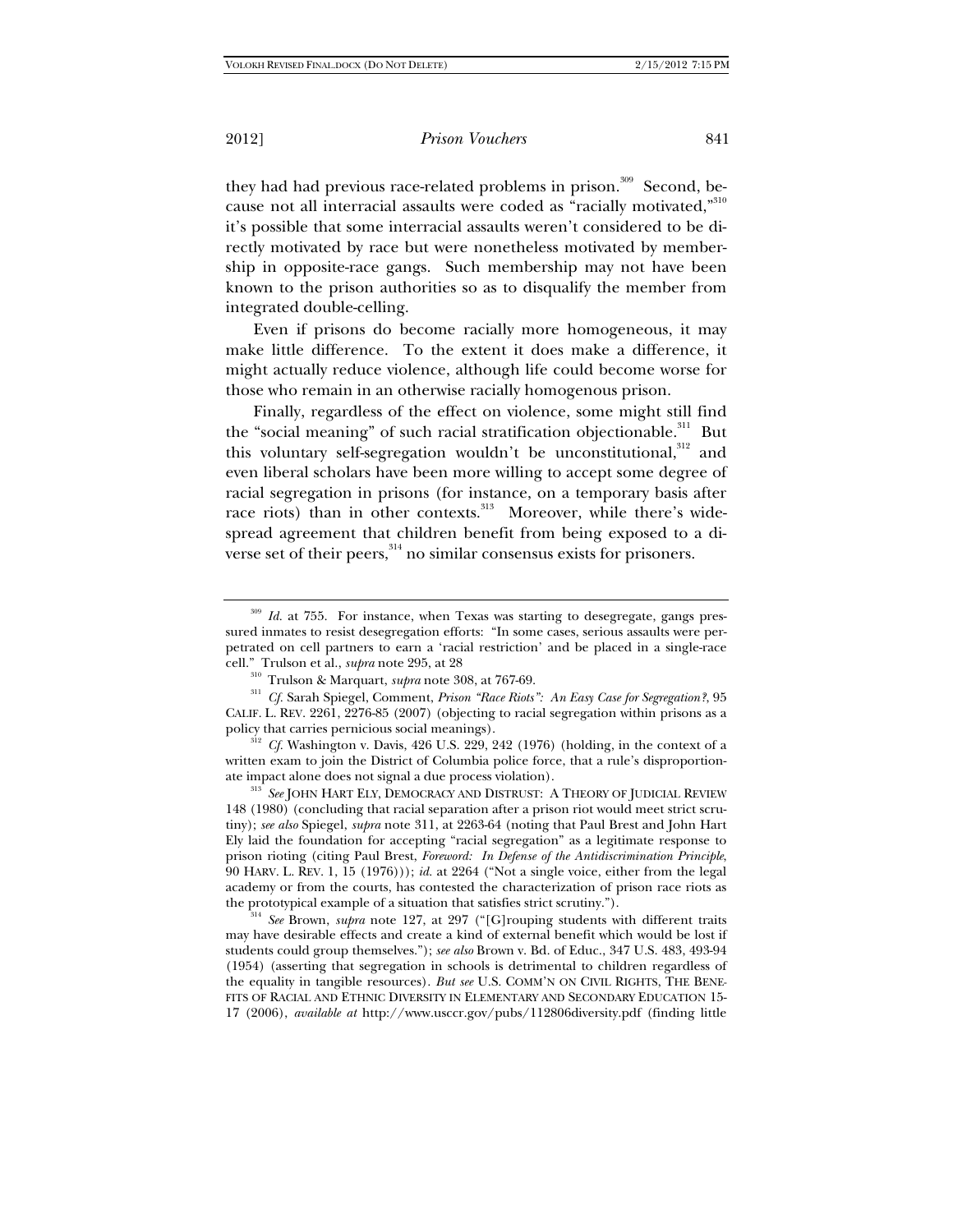### 3. *"*Market Success*"* Arguments Against Vouchers

Suppose that the "market failures" discussed in the previous section are relatively harmless, and that the sort of competition described above really would improve prisons from a prisoner's perspective. If whatever allocative harms some prisoners suffer from being in the "wrong prison" are outweighed by the benefits of being in a prison that is of higher overall quality, would the project be worthwhile?

Some of the preferences prisoners likely share seem unequivocally desirable. Prisoners probably prefer less violence and sexual abuse, better health care, and better vocational training. They may also prefer prisons close to their families to facilitate visits.<sup>315</sup> These all seem unobjectionable, on either humanitarian or rehabilitative grounds, though many commentators favor more brutal and abusive prisons on "retributive" or deterrence grounds.<sup>316</sup> I put "retributive" in quotation marks to distinguish the casual, popular, "more is better," "harsh justice"<sup>317</sup> approach to punishment from the more serious retributivism of criminal theorists.<sup>318</sup>

that improvements in indigent defense may not be socially desirable because some guilty defendants may go unpunished). *But see* Mary Sigler, *By the Light of Virtue: Prison Rape and the Corruption of Character*, 91 IOWA L. REV. 561, 563-64 (2006) (citing prison rape jokes in popular culture and questioning their social acceptance).<br><sup>317</sup> *See, e.g.*, JAMES Q. WHITMAN, HARSH JUSTICE: CRIMINAL PUNISHMENT AND THE

WIDENING DIVIDE BETWEEN AMERICA AND EUROPE 15-16 (2003) (arguing that continental European punishments are milder than American ones because of sociopolitical traditions inherited in Europe but rejected by the American Revolution). 318 The latter sometimes cuts in the direction of more punishment, but at other

times argues in favor of less punishment on justice grounds. *See, e.g.*, David Gray & Jonathan Huber, *Retributivism for Progressives: A Response to Professor Flanders*, 70 MD. L. REV. 141, 145 (2010) ("[W]e think that American justice is harsh as measured by retributive standards and that it would be less harsh if policymakers took more seriously the constraints on punishment that retributivism recommends."); Robert A. Pugsley, *A Retributivist Argument Against Capital Punishment*, 9 HOFSTRA L. REV. 1501, 1513-23 (1981) (offering an example of retributivism counseling in favor of a less harsh punishment). *But see* Chad Flanders, *Can Retributivism Be Progressive?: A Reply to Professor Gray and Jonathan Huber*, 70 MD. L. REV. 166, 167 (2010) ("[A]re Gray and Huber correct that Kant gives us a 'retributivism for progressives'? I am skeptical."); Chad Flanders, *Retribution and Reform*, 70 MD. L. REV. 87, 89 (2010) (characterizing as "deeply

to no evidence that diversity in elementary and secondary schools results in significant academic or social benefit).<br><sup>315</sup> In the school context, the fact that parents often choose a school based on

proximity as opposed to "quality" is often cited as a negative aspect of voucher programs. This only shows that parents have a broader view of quality than the experts. Indeed, to the extent a shorter commute makes life more pleasant for the child and his family, why not consider proximity a valid component of quality? 316 *Cf.* Schulhofer & Friedman, *supra* note 8, at 120 (acknowledging arguments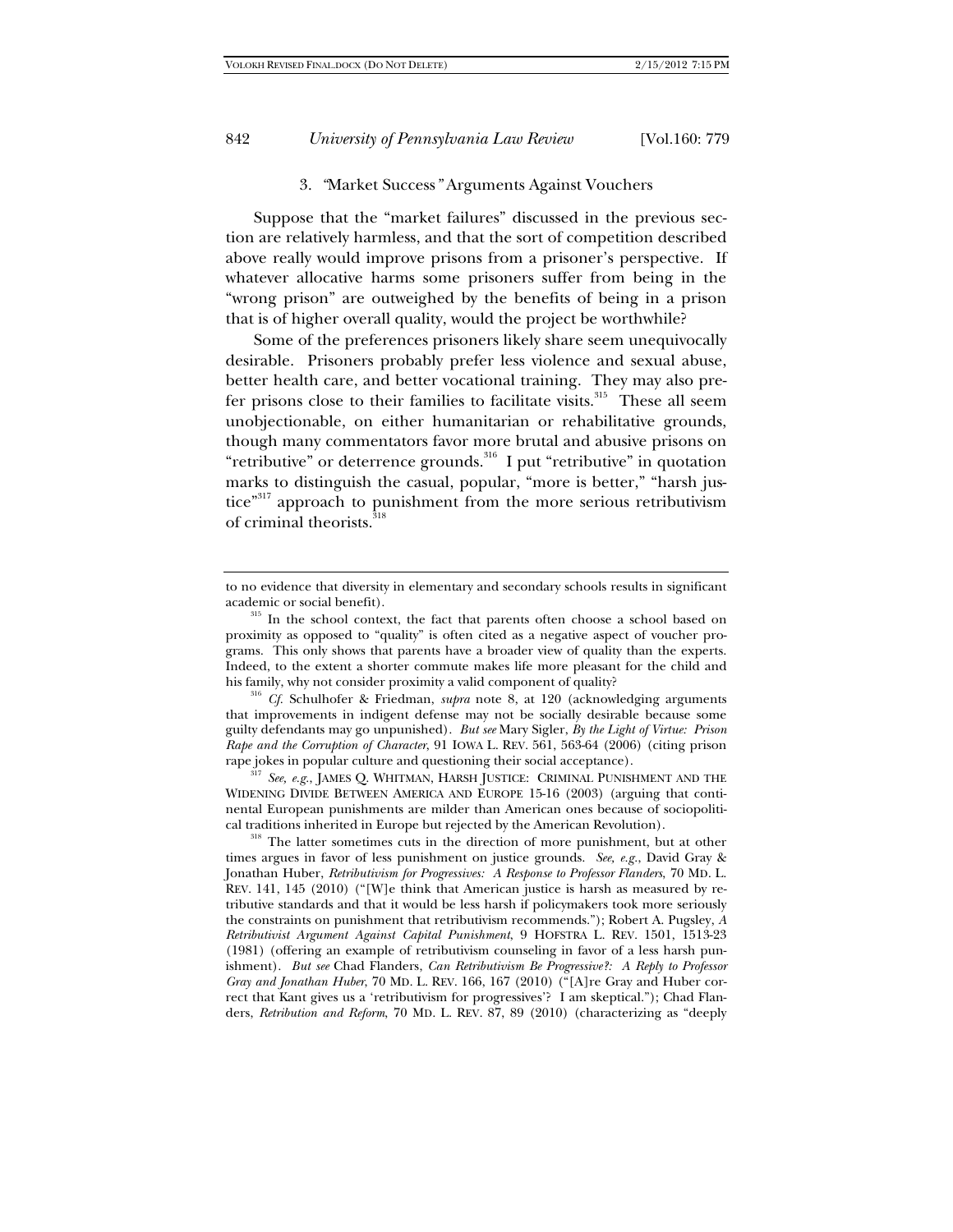To the extent we favor these unobjectionable preferences, prison vouchers would beneficially remove prison reform from the hands of unresponsive democratic majorities and place it in the more responsive hands of impersonal market forces—that is, of competitive prisons and shopping inmates.

But not all prisoner preferences should be satisfied. (If prisoners had nothing but praiseworthy preferences, why would we have locked them up?) $^{319}$ 

First, some prisoner preferences shouldn't be satisfied, even though they may be morally neutral. Consider amenities like gym facilities and television. These are commonly derided as "country club" amenities,<sup>320</sup> although they can be beneficial in maintaining prisoner discipline.<sup>321</sup> Similarly, conjugal visits, far from being a frivolous luxury, may be important on rehabilitative grounds. Conjugal visits may reduce the incidence of prison rape, and helping the prisoner maintain family connections and marital ties may also reduce recidivism.<sup>322</sup>

Nevertheless, the concern over prisoners' enjoyment of amenities—for example, pleasant weather conditions—may be sound.<sup>323</sup>

correct" a critique that at least some types of retributivist philosophy have contributed

to harsh American punitive practices).<br><sup>319</sup> Although I don't give any normative weight here to the satisfaction of prisoners' preferences in themselves, some have argued that an optimal policy should give equal weight to all happiness, including the happiness criminals derive from committing crimes. *See* Louis Kaplow & Steven Shavell, *Economic Analysis of Law* (including gains from wrongdoing in social welfare), *in* 3 HANDBOOK OF PUBLIC ECONOMICS 1661, 1748 (Alan J. Auerbach & Martin Feldstein eds., 2002); A. Mitchell Polinsky & Steven Shavell, *The Economic Theory of Public Enforcement of Law*, 38 J. ECON. LITERATURE 45, 48 & n.12 (2000) (same); DAVID D. FRIEDMAN, LAW'S ORDER: WHAT ECONOMICS HAS TO DO WITH LAW AND WHY IT MATTERS 229-31 (2000) (same). *But see* George J. Stigler, *The Optimum Enforcement of Laws*, 78 J. POL. ECON. 526, 527 (1970) (suggesting that illicit utility should not enter the social welfare calculus).<br><sup>320</sup> *See, e.g.*, Nygel Lenz, *"Luxuries" in Prison: The Relationship Between Amenity Fund-*

*ing and Public Support*, 48 CRIME & DELIN. 499, 502, 503-05 (2002) (explaining that the objects of media complaint*—*the so-called "Club Feds"*—*tend to be medium- and lowsecurity prisons, and that a system of rewards and punishments is important in any

prison system).<br><sup>321</sup> In 1995 and 1999, surveyed correctional administrators were almost evenly split on whether to eliminate weight lifting for inmates. KNOX, *supra* note 21, at 463-64. 322 *See* Rachel Wyatt, Note, *Male Rape in U.S. Prisons: Are Conjugal Visits the Answer?*,

<sup>37</sup> CASE W. RES. J. INT'L L. 579, 597-602 (2006) (explaining that conjugal visits serve a greater purpose than just providing a sexual outlet, and that prison rape may be motivated by more than just a need for sex); *see also* Suk, *supra* note 279, at 113-14 (suggesting that prison rape may be the result of a lack of legitimate sexual outlets). 323 *Cf. California to Allow Prisoners to Serve Sentences Online*, ONION (Sept. 26,

<sup>2011),</sup> http://www.theonion.com/articles/california-to-allow-prisoners-to-serve-sentenceso,26173 (satirizing California's prison system).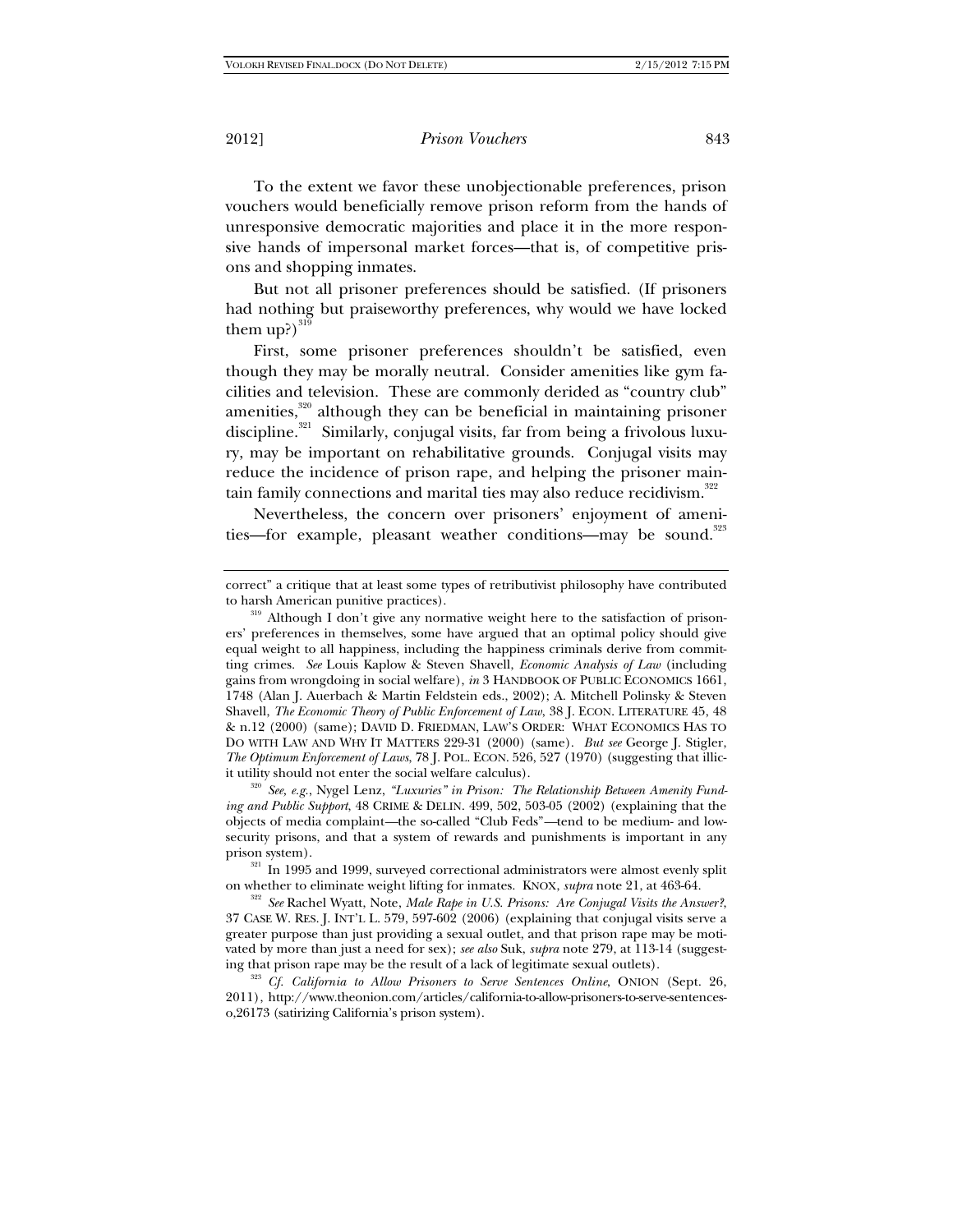Any amenity that improves the prison from the prisoner's perspective also presumably dilutes its deterrent value, and therefore may be undesirable from an optimal deterrence perspective.<sup>324</sup> Similarly, from a retributive perspective, even small pleasures should be eliminated precisely because they're pleasant.

This reduction in deterrence may be ameliorated by increasing the prison term, but this solution would be expensive relative to making prison stays shorter but less pleasant. In fact, considering the high social costs of imprisonment, $325$  and ignoring any negative effects of bad prison conditions on rehabilitation, it may be more efficient for deterrence purposes to concentrate on making prison conditions worse than to lengthen prison terms. $326$ 

Of course, the full policy analysis is more complicated. Partisans of prison brutality and rape may be right on deterrence grounds but wrong on rehabilitation grounds, as brutalization may make prisoners more likely to reoffend after their release.<sup>327</sup> Having a high-amenity prison may, on balance, be socially desirable. Further, if the deterrence skeptics are right,<sup>328</sup> then we don't have to worry about ameni-

<sup>&</sup>lt;sup>324</sup> On prison amenities, see Lenz, *supra* note 320, at 502, 518. This issue recently became newsworthy following the arrest of Norwegian mass murderer Anders Behring Breivik and the "posh" conditions of Norwegian prisons, which are "among the cushiest in the world." *See, e.g.*, *The Super-Lux Super Max*, FOREIGN POL'Y ( July 25, 2011), http://www.foreignpolicy.com/articles/2011/07/25/the\_super\_lux\_super\_max (exhibiting the relatively upscale conditions of Norway's prisons, including amenities like personal trainers, recording studios, and a rock-climbing wall).

For evidence that prison conditions, as proxied by prison death rates, have a deterrent effect, see Lawrence Katz et al., *Prison Conditions, Capital Punishment, and Deterrence*, 5 AM. L. & ECON. REV. 318, 331 (2003). *See also* Kelly Bedard & Eric Helland, *The Location of Women's Prisons and the Deterrence Effect of "Harder" Time*, 24 INT'L REV. L. & ECON. 147, 159-61 (2004) (demonstrating that distance between a prison and female inmate's home city also has a deterrent effect); *cf.* Katz et al., *supra* at 322 ("We cannot stress enough that evidence of a deterrent effect of poor prison conditions is neither a necessary nor sufficient condition for arguing that current prison conditions are either overly benign or unjustifiably inhumane."). 325 *See* STEVEN SHAVELL, FOUNDATIONS OF ECONOMIC ANALYSIS OF LAW 492 (2004)

<sup>(</sup>asserting that nonmonetary sanctions, such as imprisonment, are socially costly, both in their operation costs to the state and in the opportunity costs suffered by the

 $1326$  *Cf. id.* at 484-88 (suggesting that, because law enforcement is costly, "sanctions should be raised until they are maximal," and the probability of detection should be

<sup>%</sup> correspondingly reduced). 3<sup>327</sup> *See* sources cited *supra* note 17. 338 *See, e.g.*, TOM R. TYLER, WHY PEOPLE OBEY THE LAW 64 (1990) ("The most important normative influence on compliance with the law is the person's assessment that following the law accords with his or her sense of right and wrong; a second factor is the person's feeling of obligation to obey the law and allegiance to legal authori-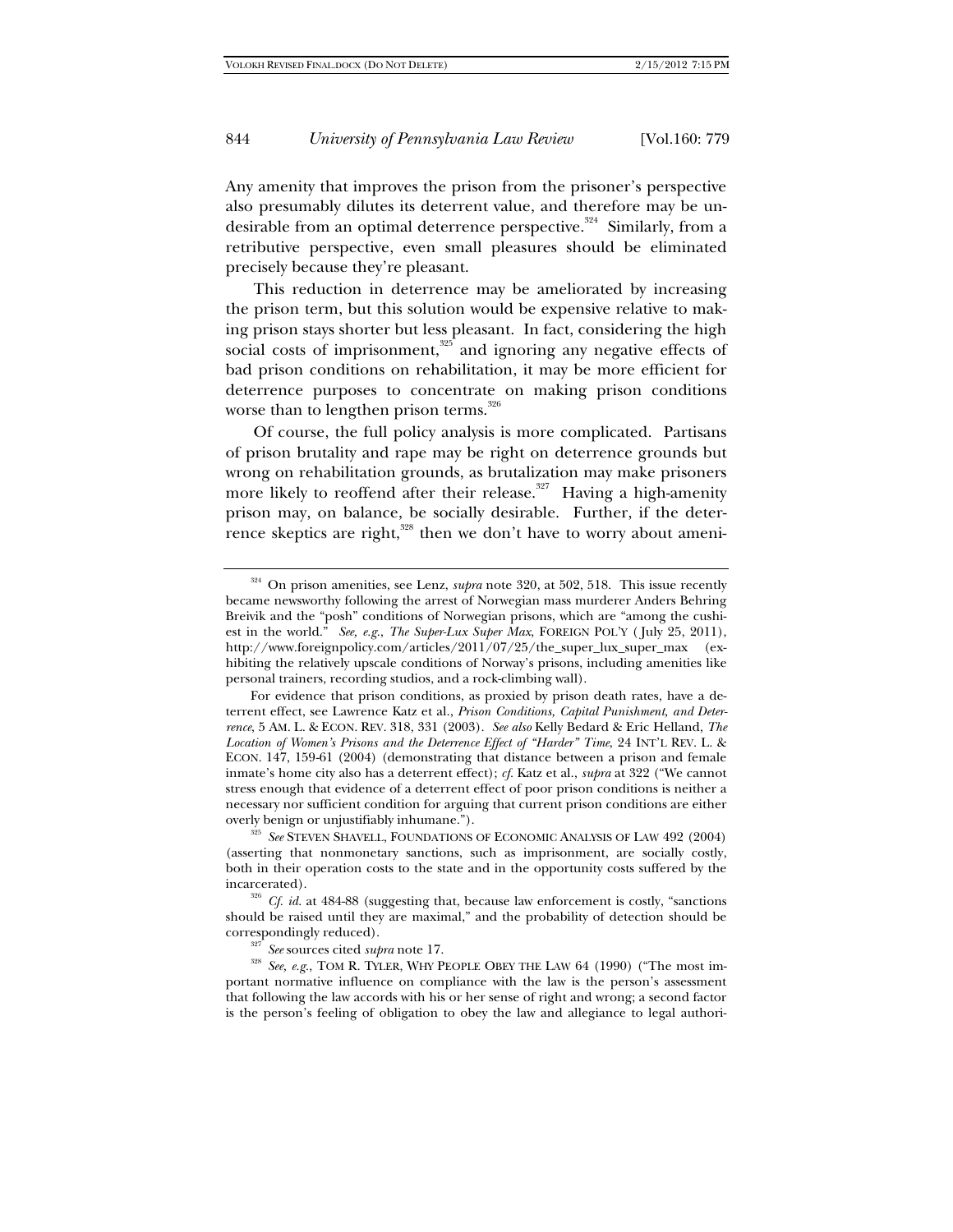ties weakening deterrence effects at all. Even so, it is possible that access to *some* amenities should be restricted.

Second, some prisoner preferences may be affirmatively harmful to the outside world. I've already mentioned that we may want to force certain prisoners into certain services, like psychological services for the mentally ill.<sup>329</sup> The prisoners likely would not choose this service for themselves; mentally ill prisoners' distaste for psychiatric treatment would thus be socially negative. More generally, prisoners may not value rehabilitation, even if it works (aside from immediately useful rehabilitation like vocational training). Some sort of training may have to be mandated.

In a sense, this is similar to mandated curricula in the school context: just as parents can't always be trusted to choose the best for their children, so too are prisoners perhaps inadequate selectors of their own best punishment. Imagine how much more we might mandate in the curriculum if the students themselves could make curricular choices. Solving the agency problem<sup>330</sup> by allowing prisoners to choose may exacerbate these negative externalities.

A related concern is that self-selected prisons could be breeding grounds for racially separatist or extremist religious movements. Many already complain that prisons are "'fertile grounds for radical Muslim chaplains to recruit' adherents as inmates are already disaffected with America."<sup>331</sup> Thus, critics may fear that prison vouchers could lead to inmates self-selecting into a prison for Muslim radicals. Compare this to the debate about school vouchers, and the fear that parents will have socially undesirable plans for their children's education<sup>332</sup> and send their kids to witches' coven schools or madrassas,<sup>333</sup> or

12-14 (noting that many parents don't cite academic concerns for choosing schools); GUTMANN, *supra* note 247, at 30-31 (suggesting that historically parents have not taught their children the value of mutual respect and tolerance); Elmore, *supra* note

ties."); Paul H. Robinson & John M. Darley, *The Role of Deterrence in the Formulation of Criminal Law Rules: At Its Worst When Doing Its Best*, 91 GEO. L.J. 949, 953-56 (2003) (identifying three prerequisites to criminal deterrence and arguing that potential of-

fenders do not meet the prerequisites). *But see* sources cited *supra* note 324.<br><sup>329</sup> See supra text accompanying notes 106-07.<br><sup>330</sup> See supra text accompanying note 261.<br><sup>331</sup> DeGirolami, *supra* note 48, at 34 (quoti GAVEL: RELIGION AND THE RULE OF LAW 145 (2005)); *see also* John W. Popeo, Comment, *Combating Radical Islam in Prisons Within the Legal Dictates of the Free Exercise Clause*, 32 NEW ENG. J. ON CRIM. & CIV. CONFINEMENT 135, 148-50 (2006) (describing the current Bureau of Prisons policies in place to allow Muslim inmates to freely practice their religion while simultaneously discouraging violence and terrorism). 332 *E.g.*, CARNEGIE FOUND. FOR THE ADVANCEMENT OF TEACHING, *supra* note 118, at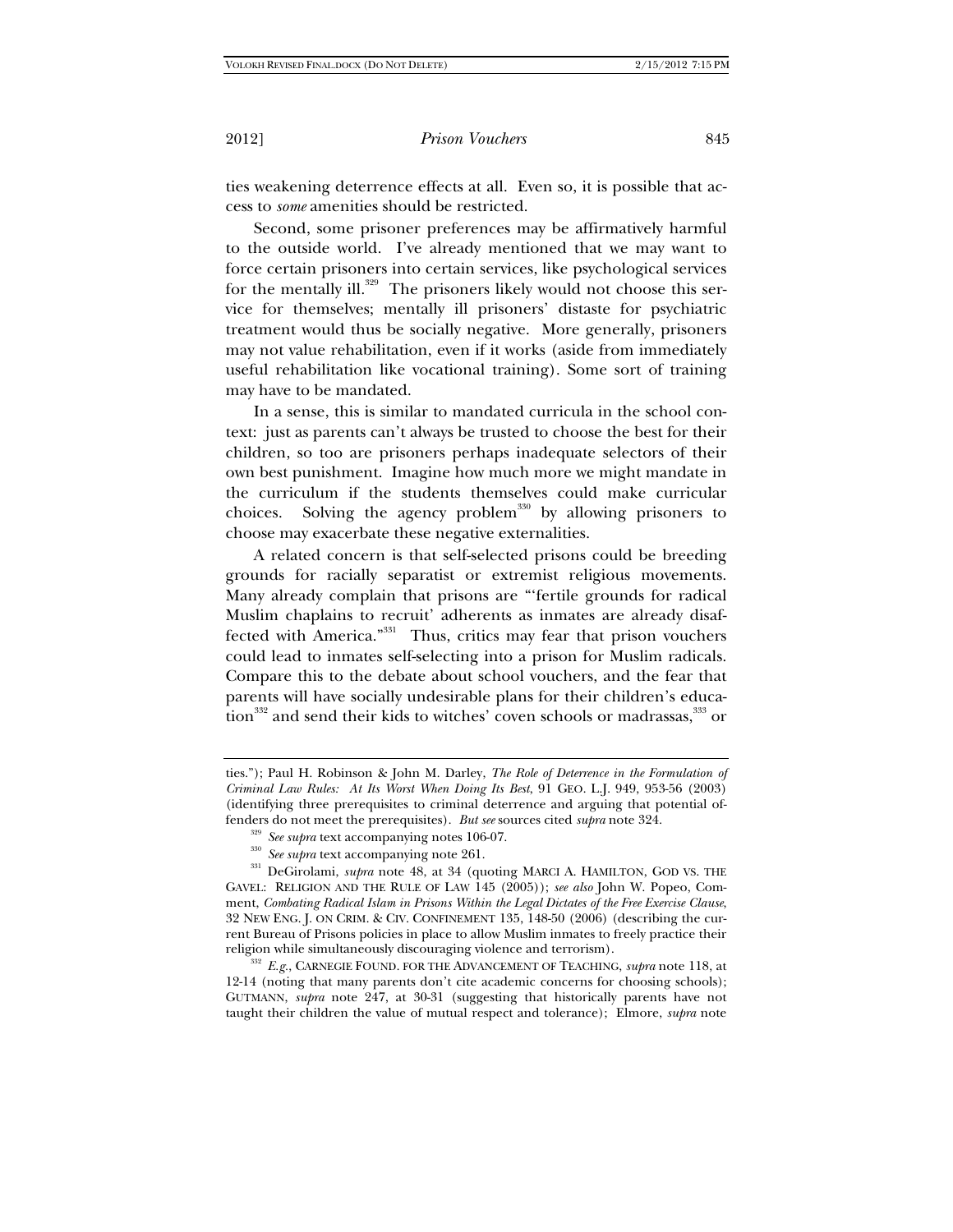schools whose student makeup matches their children's race or socioeconomic class.<sup>334</sup>

Is this concern over radicalization mere paranoia? Perhaps, but I don't know for sure. A 2004 report from the DOJ's Office of the Inspector General shows that conversion and radicalization of inmates does happen sometimes—domestic terrorists Richard Reid and Jose Padilla are the highest-profile recent examples.<sup>335</sup> But the report doesn't reveal just how common these examples are. At least one informed observer—Paul Rogers, president of the American Correc-

 On the other hand, Caroline Hoxby argues that parents' preferences for their children's schooling tend to be rational. Caroline M. Hoxby, *The Effects of School Choice on Curriculum and Atmosphere* (arguing that parental choice of school districts encourages more parental involvement, "more challenging curriculums, stricter academic requirements, and more structured and discipline-oriented environments," but not necessarily "sports or extracurricular activities"), *in* EARNING AND LEARNING: HOW SCHOOLS MATTER, *supra* note 204, at 281, 311-12; *see also* Banzhaf & Bhalla, *supra* note 278, at 8 & n.6 (collecting sources documenting that "households are willing to pay ... more for housing in districts supplying more educational services").

<sup>333</sup> E.g., William J. Bennett, *Perspective on School Vouchers*, L.A. TIMES, Oct. 19, 1993, at B7 ("In the increasingly shrill world of the NEA and the CTA, allowing parents to pick the schools their children will attend raises the specter of 'David Koresh High School,' science courses in which students learn how to make Molotov cocktails, witches' covens, etc."); Neon Mama, *School Vouchers Create Madrassas Here*, DAILY KOS (Oct. 23, 2006, 2:50 PM), http://www.dailykos.com/story/2006/10/23/260889/-School-Vouchers-create-Madrassas-here (passionately asserting the view that school vouchers are a mechanism to segregate and brainwash children); *cf.* Paul Thoreson, Letter to the Editor, *Cartoon on Vouchers Was Unfair and in Poor Taste*, SAN DIEGO UNION-TRIB., Oct. 5, 2001, at B9, *available at* LexisNexis (search "San Diego Union-Tribune" database for "Cartoon on Vouchers") (condemning a cartoon that drew a connection between school vouchers and religious terrorism).<br><sup>334</sup> *See, e.g.*, Green v. Cnty. Sch. Bd., 391 U.S. 430, 439-41 (1968) (holding that a

"freedom of choice" school assignment plan was not an end in itself but only a means by which to achieve segregation); GUTMANN, *supra* note 247, at 119-21 (discussing possible parental preferences for racial and religious separatism); Wendy Parker, *The Color of Choice: Race and Charter Schools*, 75 TUL. L. REV. 563, 568 (2001) (discussing use of school choice to evade desegregation). One can argue against this position in various ways. For instance, perhaps government shouldn't care about children's religious education; also, housing patterns under the current system already induce racial or class segregation in schools. *See* Hoxby, *supra* note 285, at 68 ("[M]any city residents are likely to use vouchers to exercise the degree of self-sorting that suburban residents already exercise."); Shleifer, *supra* note 12, at 146 (identifying the potential for segregation as a critique of voucher programs). *But cf.* Elmore, *supra* note 253, at 307-08 (discussing a choice system in Cambridge, Massachusetts that "resulted in substantial reduction of racial isolation and substantial reduction in the previous racial identifica-

tion by schools"). 335 U.S. DEP'T OF JUSTICE, OFFICE OF THE INSPECTOR GEN., A REVIEW OF THE FEDERAL BUREAU OF PRISONS' SELECTION OF MUSLIM RELIGIOUS SERVICES PROVIDERS 6-9 (2004).

<sup>253,</sup> at 306-09 (citing strong parental preferences for close geographic proximity between home and school).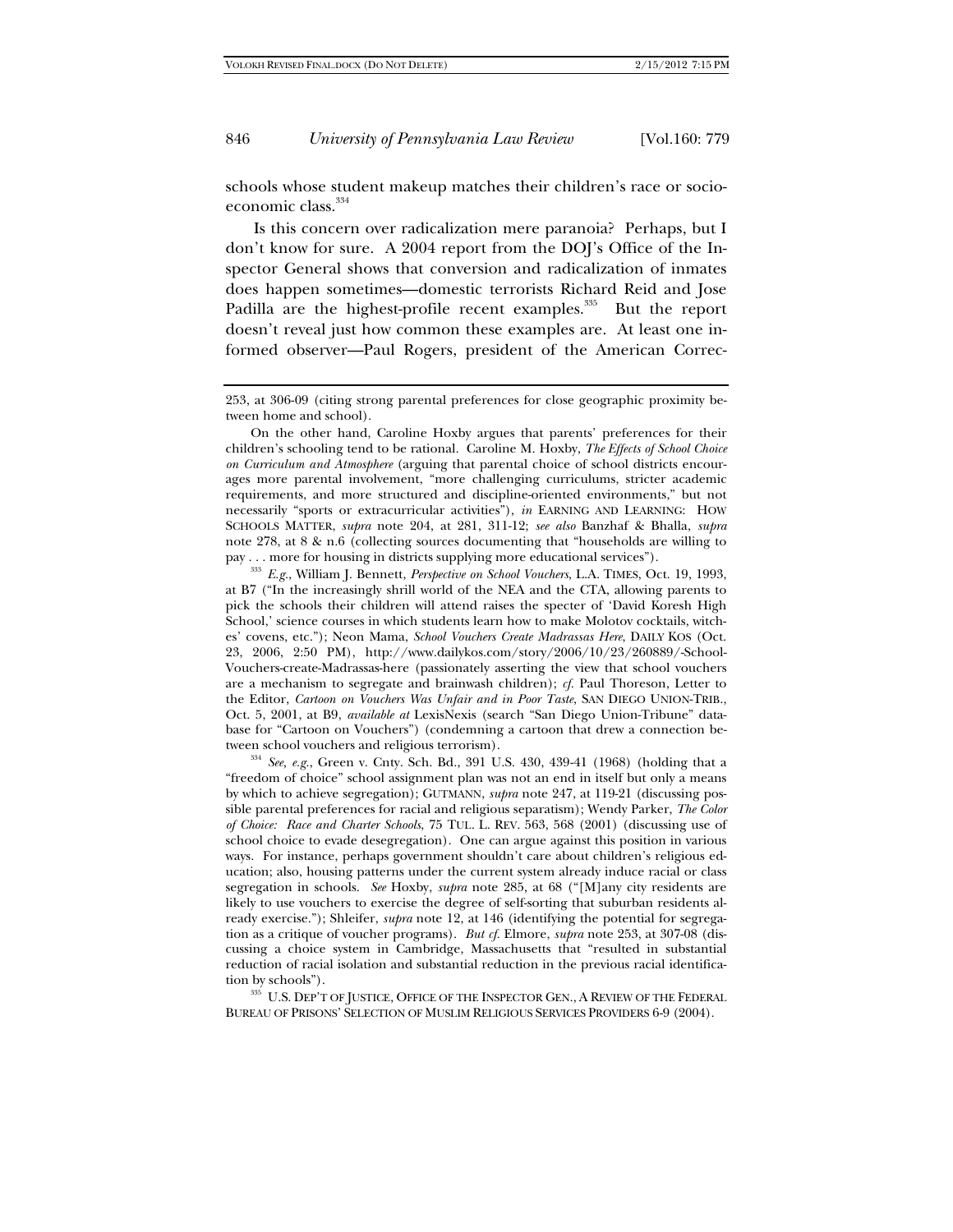tional Chaplains Association—commented that the problem has been "blown out of proportion."<sup>336</sup>

But to the extent this fear is warranted, prison vouchers may actually alleviate the problem. Some of the concern stems from the activities of Muslim clerics,337 but many blame primarily an *inmate*-driven "breed of 'Prison Islam' that distorts [traditional] Koranic teaching to promote violence and gang loyalty."<sup>338</sup> The heavy influence of radicalism in Muslim observance in prison, in turn, may be caused by an "acute [Muslim] clerical shortage"—as of 2006, there was only one chaplain for every 900 inmates.<sup>339</sup> Moreover, fears about Muslim religious activity in prison are founded not only on the radicalization of existing Muslims, but also on the conversion of non-Muslims.<sup>340</sup> Allowing Muslim prisoners to self-segregate may alleviate the clerical shortage through economies of scale in chaplaincy and may reduce recruitment among non-Muslims.

Thus, this concern might not be well-supported with regard to Muslims; but perhaps it may still be justified in other cases.

Moving on to other examples of undesirable prisoner preferences: would prisoners prefer prisons that help them escape? Clearly they would, but this preference is easy to control. Prison escapes are eventually, even if not immediately, highly public affairs,  $341$  so voucher prisons could simply be heavily penalized for escapes. But while this example may seem silly, it has a serious core: sometimes (though not for

<sup>336</sup> *Terrorism: Radical Islamic Influence of Chaplaincy of the U.S. Military and Prisons:*  Hearing Before the Subcomm. on Terrorism, Tech. & Homeland Sec. of the S. Comm. on the Ju*diciary*, 108th Cong. 32 (2003) [hereinafter *Radical Islamic Influence of Chaplaincy*]

<sup>(</sup>statement of Paul E. Rogers, President, Am. Corr. Chaplains Assoc.). 337 *See* Popeo, *supra* note 331, at 140 (observing that Muslim chaplains provided by the Bureau of Prisons were alleged to have been connected to terrorism and Wahhabism); *id.* at 150 (discussing former New York State Department of Corrections chap-

lain's support of Wahhabism and pro-terrorism preaching after 9/11).<br><sup>338</sup> *Primary Sources: "Prison Islam*," ATLANTIC MONTHLY, Sept. 2004, at 48 (citing U.S. DEP'T OF JUSTICE, *supra* note 335, at 8), *available at* http://www.theatlantic.com/ magazine/archive/2004/09/primary-sources/3427; *cf.* Knox, *supra* note 107, at 15 (stat-

ing that about half of prisons surveyed allow inmates to serve as spiritual leaders). 339 Popeo, *supra* note 331, at 138 (quoting *Primary Sources: "Prison Islam*,*" supra* note 338); *see also Radical Islamic Influence of Chaplaincy*, *supra* note 336, at 33 (identify-

ing state budget deficits as a reason behind the elimination of correctional chaplains).<br><sup>340</sup> *See* Popeo, *supra* note 331, at 136 (explaining that Wahhabi organizations focus<br>on radicalizing prisoners).

<sup>&</sup>lt;sup>341</sup> *But see* JOEL DYER, THE PERPETUAL PRISONER MACHINE: HOW AMERICA PROFITS FROM CRIME 204, 211, 221 (2000) (noting some private prisons' successful efforts to cover up problems, such as CCA's concealment of escapes from its Youngstown facility); *Developments*, *supra* note 40, at 1884 (same).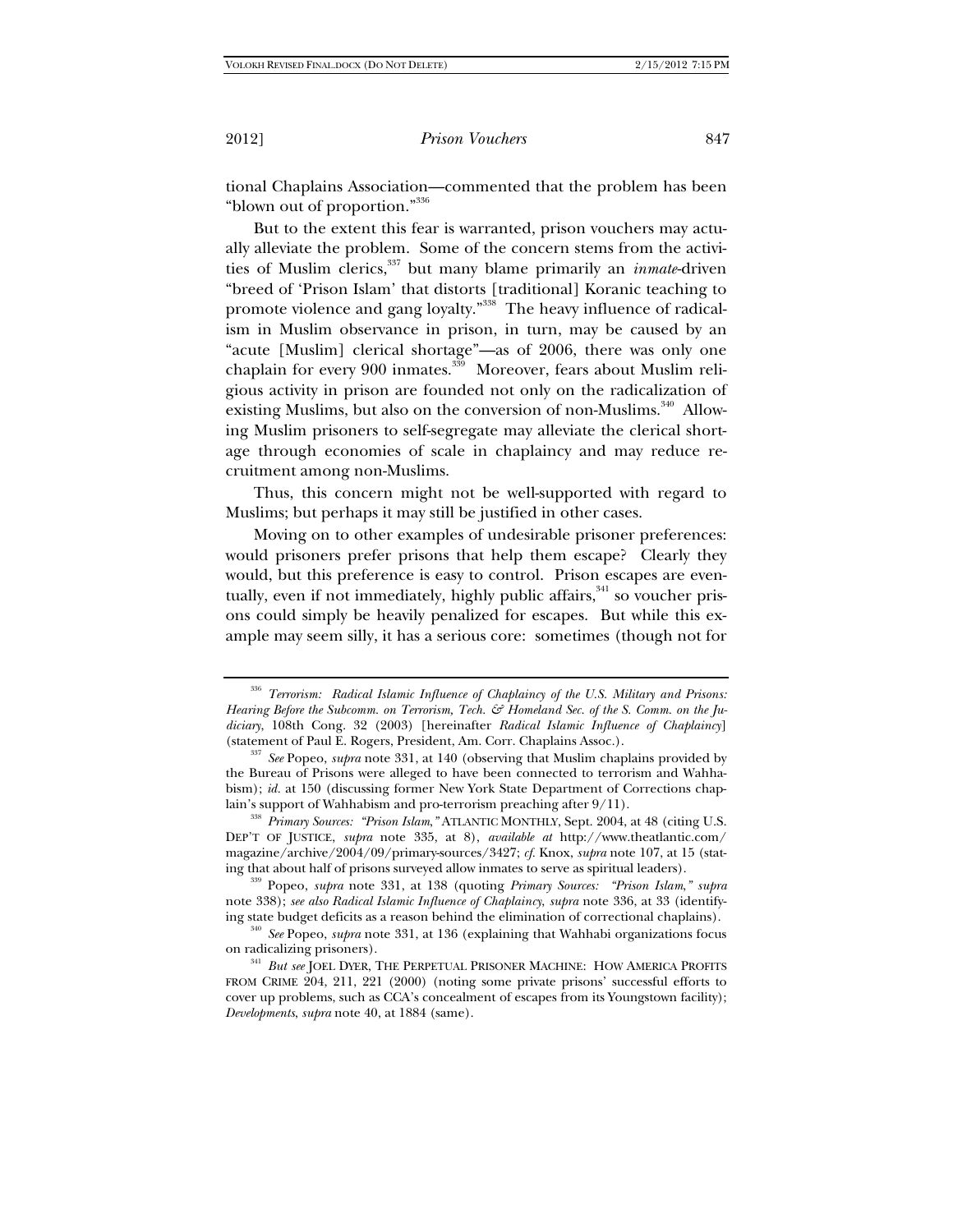escapes) undesirable activities are hard to observe. In such cases, voucher prisons may have broad scope to cater to prisoners' antisocial preferences.

One example is easy access to contraband. Voucherized prisons may not have much of an incentive to control contraband like pornography, but this likely wouldn't be terribly harmful. For contraband like drugs or tobacco, voucherized prisons may again have little incentive to limit proliferation, except to the extent that drugs make prisoners violent. In that case, at least some prisons would have an incentive to control drugs in order to attract security-conscious inmates. This last point also applies to weapons. If prisons are motivated to improve security, they will also be motivated to control the flow of weapons into the prison.

Even if voucher prisons would have few incentives to control contraband, public prisons already do a bad job. It is no secret that prisons can't effectively control the flow of drugs, even into high-security prisons.<sup>342</sup> Inmates often have drug ties, and the stakes of the inprison trade are high, as illegal drugs and tobacco can be sold for up to ten times their street value in prison. $343$ 

Prisons may also choose to cater to criminals interested in running their criminal enterprise from within the prison. Prisons could attract such criminals by loosely monitoring incoming and outgoing mail, phone calls, and visits.<sup>344</sup>

Cell phone smuggling is a related problem, as "[i]llegal cell phones are used to circumvent supervision of conversations, and can be used by inmates to orchestrate criminal activity, plan escapes, and

<sup>342</sup> *See* Cindy Carcamo, *Keeping a Close Watch*, FRESNO BEE, Mar. 31, 2003, at B1, *available at* 2003 WLNR 2843074 (estimating that "inspectors catch only about 5% of drugs sent through" Corcoran State Prison in California). 343 *See* IRA SILVERMAN, CORRECTIONS: A COMPREHENSIVE VIEW 240 (2d ed. 2001)

<sup>(</sup>explaining that a small bag of tobacco worth less than a dollar outside of prison can sell for twenty-five dollars inside); Carcamo, *supra* note 342 (noting that a hit of heroin sold for \$10 on the streets goes for about \$50 inside Corcoran State Prison); Greg Garland, *Contraband Floods Md. Prisons: Officials Struggle to Stem Inflow of Drugs, Tobacco*, BALT. SUN, July 6, 2005, at A1, *available at* 2005 WLNR 10576160 ("A pound of loose tobacco that costs \$100 to get into a prison can bring upward of \$1,000 once inside."). <sup>344</sup> To some extent, prisons do try to control inmates' attempts to continue their

outside criminal activities from the inside. *See, e.g.*, U.S. DEP'T OF JUSTICE, *supra* note 63, at V-10 (stating that inmates who utilize the telephone for criminal activities are subject to increased security measures).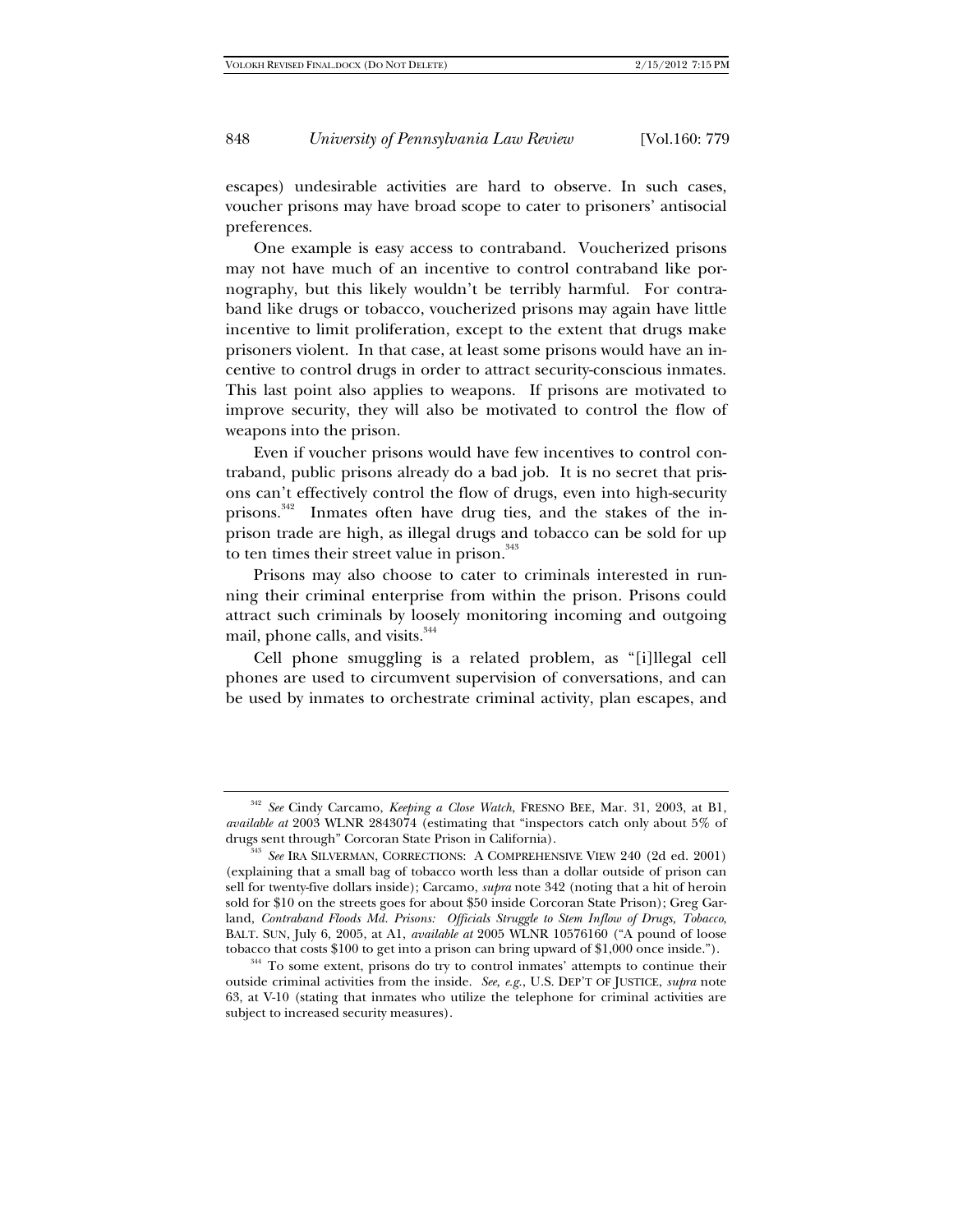be a menace outside of prison walls."345 Inmates have always been able to plan criminal activity or intimidate witnesses through prison visits by confederates, calls on approved prison phones, and other means, but communication with the outside has its costs. La Nuestra Familia members resort to various methods, including use of the Aztec language, "micro writing," codes, messages hidden in artwork, and relaying messages sent through paroled members.<sup>346</sup> Cell phones can reduce these costs substantially, and detecting progressively smaller modern cell phones has become more difficult in recent years.

To the extent cell phones encourage disorder and violence within the prison, we might expect voucher prisons to police cell phone smuggling. Unfortunately, this may not hold true since the main disadvantages of cell phone smuggling likely flow to people on the outside, such as intimidated witnesses or future crime victims. Cell phone jamming technology may provide a technological resolution to this problem, although implementation would require a change in the law.<sup>347</sup>

The bottom line on smuggling is that prisons will have incentives to control some forms of smuggling but not others.<sup>348</sup>

Erin Fitzgerald, Comment, *Cell "Block" Silence: Why Contraband Cellular Telephone Use in Prisons Warrants Federal Legislation to Allow Jamming Technology*, 2010 WIS. L. REV. 1269, 1282-83 (quoting 47 U.S.C. § 333 (2006) and Public Notice, Sale or Use of Transmitters Designed to Prevent, Jam or Interfere with Cell Phone Communications is Prohibited in the United States, 20 FCC Rcd. 11134, 11134 (June 27, 2005) (alteration in original)); *see also* Jack Dolan, *Blocking Cells in Cellblocks*, L.A. TIMES, Apr. 11, 2011, at AA 1 (detailing the California prisons' plans to pursue a deal with companies providing in-prison phone services to install cell phone signal-blocking technology); *Prisons and Mobile Phones: Bricking the Intruders*, ECONOMIST, Oct. 16, 2010, at 39 (noting that a

bill allowing state prisons to jam mobile phone signals is unlikely to pass). 348 Smuggling can still be measured, albeit imperfectly. The government could *try* to smuggle contraband into the prison*—*perhaps by using a fake inmate who would try to acquire drugs or a cell phone, or by using a real inmate whose cooperation has been purchased. A prison that is discovered to be tolerating smuggling could thus expect to suffer

<sup>345</sup> *Lawmakers Push to Criminalize Prison Cell Phone Smuggling as Problem Spreads*, CAL. DEP'T CORR. & REHAB. (Apr. 14, 2009), http://www.cdcr.ca.gov/News/Press\_Release\_

Archive/2009\_Press\_Releases/April\_14.html. 346 David Skarbek, *Putting the "Con" into Constitutions: The Economics of Prison Gangs*,

 $347$  One commentator notes:

The FCC, and therefore the wireless industry, has interpreted the Federal Communications Act of 1934 to prohibit intentional interference with any wireless signal: "[T]he [marketing, sale or operation] of transmitters designed to prevent, jam or interfere with the operation of cellular and personal communications service . . . telephones . . . is unlawful" under Section 333 of the Act.... The federal government is exempted from this prohibition  $\dots$ , but the exemption does not apply to state and local entities.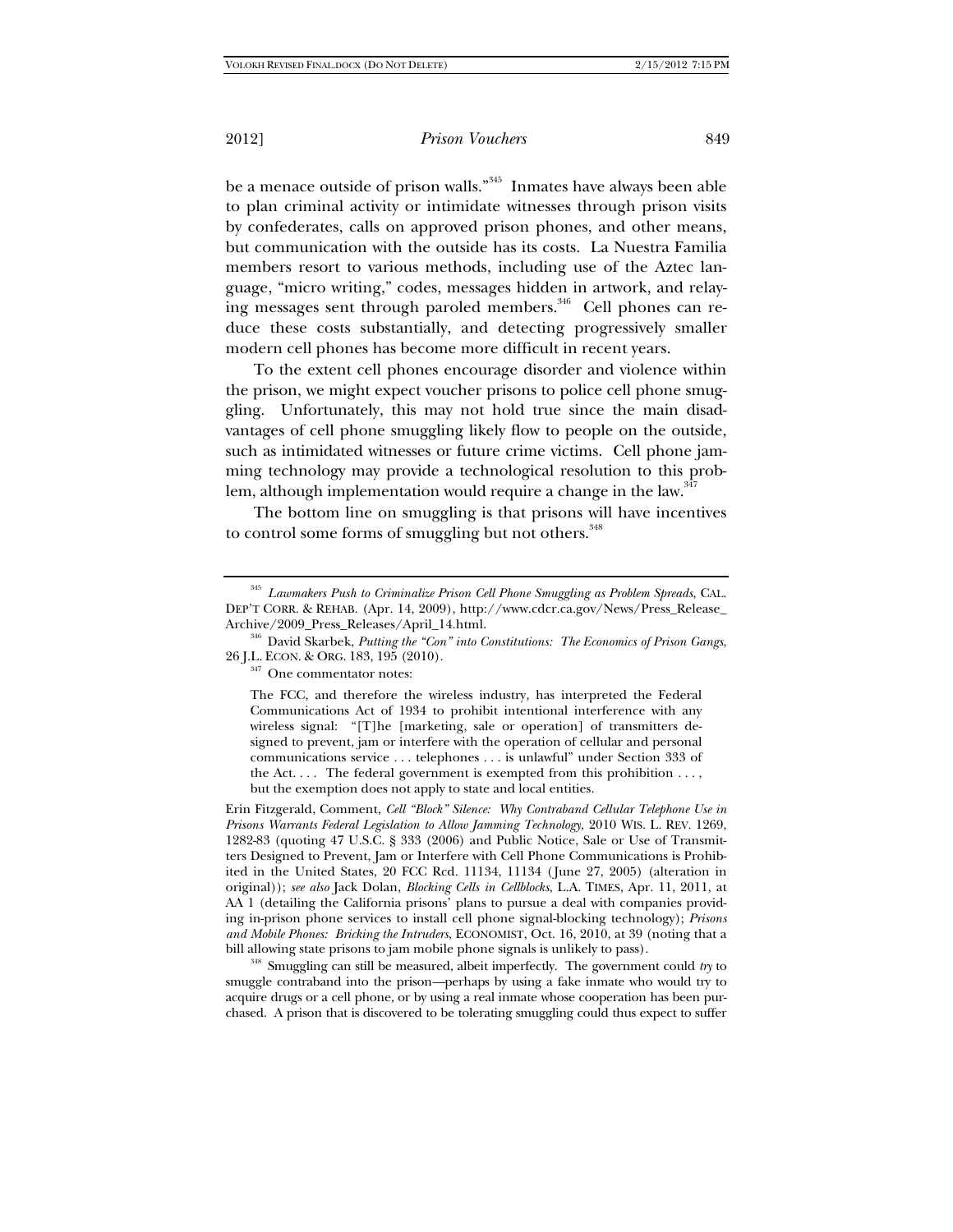Recall the discussion above about self-segregation by race or ethnicity.349 There, I argued that such self-segregation may not be bad for inmates, since whatever benefits diversity provides to students, such benefits are probably smaller for adult prisoners. Given the correlation between race and prison gangs, self-segregation may actually have the beneficial effect of reducing violence.

But self-segregation has negative effects beyond prison. Being around members of one's own community, and members of one's own outside criminal community, makes prison less undesirable, and therefore constitutes an amenity that reduces prison's deterrent value. Further, many gangs, like the Mexican Mafia, La Nuestra Familia, or the Nazi Low Riders, operate on the outside as well as in prison.<sup>350</sup> In fact, various outside gangs may have originated in prison.<sup>351</sup> Thanks to telephone and mail monitoring and other measures,  $\frac{352}{2}$  gangs that operate across prisons and in the outside world experience difficulties in communicating.<sup>353</sup> Concentrating gang members in one place would

trary to the interests of prison administrators—may continue to be a problem.<br><sup>349</sup> See supra text accompanying notes 282-95.<br><sup>350</sup> See, e.g., United States v. Shryock, 342 F.3d 948, 970 (9th Cir. 2003) (noting that the Mexican Mafia gained influence outside of the prison system by taxing drug dealers and collecting dues from Mexican street gangs); CAL. DEP'T OF JUSTICE, ORGA-NIZED CRIME IN CALIFORNIA: ANNUAL REPORT TO THE CALIFORNIA LEGISLATURE 2004, at 8-11, *available at* http://ag.ca.gov/publications/org\_crime2004.pdf (explaining how California gangs maintain criminal contacts inside and outside of prison); Fong & Buentello, *supra* note 306, at 66 (arguing that prison gangs have developed into organized crime syndicates); James B. Jacobs, *Foreword: Focusing on Prison Gangs*, CORREC-TIONS MGMT. Q., Winter 2001, at vi (highlighting the danger of prison gangs working to bolster street gangs); David Skarbek, *Governance and Prison Gangs*, 105 AM. POL. SCI. REV. 702, 709-14 (2011) (describing broad categories of Mexican Mafia activity occurring inside and outside of prison). The Mexican Mafia also provides socially useful services by "regulat[ing] drive-by shootings, which bring law enforcement and media attention." *Id.* at 711 (citing TONY RAFAEL, THE MEXICAN MAFIA 37 (2007)). According to George Knox, not all prison gangs also operate in the outside world: in Illinois, the Southern Illinois Association and the Northsiders, both white "self-protection" gangs that formed in response to minority gangs, are exclusively prison gangs. KNOX, *supra* note 21, at 431-32.

<sup>351</sup> *See* Knox & Tromanhauser, *supra* note 299, at 15 (citing LAWRENCE J. BOBROWSKI, COLLECTING, ORGANIZING AND REPORTING STREET GANG CRIME (1988)); Steve Daniels,

*Prison Gangs: Confronting the Threat*, CORRECTIONS TODAY, Apr. 1987, at 66. 352 *See* AM. CORR. ASS'N, *supra* note 297, at 21 tbl.8 (showing frequent use of telephone monitoring in prisons); KNOX, *supra* note 21, at 464 (stating that in 1999, 91.4% of surveyed correctional administrators believed telephone monitoring and 91.5% believed mail monitoring stopped gang members from maintaining ties to out-

<sup>353</sup> *See supra* text accompanying note 346.

penalties. This strategy will only be as effective as inmates' willingness to serve as conscientious double agents, so some smuggling*—*particularly the kind that is harmful but not con-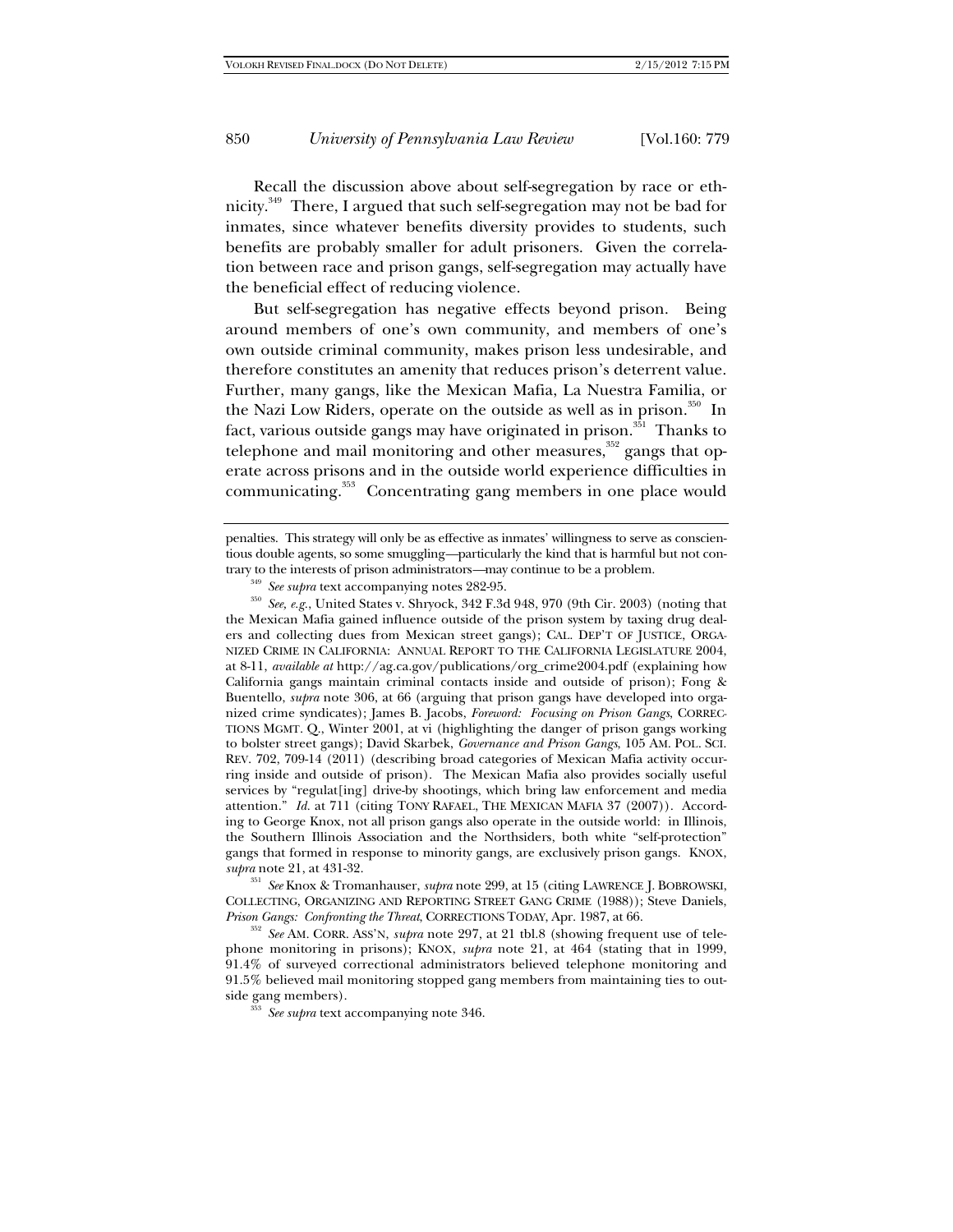probably reduce these communication costs. This is why various prison systems try to disperse gangs throughout many different institutions.<sup>354</sup> Individual prisons also try to isolate gang leaders or members<sup>355</sup> by transferring them among prisons or even out of state.<sup>356</sup>

Concentrating gang members might not be all bad. Just as dispersing a gang increases its recruitment opportunities,<sup>357</sup> selfsegregation may reduce the gang's power.<sup>358</sup> Other aspects of the prison voucher system might also reduce the power of prison gangs. Prison gangs control street gangs in large part by threatening violence against gang members who don't pay and by offering protection to gang members who do.<sup>359</sup> To the extent that prison vouchers lead to a more secure prison environment,<sup>360</sup> gangs' carrot-and-stick scheme would be less effective, thus reducing their influence.

This whole discussion implies a continuing role for government regulation to prevent prisons from offering amenities that are too attractive and to prevent prisons from catering to prisoners' socially undesirable preferences.<sup>361</sup> One way to implement this would be to create an oversight agency with the ability to prevent prisons from

that consider gang membership"). 356 *See* AM. CORR. ASS'N, *supra* note 297, at 20-21; KNOX, *supra* note 21, at 448, 467- 68; MONTGOMERY & CREWS, *supra* note 303, at 27; *see also* Knox & Tromanhauser, *supra* note 299, at 17 tbl.1, 19 (showing that 54.2% of administrators had used transfers to control gang activity); Mark S. Fleisher & Scott H. Decker, *An Overview of the Challenge of Prison Gangs*, CORRECTIONS MGMT. Q., Winter 2001, at 7-8 (discussing use of out-ofstate transfers to disrupt gang activity). 357 *See* Fleisher & Decker, *supra* note 356, at 8 (stating that transfers may function

to spread gangs rather than control them). 358 Not all prison systems rely on dispersing inmates. *See, e.g.*, Carlson, *supra* note

354, at 21 (describing Connecticut system of disincentives for inmates in gang activity). Knox lamented in 2000 that "[t]here has been absolutely no evaluation research whatsoever reported on the efficacy of any of [the common] techniques or strategies for dealing with gangs in the correctional environment." KNOX, *supra* note 21, at 441.<br><sup>359</sup> Skarbek, *supra* note 350, at 702.<br><sup>360</sup> See supra Section III.A.<br><sup>361</sup> See supra text accompanying note 148.

- 
- 

<sup>354</sup> Peter M. Carlson, *Prison Interventions: Evolving Strategies to Control Security Threat Groups*, CORRECTIONS MGMT. Q., Winter 2001, at 10, 21. California separated different groups in the 1970s, but moved to integrated yards in the 1980s, which reduced vio-<br>lence. Id. at 16.

<sup>&</sup>lt;sup>355</sup> *E.g.*, KNOX, *supra* note 21, at 437 (explaining that a maximum-strength model for a zero-tolerance gang policy would include removing from the general population all active and verified gang members and placing them in isolation); *id.* at 466 (showing institutions increasingly consider gang membership in inmate classification); Knox, *supra* note 107, at 27 ("[T]wo-thirds [of surveyed prisons] have classification systems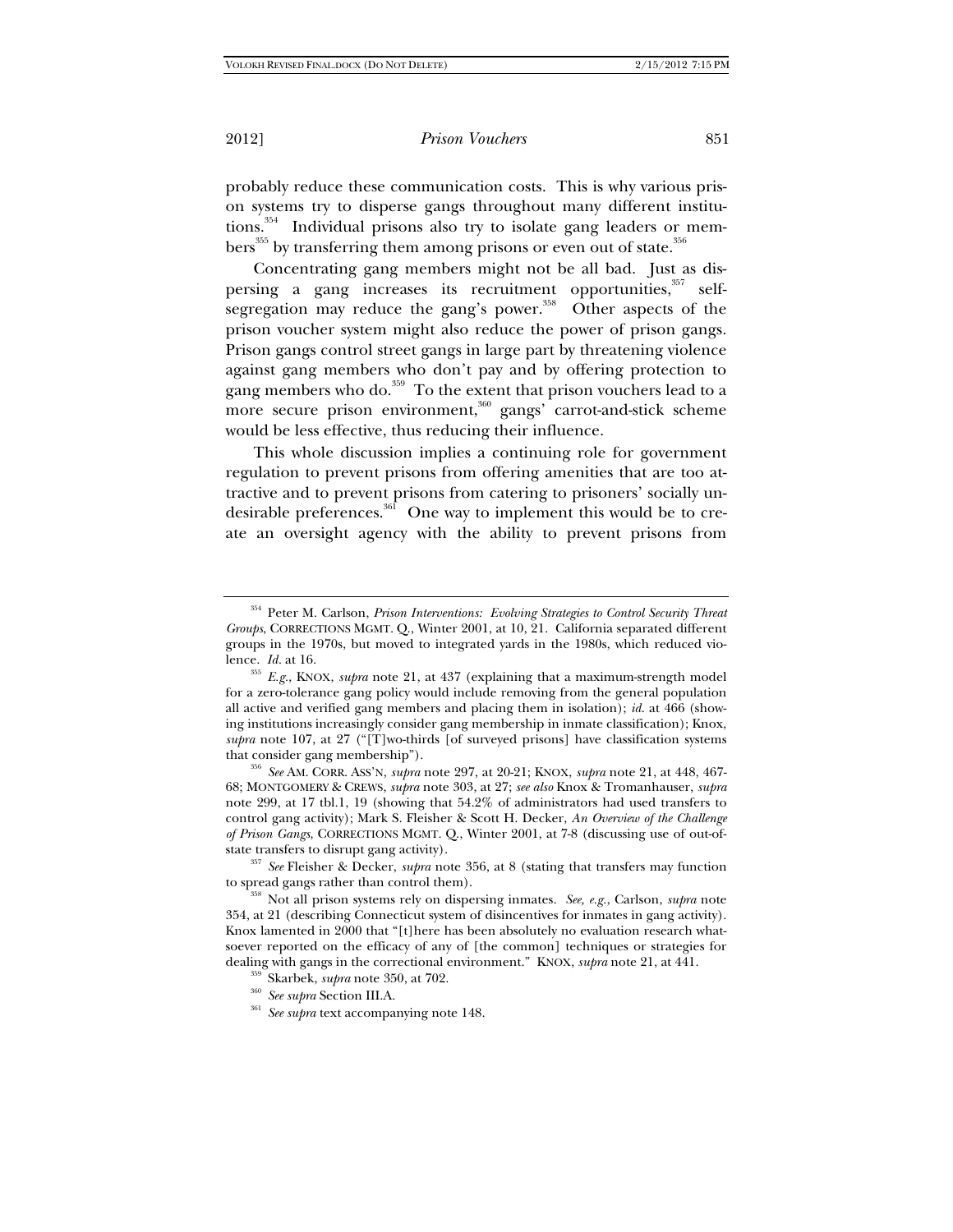offering, or competing based on, particular amenities that it finds to be undesirable.<sup>362</sup>

This proposal would be a total reversal of the current political dynamic, where political forces work to keep prison quality low, and improving it is extremely difficult.

But government regulation, by agency or otherwise, is an imperfect fix because not all undesirable amenities can be monitored. The "market success" argument against prison vouchers is strong, since social losses stemming from satisfying undesirable prisoner preferences may be great. The question is whether this residual amount of undesirable activity outweighs the desirable consequences of prisoner choice, such as reducing prison assaults and rapes, improving medical care, alleviating overcrowding, and providing better job training.

## IV. THE POLITICS OF PRISON VOUCHERS

I have already discussed how prison vouchers could completely reverse the current political dynamic, which conspires to keep prisons low quality. Government instead would have to intervene to keep prisons from becoming too "good" from the prisoners' perspective and maintain prison's deterrent force.

The revolutionary potential of vouchers may be more important for prisons than for schools. There seems to be more hope to reform schools politically, without using choice, because society at large empathizes with students in failing schools.<sup>363</sup> Prisoners, by contrast, are generally despised, tend to come from communities without political power, and are often disenfranchised.<sup>364</sup>

This proposal is of course subject to the same critique as all reform proposals seeking to remedy a politically insoluble problem. If the problem is politically insoluble, there are likely constituencies opposed to any remedy at all, and therefore any reform, even if perfect, may never be adopted. $365$  Section A presents a practical vision of how prison vouchers could be adopted. Essentially, if it is true that vouch-

<sup>362</sup> For an argument that this is politically feasible, see *infra* text accompanying

note 385. 363 *See supra* note 24. 364 *See, e.g.*, Sigler, *supra* note 251, at 160 (explaining that inmates are virtually powerless to effect changes in prison conditions because they do not have a strong political position); *Developments*, *supra* note 40, at 1942-49 (describing various states' felon

<sup>&</sup>lt;sup>365</sup> *Cf. supra* text accompanying notes 26-28.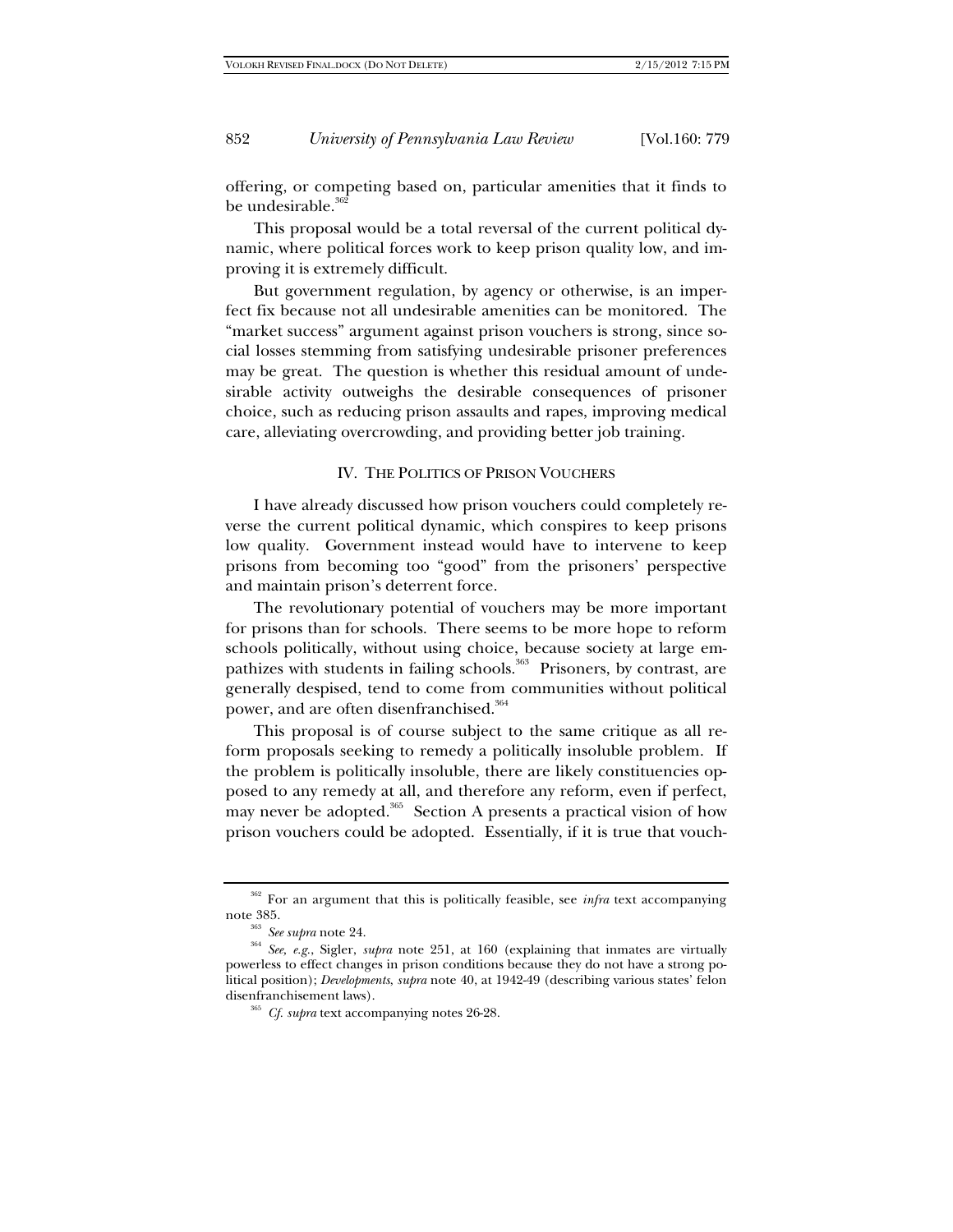ers would improve prison quality and would also make faith-based prisons constitutional, vouchers could be adopted by a coalition of groups interested in prisoner welfare and groups interested in prison ministry—a coalition that would not exist for prison reform alone. Section B speculates on the political fate of vouchers once they are adopted. One possibility is that funding might decrease if prison quality improves; another is that the political system could regulate prison quality to prevent it from becoming too good, perhaps by administrative agency.

## A. *An Adoption Coalition*

One can tell a plausible story about how prison vouchers might succeed politically. Support for prison vouchers is different than support for arbitrary prison-conditions reform; the political infeasibility of the latter need not imply the political infeasibility of the former.

The "cultural cognition" literature suggests how to mobilize constituencies by cleverly packaging reforms to convince different groups that their concerns are being heard. For instance, Dan Kahan and his coauthors argue that conservatives during the George H.W. Bush administration were convinced to support the Clean Air Act Amendments of 1990 because environmental improvements were packaged with an emissions permit-trading scheme.<sup>366</sup> Similarly, packaging nuclear power as a way to reduce reliance on fossil fuels responsible for global warming not only convinces environmentalists to become more supportive of nuclear power, but also convinces those generally unsympathetic to environmental concerns to become more supportive of action to address global warming.<sup>367</sup>

<sup>366</sup> *See* Dan M. Kahan et al., *Fear of Democracy: A Cultural Evaluation of Sunstein on Risk*, 119 HARV. L. REV. 1071, 1097-98 (2006) (reviewing CASS R. SUNSTEIN, LAWS OF FEAR: BEYOND THE PRECAUTIONARY PRINCIPLE (2005)) (dubbing this phenomenon the "self-affirmation effect").

<sup>&</sup>lt;sup>367</sup> Id. at 1098; see also, e.g., id. at 1098-99 (discussing similar mechanisms that led both pro-life and pro-choice factions to support an abortion law in France); *id.* at 1099- 1100 (exploring potential packaging mechanisms as options to achieve consensus on gun policy); Dan M. Kahan & Donald Braman, *Cultural Cognition and Public Policy*, 24 YALE L. & POL'Y REV. 149, 168-70 (2006) (using the success of abortion reforms in France and the emergence of political consensus favoring tradeable emissions as examples of self-affirmation); Amanda Leiter, *The Perils of a Half-Built Bridge: Risk Perception, Shifting Majorities, and the Nuclear Power Debate*, 35 ECOLOGY L.Q. 31, 47-48 (2008) (reviewing the self-affirmation theory through the lens of air pollution regulation and nuclear power policy).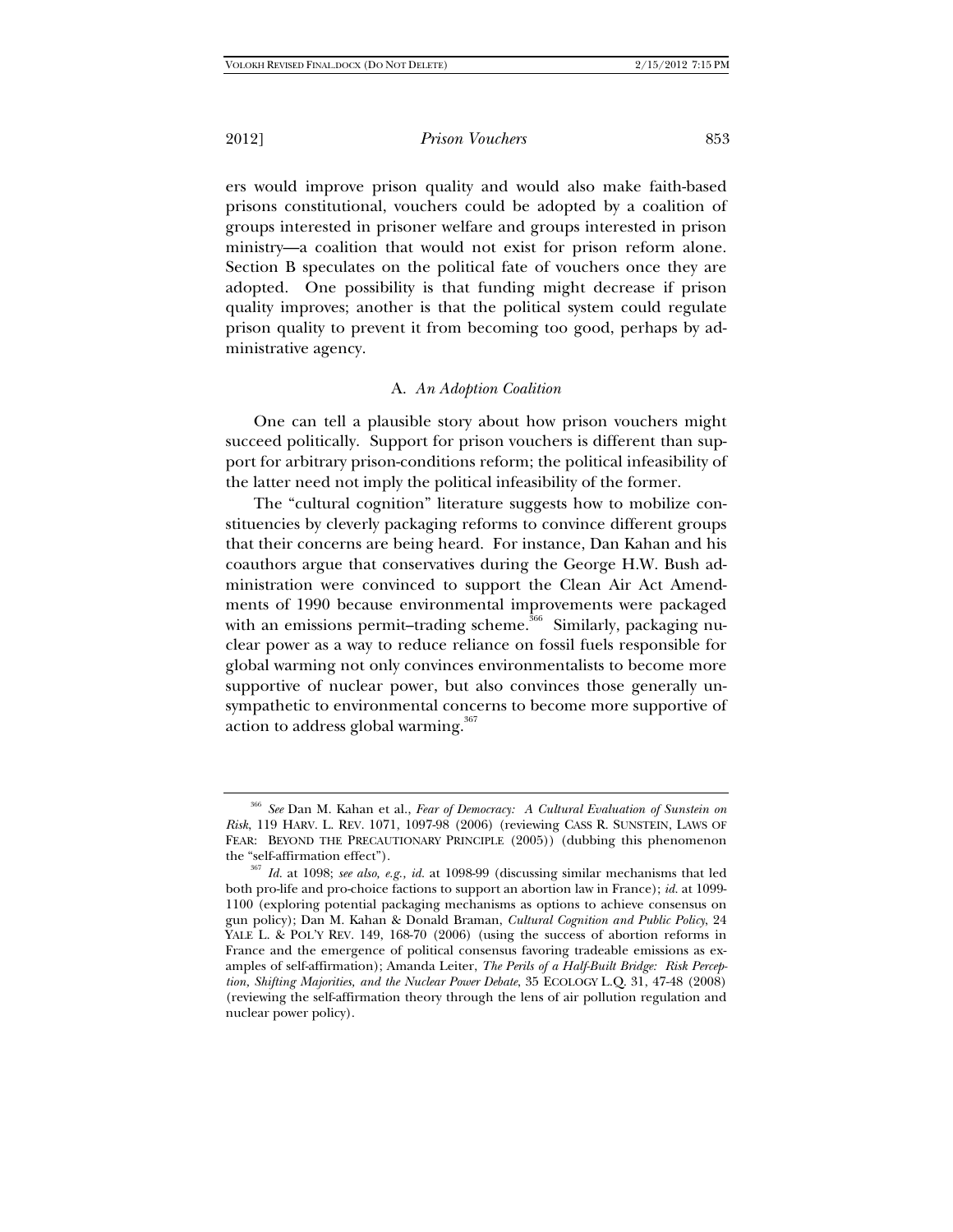Prison vouchers could take advantage of a similar dynamic. People on the left may not be inclined to support vouchers, but some could change their view if the program were packaged as a way to improve prison conditions. Economic conservatives may not be interested in improving prison conditions, but they might approve of vouchers being tested in a new field, both to allow market forces to operate and because prison vouchers, if successful, may strengthen the case for vouchers in other areas, such as education. Furthermore, social conservatives may support prison vouchers because such a program could make faith-based prisons constitutional.<sup>368</sup> Such a left/right prison-reform coalition isn't unheard of: a bipartisan coalition enacted RLUIPA based on reports revealing the heavy-handed treatment of prisoners' religious claims,<sup>369</sup> and the Prison Rape Elimination Act was likewise a bipartisan effort (indeed, it passed unanimously).<sup>370</sup> As Robert Weisberg and David Mills write, "The clear interest of [conservative evangelical organizations] in promoting religion among inmates has helped create a strange-bedfellowship with leftist prisoners' rights groups."<sup>371</sup>

This scenario is possible even without relying on "cultural cognition" theory. Cass Sunstein has disputed Kahan's account of the Clean Air Act, arguing that conservatives supported emissions trading not because of any clever crossover packaging, but rather because the Bush White House was under pressure to pass air quality legislation and emissions trading was the cheapest option. $372$  Similarly, there needn't be anything cultural about voucher support; the left and different wings of the right can support prison vouchers for rational reasons, even if those reasons are different for each group.

This sort of coalition provides one explanation of how vouchers could be enacted—with all the potential beneficial effects for prisoners—even though there isn't enough of a political constituency to improve prisoner welfare by more direct means. The entire coalition needn't be motivated by prisoner well-being. And once vouchers are enacted, the need to urge legislators or administrators to act contrary to their political self-interest evaporates; rather, the changes happen automatically, through market mechanisms. In addition, "vouchers"

<sup>368</sup> *See supra* Section II.A. 369 *See supra* text accompanying notes 231-34. 370 *See* Weisberg & Mills, *supra* note 236.

 $371$  *Id.* 

<sup>372</sup> Cass R. Sunstein, *Misfearing: A Reply*, 119 HARV. L. REV. 1110, 1120-21 (2006).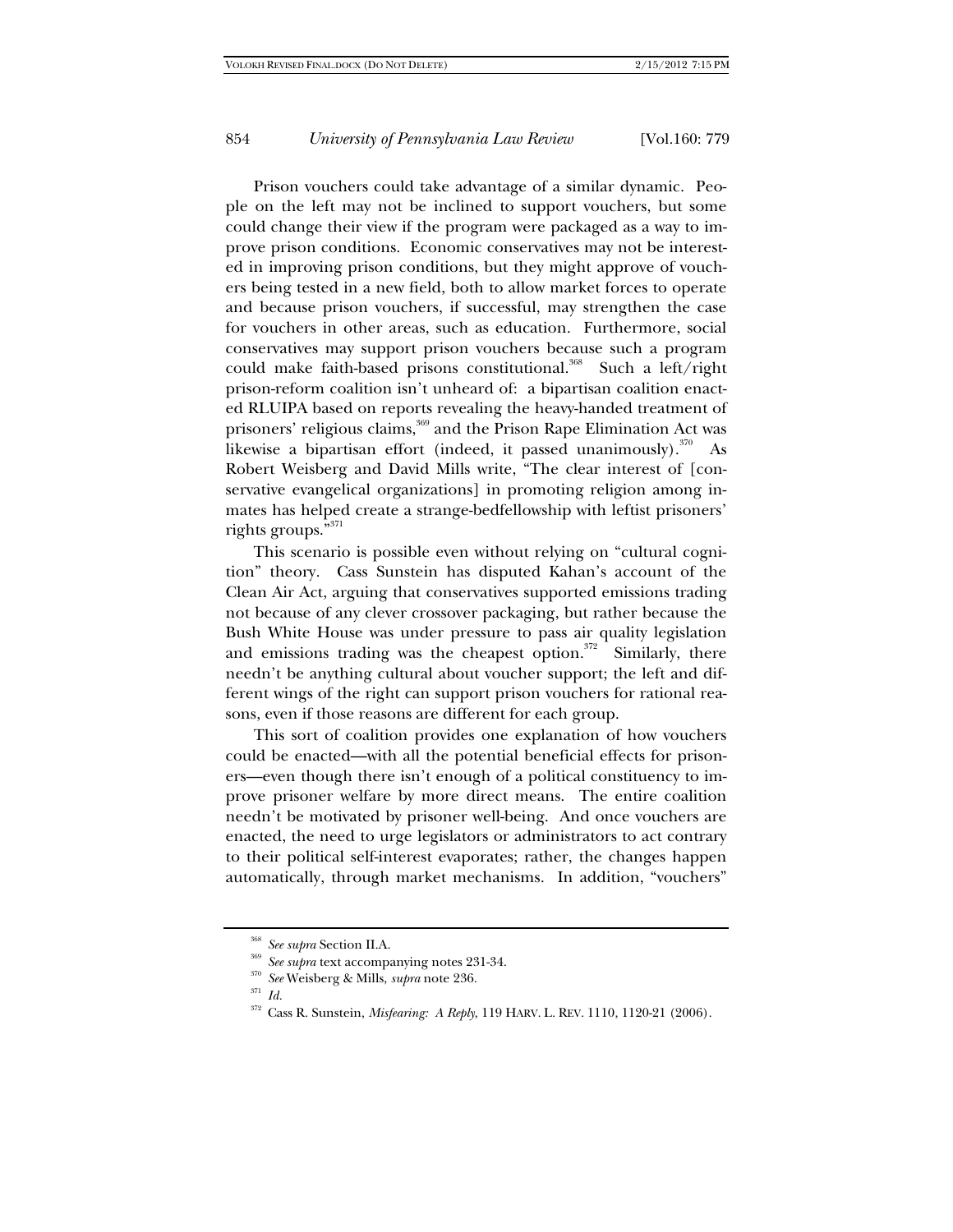needn't be an all-or-nothing proposition; politics would also determine *which type* of voucher scheme would be adopted.

School vouchers are an instructive example. Universal school vouchers have repeatedly failed at the polls, in part because of opposition from upper-income homeowners. $373$  Under a system of assigned neighborhood schools, the value of local schools is capitalized into home values. Homes in good areas—areas which, under a system of local property tax-funded schools, tend to also have good schools—are worth even more, and homes in bad areas are worth even less: the rich get richer. $374$  Universal school vouchers partially break the connection between where one lives and where one attends school, although distance still counts for something. Thus, vouchers will reduce home prices in good areas and increase them in bad areas.<sup>375</sup> Small wonder that upper-middle-class homeowners, whose schools are already good, don't support universal vouchers.

In a sense, this is good news for prison vouchers, which do not imply reallocations of property-based wealth.<sup>376</sup> More to the point, the political problems of universal school vouchers have led to the adoption of targeted vouchers, for instance to students in failing schools.<sup>3</sup>

Thus, even if universal prison vouchers don't have a constituency,

poor districts experience gains). <sup>376</sup> Actually, this isn't quite true. To the extent that corrections officials tend to assign inmates to prisons near their homes and families*—*and to the extent that inmates would choose different prisons under a voucher system*—*prison vouchers, like school vouchers, would break the link between place of residence and place of incarceration (or education), which can alter residential patterns. Criminals who expect to be eventually incarcerated wouldn't need to live near a high-quality prison*—*they could just choose it with their vouchers. Frankly, I find this mechanism quite speculative, to say the least. But I thought it worth mentioning as a potential intriguing implication of the system. *Cf.* MARIO PUZO, THE LAST DON 56 (1996) (describing the fictional Don Clericuzio, who upon hearing that Americans believed it was better to let a hundred guilty men go free than to convict one innocent man was "[s]truck almost dumb by the beauty of the concept . . . [and] became an ardent patriot"); Alexander Volokh, n *Guilty Men*, 146 U. PA. L. REV. 173, 204 (1997) (advising criminals to move to New Mexico or Oklahoma, where the presumption of innocence, judging by state courts' statements of the Blackstone ratio, seems strongest).

<sup>&</sup>lt;sup>373</sup> Thomas J. Nechyba, *Introducing School Choice into Multidistrict Public School Systems, in* THE ECONOMICS OF SCHOOL CHOICE, *supra* note 70, at 145, 189-91.

<sup>&</sup>lt;sup>374</sup> Eric Brunner et al., *Capitalization and the Voucher: An Analysis of Precinct Returns from California's Proposition 174, 50 J. URBAN ECON. 517, 519-21 (2001).* 

<sup>&</sup>lt;sup>375</sup> See id. at 519 (explaining that the quality of a community's public schools affects home value); Nechyba, *supra* note 373, at 189 (noting that "homeowners in good districts experience relatively large capital losses" in a voucher system while those in

<sup>&</sup>lt;sup>377</sup> See Nechyba, *supra* note 373, at 189-91.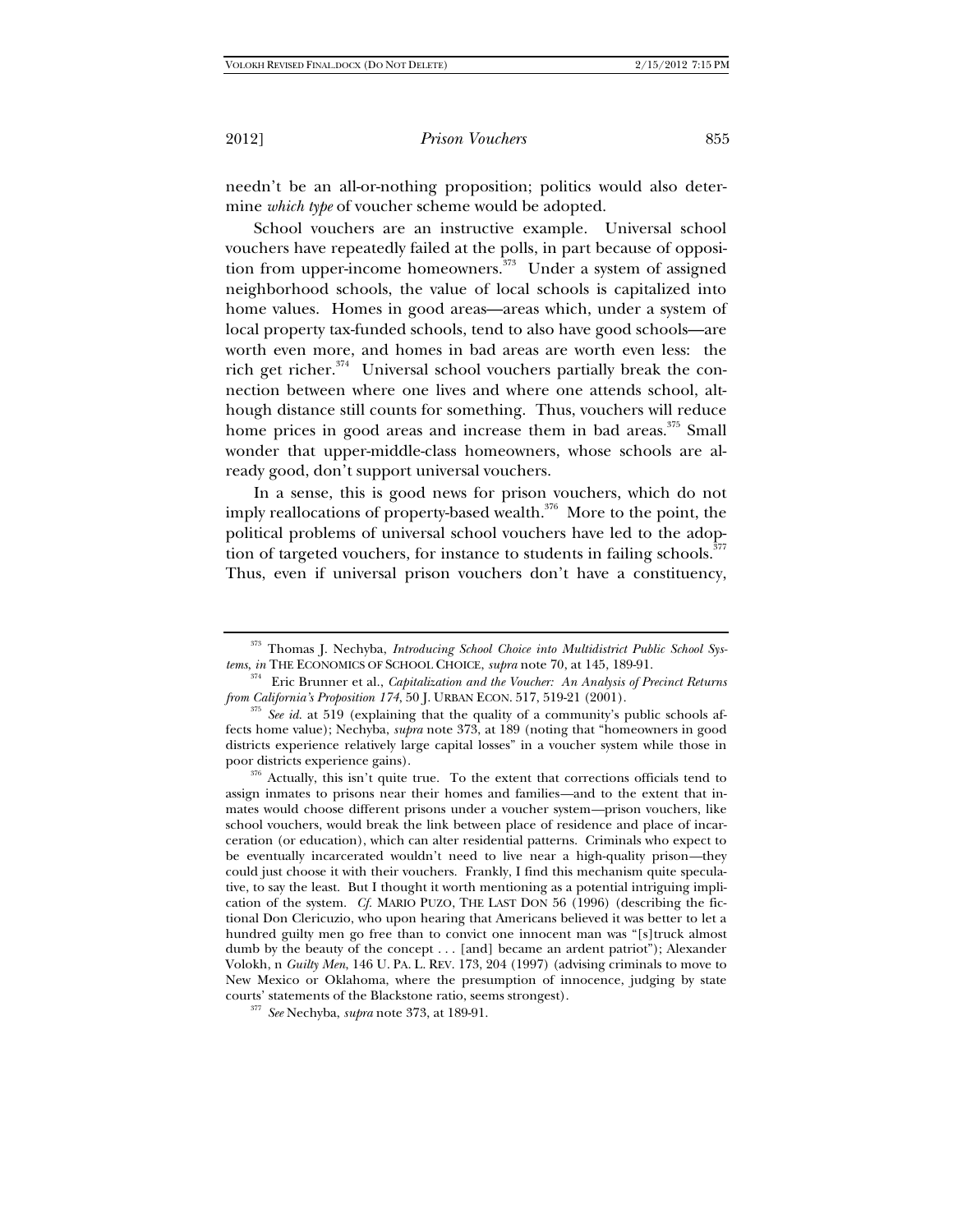there may still be a possibility for vouchers targeted, for example, to prisoners at the worst-performing prisons.

## B. *Post-Adoption Coalitions and Politics*

However, if there is a fundamental constituency opposed to good prison conditions, whether for deterrence purposes or because of populist "tough-on-crime" retributivism, $378$  that constituency won't stay silent. Even if the pro-voucher constituency remains intact, so that vouchers, once adopted, aren't repealed, the voucher scheme will still be responsive to popular politics.

First, much depends on how generously the vouchers are funded. As noted above, the per-pupil value of school vouchers is less than perpupil costs in public schools,<sup>379</sup> and it's unclear at what level prison vouchers would be initially funded. If vouchers indeed improve prison conditions, what funding level should rational voters choose?<sup>380</sup>

Over time, voters would most likely decrease funding because as prison spending is more productive, the resulting savings could be applied to other social goals like welfare, education, the military, or tax reduction.<sup>381</sup> Economic conservatives might accept funding decreases to pay for more worthy causes or provide tax relief. Religious conservatives might accept funding decreases so long as they don't threaten the viability of faith-based prisons, which may already be cheaper due to subsidies from local churches. Finally, although "tough on crime" and deterrence-minded voters who *want* prison conditions to be bad may not have been part of the coalition that enacted vouchers, they will join the coalition to defund them. This latter constituency may assert itself through populist outrage at the amenities enjoyed by inmates.

These funding decreases will reduce the ultimate extent of any improvement vouchers may offer. In the extreme case, funding may fall to keep prisoner welfare constant; all the benefits will thus accrue to the taxpayers, and none to the prisoners themselves. This extreme

<sup>&</sup>lt;sup>378</sup> *See supra* text accompanying notes 315-18.<br><sup>379</sup> *See supra* note 128.<br><sup>380</sup> For a discussion of endogenously determined voucher parameter levels under different sorts of school voucher schemes (a universal lump-sum voucher, a meanstested voucher, and a means-equalizing voucher), see Raquel Fernández & Richard Rogerson, *School Vouchers as a Redistributive Device: An Analysis of Three Alternative Systems, in* THE ECONOMICS OF SCHOOL CHOICE, *supra* note 70, at 195, 221-24.<br><sup>381</sup> *Cf.* Hoxby, *supra* note 198, at 1236-37 (arguing that, empirically, Tiebout choice

improves school productivity by increasing quality while decreasing spending).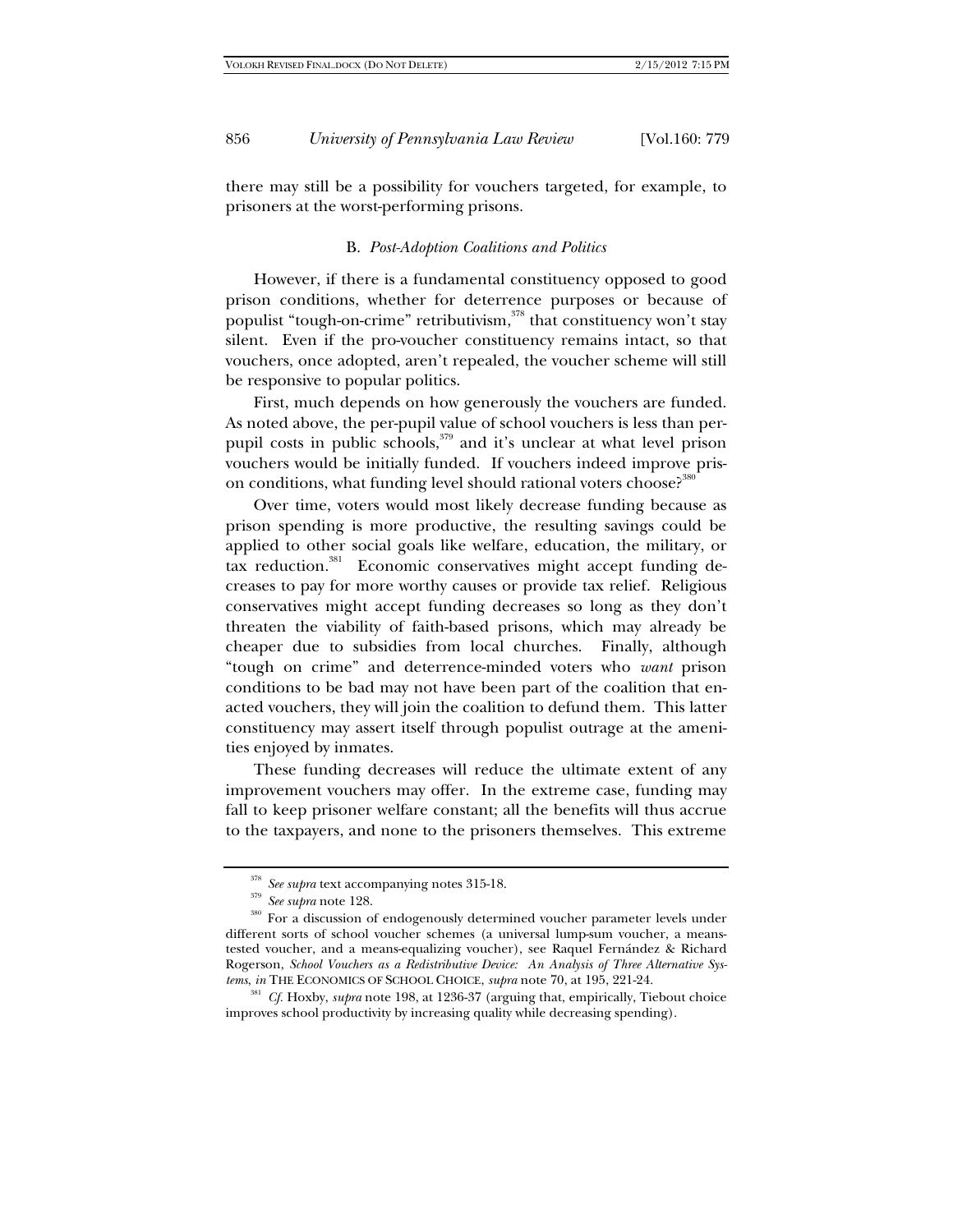case seems especially likely if prisoner welfare helps no one but prisoners. However, given that prisoner welfare does have some positive spillover for the rest of society such as rehabilitation, prisoners may reap at least some part of the gains.

This argument is highly speculative. The main point is that the level of funding is endogenous, so defenses of vouchers that rely on predicted quality improvements for a given level of funding<sup>382</sup> may be mistaken.<sup>38</sup>

So far, I've assumed that the only political avenue open after vouchers are approved involves fine-tuning the level of funding. However, there are also regulatory alternatives, which may be more attractive to deterrence- and retributivism-minded voters.

I mentioned above that there's a continuing role for regulation to play in preventing prisoners from choosing amenities that are positively harmful, or amenities that are neutral but dilute the deterrent value of prison.<sup>384</sup> One way to implement such regulation would be to designate an agency—possibly the Department of Corrections or some independent agency<sup>385</sup>—to oversee prison offerings and to prevent specified amenities from being offered or advertised. There's probably an overlap between amenities preferred by efficiency-minded voters (where the rehabilitative value outweighs the decrease in deterrence value) and those preferred by retributivist voters (where the amenity is consistent with the moral purposes of punishment). If such a system works, then both deterrence-minded and retributivismminded voters should have more confidence that, to the extent prisoner welfare increases, such increase is acceptable. The more effective such regulation, the less pressure there will be to reduce the level of the voucher.

<sup>384</sup> See supra text accompanying notes 361-62.<br><sup>385</sup> See HARDING, *supra* note 145, at 161-65 (proposing a prison model where private and public prisons are governed by an independent authority).

<sup>382</sup> *Cf.* Schulhofer & Friedman, *supra* note 8, at 118-19 ("Until now we have put to one side the question of how generously indigent defense services will be funded; we have simply argued that, with whatever resources society allocates to indigent defense, freedom of choice will enhance the quality of the services delivered."). *But see id.* (arguing also that a voucher system will alleviate funding inadequacies by making them

more visible).<br><sup>383</sup> Some privatization critics charge that prison privatization will make prisoners worse off because it will send the message that prisoners are "not our problem." *See* DiIulio, *supra* note 195, at 74 ("[S]ocietal pressures against inmate abuse and political corruption will be at low ebb when these largely underclass and minority populations of offenders are placed in nonpublic hands."). However, these concerns, even if true, are not issues here, since vouchers don't need to change the level of prison privatization.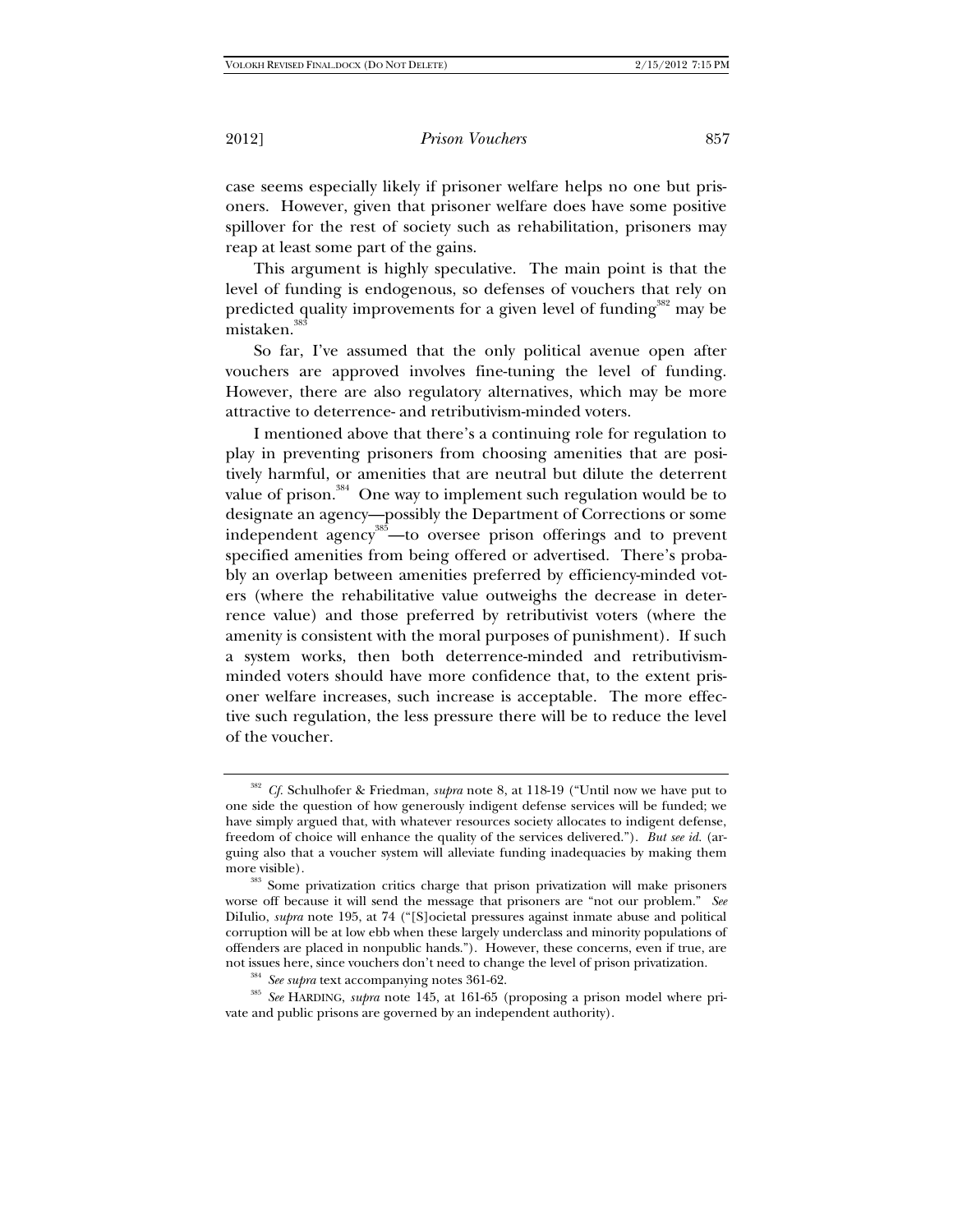In other work, I've considered the argument that prison privatization increases pro-incarceration political advocacy on the theory that private prisons, unlike public prisons, benefit from having more inmates and keeping them behind bars longer.<sup>386</sup> I've argued that this increase is unlikely: public corrections officers' unions are already major pro-incarceration lobbyists, and introducing more private prisons could decrease the total amount of political advocacy, since any benefits from lobbying for increased incarceration would have to be shared with the rest of the prison sector.

This conclusion depended on the assumption that "targeted" lobbying is difficult—that a private prison firm or a public corrections officers' union will find it difficult to lobby for an increase in incarceration that would benefit the lobbying group exclusively.<sup>387</sup> If, hypothetically, a single private prison firm, or the whole private-prison industry acting as a bloc,388 operated all minimum-security prisons while public prisons operated all maximum-security prisons, the private firm *would* get all the benefit of its lobbying if it advocated a particular pro-incarceration measure that only affected minimum-security prisoners, like increased penalties for white-collar crime. However, I considered that possibility to be fairly remote since private firms currently operate a range of facilities similar to the public sector.

In a world with vouchers, though, there may be more and more specialized prisons catering to identifiable niches of prisoners. In such a world, the possibility that private firms might lobby in favor of incarceration could emerge as a realistic possibility. Depending on one's view of self-interested, pro-incarceration lobbying,<sup>389</sup> this possibility might affect one's opinion regarding the desirability of vouchers.

<sup>386</sup> *See* Volokh, *supra* note 268, at 1220-21 (arguing that prison privatization will not lead to more pro-incarceration advocacy); *see also* Alexander Volokh, *Privatization, Free Riding, and Industry-Expanding Lobbying*, 30 INT'L REV. L. & ECON. 62, 65-66 (2010) ("[C]oncerns that privatization will increase the amount or effect of advocacy . . . are unfounded . . . .").

<sup>&</sup>lt;sup>387</sup> Volokh, *supra* note 386, at 67.<br><sup>388</sup> *See* Volokh, *supra* note 268, at 1237-40 (describing the different possible forms of cooperation among private prisons); *see also* Volokh, *supra* note 386, at 64 (explaining how each form of collusion would affect industry-expanding advocacy). 389 *See* Volokh, *supra* note 268, at 1203 (assuming, for purposes of the analysis,

<sup>&</sup>quot;that economically self-interested pro-incarceration advocacy is undesirable"); *id.* at 1248-49 (advancing the idea that pro-incarceration advocacy is not always selfinterested, or if self-interested, is not necessarily bad).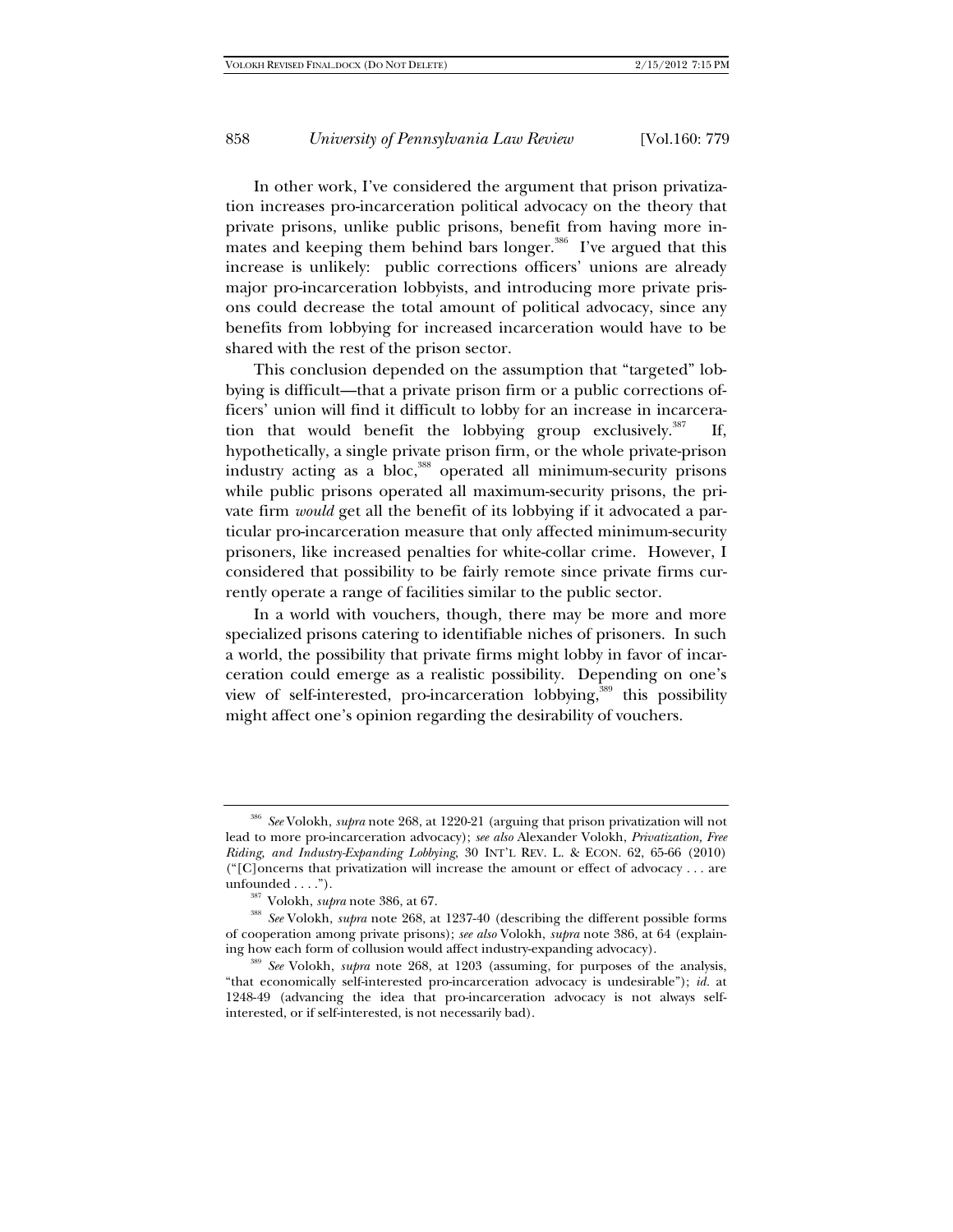## **CONCLUSION**

In the Introduction, I invited the reader to speculate on prison vouchers by drawing an analogy with school vouchers. Throughout, I've cited the education literature to see how it can inform our predictions as to the operation of prison choice. Let's briefly do the same exercise in reverse and see whether thinking about prisons can shed any light on education.

In today's political environment, school voucher proponents and partisans of private education typically identify with the right, in part because most private schools are religious. The status quo of public schools is identified with the left, although many on the left favor reforming public education from within. Reinforcing this dynamic, vouchers are associated with economic arguments about the benefits of competition, which tend to be associated with the free market right.<sup>390</sup>

However, for prisons, the political valence is reversed. Prison reformers are usually associated with the left, though privatization proponents (who are usually on the right) argue strenuously that privatization would improve prison quality. Opposition to prison reform (the status quo) is associated with the law-and-order right.

Suppose that prison vouchers would improve the well-being of prisoners, particularly regarding prisoner health care and freedom from assault—shortcircuiting the unsympathetic political and judicial processes. Further suppose that the negative effects discussed above don't outweigh the positives, so that vouchers end up actually being a good idea. If so, from a prison-reform perspective, vouchers would have worked a humanitarian miracle. Might the left then reconsider its opposition to vouchers in general, even as a tool of school reform?

It may seem fanciful to think that people would change their minds entirely. After all, education and prisons are distinct topics, with different policy concerns.<sup>391</sup> What works in prison reform might not work in education. But at least, if some people had been uncomfortable with the very idea of vouchers, due to a general unease with market-based arguments, perhaps a positive experience with prison vouchers would make these people more willing to entertain arguments in favor of vouchers in other areas.

<sup>390</sup> But this is not necessarily so. *See* Forman, *supra* note 3, at 1309-12 (discussing the supportive contributions of progressives to the school voucher debate). 391 *See* Schulhofer & Friedman, *supra* note 8, at 76-77 (concluding that varying policy

considerations animate support for or opposition to privatization in different areas).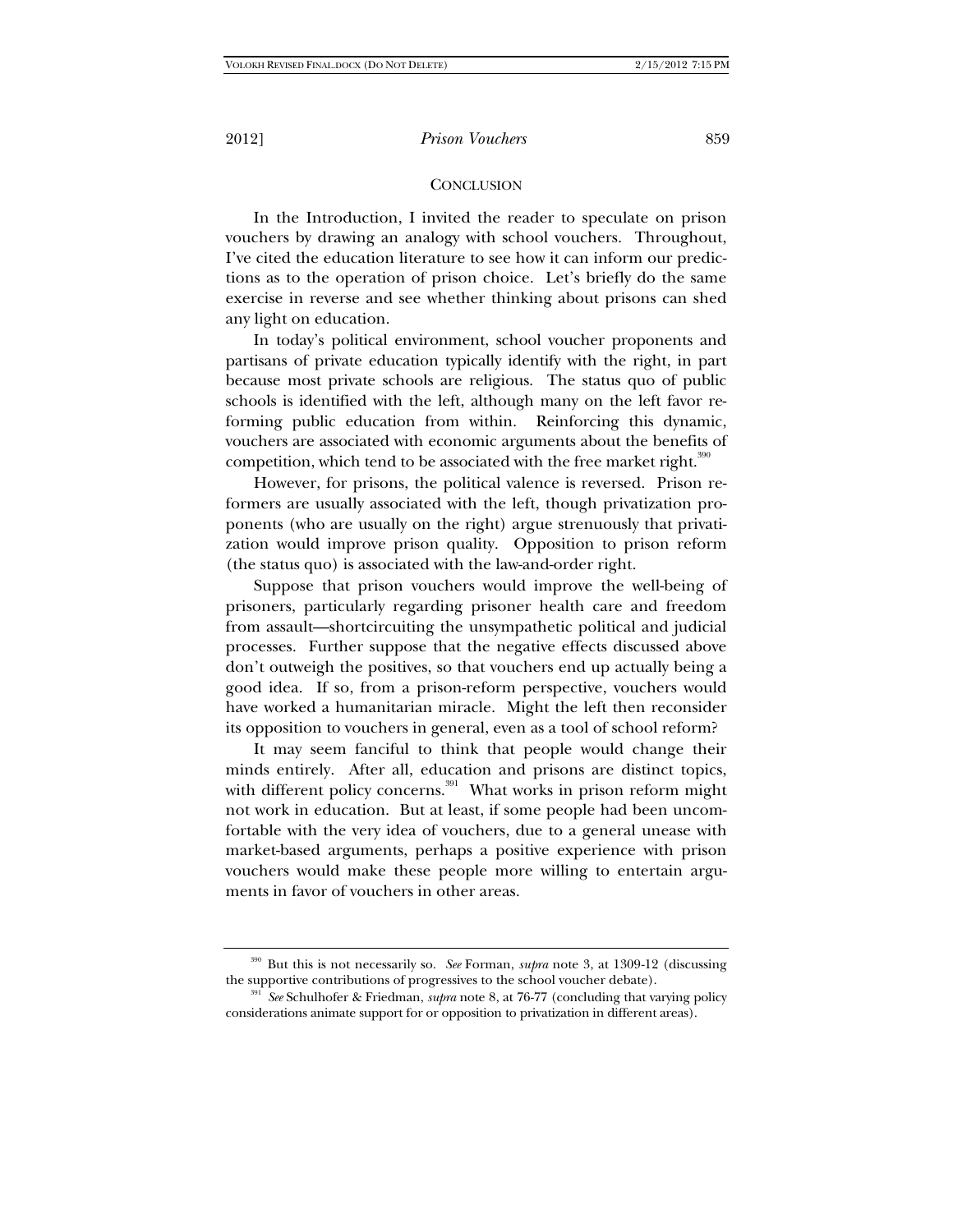Consider the same issue from the other side. People on the right who are unsympathetic to prisoners may oppose the idea of prison vouchers because vouchers give unwarranted decisionmaking authority to prisoners. Depriving prisoners of decisionmaking authority may be considered another form of punishment, supported on retributivist grounds. Or perhaps this opposition comes from the disconnect between prisoners' and nonprisoners' preferences: after all, social welfare does not include only prisoner welfare, but also (and perhaps primarily) the welfare of victims and members of society as a whole.

But this last point is the exact argument made by the anti-schoolvoucher left. While some on the right have treated parental choice as an end in itself, communitarian arguments have stressed the interests of the children left behind, the true interests of children (such as racial balance) that some parents may not adequately value, the presence of antisocial values among certain parents, and the interests of society as a whole. Perhaps greater exposure to communitarian arguments against prison vouchers will make school voucher advocates more accepting of communitarian arguments generally—which might, in the long run, undermine their own arguments in favor of school choice.

On the constitutional side, under a voucher system, I've noted that everyone should be entitled to a spot in a prison that provides the whole usual complement of rights. This means that (focusing on the Establishment Clause) they're entitled to a secular prison spot; it also means that (focusing on the other constitutional rights) they're entitled to not be offered "deals" that wouldn't pass muster under the unconstitutional conditions doctrine as it's currently applied in prisons.

So far, this issue rarely, if ever, comes up for schools. Students almost always have the option of going to a government-run public school, which by nature must already be compliant. But imagine a voucherized world where education is still compulsory but government no longer provides it, or even a nonvoucherized world where the government assigns students to a private school. $392$ 

In such a world, it seems that the government should be required to provide a compliant school experience to any student who wants one, either by running a public school of last resort or by contracting with a private school to provide constitutional rights. This require-

<sup>392</sup> *See, e.g.*, Logiodice v. Trs. of Me. Cent. Inst., 296 F.3d 22, 24-25 (1st Cir. 2002) (providing an example of a school district that had no public high school and contracted with a private school to educate its students).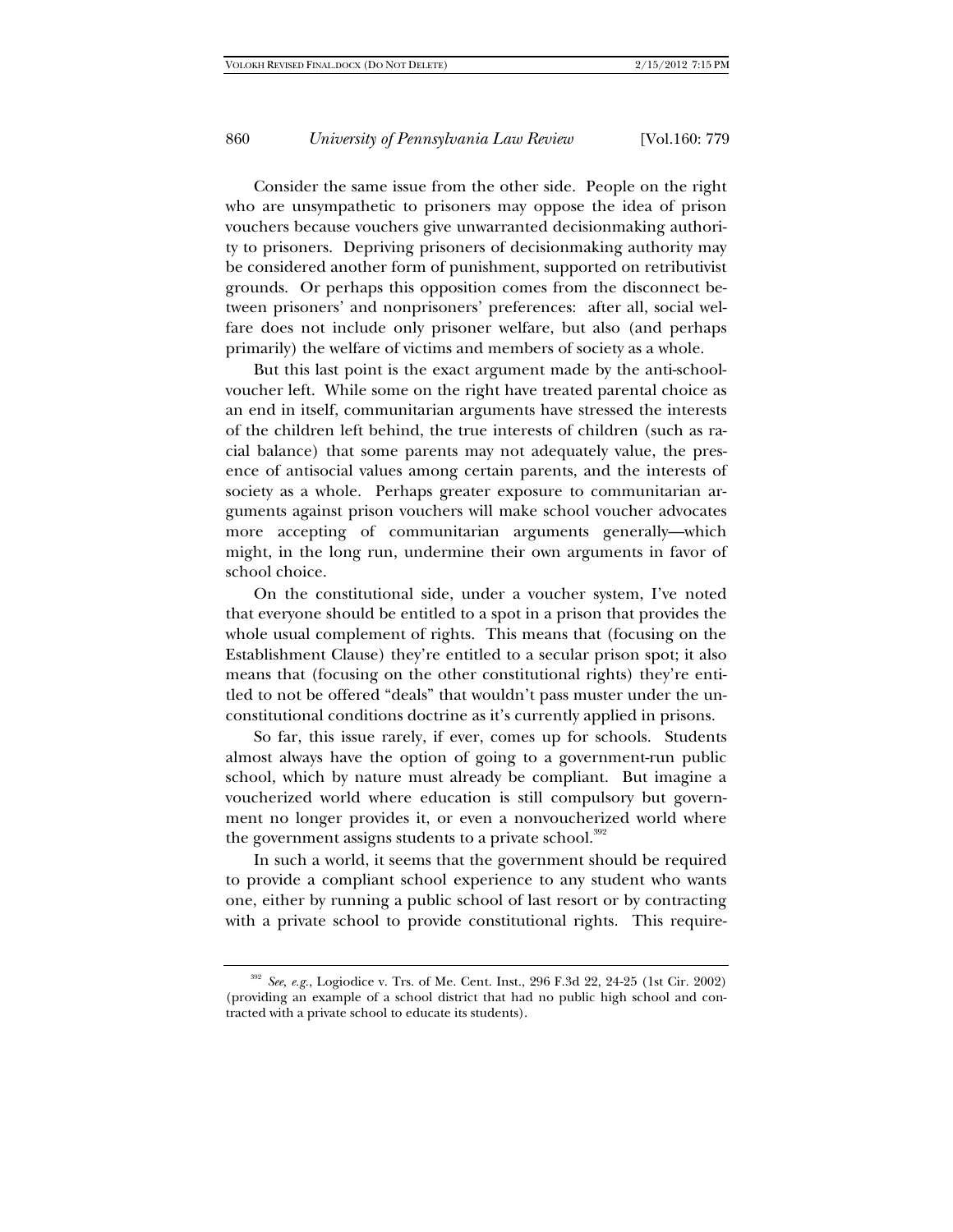ment of constitutional compliance should exist as long as education is compulsory; the government could relieve itself of this duty by making education noncompulsory (not an option for prisons, of course).

At least, that's the rule that *I'd* like. Unfortunately, it seems to fit uneasily within current state action doctrine. The "traditional public function" doctrine isn't well suited to schools, and it seems excessive (under current doctrine) to make all schools into state actors just because of compulsory education laws. But the analysis here suggests a possible change to state action doctrine: with respect to their status as custodians of school children subject to compulsory education, schools *should* be considered state actors. Of course, these schools would still be able to benefit from a liberal unconstitutional conditions doctrine as long as any student can demand a "constitutionally compliant" school; students' parents would still be able to agree to waive their children's rights as the "price" of whatever educational benefits the school offered.<sup>393</sup> The intuitive reason is the same as for prisons: as long as education is compulsory, children are *forced* to attend school just as inmates are forced to go to prison.<sup>394</sup>

Even now, the education system contains both "voluntary" and "compulsory" students, depending on whether they're above or below the compulsory education age. In a fully voucherized world without public schools, a private school might then have some students with

<sup>&</sup>lt;sup>393</sup> Or perhaps, transcending state action doctrine entirely, the duty to provide the constitutionally compliant alternative should merely remain with the government itself, rather than with the school. *See* Metzger, *supra* note 120, at 1457-61 (advancing

<sup>&</sup>lt;sup>394</sup> The Supreme Court has occasionally noted the connection between children's constitutional rights and the existence of compulsory education laws. However, at public schools, this connection hasn't been important, since the mere fact that public schools are staffed by government employees is already sufficient for state action. *See* New Jersey v. T.L.O., 469 U.S. 325, 336 (1985) (explaining that public schools derive their authority from the state, not from parental authority, and therefore are subject to the Fourth Amendment as state actors); Ingraham v. Wright, 430 U.S. 651, 662 (1977) (stating that, consistent with compulsory education laws, the state has the authority to impose corporal punishment); *see also* Wallace v. Jaffree, 472 U.S. 38, 81 (1985) (O'Connor, J., concurring in the judgment) (recognizing the distinction between Presidential Proclamations regarding religion aimed at adults "in a noncoercive setting" and "government-sponsored religious exercises . . . directed at impressionable children who are required to attend school"); School Dist. of Abington Twp. v. Schempp, 374 U.S. 203, 307 (1963) (Goldberg, J., concurring) (arguing that public-school Bible readings are unconstitutional in part because "school attendance is statutorily compelled"); *cf.* Illinois *ex rel.* McCollum v. Bd. of Educ., 333 U.S. 203, 209 (1948) (noting disapprovingly, in the context of a religious education program in public schools, that "[t]he operation of the State's compulsory education system . . . assists and is integrated with the program of religious instruction carried on by separate religious sects").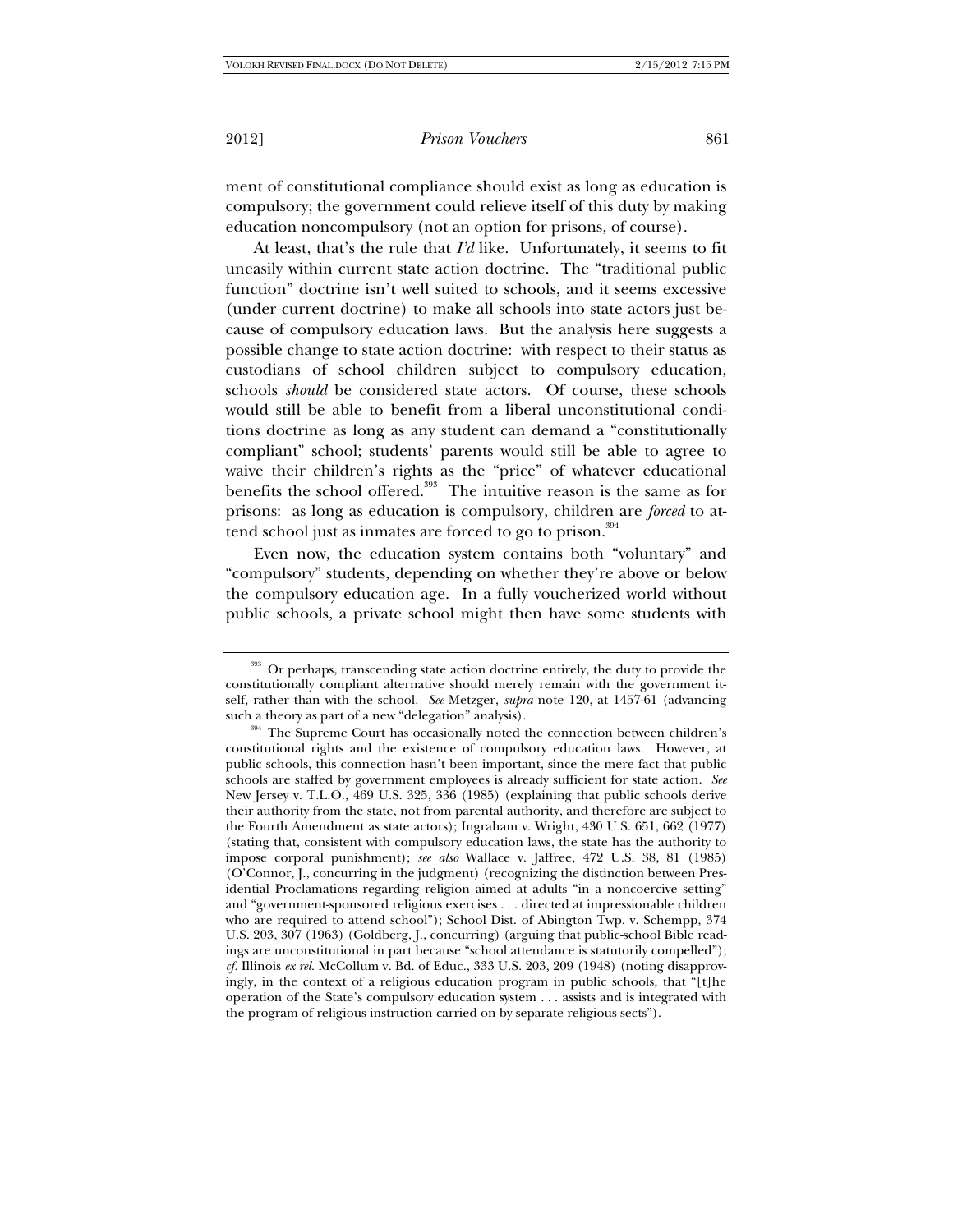unadulterated due process rights (based on a constitutional-school-oflast-resort contract with the government), other students who (or whose parents) have traded away their due process rights, and still other students (above the compulsory education age) who lack due process rights entirely.

\* \* \*

Some advocates for vouchers have been extremely optimistic about the ability of vouchers to improve quality of service. School vouchers, for instance, promised to remove education reform from the hands of unresponsive democratic majorities, obstructionist teachers' unions, and an unsympathetic legal system. As early voucher advocates John Chubb and Terry Moe put it: "Without being too literal about it, we think reformers would do well to entertain the notion that choice *is* a panacea . . . . It has the capacity *all by itself* to bring about the kind of transformation that, for years, reformers have been seeking to engineer in myriad other ways."395

I don't make any such strong claims about prison vouchers (though I do agree with Chubb and Moe about the revolutionary potential of market forces). I do believe that prison vouchers, if enacted, could radically change how prisons work; the question is whether that change would be for the better. I believe the constitutional effects making faith-based prisons constitutional and loosening the unconstitutional conditions doctrine—would probably be positive. But the effects on prison quality are much less clear.

Potential social positives include improvements in the desirable aspects of prisoner welfare, like lower rates of prison rape and better prison medical care, along with the benefits that this would yield for society at large, such as more effective rehabilitation and thus lower crime rates and less spread of communicable disease. These have all been extremely difficult to attain in the current political climate, as reformers have had to rely on pro-prisoner legislation, administrative action, or judicial decisions to effect change. These benefits are substantial.

The negatives include reductions in deterrence from higher prison quality or "improvements" in the antisocial aspects of prisoner welfare that can't be controlled through regulation. These, too, are probably substantial.

<sup>395</sup> JOHN E. CHUBB & TERRY M. MOE, POLITICS, MARKETS, AND AMERICA'S SCHOOLS 217 (1990).